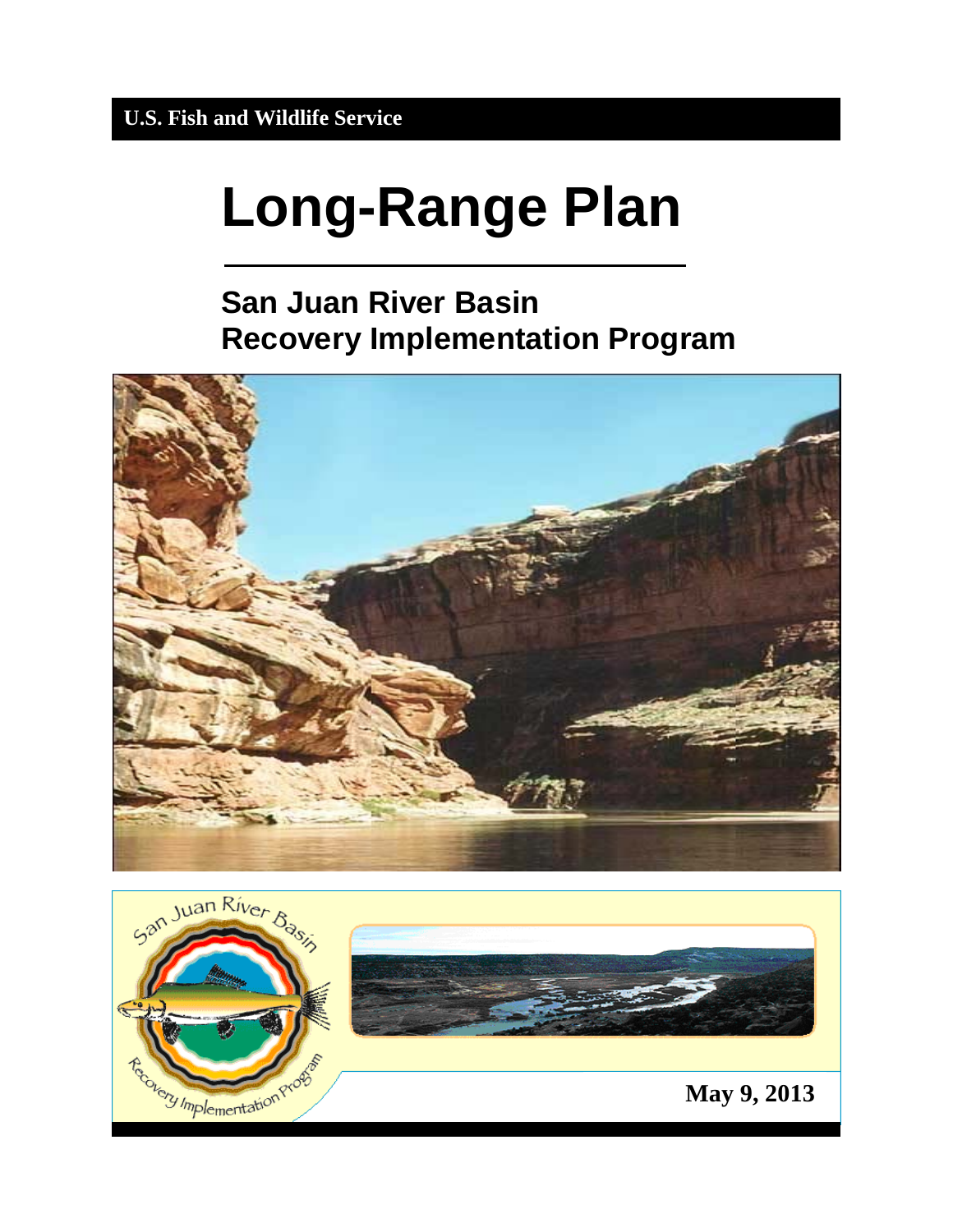## **LONG-RANGE PLAN**

**San Juan River Basin Recovery Implementation Program**

**May 9, 2013**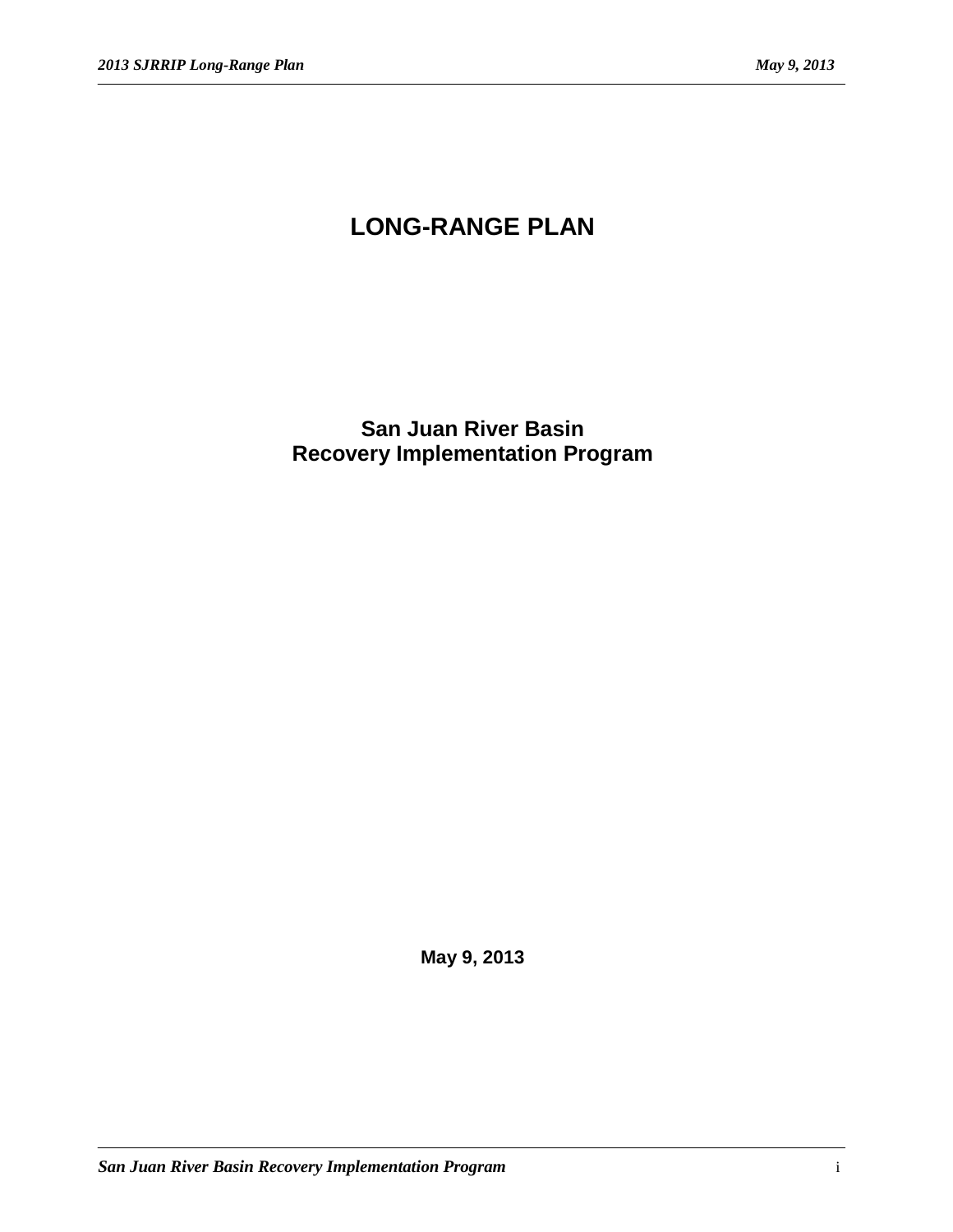Recommended Citation:

San Juan River Basin Recovery Implementation Program. 2013. Long-range plan*, in draft*. San Juan River Basin Recovery Implementation Program, U.S. Fish and Wildlife Service, Albuquerque, New Mexico.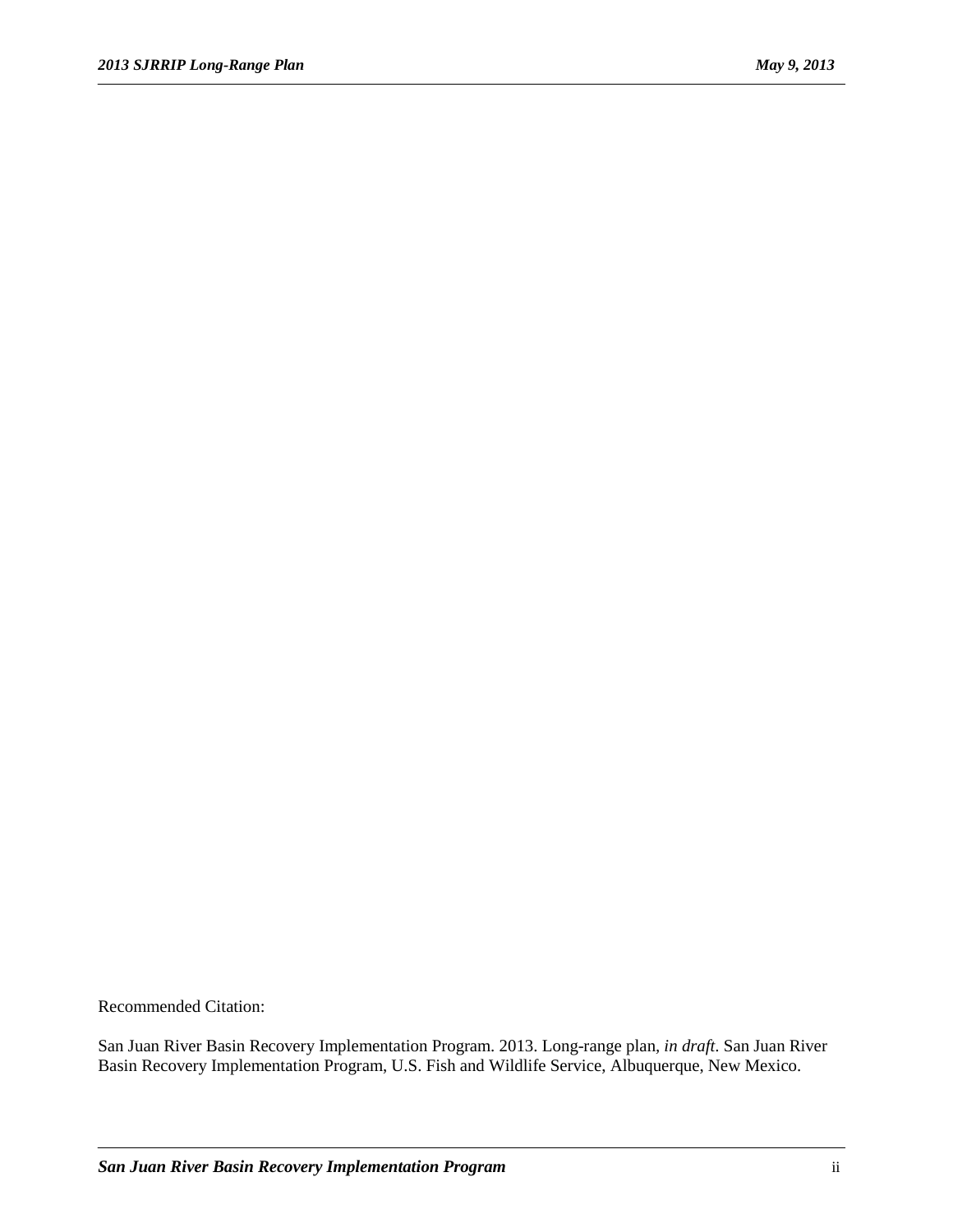## **TABLE OF CONTENTS**

| Element 1. Management and Augmentation of Populations and Protection of Genetic Integrity 11                     |  |
|------------------------------------------------------------------------------------------------------------------|--|
|                                                                                                                  |  |
|                                                                                                                  |  |
| Element 4. Monitoring and Evaluation of Fish and Habitat in Support of Recovery Actions 29                       |  |
|                                                                                                                  |  |
|                                                                                                                  |  |
|                                                                                                                  |  |
|                                                                                                                  |  |
| APPENDIX A. TASKS, PRIORITIES, RESPONSIBILITIES, DATES, AND DESCRIPTIONS FOR ELEMENTS OF THE LONG-RANGE PLAN  53 |  |
| Table A1. Element 1-Management and Augmentation of Populations and Protection of Genetic Integrity 55            |  |
|                                                                                                                  |  |
|                                                                                                                  |  |
| Table A4. Element 4- Monitoring and Evaluation of Fish and Habitat in Support of Recovery Actions.  67           |  |
| Table A5. Element 5. - Program Coordination and Assessment of Progress toward Recovery 74                        |  |
|                                                                                                                  |  |
|                                                                                                                  |  |
|                                                                                                                  |  |

## **LIST OF TABLES**

Table 2. Ongoing reports and workshops to be generated through this Long-Range Plan...........................10

## **LIST OF FIGURES**

| Figure1. Components and relationships of the San Juan River Basin Recovery Implementation Program |  |
|---------------------------------------------------------------------------------------------------|--|
|                                                                                                   |  |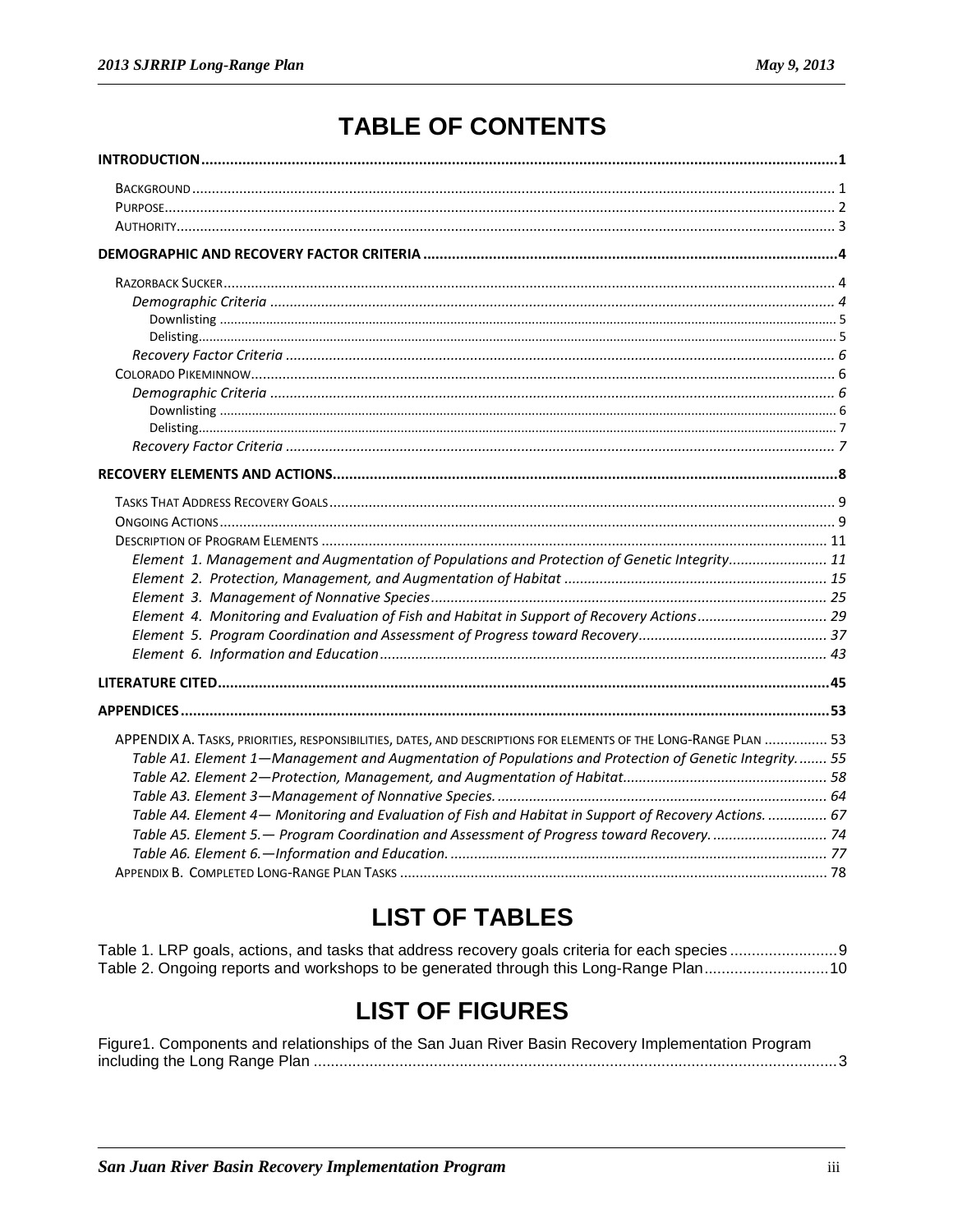## **INTRODUCTION**

## <span id="page-4-1"></span><span id="page-4-0"></span>**Background**

The San Juan River Basin Recovery Implementation Program (Program) was initiated in October 1992 to protect and recover populations of two federally-listed endangered fish species in the San Juan River Basin (Basin) while water development proceeds in compliance with all applicable federal, state, and tribal laws. The two listed fish species are the Colorado pikeminnow (*Ptychocheilus lucius*; formerly known as Colorado squawfish) and razorback sucker (*Xyrauchen texanus*). Activities and actions within the Program serve as the "reasonable and prudent alternative" for projects in the San Juan River Basin and help to ensure that those projects will not jeopardize the continued existence of the endangered species. It is anticipated that actions taken under the Program will benefit other native fishes in the Basin and prevent them from becoming endangered.

The goals of the Program are:

- 1. To conserve populations of Colorado pikeminnow and razorback sucker in the Basin consistent with the recovery goals established under the Endangered Species Act of 1973, as amended, 16 U.S.C. §§ 1531 *et seq.* (ESA).
- 2. To proceed with water development in the Basin in compliance with federal and state laws, interstate compacts, U.S. Supreme Court decisions, and federal trust responsibilities to the Southern Ute Tribe, Ute Mountain Ute Tribe, Jicarilla Apache Nation, and Navajo Nation.

The Program was initiated with the signing of a Cooperative Agreement in 1992 after the rediscovery and documentation of successful spawning by Colorado pikeminnow and the continued presence of razorback sucker in the San Juan River. Adult and young-of-year Colorado pikeminnow and adult razorback sucker were collected during 1987-1989 by biologists gathering detailed fish community data for use in potential razorback sucker reintroduction efforts (Platania et al. 1991). This discovery resulted in the reinitiation of Section 7 consultation through the Bureau of Reclamation (Reclamation) for the Animas–La Plata Project; and subsequently, the Navajo Indian Irrigation Project underwent Section 7 consultation through the Bureau of Indian Affairs.

A 7-year research program, conducted during 1991-1997, provided a baseline of information that identified and characterized factors limiting the two endangered species. The research program was incorporated into the Recovery Program when it was formed in 1992. Culmination of the research program in 1997 marked the end of the research phase and the beginning of the implementation and management phase for the Program. In 1991, a Program Document (Document) was developed to provide the framework for Program implementation. The original Document was adopted in 1992 by the Cooperative Agreement. The Document was modified by the Coordination Committee in 2006, 2010, and 2012 (SJRIP 2012). The Document outlines the Program's purposes, authorities, structure, and operating procedures including funding and budgeting. The Document details the purposes of the Program's committees and defines their composition, authorities, and duties. The Document also includes a description of the process for conducting Section 7 consultations and for reviewing sufficient progress. The Section 7 procedures specifically reference implementation of a long-range plan as the principal means for determination of ESA compliance for water projects in the Basin. The Program operates through committee processes that identify the actions needed to attain the Program goals. The committees include representatives of the signatories to the Cooperative Agreement (extended in 2006), including state and federal agencies and Native American Tribes. Water development and conservation interests are also Program participants.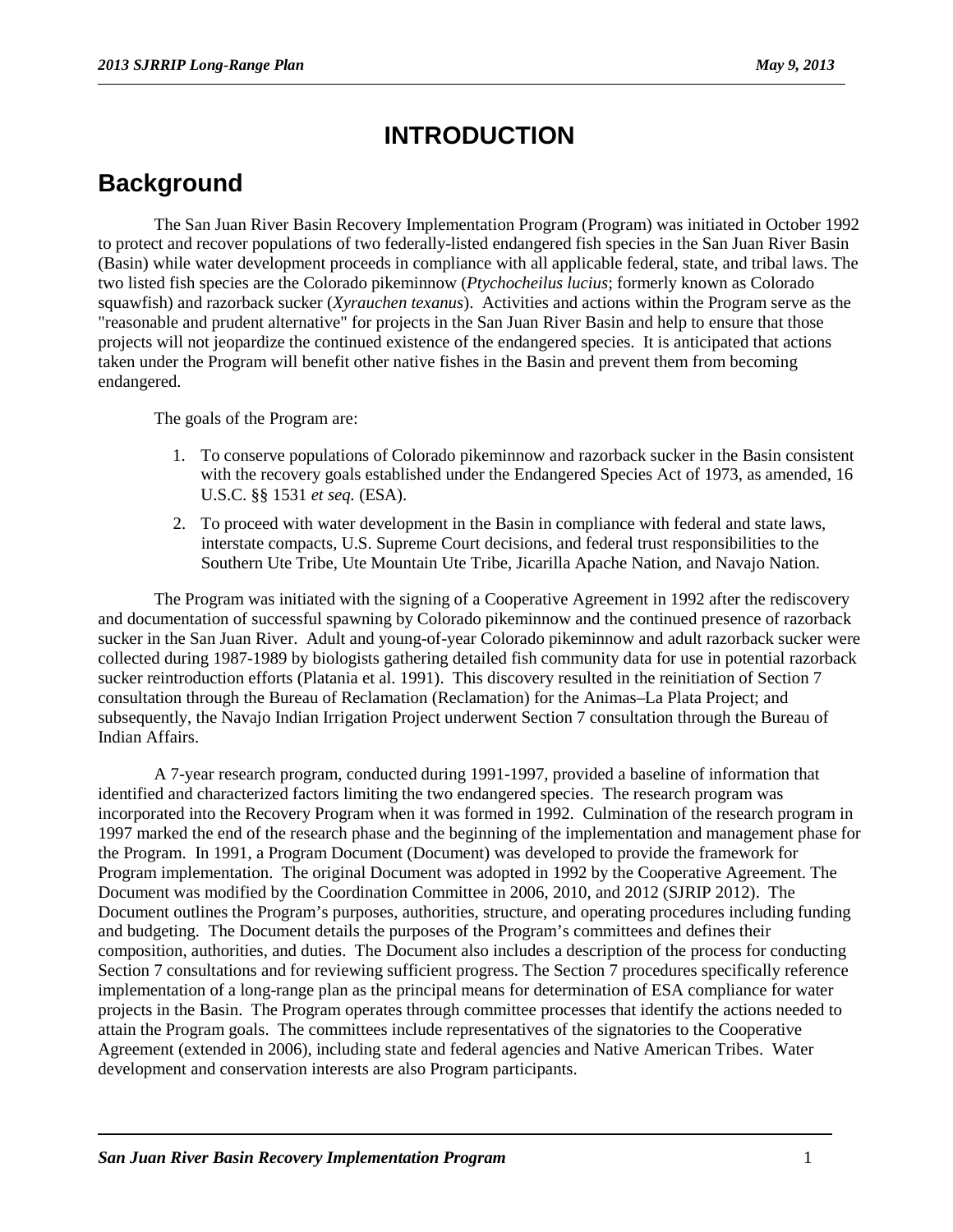## <span id="page-5-0"></span>**Purpose**

The purpose of this Long-Range Plan (LRP) is to identify specific actions to be implemented in the Basin that will contribute to recovery of the Colorado pikeminnow and razorback sucker in accordance with species recovery goals (U.S. Fish and Wildlife Service [Service] 2002a, 2002b). Recovery of both protected species will be accomplished within the context of conservation and management of the entire native fish assemblage and in a manner that does not compromise, impair, or diminish persistence of unprotected native fishes. The LRP uses research information from past San Juan River studies as well as that from other regions and Program evaluation reports to identify multi-year research, monitoring, and recovery actions necessary to achieve the Program goals.

The need for a long-range plan was identified in the original Program Document. The first LRP was developed in 1995 by the Biology Committee and was intended primarily to guide the Program through the completion of a 7-year research program to identify and characterize factors limiting the two endangered species. The research program was completed in 1997 and it became necessary to revise and update the LRP to provide guidance on the implementation and management phase of the Program. This revised LRP is a culmination of drafts that updated the 1995 plan and identifies new recovery actions based on evaluation and review of the Program's progress (Holden 2000; Miller 2006a; USFWS 2010, USFWS 2012) and on species recovery goals. The LRP is reviewed annually and updated as needed. The relationship of the LRP to the various Program components is shown in Figure 1.

This LRP identifies actions and tasks to be accomplished and the time frame for carrying out these tasks and activities consistent with species recovery and appropriate for evaluating Program progress. This LRP identifies and describes the progression and priority of implementing identified recovery actions that are expected to result in recovery and delisting of the Colorado pikeminnow and razorback sucker. Because actions identified in this LRP are linked to recovery goals and plans adopted by the Service (USFWS 2002a, 2002b), accomplishing the actions and tasks described in this LRP constitutes the milestones toward achieving recovery of the endangered fish species. As long as these actions and tasks are satisfactorily met and demonstrably contribute to recovery of the listed fishes, it is the mutual expectation of the participants that the Program serves as the foundation for a reasonable and prudent alternative for Section 7 consultations, but shall not preclude the development of reasonable and prudent alternatives independent of the Program.

In order to define and describe specific program activities and projects for upcoming years, the Program develops an Annual Work Plan (AWP). The AWP identifies and describes activities to be conducted by the Program in a given year for conservation of the endangered species. The LRP guides the Program in the development of AWP's and helps link Program activities for continuity and consistency. Approval of AWP's and budgets by the Coordination Committee is based, in part, on consistency and compliance with the LRP and available funds.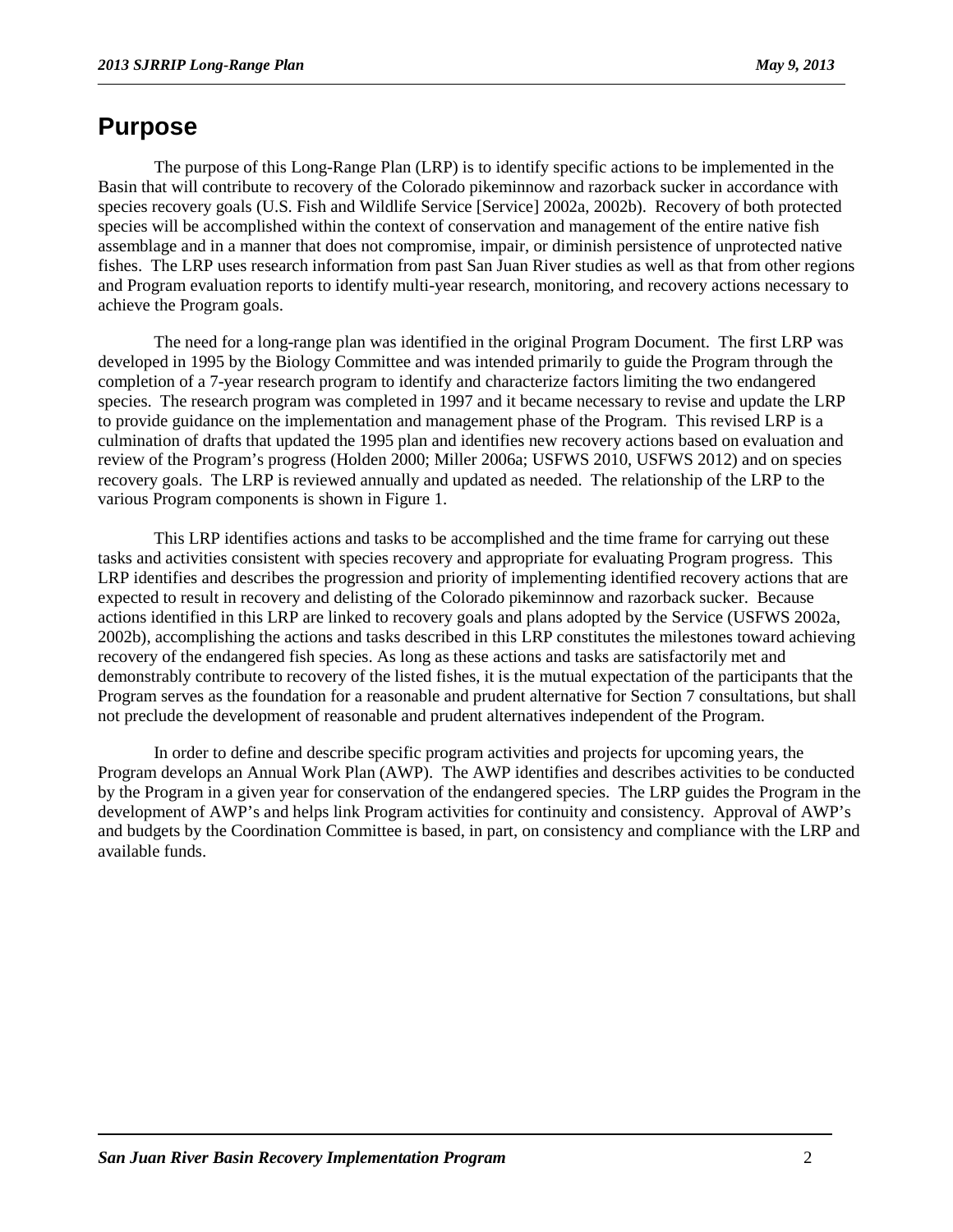

Figure 1. Components and relationships of the San Juan River Basin Recovery Implementation Program including the Long-Range Plan.

## <span id="page-6-0"></span>**Authority**

The Program became operational in October 1992 upon execution of a Cooperative Agreement signed by representatives of the Department of the Interior; the States of Colorado and New Mexico, and the Ute Mountain Ute and Southern Ute tribes; and the Jicarilla Apache Nation. The Bureau of Land Management became a participant in the Program in October 1993 as a condition of a Biological Opinion regarding oil and gas development in the Basin, and the Navajo Nation joined the Program in November 1996. In 2006, the 1992 Cooperative Agreement was extended through 2023.

Funding reliability is critical to the success of the Program to ensure that the Program is conducted on a continuous basis and that high priority recovery elements are funded every year. Prior to 2001, funding of the Program was provided by Reclamation, the BIA, and the Service. On January 24, 2000, Congress enacted Public Law 106-392 that authorized and directed Reclamation to fund this Program and the Upper Colorado River Endangered Fish Recovery Program. Public Law 106-392 authorizes the Secretary of the Interior to use Colorado River Storage Project power revenues to fund annual base costs of both programs and to provide a cost-share, to be matched by state cost-shares, towards the costs of implementing capital recovery projects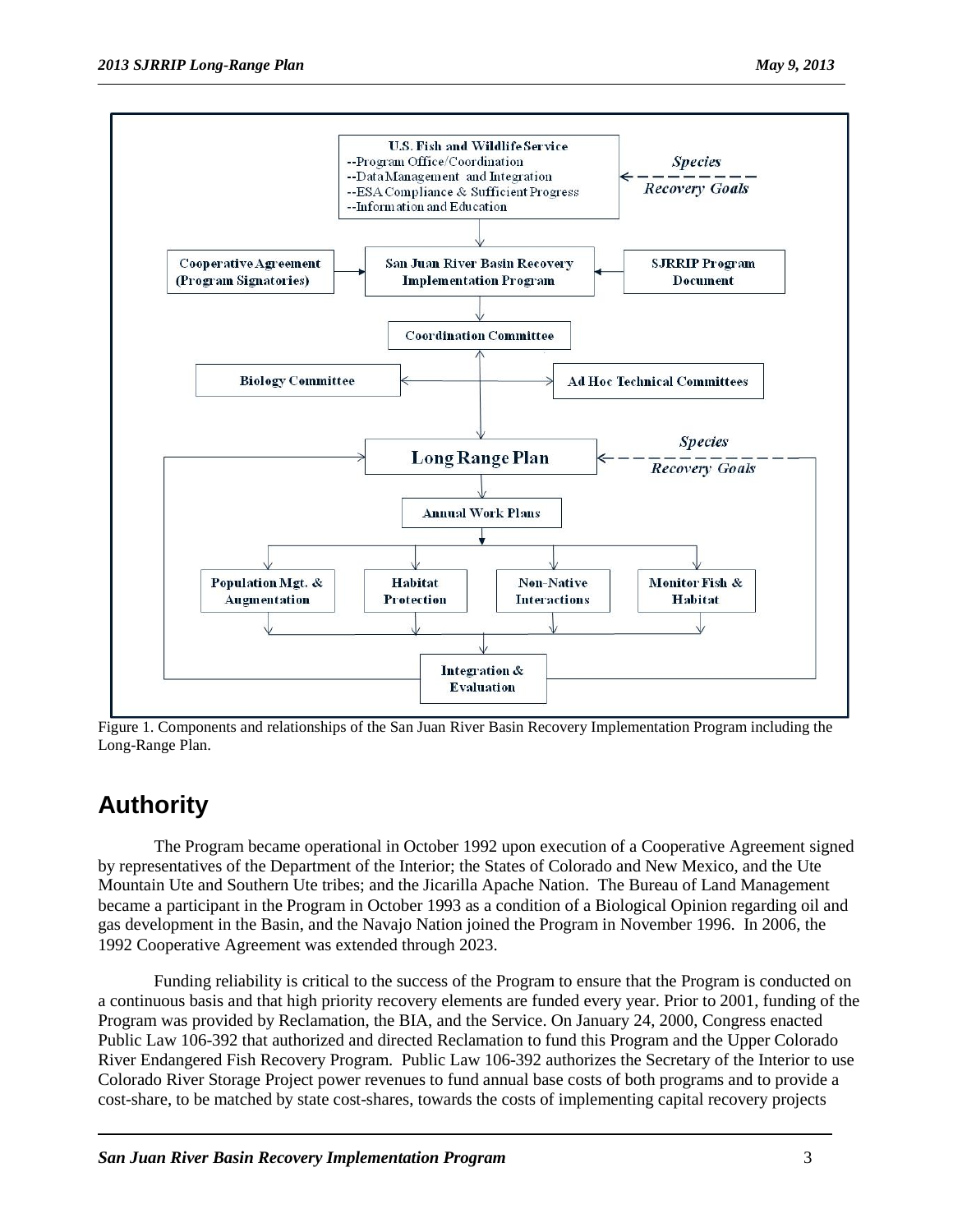under both recovery programs. The legislation also authorizes federal appropriations to be made to contribute a federal cost-share towards implementation of the capital recovery projects. Public Law 112-270, signed January 14, 2013, extended the authorization to expend Colorado River Storage Project power revenues for base (non-capital) funding for the two programs. If the availability of power revenues proves insufficient to meet the annual base funding and capital project needs of the recovery programs, the Western Area Power Administration and Reclamation will request federal appropriations to meet these needs.

## <span id="page-7-0"></span>**DEMOGRAPHIC AND RECOVERY FACTOR CRITERIA**

Recovery goals for Colorado pikeminnow and razorback sucker identify demographic and recovery factor criteria needed to achieve recovery of the species in the Colorado River System (Service 2002a, 2002b). The Service is currently updating the recovery plans for both species and will revise the recovery goals through that process and incorporate them into the new plans. All stakeholders will have the opportunity to comment when these documents are published in the Federal Register. The recovery goals provide site-specific management actions; objective, measurable criteria; and estimates of time and costs as guidance for each of the recovery programs. The Upper Colorado River Endangered Fish Recovery Program implements and coordinates these management actions in the Upper Colorado River Basin in Colorado, Utah, and Wyoming, exclusive of the San Juan River Basin. This Program implements and coordinates these management actions in the San Juan River and its tributaries in Colorado, New Mexico, and Utah.

Demographic criteria and recovery factor criteria for the San Juan River Basin identified in the recovery goals are summarized below. The demographic criteria identify the number of populations, numbers of individuals in each population, and the recruitment rates necessary for downlisting and delisting each species. The recovery factor criteria identify actions that should be taken to minimize or remove threats to each of the endangered fish species as identified for each of the five listing factors in Section  $4(a)(1)$  of the ESA. As described in the species recovery goals, implementation of actions and achievement of criteria for downlisting and delisting of the Colorado pikeminnow and razorback sucker are the responsibility of each of the conservation programs in charge of management of these species for their region of the Colorado River System. Hence, achievement of demographic and listing factor criteria in the San Juan River Basin is the responsibility of this Program. The demographic criteria and recovery factor criteria for each of the two endangered fish species are provided in this LRP to help identify specific actions and tasks that are considered necessary for downlisting and delisting these species.

## <span id="page-7-1"></span>**Razorback Sucker**

#### <span id="page-7-2"></span>*Demographic Criteria*

Objective, measurable criteria for recovery of razorback sucker in the Colorado River Basin were developed for each of two recovery units, the Upper Basin and the Lower Basin<sup>[1](#page-7-3)</sup> (Service 2002b). Recovery of the species is considered necessary in both the upper and lower basins. In order for the species to be considered for downlisting, each population must consist of fish that are recruiting into the adult population in the wild. When recruitment in the wild occurs, hatchery fish can be included in recovery demographic criteria and count towards recovery. Without viable wild populations, self-sustaining populations need to be

<span id="page-7-3"></span> $1$  The Upper Basin includes the Green River, Upper Colorado River, and San Juan River subbasins, and the Lower Basin includes the Colorado River mainstem and its tributaries from Glen Canyon Dam downstream to the southerly International Boundary with Mexico.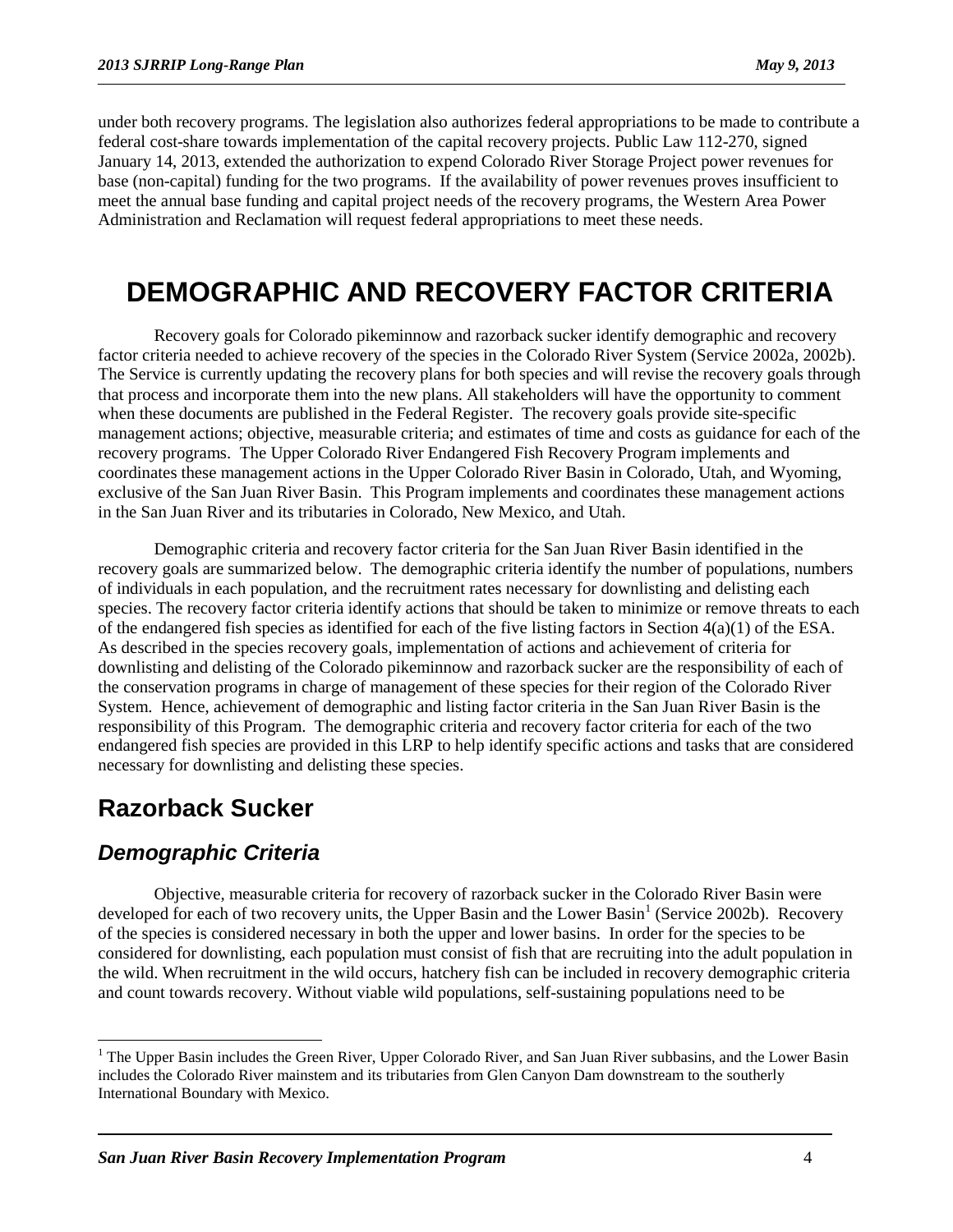established through augmentation with hatchery-produced fish. Once each self-sustaining population is established, the downlist monitoring period is five years and the delist period is an additional three years.

#### <span id="page-8-0"></span>*Downlisting*

Downlisting can occur if, over a five-year period:

- 1. genetically and demographically viable, self-sustaining populations are maintained in the Green River subbasin and EITHER in the Upper Colorado River subbasin or the San Juan River subbasin such that: (a) the trend in adult (age 4+;>400mm TL) point estimates for each of the two populations does not decline significantly; (b) the mean estimated recruitment of age-3 (300-399 mm TL) naturally produced fish equals or exceeds mean annual adult mortality for each of the two populations; and (c) each point estimate for each of the two populations exceeds 5,800 adults (5,800 is the estimated minimum viable population [MVP] needed to ensure long-term genetic and demographic viability);
- 2. a genetic refuge is maintained in Lake Mojave in the lower basin recovery unit;
- 3. two genetically and demographically viable, self-sustaining populations are maintained in the lower basin recovery unit (e.g., Colorado River mainstream and/or tributaries) such that: (a) the trend in adult point estimates for each population does not decline significantly; (b) mean estimated recruitment of age-3 naturally produced fish equals or exceeds mean annual adult mortality for each population; and (c) each point estimate for each population exceeds 5,800 adults; and,
- 4. certain site-specific management tasks to minimize or remove threats have been identified, developed and implemented.

#### <span id="page-8-1"></span>*Delisting*

Delisting can occur if, over a three-year period beyond downlisting:

- 1. genetically and demographically viable, self-sustaining populations are maintained in the Green River subbasin and **EITHER** in the Upper Colorado River subbasin or the San Juan River subbasin such that: (a) the trend in adult point estimates for each of the two populations does not decline significantly; (b) mean estimated recruitment of age-3 naturally produced fish equals or exceeds mean annual adult mortality for each of the two populations; and (c) each point estimate for each of the two populations exceeds 5,800 adults;
- 2. a genetic refuge is maintained in Lake Mojave;
- 3. two genetically and demographically viable, self-sustaining populations are maintained in the lower basin recovery unit such that: (a) the trend in adult point estimates for each population does not decline significantly; (b) mean estimated recruitment of age-3 naturally produced fish equals or exceeds mean annual adult mortality for each population; and (c) each point estimate for each population exceeds 5,800 adults; and,
- 4. certain site-specific management tasks to minimize or remove threats have been finalized and implemented, and necessary levels of protection are attained.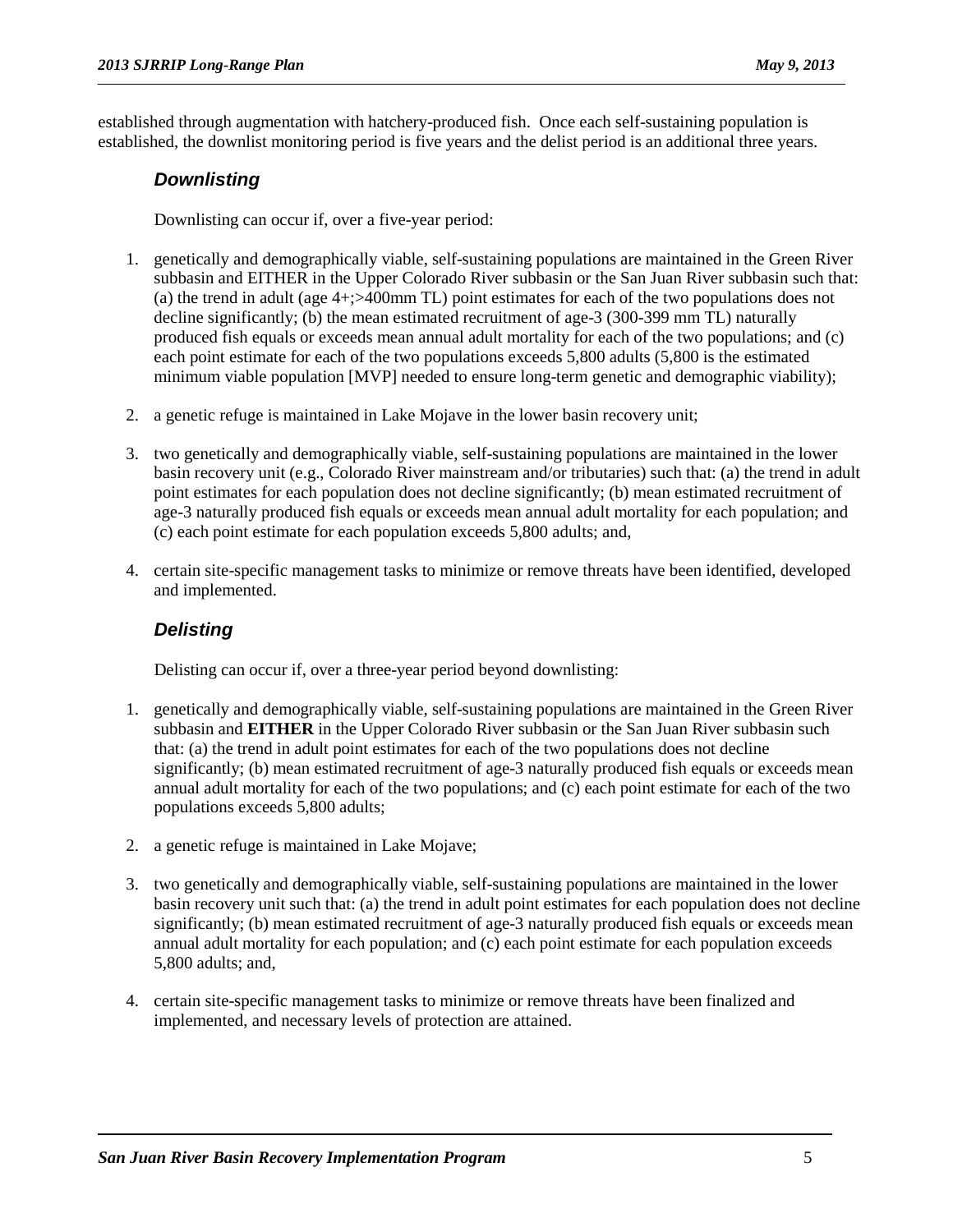#### <span id="page-9-0"></span>*Recovery Factor Criteria*

Recovery factor criteria in the recovery goals describe site-specific management actions necessary to minimize or remove threats to the species and support wild self-sustaining populations. This LRP incorporates these actions to ensure that this Program is carrying out activities consistent with species recovery. Actions 2 and 5 do not apply to the San Juan River, but are included to show the full scale of actions necessary to address threats to the razorback sucker. The following actions are quoted from the razorback sucker recovery goals (Service 2002b):

- 1. Reestablish populations with hatchery-produced fish.
- 2. Identify and maintain genetic variability of razorback sucker in Lake Mohave.
- 3. Provide and legally protect habitat (including flow regimes necessary to restore and maintain required environmental conditions) necessary to provide adequate habitat and sufficient range for all life stages to support recovered populations.
- 4. Provide passage over barriers within occupied habitat to allow unimpeded movement and, potentially, range expansion.
- 5. Investigate options for providing appropriate water temperatures in the Gunnison River.
- 6. Minimize entrainment of subadults and adults at diversion/out-take structures.
- 7. Ensure adequate protection from overutilization.
- 8. Ensure adequate protection from diseases and parasites.
- 9. Regulate nonnative fish releases and escapement into the main river, floodplain, and tributaries.
- 10. Control problematic nonnative fishes as needed.
- 11. Minimize the risk of hazardous-materials spills in critical habitat.
- 12. Remediate water-quality problems.
- 13. Minimize the threat of hybridization with white sucker.
- 14. Provide for the long-term management and protection of populations and their habitats beyond delisting (i.e., conservation plans).

## <span id="page-9-1"></span>**Colorado Pikeminnow**

#### <span id="page-9-2"></span>*Demographic Criteria*

Objective, measurable criteria for recovery of Colorado pikeminnow in the Colorado River Basin were developed for the Upper Colorado River Basin (Service 2002a). Recovery of the species is considered necessary only in the Upper Basin because of the status of the populations and because information on Colorado pikeminnow biology support application of the metapopulation concept to extant populations. The need for self-sustaining populations in the Lower Basin and associated site-specific management actions and tasks necessary to minimize or remove threats will be reevaluated during the recovery plan update and status reviews of the species.

#### <span id="page-9-3"></span>*Downlisting*

Downlisting can occur if, over a five-year period, the Upper Basin metapopulation is maintained such that:

1. a genetically and demographically viable, self-sustaining population is maintained in the Green River subbasin such that: (a) the trends in separate adult (age  $7+$ ;  $>450$  mm TL) point estimates for the middle Green River and the lower Green River do not decline significantly; (b) the mean estimated recruitment of age-6 (400-449 mm TL) naturally produced fish equals or exceeds mean annual adult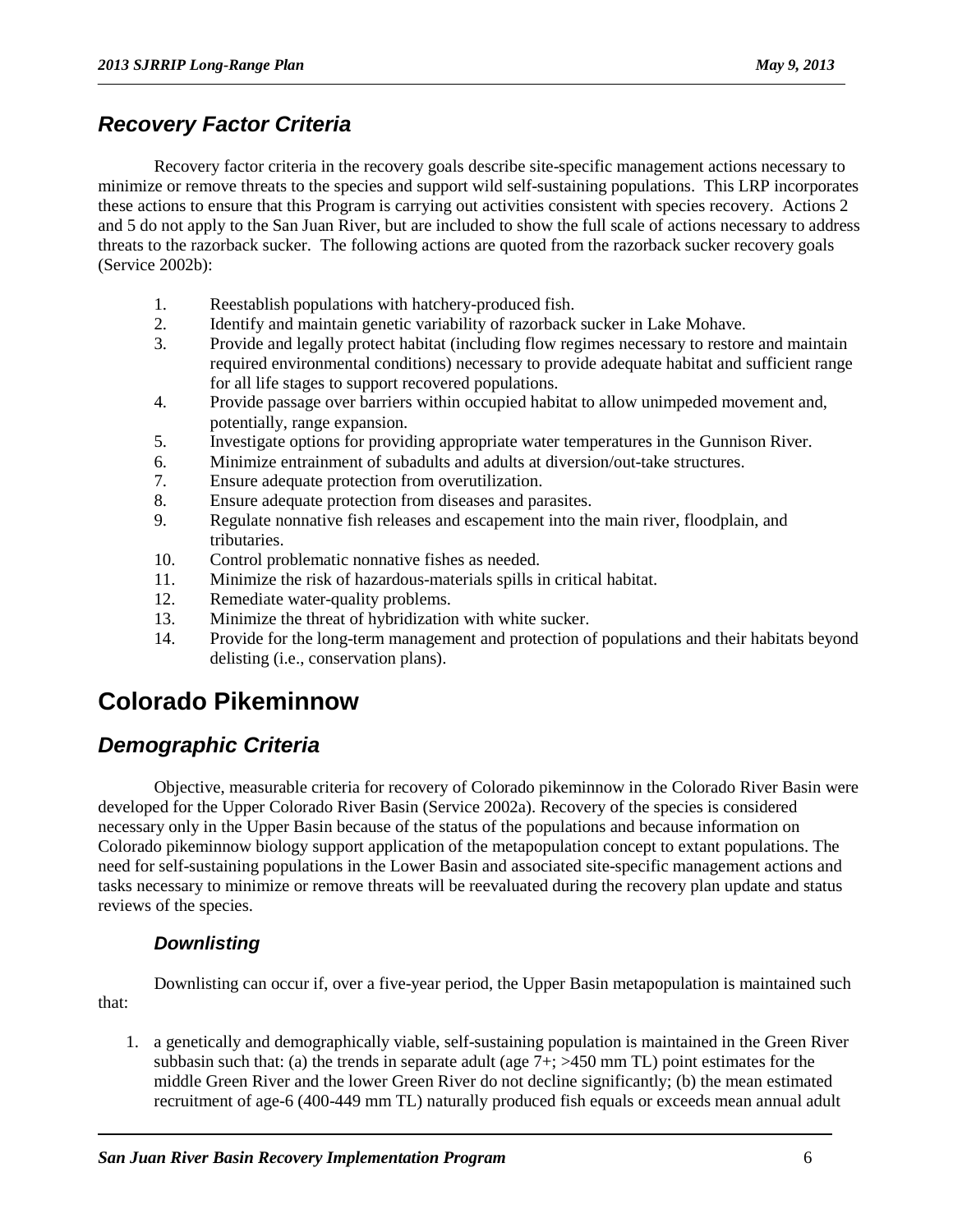mortality for the Green River subbasin; and (c) each population point estimate for the Green River subbasin exceeds 2,600 adults (2,600 is the estimated minimum viable population [MVP] needed to ensure long-term genetic and demographic viability);

- 2. a self-sustaining population of at least 700 adults (number based on inferences about carrying capacity) is maintained in the Upper Colorado River subbasin such that: (a) the trend in adult point estimates does not decline significantly; and (b) the mean estimated recruitment of age-6 naturally produced fish equals or exceeds mean annual adult mortality;
- 3. a target number of 1,000 age-5+ fish (>300 mm TL; number based on estimated survival of stocked fish and inferences about carrying capacity) is established through augmentation and/or natural reproduction in the San Juan River subbasin; and,
- 4. certain site-specific management tasks to minimize or remove threats have been identified, developed and implemented.

#### <span id="page-10-0"></span>*Delisting*

Delisting can occur if, over a seven-year period beyond downlisting, the upper basin metapopulation is maintained such that:

- 1. a genetically and demographically viable, self-sustaining population is maintained in the Green River subbasin such that: (a) the trends in separate adult point estimates for the middle Green River and the lower Green River do not decline significantly; (b) the mean estimated recruitment of age-6 naturally produced fish equals or exceeds mean annual adult mortality for the Green River subbasin; and (c) each population point estimate for the Green River subbasin exceeds 2,600 adults;
- 2. either the Upper Colorado River subbasin self-sustaining population exceeds 1,000 adults **OR** the Upper Colorado River subbasin self-sustaining population exceeds 700 adults and San Juan River subbasin population is self-sustaining and exceeds 800 adults (numbers based on inferences about carrying capacity) such that for each population: (a) the trend in adult point estimates does not decline significantly; and (b) the mean estimated recruitment of age-6 naturally produced fish equals or exceeds mean annual adult mortality; and,
- 3. certain site-specific management tasks to minimize or remove threats have been finalized and implemented, and necessary levels of protection are attained.

## <span id="page-10-1"></span>*Recovery Factor Criteria*

Recovery factor criteria in the recovery goals describe site-specific management actions necessary to minimize or remove threats to the species and support wild self-sustaining populations. This LRP incorporates these actions to ensure that the Program is carrying out activities consistent with species recovery. Action 3 does not apply to the San Juan River subbasin, but is included to show the full scale of actions necessary to address threats to the Colorado pikeminnow. The following actions are quoted from the recovery goals for the Colorado pikeminnow (Service 2002a):

- 1. Provide and legally protect habitat (including flow regimes necessary to restore and maintain required environmental conditions) necessary to provide adequate habitat and sufficient range for all life stages to support recovered populations.
- 2. Provide passage over barriers within occupied habitat to allow adequate movement and, potentially, range expansion.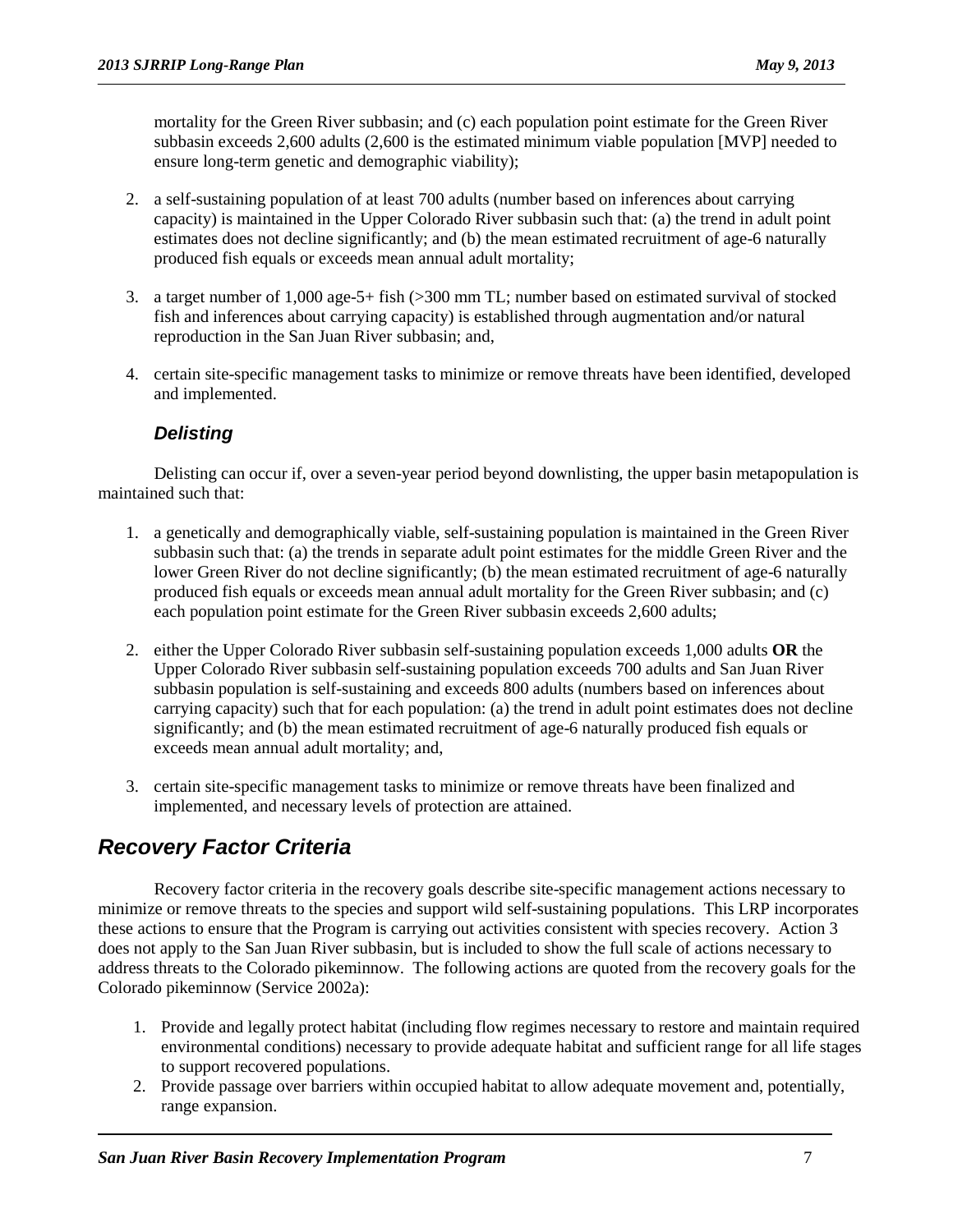- 3. Investigate options for providing appropriate water temperatures in the Gunnison River.
- 4. Minimize entrainment of subadults and adults in diversion canals.
- 5. Ensure adequate protection from overutilization.
- 6. Ensure adequate protection from diseases and parasites.
- 7. Regulate nonnative fish releases and escapement into the main river, floodplain, and tributaries.
- 8. Control problematic nonnative fishes as needed.
- 9. Minimize the risk of hazardous-materials spills in critical habitat.
- 10. Remediate water-quality problems.
- 11. Provide for the long-term management and protection of populations and their habitats beyond delisting (i.e., conservation plans).

## **RECOVERY ELEMENTS AND ACTIONS**

<span id="page-11-0"></span>This LRP consists of the following six Program elements:

- 1. Management and Augmentation of Populations and Protection of Genetic Integrity.
- 2. Protection, Management, and Augmentation of Habitat.
- 3. Management of Nonnative Species.
- 4. Monitoring and Evaluation of Fish and Habitat in Support of Recovery Actions.
- 5. Program Coordination and Assessment of Progress toward Recovery.
- 6. Information and Education

This LRP identifies activities believed necessary to recover the Colorado pikeminnow and razorback sucker in the San Juan River Basin. The LRP describes what actions will be implemented, who will implement them, when they will be implemented, and why. Details of how actions and tasks will be carried out are left to supporting documents and plans, such as genetics management plans, augmentation plans, monitoring plans, and annual work plans. This LRP functions under the principles of adaptive management where annual updates and periodic revisions are necessary to ensure use of the best available scientific information in modifying or eliminating existing activities and formulating future Program activities.

The LRP is intended to facilitate evaluation of the Program's progress toward species recovery and development of sufficient progress reports for ESA Section 7 compliance. Furthermore, this LRP is designed to facilitate tracking of projects and associated budgets to assist the Program Coordinator and Reclamation's budget office. Goals, actions and tasks are identified that began in 1992, at the initiation of the Recovery Program. Numerous tasks have been completed and that information used to develop strategies for management actions, monitoring, and research. Including past Program activities in the LRP provides documentation and accounting of activities, time schedules, and successes and failures of each. This institutional knowledge of the Program will enable interested parties to assess overall Program progress over time. Completed tasks are included in Appendix B. Current goals, actions, and tasks are described in the narrative sections for each Recovery Element. Appendix A is use to track tasks and includes priorities, start and end times, primary responsibilities, and status. Priorities assigned to tasks reflect necessary actions identified in recovery goals.

Although one of the main goals of this Program is to conserve populations of Colorado pikeminnow and razorback sucker in the Basin consistent with species recovery goals, it is also important to ensure restoration and maintenance of the native fish community. Environmental conditions that support the endangered species also provide suitable conditions for the native fish community and vice versa. Native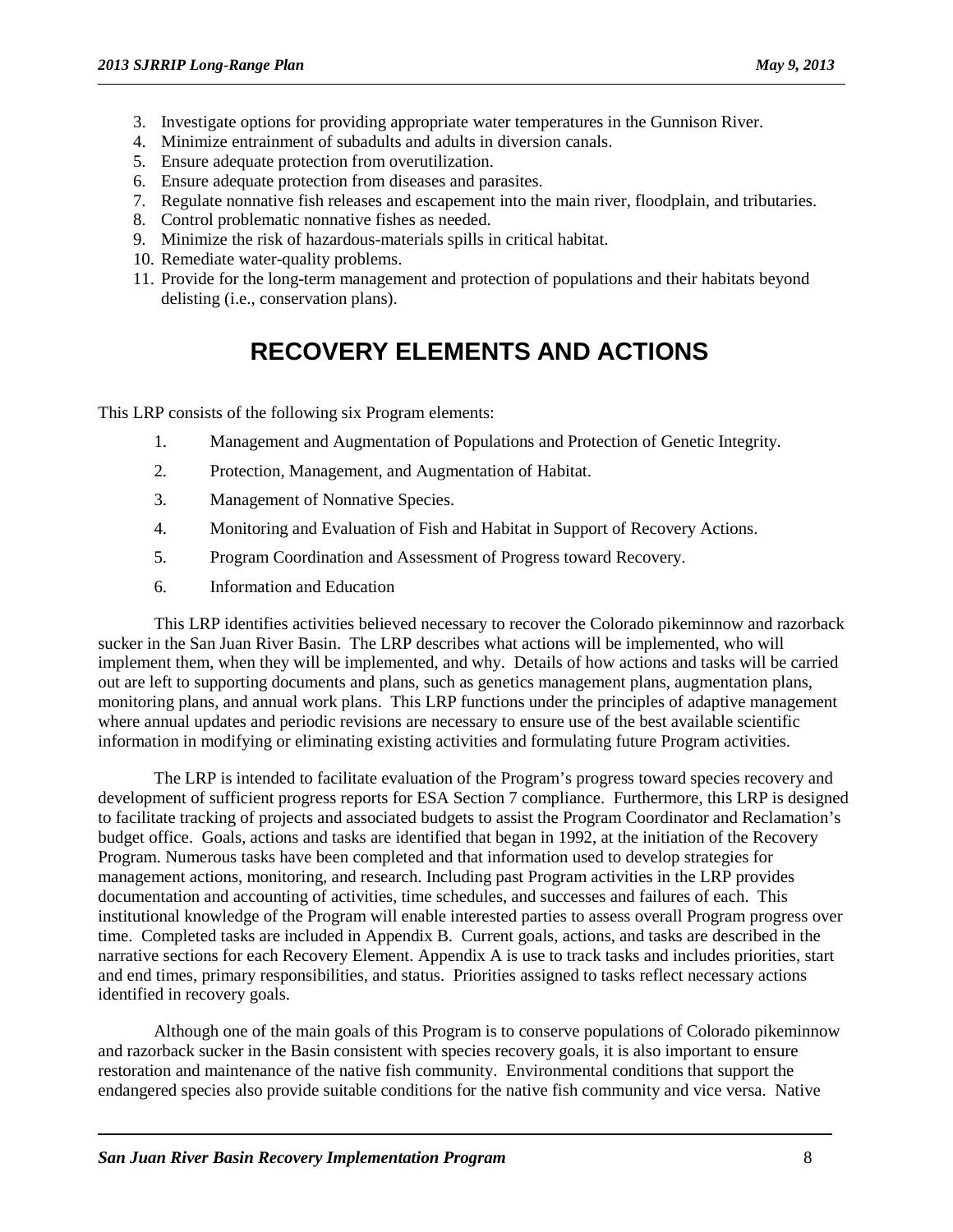fishes provide an important food source for the predaceous Colorado pikeminnow, are important in maintaining ecological balance and food web dynamics, and serve as indicator species for a healthy ecosystem. The San Juan River Basin supports seven fish species native to the warm reaches of the drainage, including roundtail chub (*Gila robusta*), Colorado pikeminnow, speckled dace (*Rhinichthys osculus*), bluehead sucker (*Catostomus discobolus*), flannelmouth sucker (*Catostomus latipinnis*), razorback sucker, and mottled sculpin (*Cottus bairdi*) (Holden 1999).

## <span id="page-12-0"></span>**Tasks That Address Recovery Goals**

This LRP addresses the species recovery goals through specific tasks that detail actions necessary to quantify demographic criteria and remove or minimize species threats (Table 1). For example, the LRP identifies tasks that reestablish endangered populations with hatchery fish in a systematic manner and tasks for monitoring population abundance. Numerous tasks help to provide and legally protect habitat, especially flows, and also provide for fish passage, as well as minimize entrainment. A series of ongoing tasks continue to be evaluated, including protection from overutilization and diseases and parasites, as well as water-quality remediation and minimizing the risk of hazardous materials spills. Control of problematic nonnative fish, regulating their escapement, and minimizing the threat of hybridization for razorback sucker are also important activities of this Program and the subject of several tasks.

| <b>Recovery Goals Criteria</b>                            | <b>Colorado Pikeminnow</b>          | <b>Razorback Sucker</b>             |  |  |
|-----------------------------------------------------------|-------------------------------------|-------------------------------------|--|--|
| Reestablish populations with<br>hatchery-produced fish    | 1.1; 1.1.1; 1.1.2; 1.2; 1.3         | 1.1; 1.1.1; 1.1.3; 1.2; 1.3         |  |  |
| Ensure adequate protection<br>from diseases and parasites | 4.1.6                               | 4.1.6                               |  |  |
| Minimize threat of<br>hybridization                       | Not Applicable                      | 4.1.5                               |  |  |
| Minimize risk of hazardous-<br>materials spills           | 2.4; 2.4.1; 2.4.3                   | 2.4; 2.4.1, 2.4.3                   |  |  |
| Remediate water-quality<br>problems                       | 2.4; 2.4.1; 2.4.2                   | 2.4; 2.4.1; 2.4.2                   |  |  |
| Provide and legally protect<br>habitat                    | 2.1; 2.1.1; 2.1.2; 2.2; 2.2.1-2.2.6 | 2.1; 2.1.1; 2.1.2; 2.2; 2.2.1-2.2.6 |  |  |
| Provide passage over barriers                             | 2.3;2.3.1; 2.3.1.3-2.3.1.7          | 2.3;2.3.1; 2.3.1.3-2.3.1.7          |  |  |
| Minimize entrainment at<br>diversion structures.          | 2.3.2; 2.3.2.1-2.3.2.7              | 2.3.2; 2.3.2.1-2.3.2.7              |  |  |
| Control problematic<br>nonnative fishes                   | 3.1; 3.1.1; 3.1.1.1 - 3.1.1.7       | 3.1;3.1.1;3.1.1.1-3.1.1.7           |  |  |
| Regulate nonnative fish<br>releases and escapement        | 3.2; 3.2.1-3.2.3                    | $3.2; 3.2.1 - 3.2.3$                |  |  |
| Demographic criteria                                      | $4.1;4.1.1-4.1.4, 5.2$              | $4.1;4.1.1-4.1.4, 5.2$              |  |  |

Table 1. LRP goals, actions, and tasks that address recovery goals criteria for each species

## <span id="page-12-1"></span>**Ongoing Actions**

A series of ongoing reports and other activities are identified in this LRP. The reports are designed to provide cohesive and periodic updates on specific issues and are distinct from project reports that describe the findings of a particular study. These reports are provided to the Coordination Committee, the Program Coordinator, Reclamation, and the technical committees and are listed in Table 2. Workshops to be held, as necessary, to help coordinate Program activities and provide technical assistance to biologists on population estimators and monitoring are also listed in Table 2.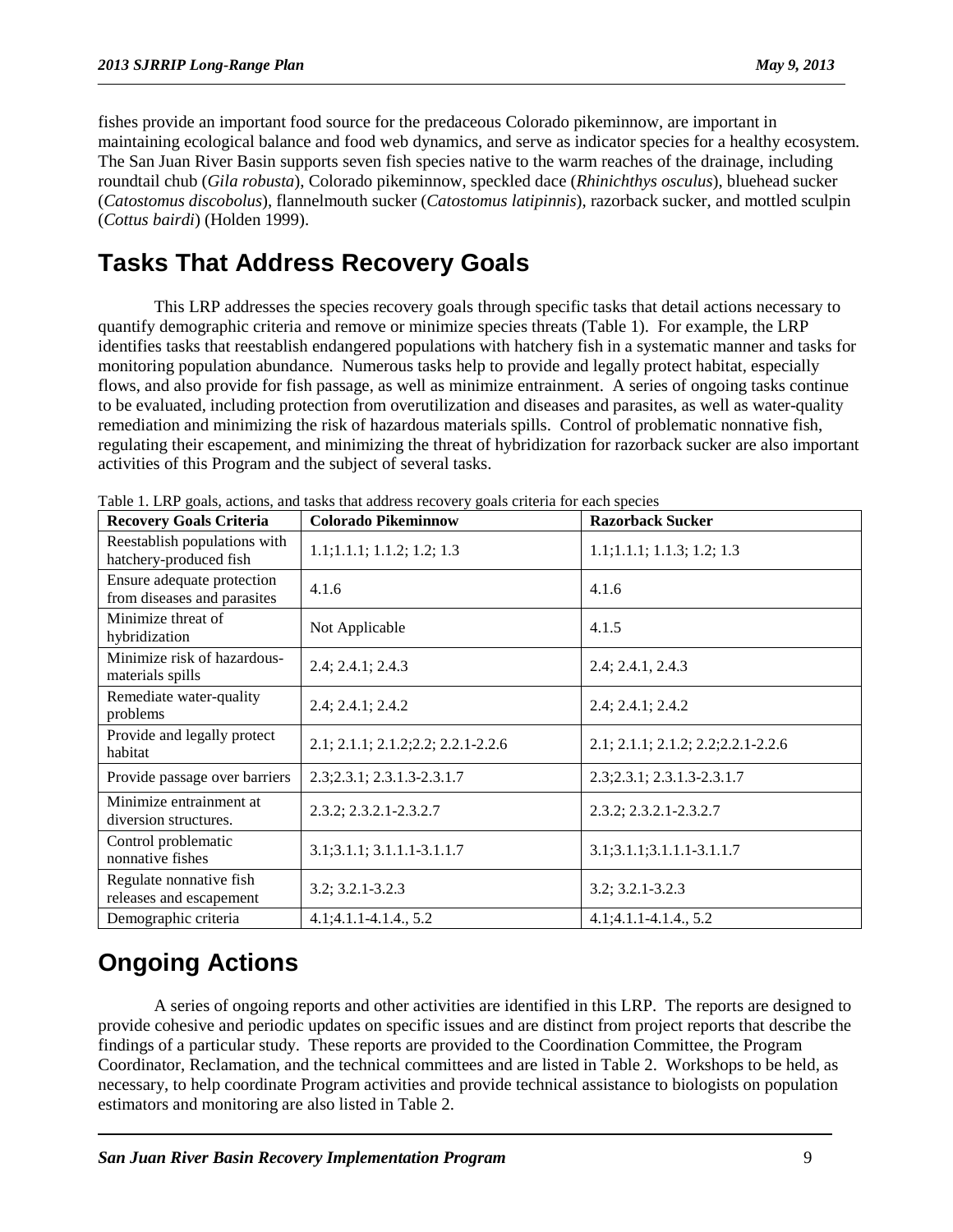| <b>Identified</b><br><b>Task</b>         | <b>Report or Workshop</b>                                                                                                                                                                                               | Schedule/Interval                                                                                                                  | <b>Status/Action(s) Required</b>                                                                                                                                                                                                                          |
|------------------------------------------|-------------------------------------------------------------------------------------------------------------------------------------------------------------------------------------------------------------------------|------------------------------------------------------------------------------------------------------------------------------------|-----------------------------------------------------------------------------------------------------------------------------------------------------------------------------------------------------------------------------------------------------------|
| 5.2.1.1                                  | Standardized database; for all stocked<br>and recaptured Colorado pikeminnow<br>and razorback sucker in order to<br>determine the fate of stocked fish.                                                                 | Annual entry of data with<br>appropriate documentation.                                                                            | Program Office maintains and annually<br>updates the database; Principal<br>Investigators annually provide data to<br>Program Office by Dec. 31; consolidated<br>data redistributed by Jan. 31.                                                           |
| 4.1.1.2                                  | Annual Fish Monitoring Report; to<br>ensure that the best sampling design<br>and strategies are employed.                                                                                                               | Annual reports by Biology<br>Committee; compiled by<br>Program Office; posted on<br>Program website                                | Principal Investigators provide draft<br>reports by March 31 and present results at<br>annual meeting in May. Final reports<br>provided to Program Office by June 30.                                                                                     |
| 5.2.1.2                                  | Data synthesis and integration report;<br>evaluates progress toward minimizing<br>limiting factors, details ongoing<br>Program activities, and assesses current<br>status of native and endangered fish<br>populations. | Annually but may vary in<br>timing due to competing<br>fiscal resources, project<br>scheduling, or significant<br>new information. | Program Office conducts focused data<br>integration annually to address high<br>priority data needs identified by the<br>Biology Committee. Draft reports by<br>March 31 and present results at annual<br>meeting in May. Final reports due by<br>June 30 |
| 4.1.1.1                                  | Standardized Fish Monitoring Plan; to<br>assess the presence, status, and trends<br>of Colorado pikeminnow and razorback<br>sucker.                                                                                     | Standing report is revised<br>as necessary by the<br>Program Office and<br><b>Biology Committee.</b>                               | Program Office and Biology Committee<br>will continually evaluate the Program's<br>Comprehensive Monitoring Plan and<br>Protocols. The Plan was updated in 2012.                                                                                          |
| 4.2.1.1                                  | Standardized Habitat Monitoring Plan;<br>to assess habitat and flow relationships.                                                                                                                                      | Standing report is part of<br>the Program's Monitoring<br>Plan and Protocols; revised<br>as necessary.                             | Program Office and Biology Committee<br>updated the Program's Habitat Monitoring<br>Protocols in 2012.                                                                                                                                                    |
| 2.2.1.2<br>2.2.1.3<br>2.2.1.4<br>2.2.2.1 | Flow recommendations update report;<br>evaluates and updates flow<br>recommendations and response of<br>native and endangered fishes to flow<br>recommendations.                                                        | As necessary.                                                                                                                      | Reclamation currently developing SJRB<br>Hydrology Model Gen3 after which a<br>comprehensive review and revision of the<br>flow recommendations will occur; the<br>revision will begin in 2013.                                                           |
| 4.1.1.3                                  | Monitoring Plan Workshop: to<br>coordinate sampling design, data<br>collection, and desired precision and<br>detection levels for detecting responses.                                                                  | As necessary.                                                                                                                      | Series of three monitoring workshops<br>were held by the Biology Committee in<br>2009.                                                                                                                                                                    |
| 4.2.1.2                                  | Habitat Monitoring and Mapping<br>Workshop; to refine and improve<br>habitat evaluation methods.                                                                                                                        | As necessary.                                                                                                                      | Workshop to address this issue was held<br>in January 2012. Program Office and<br>Biology Committee in process of using<br>workshop results to refine current<br>methods and develop new ones.                                                            |
| 4.1.4.4                                  | Population Estimation Workshop; to<br>evaluate population estimators used in<br>other systems to identify the most<br>reliable and suitable estimator(s) for<br>Colorado pikeminnow and razorback<br>sucker.            | As necessary.                                                                                                                      | A population estimate workshop was held<br>in 2007.                                                                                                                                                                                                       |
| 3.1.1.5                                  | Non-native fish control workshop; to<br>evaluate the non-native fish<br>management program                                                                                                                              | As necessary.                                                                                                                      | Non-native fish workshop was held in<br>May 2010.                                                                                                                                                                                                         |

|  | Table 2. Ongoing reports and workshops generated through this Long-Range Plan. |  |  |  |
|--|--------------------------------------------------------------------------------|--|--|--|
|  |                                                                                |  |  |  |
|  |                                                                                |  |  |  |
|  |                                                                                |  |  |  |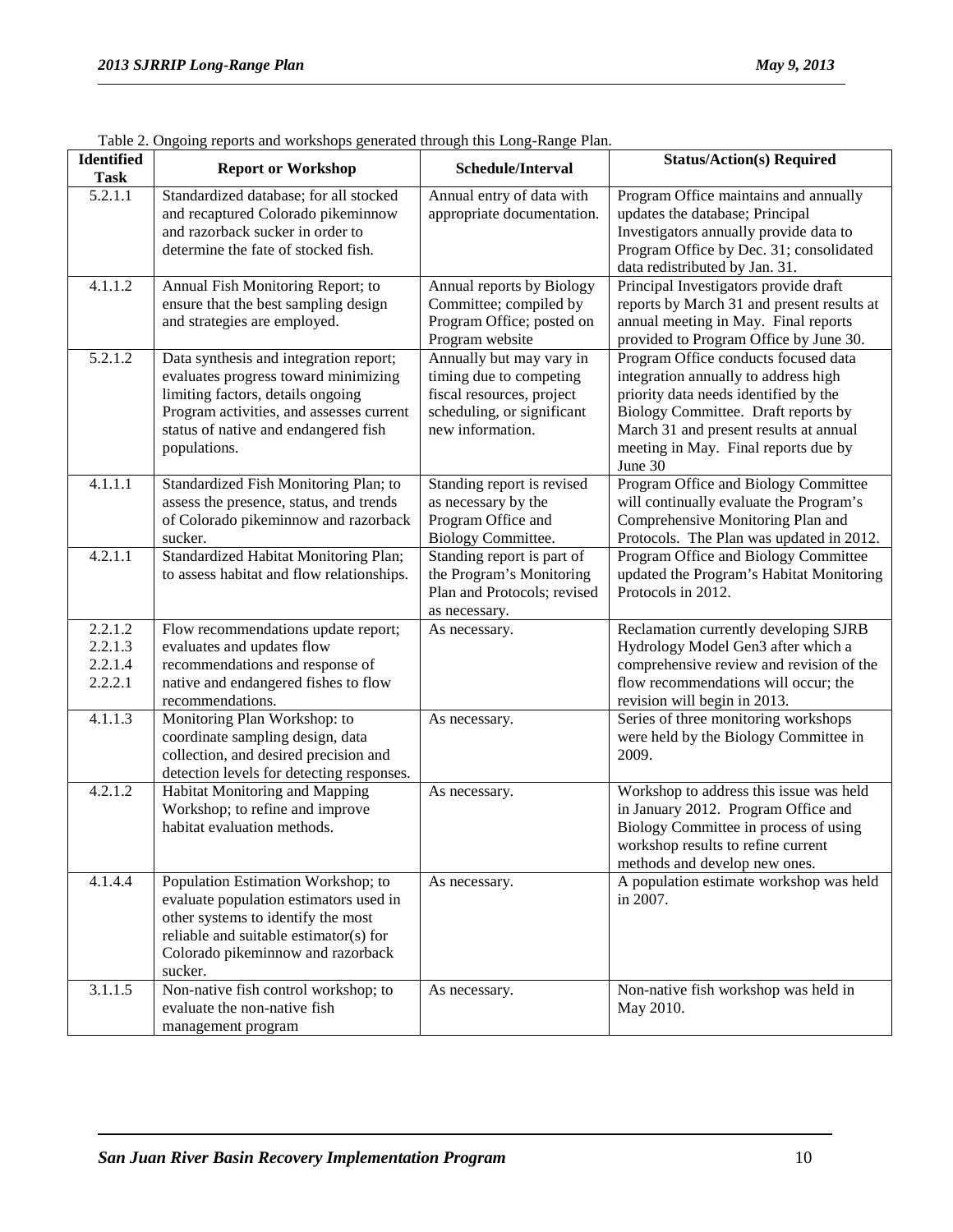## <span id="page-14-0"></span>**Description of Program Elements**

The elements and associated tasks are designed to guide the Program through 2023 with annual updates as new information is obtained. This schedule is consistent with the razorback sucker recovery goals that estimate recovery by the year 2023. Authorization for construction costs under Public Law 106-392, as amended, also extends to the year 2023.

 For each Recovery Element, a general explanation of the recovery activities and background are provided in the following narrative sections. Specific goals, actions, and tasks deemed necessary to achieve each element are identified at the end of each section, Elements 1-6. The goals under each element describe major targets that need to be achieved in order to fulfill the specified element; actions identified under each goal describe the principle actions; and the tasks describe the specific activities or projects. Appendix A tables include the identified tasks and provides a priority, the year(s) in which the activity is planned, the lead Program participant(s), and a status update for each task (updated annually). Tasks are moved to Appendix B when they are completed.

#### <span id="page-14-1"></span>*Element 1. Management and Augmentation of Populations and Protection of Genetic Integrity*

This element ensures that the Program's augmentation protocols maintain genetically diverse fish species while producing and rearing Colorado pikeminnow and razorback sucker to stock in the river system. Wild self-sustaining populations of Colorado pikeminnow and razorback sucker do not currently exist in the San Juan River Basin. Recovery goals for both species identify the need to establish self-sustaining populations through augmentation with hatchery-produced fish. The Program has adopted a genetics management plan (Crist and Ryden 2003) that identifies appropriate genetic lineages for use in hatchery programs and stocking efforts for the San Juan River. Augmentation plans (Ryden 2003a, 2003b) for each of the two endangered species were also developed. Production, rearing, and stocking of these fish need to continue to establish wild populations. Stocking protocols and fate of stocked fish are monitored and evaluated to determine the best strategies for enhancing survival and recruitment. Survival models are used to estimate and adjust stocking goals of augmentation plans and to ensure that sufficient numbers of genetically viable fish are being stocked.

Surveys in the late 1980s reported a few wild Colorado pikeminnow and razorback sucker in the San Juan River (Platania 1990; Platania et al. 1991). Prior to initiation of the Program, the Service proposed stocking razorback sucker into the San Juan River in 1986 to restore the species to the San Juan River. The effort was not undertaken, but Colorado pikeminnow and razorback sucker persistence in the river was documented. An experimental stocking program for razorback sucker began in 1994, under Program auspices, and experimental stocking of Colorado pikeminnow began in 1996. Brood stocks of razorback sucker are held at Southwestern Native Aquatic Resources & Recovery Center (SNARRC) where fish are spawned, hatched, and reared. Brood stocks of Colorado pikeminnow are held at SNARRC and at the Colorado Division of Wildlife J.W. Mumma Native Species Hatchery where fish are spawned, hatched, and reared at each facility.

Since its inception, the Program continues to identify and develop strategies for producing and rearing both Colorado pikeminnow and razorback sucker, including hatchery production and grow-out facilities. In addition to using SNARRC for maintaining broodstock, spawning, hatching, and rearing both species, the Program uses two other grow-out facilities to produce large razorback sucker (>300 mm total length) for stocking to enhance survival. These facilities include Uvalde National Fish Hatchery and Navajo Agricultural Products Industry (NAPI) Ponds located on the Navajo Indian Irrigation Project (NIIP). The numbers of fish that need to be produced by these facilities are identified in the species augmentation plans. In addition to the fish produced by these facilities, excess fish may be stocked into the San Juan River from other facilities that raise Colorado pikeminnow and razorback sucker. In 2010, the Coordination Committee approved cost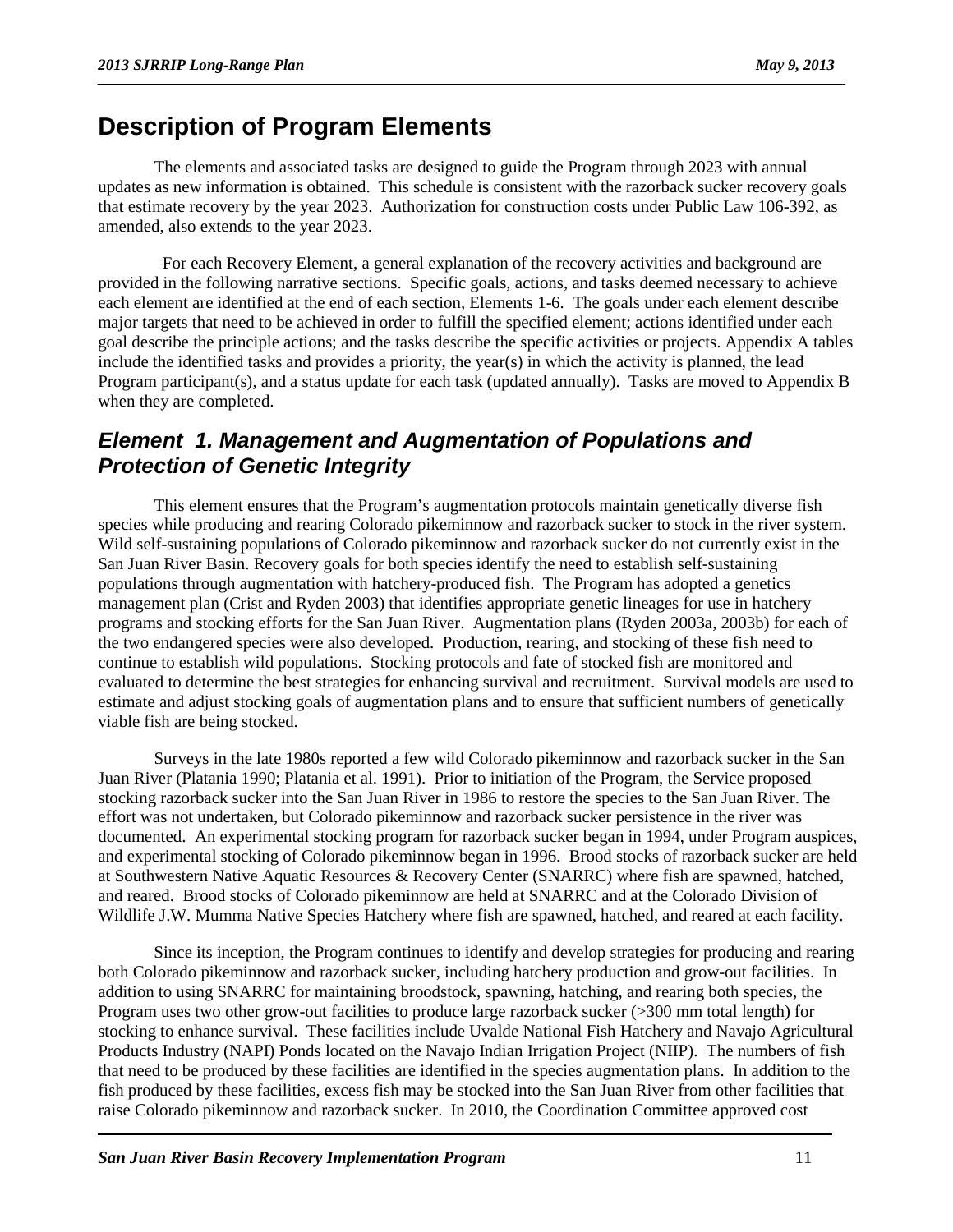sharing with the Upper Colorado River Endangered Fish Recovery Program to construct, operate, and maintain Horsethief Canyon Native Fish Facility near Grand Junction, Colorado. This facility became operational in 2012 and includes four 0.25-acre hatchery ponds for future use by the Program.

While the overall goals for Element 1, *Management and Augmentation of Populations and Protection of Genetic Integrity,* are the same for both the Colorado pikeminnow and razorback sucker, i.e., Establish Genetically and Demographically Viable, Self-Sustaining Colorado Pikeminnow and Razorback Sucker Populations (Goal 1.1), Evaluate RBS and CPM Augmentation Program and Genetic Integrity (Goal 1.2), and Support Operations and Maintenance of Facilities to Support RBS and CPM Stocking Programs (Goal 1.3), some actions and tasks vary by species.

#### **Element 1- Specific goals, actions, and tasks**

**Goal 1.1** Establish Genetically and Demographically Viable, Self-Sustaining CPM and RBS Populations.

**Action 1.1.1** Develop plans for rearing and stocking CPM and RBS.

**Task 1.1.1.1** Review and update augmentation plan for CPM and adjust stocking goals as scheduled.

Numerous stocking plans for Colorado pikeminnow have been developed and updated since stocking began. Current stocking plans are: *Augmentation of Colorado pikeminnow (Ptychocheilus lucius) in the San Juan River Phase II, 2010-2020, Draft Augmentation Plan* (Furr 2010) and *Stocking plan and protocol for the augmentation of Colorado pikeminnow (Ptychocheilus lucius) in the San Juan River. Draft for the U.S. Fish and Wildlife Service*, (Furr and Davis 2009b).

**Task 1.1.1.2** Review and update augmentation plan for RBS and adjust stocking goals as needed.

Numerous stocking plans for razorback sucker have been developed and updated since stocking began. Current stocking plans include: *A stocking plan and production protocol for razorback sucker (Xyrauchen texanus) reared at NAPI ponds. Draft for the U.S. Fish and Wildlife Service* (Furr and Davis 2009a); *An augmentation plan for razorback sucker in the San Juan River: Addendum to the five-year augmentation plan for razorback sucker in the San Juan River* (Ryden 2003b); and, *An augmentation plan for razorback sucker in the San Juan River. Addendum # 2: Justification for changing the beginning date of the eight-year stocking period (Final) (*Ryden 2005a).

**Action 1.1.2** Produce, rear, and stock sufficient numbers of CPM to meet stocking goals of augmentation plan.

**Task 1.1.2.1** Annually produce and rear at least 400,000 age-0 CPM (50–55 mm TL) at SNARRC.

At least 400,000 age-0 (50–55 mm TL) CPM will be produced and reared annually at the SNARRC and will continue until further production capacity is identified and/or stocking targets are modified by the SJRRIP (see Task 1.1.1.1).

**Task 1.1.2.2** Stock at least 400,000 age-0 (50–55 mm TL) CPM annually into the San Juan River.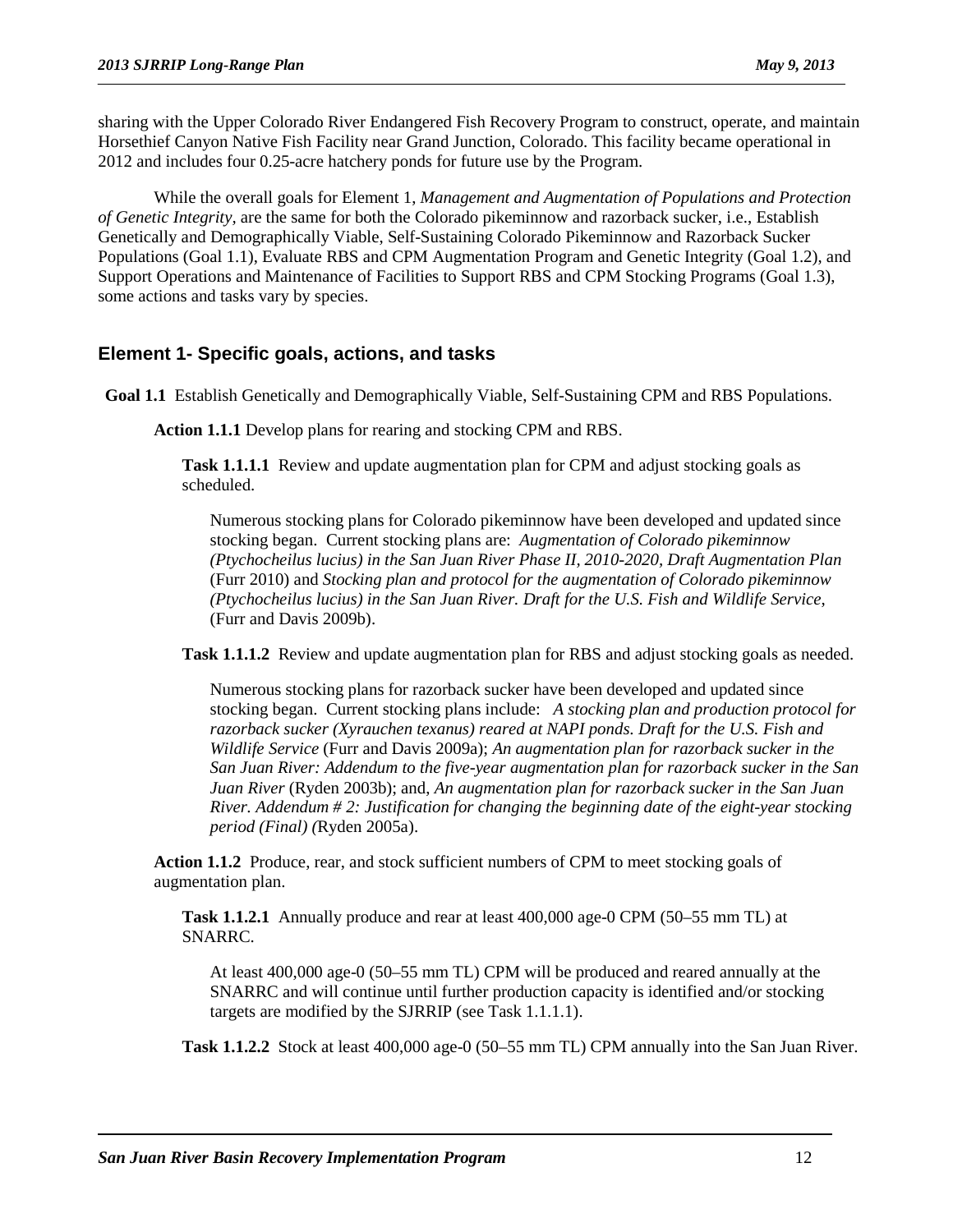At least 400,000 age-0 (50–55 mm TL) CPM will be released annually from the SNARRC into the San Juan River and will continue until stocking targets are modified by the SJRRIP (see Task 1.1.1.1).

**Task 1.1.2.3** Opportunistically stock available CPM in excess of those described above.

Excess CPM may be available from the upper basin or other sources. On a case by case basis and if deemed appropriate, these should be procured and stocked opportunistically in excess of the numbers described above.

**Action 1.1.3** Produce, rear, and stock sufficient numbers of RBS to meet stocking goals of augmentation plan.

**Task 1.1.3.1** Produce and rear RBS at SNARRC for stocking to grow-out facilities.

RBS will be produced and reared annually at SNARRC in accordance with the genetics mgt. plan and stocked into grow-out facilities, currently NAPI ponds and Uvalde NFH. All fish will be marked with PIT tags (see Task 1.1.1.2).

**Task 1.1.3.2** Rear and stock hatchery-reared RBS into three NAPI grow-out ponds (3,000-3,500 fish per pond,  $> 200$  mm TL).

RBS will be stocked annually into three NAPI grow-out ponds with 3,000-3,500 (> 200 mm TL) hatchery-reared RBS produced at SNARRC (expectation to harvest 40-60%) using a single cohort strategy; pit tag and stock 300 mm fish in 12 months (see Task 1.1.1.2).

**Task 1.1.3.3** Produce 12,000 RBS per year (>300 mm TL) at Uvalde NFH.

A total of 12,000 RBS per year (>300 mm TL) will be produced annually at Uvalde NFH (see Task 1.1.1.2).

**Task 1.1.3.4** Stock at least 91,200 RBS (> 300 mm TL) during eight year stocking period or 11,400 per year.

At least 91,200 RBS (> 300 mm TL) will be harvested annually from grow-out ponds and/or supplemental hatchery facilities and stocked into the SJR over an 8-year period or 11,400 per year. A 2005 addendum to the stocking plan specified the eight-year stocking period to begin when the production program was at full implementation, estimated to start no later than 2007. Time frame for current 8-year stocking plan is 2009-2016 (see Task 1.1.1.2).

**Task 1.1.3.5** Opportunistically stock available RBS in excess of the 11,400 described above.

Excess RBS may be available from the upper basin or other sources. On a case by case basis and if deemed appropriate , these should be procured and stocked opportunistically in excess of the 12,000 described above.

**Task 1.1.3.6** Produce XX RBS per year (>300 mm TL) at Horsethief Canyon Native Fish Facility (HCNFF), which is part of the larger Ouray National Fish Hatchery – Grand Valley Unit (ONFH-GVU) in Grand Junction, CO

This facility became operational in 2012 and includes four 0.25-acre hatchery ponds for use by the Program. In 2012, the Fish and Wildlife Service made the decision to terminate RBS rearing at Uvalde NFH. A yet-to-be determined number of razorback sucker will be reared at HCNFF for use in the Program's stocking program.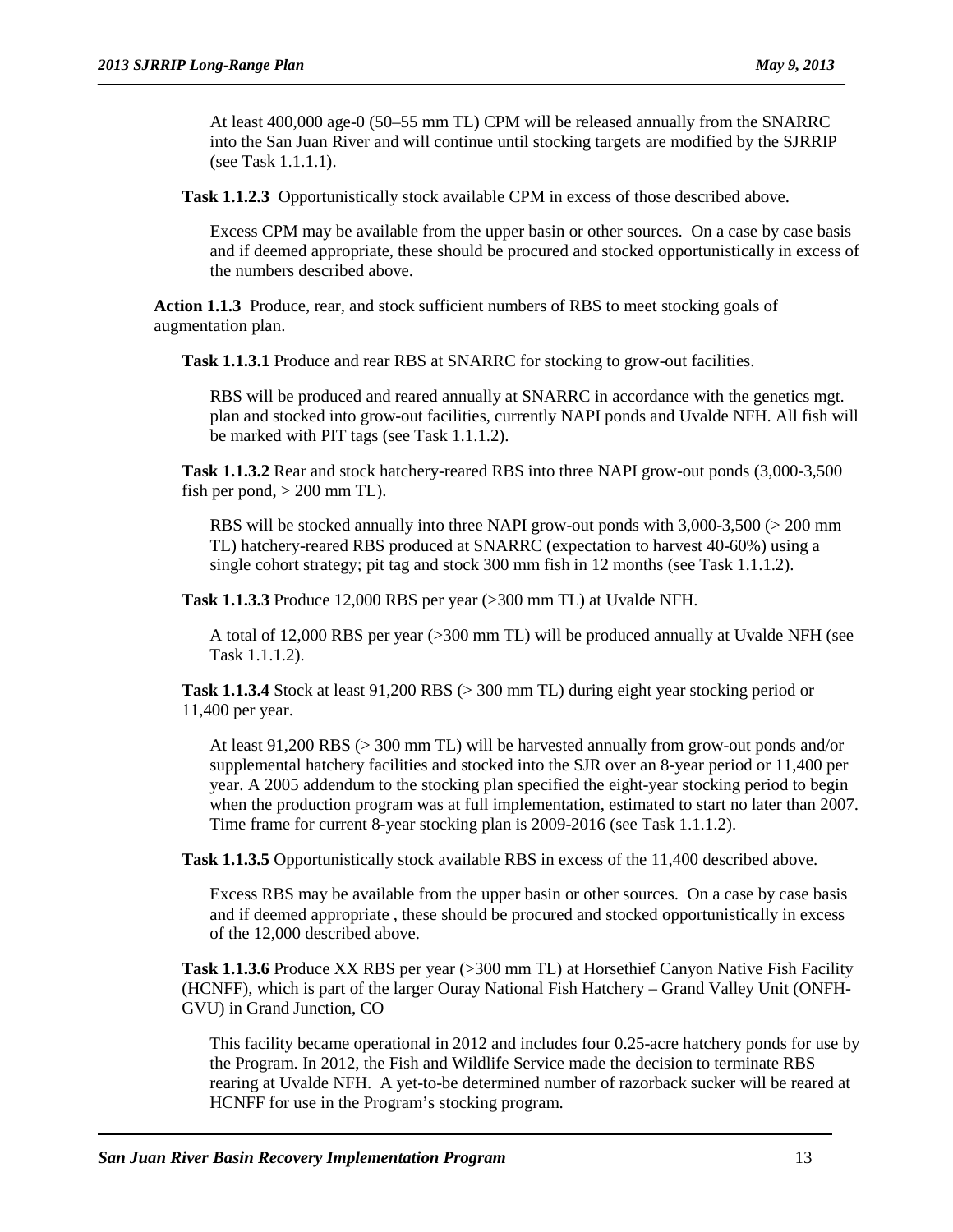**Goal 1.2**—Evaluate RBS and CPM Augmentation Program and Genetic Integrity.

**Action 1.2.1** Evaluate status and success of stocked RBS and CPM.

**Task 1.2.1.1** Maintain a standardized database for all stocked and recaptured RBS and CPM in order to determine the fate of stocked fish.

All RBS and CPM released into the San Juan River will be tabulated and tracked to understand survival of fish and success of the augmentation program. Fish of sufficient size will be PIT-tagged and a standardized database will be established and updated annually for access by researchers. This database is part of the overall Program database.

**Task 1.2.1.2** Determine survival and recruitment of stocked RBS and CPM to assess stocking success and to determine when to implement mark-recapture population estimates.

Every RBS and CPM captured will be examined for marks (e.g., coded wire tag, PIT tag, etc.) and information will be assimilated on these marked fish to estimate survival and recruitment. The numbers of stocked RBS and CPM surviving in the wild will be estimated from the monitoring program (see Goal 4.1 Monitor Fish Populations). These surviving fish will help to contribute toward reproduction in the wild and eventual species recovery.

**Action 1.2.2** Evaluate methods to improve RBS and CPM stocking successes.

**Task 1.2.2.1** Identify, describe, and implement strategies for improving survival and retention of stocked razorback sucker and Colorado pikeminnow, including acclimation prior to stocking, size of fish stocked, time and location of stocking, physiological conditioning, and predator avoidance.

Factors that limit or impede survival of stocked RBS and CPM will be identified and strategies will be developed to eliminate or ameliorate these factors. Scientific evidence shows that acclimation by fish before release may reduce dispersal and increase survival. Experiments will be conducted to evaluate dispersal and survival of fish released directly into the wild vs. fish held at on-site acclimation pens. Protocols for acclimating stocked CPM were developed in 2009 (Furr and Davis 2009b).

**Task 1.2.2.2** Monitor genetics of Colorado pikeminnow and razorback sucker in the San Juan River to determine if and to what extent wild produced individuals depart from genetic structure of parental stock (hatchery derived).

A genetics management plan was developed (Crist and Ryden 2003). Ongoing genetic monitoring of fish stocks is necessary to ensure genetic integrity of CPM and RBS. Crist and Ryden (2003) recommended conducting periodic monitoring among progeny of stocked fish, as they reach adulthood, to ensure that inbreeding depression is not occurring.

**Goal 1.3**— Support Operations and Maintenance of Facilities to Support RBS and CPM Stocking Programs.

**Action 1.3.1.** Support Production and Grow-out Facilities.

**Task 1.3.1.1** Support operation and maintenance of hatchery facilities at SNARRC for CPM and RBS production.

**Task 1.3.1.2** Support operation and maintenance of hatchery facilities at Uvalde NFH RBS production.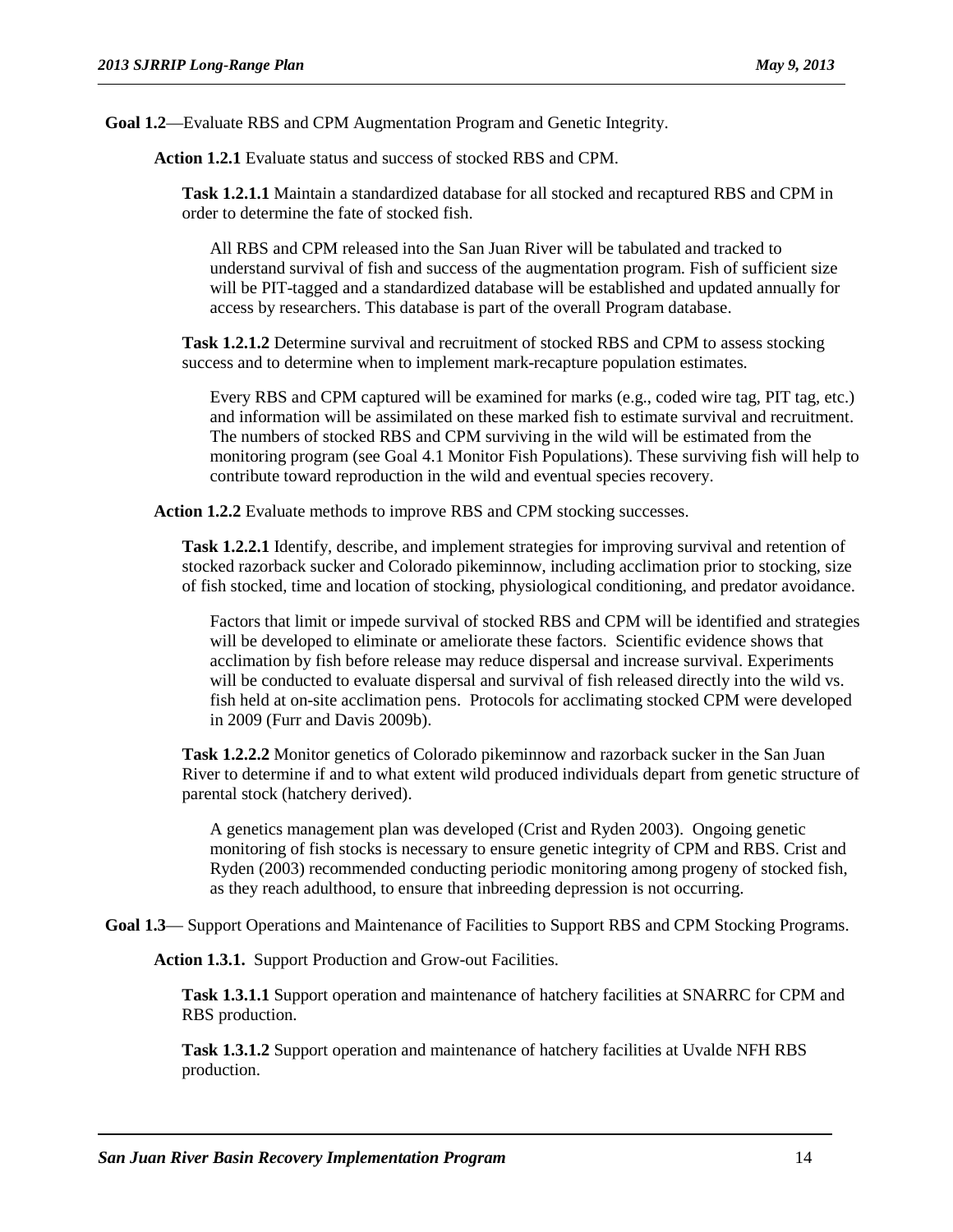**Task 1.3.1.3** Operate and maintain Navajo Agricultural Products Industry (NAPI) grow-out ponds for RBS production*.*

**Task 1.3.1.4** Support operation and maintenance of Horse Thief Canyon Fish Rearing Ponds.

The Program, in conjunction with the Upper Colorado River Endangered Fish Recovery Program, constructed Horse Thief Canyon Fish Rearing Ponds near Grand Junction, Colorado, in 2011, and operations began in 2012. Both Programs will support operation and maintenance of this facility for production of endangered fish. The facility includes four 0.25 acre hatchery ponds for future use by the San Juan Program.

#### <span id="page-18-0"></span>*Element 2. Protection, Management, and Augmentation of Habitat*

This element identifies actions and tasks that address protection, management, and augmentation of suitable flows, habitat, range, and water quality to support recovery of Colorado pikeminnow and razorback sucker populations. Flow recommendations were developed for the San Juan River (Holden 1999). The May 1999 report suggested that, based on the SJRB Hydrology Model, the flow recommendations could be met by Navajo Dam and Reservoir operations. Since 1999, Navajo Reservoir has largely been operated to meet the flow recommendations. The foundation for these flow recommendations is mimicry of the natural flow regime of the San Juan River. Ecological communities and species have adapted and evolved to temporal flow variations specific to different riverine systems (Poff et al. 1997). Providing flows that reflect a more natural regime is necessary to provide the ecological conditions for restoring and maintaining natural biological variability and health (Stanford et al. 1996). For the San Juan River, the intent was to use linkages between hydrology, geomorphology, habitat, and biology to define mimicry in terms of flow magnitude, duration, and frequency for runoff and base flow periods. These flow characteristics were compared with statistics of the pre-Navajo Dam river hydrology to refine the flow recommendations.

Flow recommendations for the San Juan River were developed in part to aid in the creation and maintenance of habitats important to various life stages of native and endangered fish species. Monitoring habitat availability, use, and change in availability in response to flow conditions is important to the evaluation and refinement of the flow recommendations and to the recovery of the San Juan River populations of Colorado pikeminnow and razorback sucker. The data integration analyses of 2006 indicated that complex channel reaches (those with high habitat diversity, islands, multiple channels and complex channel margins) correlate positively to native fish abundance. Backwater and low-velocity habitats are more likely to occur in these reaches, and capture locations of young-of-year (YOY) endangered fishes also tends to be correlated with channel complexity. Hence, flow management is most effective for providing suitable habitats when the processes that create and maintain complex channel reaches, or result in the loss or creation of backwaters and other habitats important to the endangered fishes are understood and monitored. In addition to providing suitable flows, it is imperative that fish have full access to important river reaches.

An important goal of this element is to provide suitable habitat to support recovered populations of Colorado pikeminnow and razorback sucker. Suitable habitat is intrinsically linked to river flows and the Program is evaluating and identifying flows that provide suitable habitat for various life stages of each of the endangered species. Backwaters are important habitats for young Colorado pikeminnow and razorback sucker but are in low abundance in the San Juan River. A detailed reach study (Bliesner 2010) and associated habitat association studies demonstrated the importance of the more complex portions of the San Juan River to a range of life stages of the endangered fish. The studies found habitat types associated with larger sizes of both species are very abundant in the river, but the abundance and persistence of low velocity habitats, particularly backwaters, are low. Further, the complexity that appears to be important to all life stages is diminishing with time (Bliesner 2010). These results indicate that implementation of flow recommendations alone are not creating and maintaining important suitable habitats. The Program's habitat and geomorphology studies have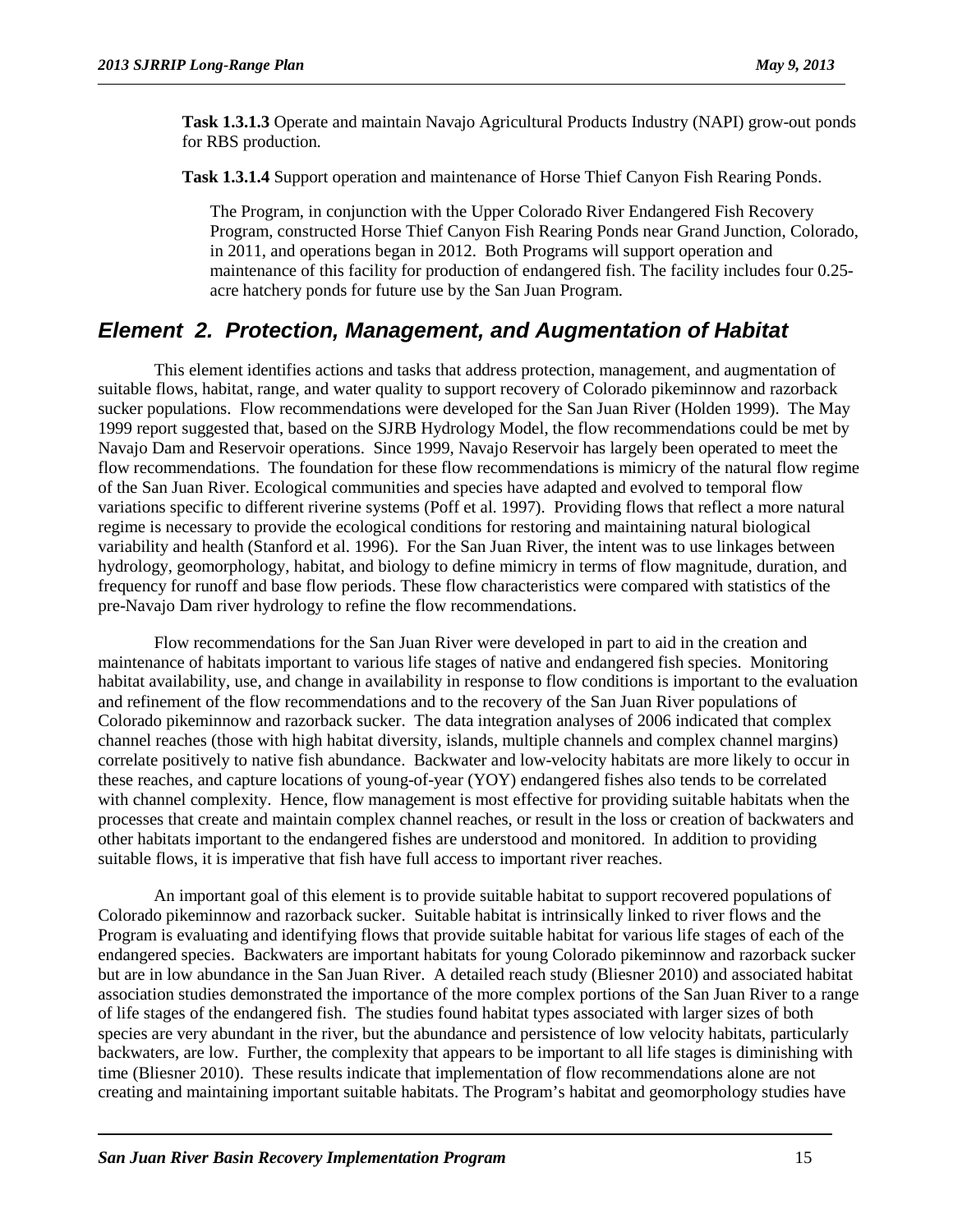shown that nonnative vegetation encroachment (primarily Russian olive and tamarisk) has contributed to longterm narrowing and simplification of the river channel and may affect the ability of the river to provide important habitats for young endangered fishes (Bliesner 2004, Bliesner and Lamarra 2007). Non-flow alternatives that would work in conjunction with flows to create and maintain suitable habitats and restore channel complexity are being investigated such as mechanical removal of invasive riparian species at selected locations and timed to match high flows. Non-flow alternatives to creating and maintaining suitable habitat could also help offset possible effects of climate variability and to augment the beneficial effects of flow recommendations.

In 2011, the Program partnered with The Nature Conservancy on a New Mexico Environment Department River Ecosystem Restoration Initiative (RERI) project to use mechanical manipulation to restore secondary channels along the San Juan River. Four methods were used to promote channel complexity at five sites along the river including: 1) secondary channel flushing (channel sluicing); 2) mechanical clearing/chemical treatment of invasive species; 3) secondary channel inlet re-establishment and cleaning; and, 4) excavation of new secondary channel. Construction on the sites was completed in November 2011. In 2012, the sites were planted and replanted, as necessary, and the Program conducted physical and biological monitoring of the sites to assess functionality, sustainability, fish use, and nonnative vegetation encroachment rate. The information collected will be used to determine feasibility, location, and design for future site restoration. TNC plans additional habitat restoration sites in 2013-2015.

Cold water releases from Navajo Dam were identified as a factor potentially limiting reproduction and upstream distribution of the endangered fishes in the San Juan River (Bliesner and Lamarra 2000). Based on modeling of reservoir and release temperatures (Cutler 2006) and an assessment of longitudinal warming and fish temperature requirements (Lamarra 2007), the Biology Committee determined a temperature control device (TCD) at Navajo Reservoir was not warranted. At that time, impacts to spawning and rearing from cold releases from Navajo Dam into the San Juan River appeared to be minimal and it was thought that spawning was determined more by time-of-year than temperature cues. A TCD may provide seasonal range expansion above critical habitat but it is unknown if range expansion above critical habitat is necessary for recovery. Larval fish surveys conducted on the San Juan River since 1991 indicate that temperature has a greater impact on the spawning period (Brandenburg and Farrington 2009). As a result of the Program's 2012 Habitat Monitoring Workshop, the Biology Committee determined that the extent of riverine habitat available as well as what is being used by the target species needs to be quantified so that management actions to extend that availability can be evaluated. The committee prioritized expanding habitat monitoring into the Animas River and above the Animas River confluence of the San Juan River focusing on temperature and blockages.

Range fragmentation in the San Juan River impedes movement of fish and access to spawning areas and feeding grounds. Additional range for Colorado pikeminnow and razorback sucker is being provided through modification of water diversions that allow fish to move upstream and downstream. This LRP identifies actions that provide fish passage at diversions that will enable fish to move freely for over 180 miles from the Lake Powell inflow upstream past the confluence of the Animas River. Some of the fish passage facilities selectively pass fish and help to diminish movement by problematic nonnative fish to key habitats of native and endangered fishes. There are eight major diversion structures on the mainstem San Juan River in New Mexico, ranging from soil and boulder dikes to concrete and metal weirs over which the entire river flows. The most upstream of these structures are dikes and levees at the heads of the Citizens Ditch and the Hammond Canal, which are upstream of the Animas River confluence and outside of designated critical habitat for either species. These cooler reaches of river are not likely to be occupied by Colorado pikeminnow and razorback sucker. Five structures, located downstream of Farmington, were identified as impediments or partial impediments to fish movement. Fish access was restored at three sites by removing Cudei Diversion Dam at River Mile (RM) ~142, and constructing fish passages at Hogback Diversion Dam at RM 159 in 2001 and Public Service Company of New Mexico (PNM) Weir at RM 166.6 in 2003.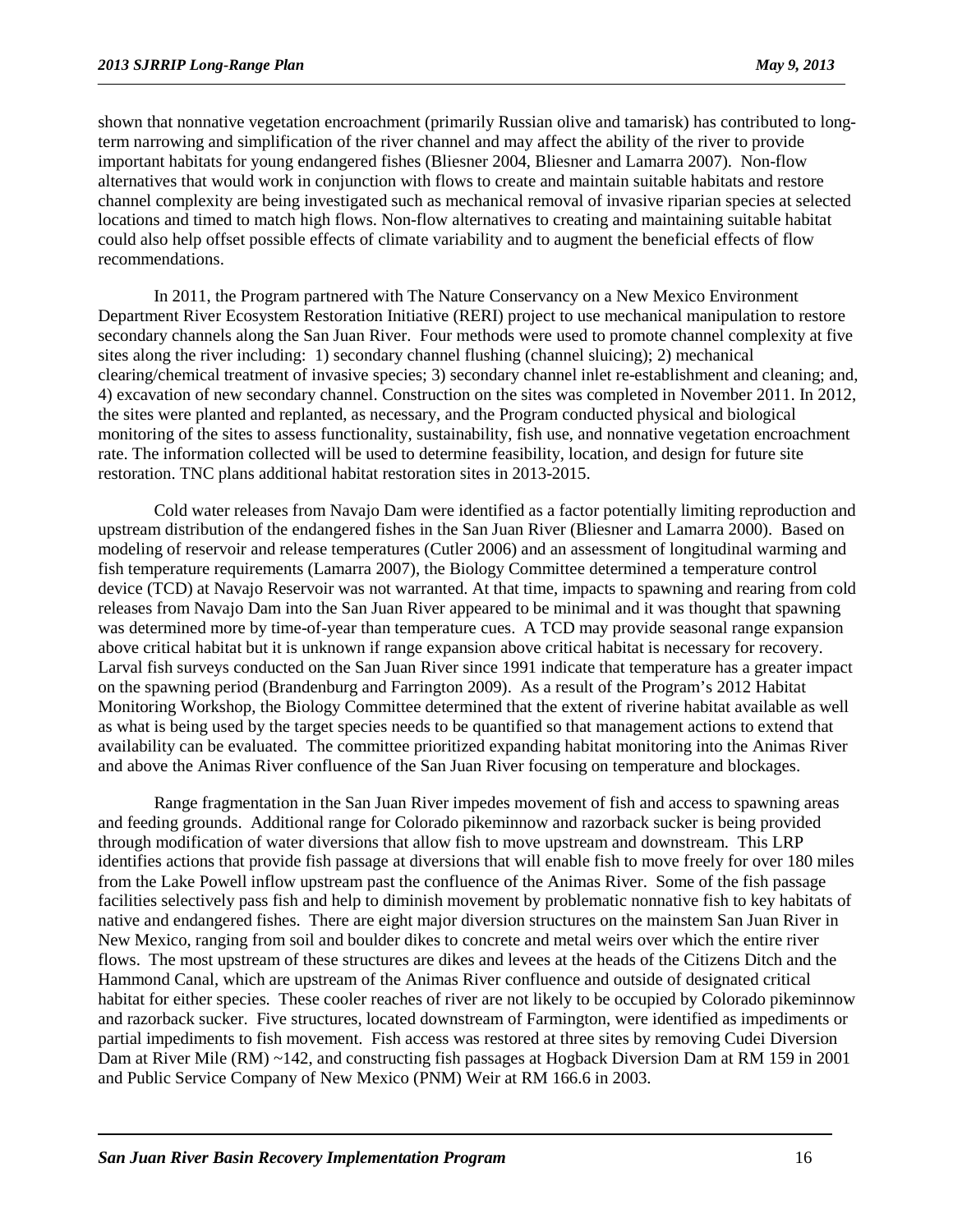Two other potential impediments for fish passage in the mainstem San Juan River have been identified at Arizona Public Service Company (APS) Weir at RM 163.3 and Fruitland Diversion Dam at RM 178.5. The need for fish passage at the APS structure was identified in 2005 by Stamp et al. and is being considered as part of Navajo-Gallup Water Supply project. Stamp et al. (2005) concluded a fish passage was not needed at Fruitland irrigation diversion structure, at that time, but recommended that it be re-evaluated after maintenance work is performed to confirm that the height or composition of the dam is not altered relative to the conditions documented in the study.

Entrainment of all life stages of native and endangered fishes in diversion structures is another potential impediment to recovery. In 2005, the Program funded the design of fish screens or deflection weirs for the Hogback diversion to reduce entrainment of endangered fishes into the Hogback Canal. Construction of a deflection weir at the Hogback Canal will be completed in 2013. Principles for minimizing entrainment that are learned from the Hogback Canal design will be used to construct these features on other diversions and canals.

A waterfall formed at Piute Farms in the lower San Juan River at the Lake Powell inflow (river mile 1.1) when the water elevation of that reservoir declined below ~3,660 feet in 2003. This waterfall is an impediment to upstream movement of native and endangered fish, but also impedes nonnative fish from moving upstream from the reservoir. The Biology Committee discussed the need for an artificial barrier at the lower end of the San Juan River to exclude predators from recolonizing the river when water levels in Lake Powell rise and the waterfall is inundated. Reclamation assessed the risk of this occurring and concluded that there is a 60 to 75% chance that the waterfall will be inundated for a total of 30 months (not necessarily continuously) between 2008 and 2030. Probabilities for longer inundation are available. The waterfall became inundated for a short period in 2011 when the lake elevation went above 3,660 feet between July 31 and August 9. It is unknown how many native and nonnative fish moved into the river during that time; however, sampling crews have subsequently captured razorback suckers in the San Juan River that were captured, tagged, and released in Lake Powell in 2011. Strategies for providing passage of native and endangered fish from Lake Powell around the waterfall into the San Juan River (e.g., barriers, passive non-native fish removal, temporary weirs) have been evaluated. If a barrier is determined to be necessary, measures for providing selective upstream passage for native species will be developed.

Designated Critical Habitat for the endangered fish in the San Juan River basin extends approximately 35 miles downstream into Lake Powell to Neskahai Canyon. Any razorback sucker or Colorado pikeminnow existing in this portion of Lake Powell are considered to be part of the San Juan River population of fish. A two-year fish survey of the San Juan Arm of Lake Powell was initiated by the Program in 2011 to assess the extent of San Juan River fish lost over the waterfall especially as it relates to the Program's augmentation program to recover the listed species. During four sampling trips between late March to mid-June, 75 razorback suckers and 24 Colorado pikeminnow were captured in the reservoir. Survey results from 2011 and 2012 will be used to determine future Program management actions regarding Lake Powell.

Based on data collection and an evaluation from the 7-year research period by Holden (2000), the Biology Committee concluded that water quality in the San Juan River was not a limiting factor to recovery of the endangered fishes or to restoration and maintenance of the native fish community. In a comprehensive review of water quality and contaminants in the San Juan River, Abell (1994) found a large quantity of information available on water contaminants and pollutants, primarily abiotic data, but very little data linking those contaminants to fish health. She found many of the studies cannot be compared to each other due to varying methodologies and detection levels. She emphasized the need for agencies responsible for protecting and restoring basin fish populations to work together to insure future sampling efforts complement each other to provide as complete a picture as possible of contaminants in the basin. In a synoptic study of contaminants data from the 7-year research period, Simpson and Lusk (1999) concluded harm from selenium as a contaminant issue for the razorback sucker. The Service has serious concerns with current levels of mercury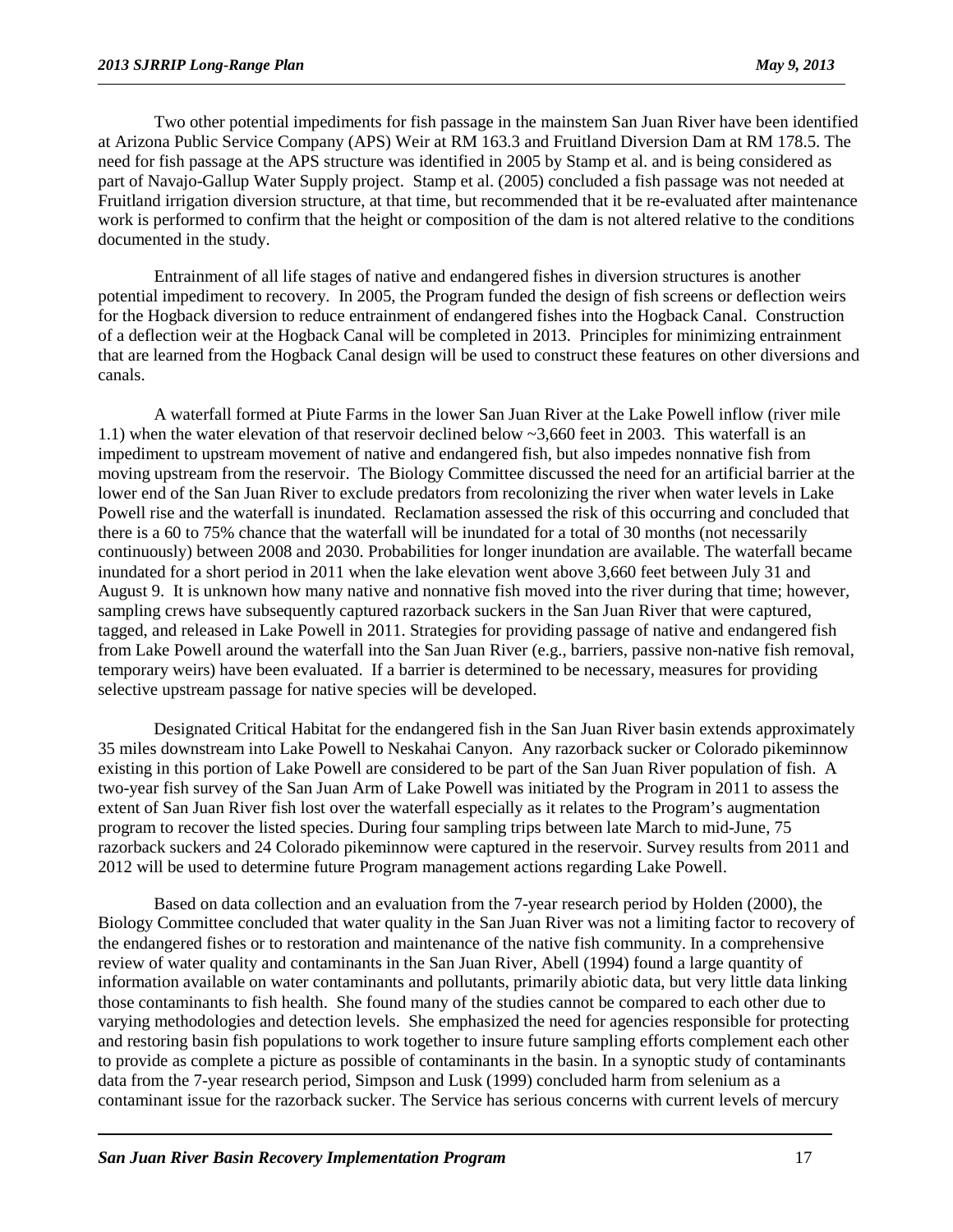and selenium found in the tissues of razorback sucker and Colorado pikeminnow in the Upper Colorado River and believes a comprehensive contaminants monitoring and remediation plan is needed to identify sources and magnitude of water quality threats that are adversely affecting the endangered species. This type of effort will require pooling of resources within the Upper Colorado River Basin and the expertise of the Biology Committee, contaminant biologists, fish toxicologists, and management and policy experts.

To achieve this element, four recovery goals were established to provide suitable habitat (*Goal 2.1*), suitable flows (*Goal 2.2*), increased range (*Goal 2.3*), and suitable water quality (*Goal 2.4*). The suitable habitat actions and tasks focus primarily on identifying, characterizing, and quantifying habitat and on managing flows to provide and maintain suitable habitat. An action is also included to evaluate and implement habitat restoration strategies to augment the function of flow to create and maintain suitable habitat. The actions and tasks related to suitable flows focus on implementing flow regimes beneficial to both species, providing flow recommendations and guidance for releases out of Navajo Dam, and maintaining a San Juan River hydrology model to evaluate flow recommendations and basin hydrology over time. Actions and tasks to increase range include construction and maintenance of Program structures at diversions to allow for fish passage and prevent entrainment. An action is also included to evaluate passage of San Juan River fish into Lake Powell in light of the waterfall that has formed and to assess the potential for non-native fish movement into the river if the waterfall becomes inundated. Water quality actions and tasks focus on monitoring water quality and contaminants, assessing effects on species recovery, and minimizing the risk of hazardous materials spills. Many of the tasks identified in Element 2 will be addressed through tasks under Element 4, *Monitoring and Evaluation of Fish and Habitat in Support of Recovery Actions.*

#### **Element 2 - Specific goals, actions, and tasks**

**Goal 2.1** Provide Suitable Habitat to Support Recovery of CPM and RBS Populations.

**Action 2.1.1** Identify, characterize, and quantify suitable habitat.

**Task 2.1.1.1** Assess data collected to identify and describe flow-habitat relationships.

Available data collected to date will be used to accomplish this task.

**Task 2.1.1.2** Identify habitats and areas of essential habitat for native and endangered fishes at different volumes of water released (including timing and duration) from Navajo Dam.

Fish may change distributional patterns with different flow regimes. These changes may be seasonal or caused by changes in habitat. Program monitors various aspects of habitat and flow. This task was originated during the Program's research period (1991-1997).

**Task 2.1.1.3** Determine the extent various flow releases from Navajo Dam have on the seasonal and longitudinal distributions of endangered fishes and other native and nonnative fish.

Flow recommendations were designed to maintain channel complexity and provide necessary habitats for native and endangered fishes. This task will link with information gathered on hydrology of flow recommendations.

**Task 2.1.1.4** Characterize channel geomorphology and river channel dynamics to better understand flow-habitat relationships.

Program monitors various aspects of habitat and flow. Available data collected to date will be used to accomplish this task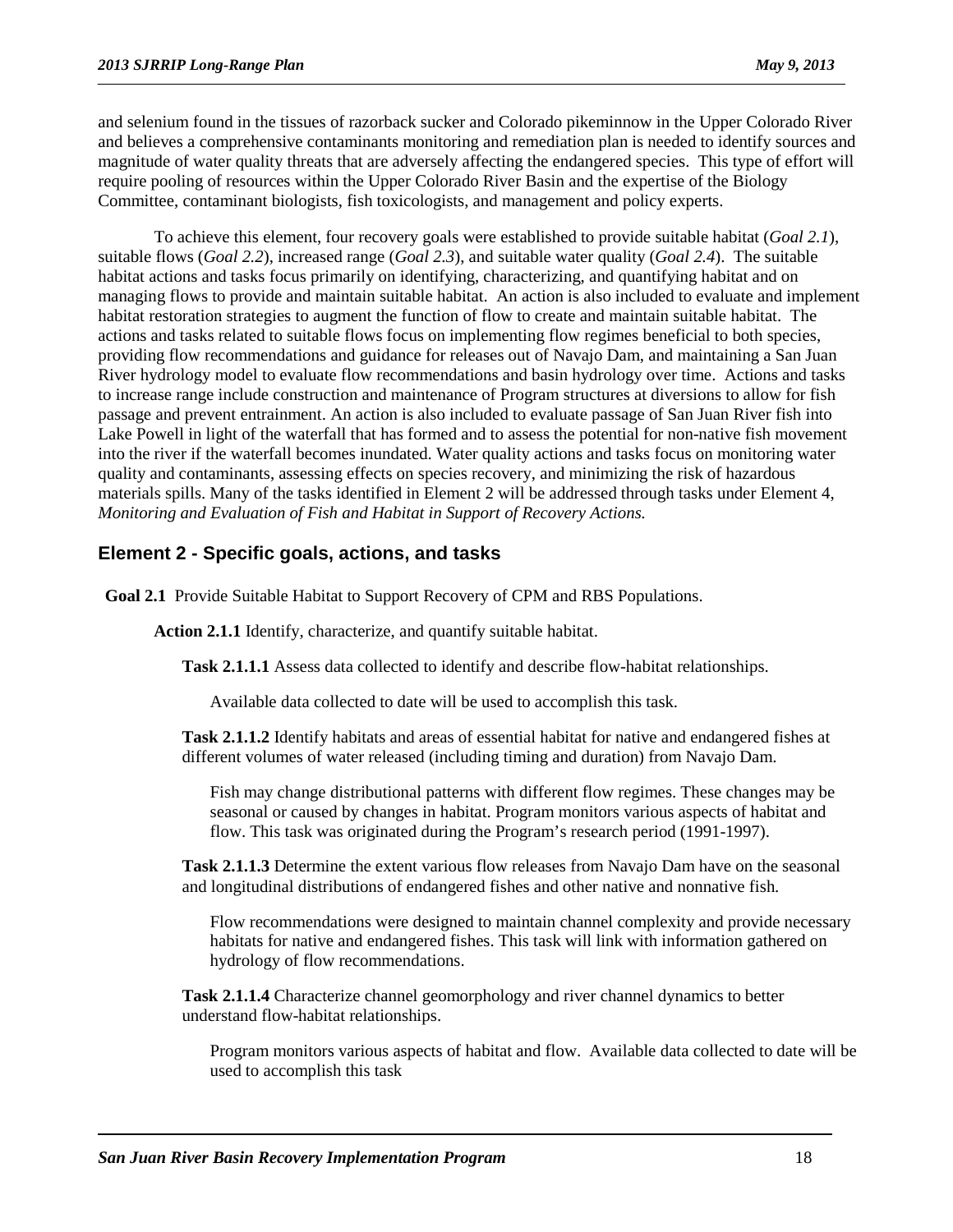**Action 2.1.2** Create and maintain habitat complexity to minimize loss and degradation of habitat for the endangered fish in the SJR

**Task 2.1.2.1** Support implementation of TNC's Conservation/Habitat Planning Project (RERI).

Habitat monitoring and research has shown a downward trend in channel complexity, an important habitat component for the endangered fishes. The Recovery Program recognizes flow management coupled with mechanical methods may be needed to create and maintain backwaters and side channels. Because funding for this project comes from outside the Recovery Program, a variety of assistance is provided by the Recovery Program, as needed.

**Goal 2.2** Provide Suitable Flows to Support Recovery of CPM and RBS Populations.

**Action 2.2.1** Develop flow regimes to provide adequate flow and function to maintain habitat for CPM and RBS.

**Task 2.2.1.1** Implement flows that provide suitable habitat for endangered fishes and other native fishes in the San Juan River.

Flow recommendations were developed in 1999 (Holden 1999). Reclamation has been operating Navajo Dam according to the Flow Recommendations since 1999. Reclamation implements the flow recommendations using operations decision criteria developed in 2006 (Navajo Ops BO). Releases are made to provide sufficient water at times, quantities, and durations necessary to protect the endangered fish and their designated critical habitat while maintaining the other authorized purposes of the Navajo Unit.

**Task 2.2.1.2** Use data and information gathered from habitat assessments as the foundation for evaluating the effectiveness of the flow recommendations and operations decision criteria for Navajo Dam in providing suitable habitat for the endangered fish.

Flow recommendations continue to be implemented and evaluated. A great deal of data and information has been collected, and continues to be collected on the San Juan River riverine habitats. This information needs to be continually assimilated, synthesized, and interpreted to assess and evaluate the effectiveness of Navajo Dam releases.

**Task 2.2.1.3** Develop and implement a process for revising flow recommendations.

The process for revising flow recommendations uses information from habitat to flow relationships and the hydrology model. The flow recommendations will continue to be evaluated and revised for long-term flow management for the San Juan River and the RBS and CPM are recovered.

**Task 2.2.1.4** Evaluate and update flow recommendations and response of native and endangered fishes to flow recommendations.

Upon completion of Generation III of the San Juan Basin Hydrology Model (SJBHM), the BC will assemble a report that evaluates and updates the flow recommendations. This report will be provided to the CC for approval.

**Action 2.2.2** Develop and maintain a hydrology model to evaluate flow recommendations in the context of water supply and demand in the Basin.

**Task 2.2.2.1** Develop, evaluate, and refine a San Juan Basin hydrology model that provides a scientifically sound and biologically relevant representation of the San Juan River.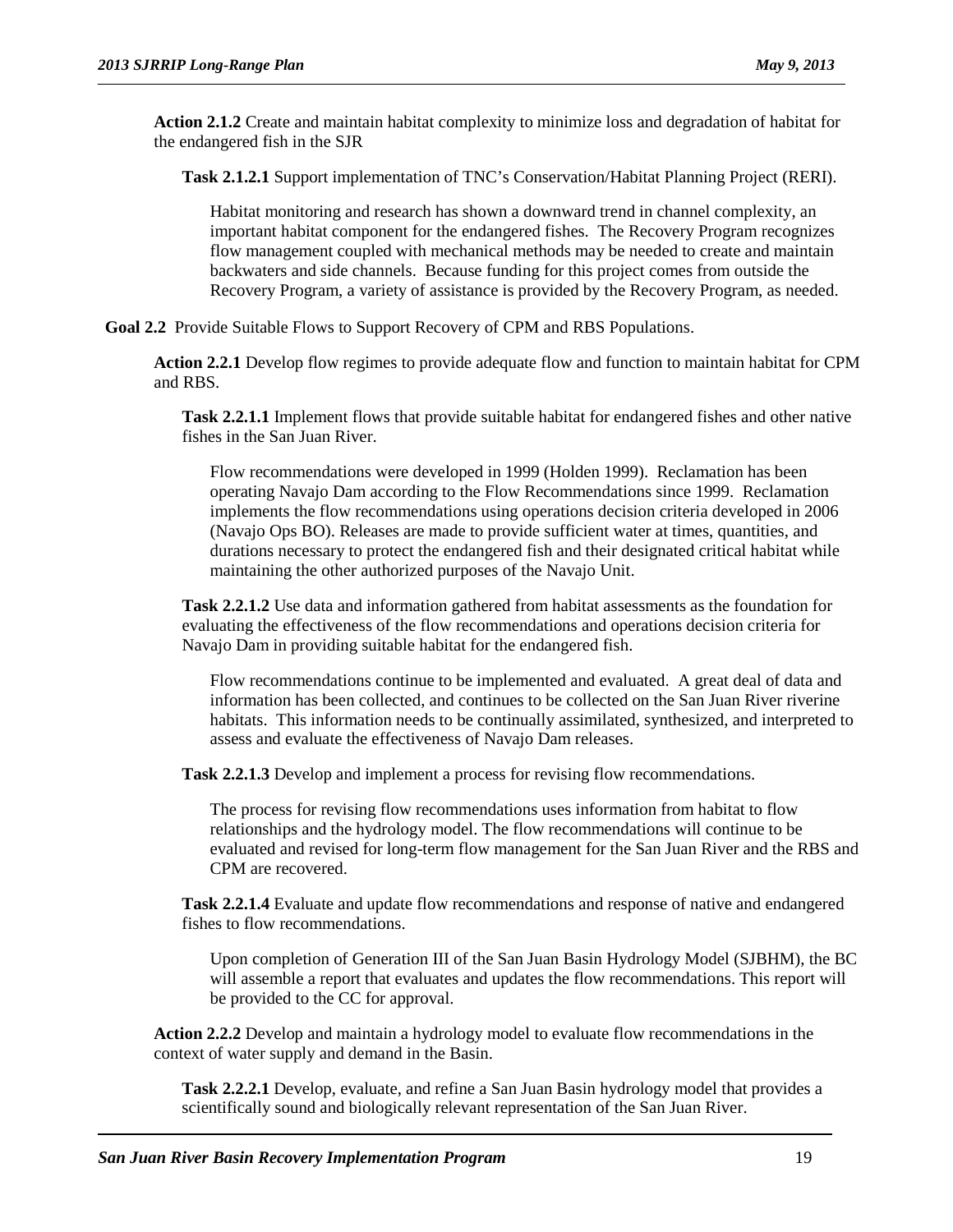The SJBHM was developed in 1995 to provide a tool to analyze ways to manage flows in the San Juan River Basin for the benefit of endangered fish while allowing water development to proceed. The purpose of the model is to: a) provide input to the development and periodic evaluation and analysis of flow recommendations, and b) assess the impact of project development on basin depletions and recommended flows for endangered fish. Model development has undergone two generations (Generations I and II) and development of a third (Generation III) is in progress. The utility and effectiveness of the hydrology model is evaluated periodically by technical experts appointed by Program participants

**Task 2.2.2.2** Conduct peer review of the hydrology model by qualified specialists not affiliated with the Program.

An independent peer review will be conducted of Generation III of the hydrology model to determine if the model properly represents San Juan River hydrology and to ensure that the model can be used to evaluate flow recommendations.

**Task 2.2.2.3** Provide model analysis for the evaluation of flow recommendations.

Model analyses for the evaluation of flow recommendations and project impacts will be conducted by the Program's technical committees and experts at the request of the Coordination Committee or Service.

**Task 2.2.2.4** Support operation and maintenance of stream gauges for San Juan River

Stream gauges necessary for monitoring flow of the San Juan River will be supported with supplemental discharge rating measurements as may be needed for improving gaging reliability.

**Action 2.2.3** Coordinate with Reclamation on Navajo Dam operations.

**Task 2.2.3.1** Provide input and recommendations to Fish and Wildlife Service and Reclamation on alternate dam operations when extreme hydrologic conditions prevent flow recommendations from being met.

Reclamation will organize semi-annual meetings with stakeholders on operations of Navajo Dam. Reclamation will coordinate these meetings and solicit input from stakeholders.

**Task 2.2.3.2** Make determination of perturbation for Navajo Dam operations.

In Reclamation provides a determination of perturbation in January of each year. The BC reviews the determination.

**Action 2.2.4** Provide and protect flows in the San Juan River consistent with flow recommendations.

**Task 2.2.4.1** Develop and implement mechanisms for protecting water required to meet flow recommendations.

Reclamation will coordinate with the States of New Mexico and Colorado to ensure protection of water released from Navajo Reservoir storage intended to fulfill flow recommendations.

**Action 2.2.5** Review and evaluate San Juan River stream flow in light of hydrology variability.

**Task 2.2.5.1** Conduct a comprehensive analysis of hydrologic variability in the San Juan River.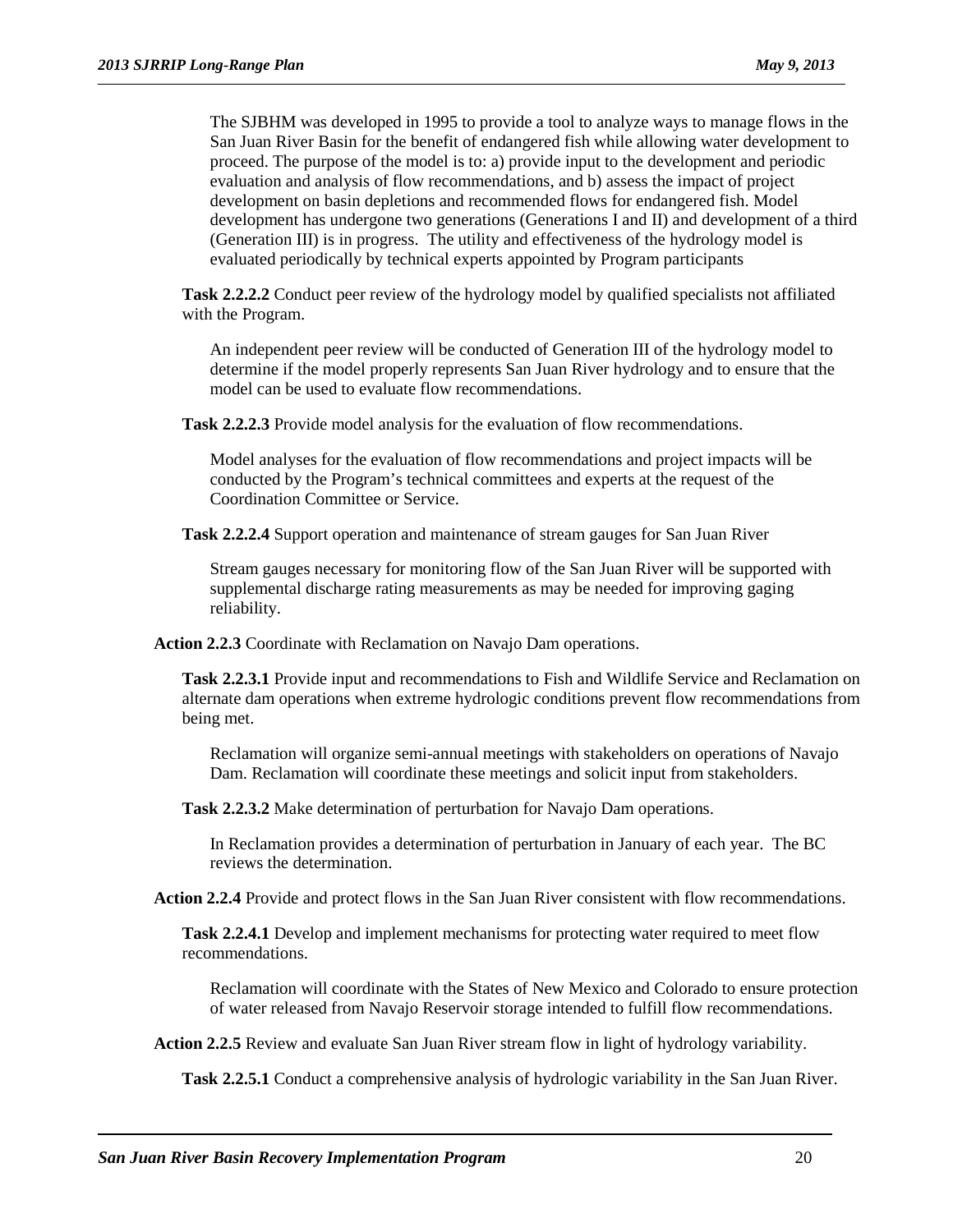The challenges and complexities of ensuring a sustainable water supply and meeting future demand in an over-allocated and highly variable system such as the Colorado River have been recognized and documented in several studies conducted by Reclamation and the Basin States over the past several decades. Concerns regarding the reliability of the Colorado River system to meet future Basin resource needs are even more apparent, given the likelihood of increasing demand for water throughout the Basin coupled with projections of reduced supply due to climate change. It was against this backdrop that the Colorado River Basin Water Supply and Demand Study which includes the San Juan River Basin was conducted by Reclamation. Completed in 2012, the study purposes were to define current and future imbalances in water supply and demand in the Basin and the adjacent areas of the Basin States that receive Colorado River water over the next 50 years (through 2060), and to develop and analyze adaptation and mitigation strategies to resolve those imbalances.

**Task 2.2.5.2** Evaluate the possible and most probable impacts of hydrologic variability on future water availability.

The long-term consequences of climate change are unknown. Possible impacts on stream flow and other environmental variables need to be evaluated in order to identify possible contingencies and alternative management actions.

**Task 2.2.5.3** Evaluate ability of the river to meet the functions provided by the flow recommendations during extended periods of drought.

An evaluation of the river's ability to meet flow recommendations under periods of extended drought should be evaluated.

**Task 2.2.5.4** Develop contingency strategies to meet the functions provided by flow recommendations during extended periods of droughts.

Alternative strategies for meeting the functions provided by flow recommendations during extended periods of droughts should be developed.

**Action 2.2.6** Evaluate and implement habitat restoration strategies to augment the function of river flow to create and maintain suitable habitat.

The Program's Monitoring Plan and Protocols (Feb 2012) provides a standardized methodology to guide the SJRIP's annual and long-term monitoring activities. The goal of the comprehensive monitoring plan is to provide a standardized methodology to guide the Program's annual and longterm monitoring activities. The overarching goals of the monitoring are to:

1. Track the status and trends of San Juan River's fish community.

2. Track water quality, temperature, channel morphology, and habitat in the San Juan River.

3. Evaluate endangered fish species progress towards recovery.

4. Evaluate the effect of management actions, especially endangered fish stocking, non-native fish removal, and mimicry of the natural flow regime on the populations of native and nonnative fishes in the San Juan River.

**Task 2.2.6.1** Use data and information gathered from habitat assessments as the foundation for identifying and evaluating the need to implement other recovery actions, including but not limited to, habitat modification (flow or mechanically induced) and population augmentation.

Flow recommendations continue to be implemented and evaluated. A great deal of data and information has been collected, and continues to be collected, on the San Juan River fishes.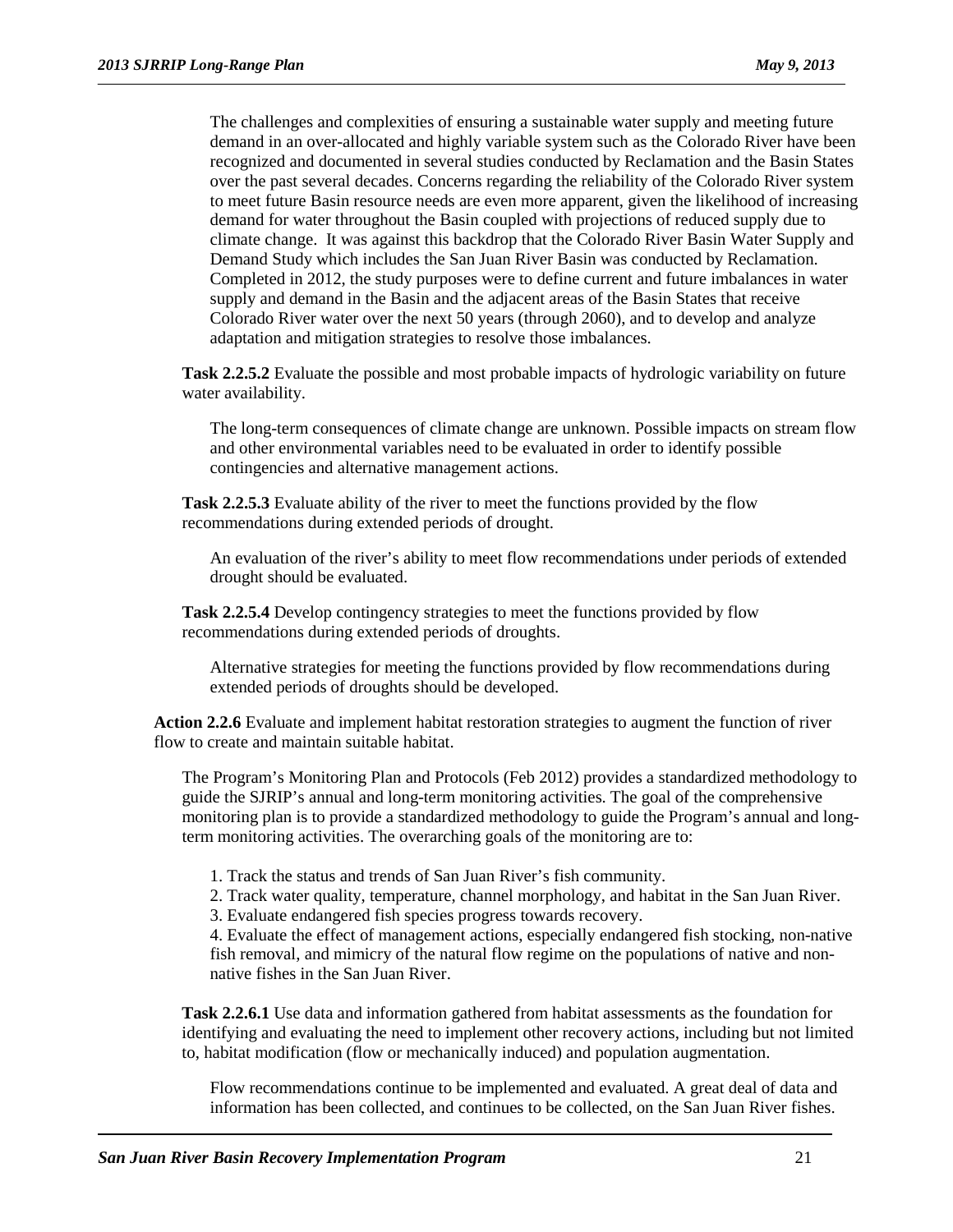This information needs to be continually assimilated, synthesized, and interpreted to describe best strategies for providing suitable habitat for native and endangered fish.

**Task 2.2.6.2** Evaluate construction of backwater habitats to serve as low-velocity nursery habitat if lack of backwater habitat is found to be limiting recovery.

Backwaters serve as low-velocity nursery habitats for native and endangered fish. Backwaters will be mechanically created. Included as compliance measure in Navajo-Gallup BO.

**Task 2.2.6.3** Evaluate selective nonnative vegetation removal in conjunction with high flow conditions for habitat creation and maintenance.

Tamarisk and Russian olive have encroached into riparian areas, stabilized the channel, and reduced channel complexity that is selected by native and endangered fishes.

**Task 2.2.6.4** Evaluate large-scale nonnative vegetation control, as feasible and necessary.

Tamarisk and Russian olive have encroached into riparian areas, stabilized the channel, and reduced channel complexity that is selected by native and endangered fishes.

**Task 2.2.6.5** Evaluate non-flow alternatives that would work in conjunction with flows to meet the functions provided by flow recommendations.

Non-flow alternatives should be evaluated to help offset possible effects of climate variability and to augment the beneficial effects of flow recommendations. The Program is working on this task through development of SJBHM Gen III and TNC's Conservation/Habitat Planning Project

**Task 2.2.6.6** Develop and implement a plan for feasible habitat restoration strategies and implement such plan as funding becomes available.

Other habitat creation and restoration strategies will be developed and implemented, as identified by Program review processes.

**Goal 2.3** Provide Increased Range to Support Recovery of CPM and RBS Populations.

**Action 2.3.1** Provide and maintain fish passage at diversion structures.

**Task 2.3.1.3** Provide and maintain fish passage at the Hogback Diversion.

Passive fish passage at Hogback Diversion was completed in 2002. The Hogback Diversion is owned by the Navajo Nation.

**Task 2.3.1.4** Provide and maintain fish passage at the Public Service Company of New Mexico (PNM) Weir.

Selective fish passage at Public Service Company of New Mexico (PNM) Weir was completed in 2003 and is operated by the Navajo Nation.

**Task 2.3.1.5** Provide and maintain fish passage at the Arizona Public Service Company (APS) Weir.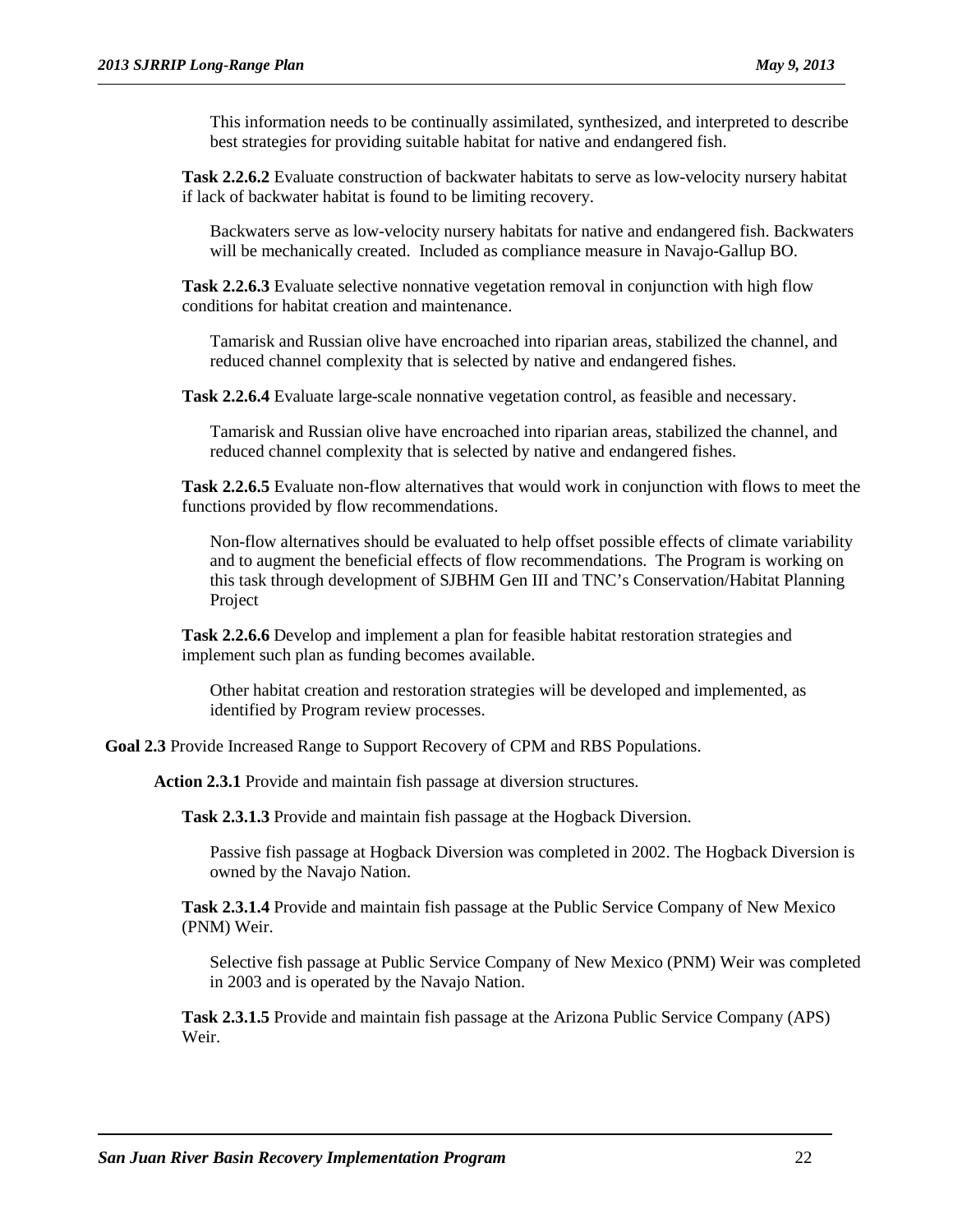An evaluation of the need for fish passage at the APS diversion structure was done in 2005 (Stamp et al. 2005). Design for fish passage at the Arizona Public Service Company (APS) Weir was completed in 2008.

**Task 2.3.1.6** Evaluate fish passage at the Fruitland Diversion.

The Fruitland Diversion is owned by the Navajo Nation. An evaluation of the need for fish passage at the Fruitland diversion structure was done in 2005 (Stamp et al. 2005). A feasibility study was completed in 2008 for a simple but effective approach to improving fish passage at the Fruitland Diversion.

**Task 2.3.1.7** Evaluate strategies for providing passage of native and endangered fish from Lake Powell around the waterfall into the San Juan River.

Strategies for providing fish passage around the waterfall need to include the potential for nonnative fish movement into the river if the waterfall becomes inundated. If a barrier is determined to be necessary, the BC believes it should provide selective upstream passage for native species and should be built in a location where it can be operated, possibly at Mexican Hat. See Task 3.2.3.1.

**Action 2.3.2** Minimize fish entrainment at diversion structures.

**Task 2.3.2.1** Identify and evaluate diversions with potential endangered fish entrainment in the San Juan River.

Diversions and canals on the San Juan River and Animas River will be evaluated for potential entrainment of fish. This may lead to design and construction of fish screens or deflection weirs to address significant entrainment issues.

**Task 2.3.2.2** Design and construct a fish deflection weir at the Hogback Diversion.

An assessment of fish entrainment was done at Hogback Diversion Canal in 2004-2005 (Renfro, Platania, Dudley 2005). A fish deflection weir has been designed for the Hogback Diversion. Construction is expected to be completed in FY2013.

**Task 2.3.2.3** Evaluate the need for and construct, if appropriate, a fish screen or deflection weir at the Arizona Public Service Company (APS) Weir.

**Task 2.3.2.4** Evaluate the need for and construct, if appropriate, a fish screen or deflection weir at the Fruitland Canal.

**Task 2.3.2.5** Evaluate the need for and construct, if appropriate, a fish screen or deflection weir at the Jewett Valley Ditch.

**Task 2.3.2.6** Evaluate the need for and construct, if appropriate, a fish screen or deflection weir at the San Juan Generating Station.

**Task 2.3.2.7** Evaluate the need for and construct, if appropriate, a fish screen or deflection weir at the Farmer's Mutual Ditch.

**Goal 2.4** Provide Suitable Water Quality to Support Recovery of CPM and RBS Populations.

**Action 2.4.1** Describe water quality and identify potential problems to native and endangered fish.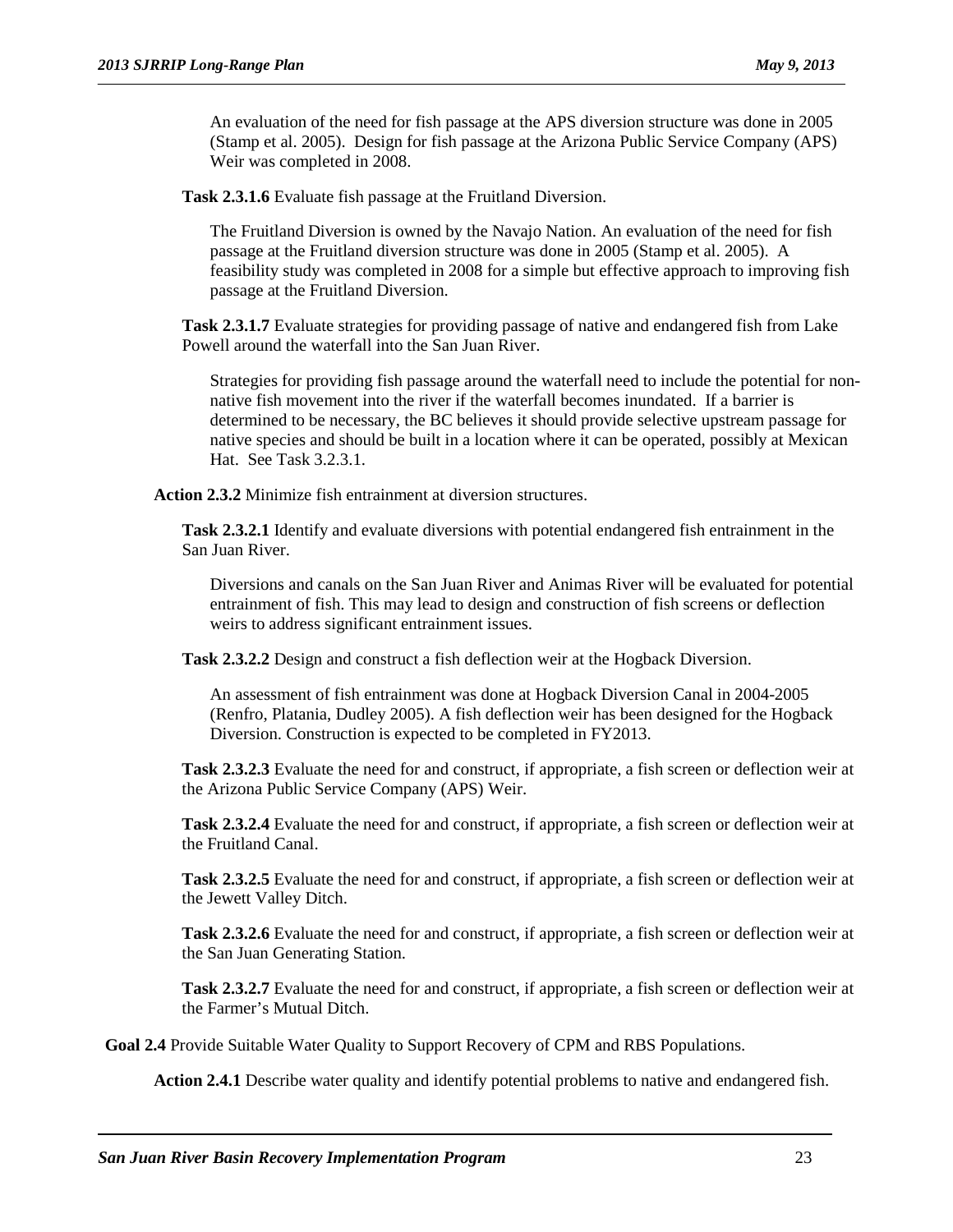**Task 2.4.1.1** Evaluate water quality of the San Juan River Basin, in coordination with other agencies, and identify potential effects to native and endangered fish.

Initial investigations revealed a suite of water quality issues on the San Juan River, but none could be independently or synergistically linked to failure of the CPM or RBS populations. In coordination with other agencies, strategies for research and monitoring will be developed.

**Task 2.4.1.2** Compile, evaluate, and synthesize historic water quality information on the San Juan River to identify water quality parameters that may be detrimental to native and endangered fish species (e.g., mercury, selenium, polycyclic aromatic hydrocarbons [PAHs]).

Historic water quality information for the San Juan River was compiled and evaluated in 1994 to identify water quality parameters that may be potentially detrimental to native and endangered fish species (Abell 1994). Results of the 7-year research period were assimilated by Holden (2000). Simpson and Lusk (1999) summarized contaminants data from the 7-year research period. Continuation of water quality monitoring and compilation of information is needed to evaluate trends and patterns of various water quality components.

**Task 2.4.1.3** Evaluate water quality as potential limiting factors.

Various studies have been completed that assessed various aspects of water quality (e.g., Abell 1994; Buhl and Hamilton 2000; Hamilton and Buhl 1997a, 1997b; Odell 1995, 1997; Wilson et al. 1995).

**Action 2.4.2** Remediate Water Quality Problems.

**Task 2.4.2.1** Develop and implement a comprehensive contaminants monitoring plan to identify water quality threats to the endangered species.

The steps to developing this plan would include: defining issues and the process for plan development, defining the role of the Program in contaminants assessment with concurrence by the CC, and identifying specific monitoring tasks for the Program and incorporate into the LRP. Identified in the 2010 and 2012 Sufficient Progress Report as needed to benefit the recovery of the endangered fish, the Service recognizes this effort will require pooling of resources within the Upper Colorado River Basin and the expertise of the Biology Committee, contaminant biologists, fish toxicologists, and management and policy experts. The Service has the lead in facilitating this effort.

**Task 2.4.2.2** Identify effects of contaminants on recovery of endangered fish.

**Task 2.4.2.3** Provide assistance in developing recommended water quality criteria for problematic contaminants for consideration by state and federal water quality regulatory agencies when those agencies adopt enforceable water quality standards.

**Action 2.4.3** Minimize the risk of hazardous-materials spills in critical habitat.

**Task 2.4.3.1** Identify and remediate potential sources of hazardous materials to areas of designated critical habitat (e.g., oil pipelines, riverside retention ponds).

The Program will identify and remediate any potential sources of hazardous materials, such as gas lines, oil product pipelines, riverside retention ponds, etc.

**Task 2.4.3.2** Review and recommend modifications to state and federal hazardous-materials spills emergency-response plans to ensure adequate protection for razorback sucker and Colorado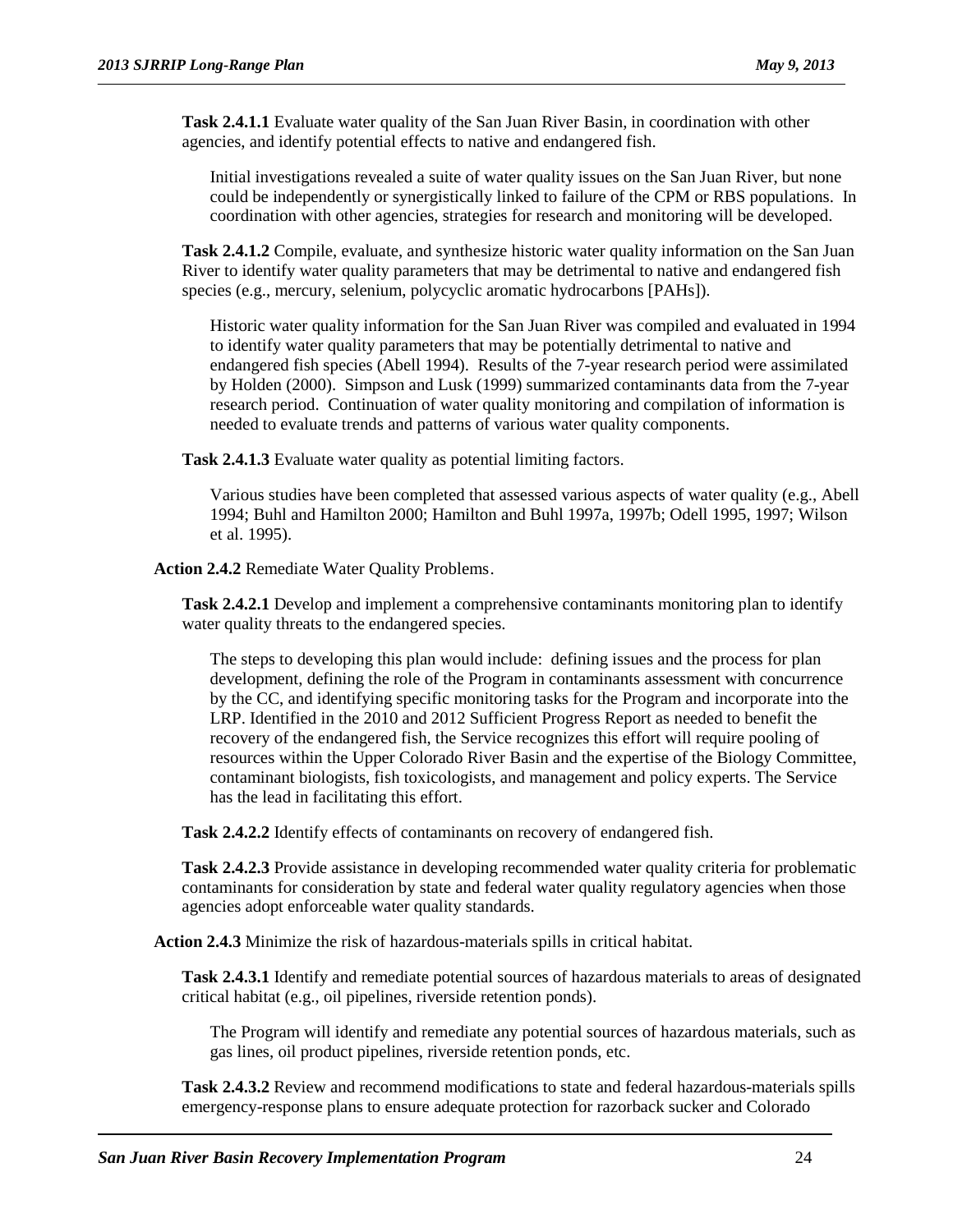pikeminnow populations from hazardous-materials spills, including prevention and quick response to hazardous-materials spills.

**Task 2.4.3.3** Implement State and Federal emergency-response plans that contain the necessary preventive measures for hazardous-materials spill.

**Task 2.4.3.4** Identify the locations of all petroleum-product pipelines within the 100-year floodplain of critical habitat.

**Task 2.4.3.5** Assess the need for and install emergency shut-off valves on problematic petroleumproduct pipelines within the 100-year floodplain of critical habitat to minimize the potential of spills.

**Task 2.4.3.6** Develop Best Management Practices for heavy equipment use within the 100 year floodplain.

#### <span id="page-28-0"></span>*Element 3. Management of Nonnative Species*

This element identifies actions to reduce negative interactions between the endangered fish species and problematic nonnative fish species. Over twenty species of nonnative fish have been documented within the San Juan River Basin. Nonnative fishes can numerically dominate riverine habitats and communities, negatively interacting with native and endangered fish species, and contributing to their decline (Mueller 2005). The 2002 recovery goals for Colorado pikeminnow and razorback sucker (Service 2002a, 2002b) identified predation and competition by nonnative fish species as a primary threat to these endangered species. The recovery goals state that the management of nonnative fishes should be implemented in two steps: (1) develop management programs to identify the levels of management needed to minimize or remove the threat for selected species in selected river reaches (requirement for downlisting), and (2) implement the identified levels of nonnative fish management (requirement for delisting). Nonnative fish management actions conducted by the Program are consistent with these actions.

The suite of nonnative fishes in the San Juan River includes warm-water sport fishes and non-sport fishes (Brandenburg and Gido 1999; Brooks et al. 2000). Rainbow trout and brown trout comprise the tailwater trout fishery below Navajo Dam (Ahlm 1993; Larson and Ahlm 1994) and do not occupy the same river reaches as the endangered fishes, which are found further downstream in warmer water. The non-sport fish include several species of minnows and suckers with little or no commercial or sport value. No known strategy will eliminate these unwanted species from the Basin and their populations need to be reduced to a level that minimizes or removes the threat of predation and competition to native species.

Mechanical removal of nonnative fish in the San Juan River began in 1997 and is ongoing. Intensive removal efforts began in 1999 in the river near Farmington and in 2002 in the canyon section between Mexican Hat and Clay Hills, Utah. Additionally, opportunistic removal of nonnative fish during research and monitoring activities has augmented this effort. Other removal measures that have been implemented include the operation of the selective fish passage at PNM Weir. Since the facility began operation in 2003, all nonnative fish that pass through this structure are removed. Nonnative fish stocking and baitfish policies of affected states are evaluated and nonnative fish are not being stocked in critical habitat of the endangered fishes in the San Juan River. Measurable objectives and quantitative methods for assessing and maintaining effectiveness of nonnative fish control are developed and implemented through this LRP.

Sport fish are important to recreational and commercial interests throughout the southwestern United States. Management of sport fish sometimes conflicts with conservation of native fish species (Clarkson et al. 2005). The San Juan River does not receive a great deal of fishing pressure other than the blue ribbon trout fishery in the tailwaters of Navajo Dam. Nevertheless, appropriate sport fish management is necessary and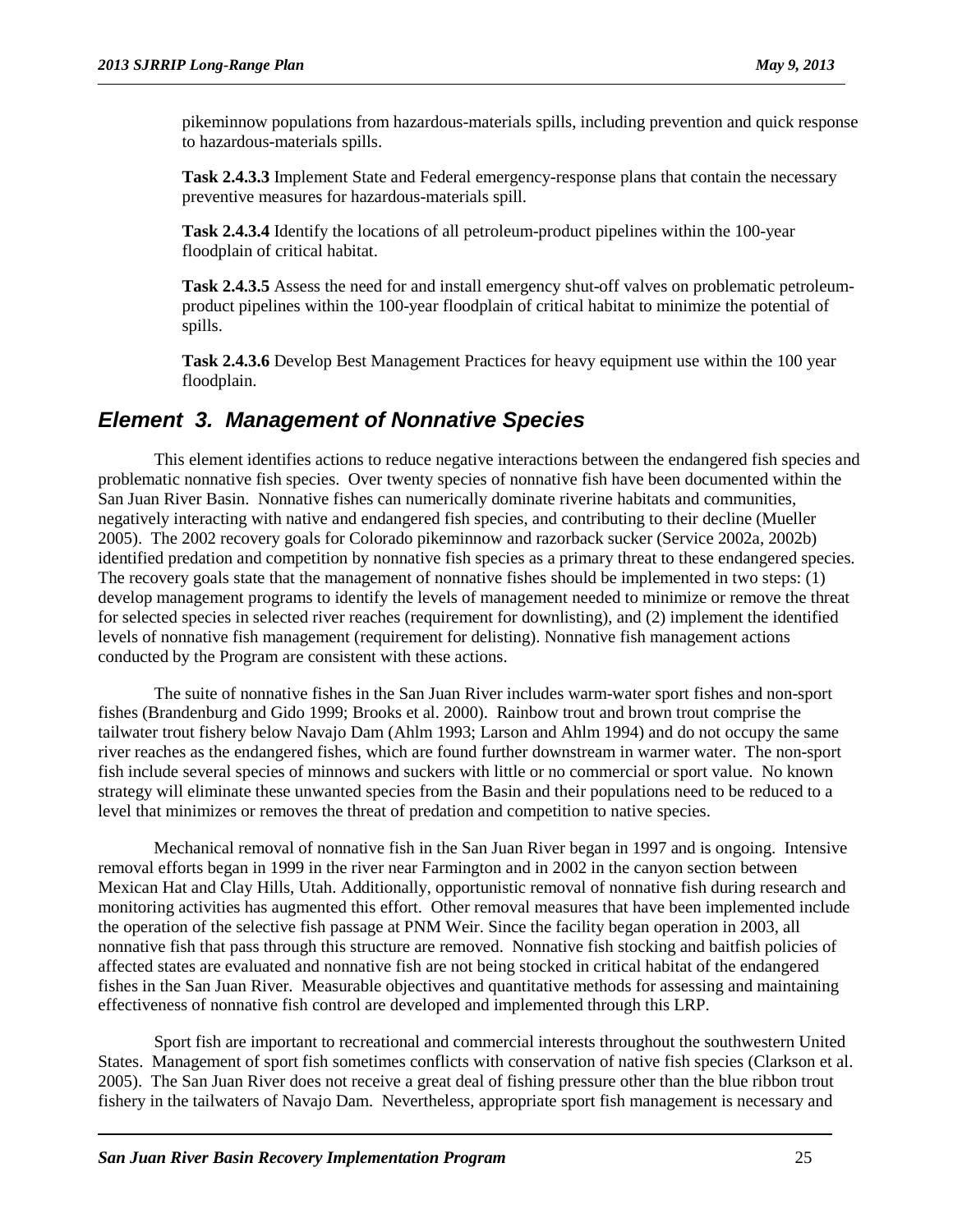important to minimize conflicts and ensure conservation of native and endangered fish species. The States of Utah and New Mexico currently have open bag limits on channel catfish and striped bass in the San Juan River. The State of Colorado allows daily bag limits of 10 fish of each species. Although recreational fishing pressure on the San Juan River is limited, maintenance of these regulations will aid the Program in the goal of limiting nonnative fish distribution and abundance. Navajo Nation sport fishing regulations are also included in meeting this goal.

The Biology Committee held a nonnative fish control workshop in 2010 to evaluate and modify the nonnative fish management program. A strong message that came out of the workshop was the importance of prevention in managing nonnative species. Nonnative introductions are not limited to fish and all introduced nonnative aquatic species have the potential to become an invasive species. Overall, introduced or stocked aquatic species undermine and hamper recovery actions. For the San Juan River, a waterfall at Lake Powell currently keeps nonnative fish from entering the river from that source but other reservoirs in the basin could be sources. The Program needs to be vigilant about preventing introductions of all nonnative species. Nonnative species that are already in the system but not currently a problem need to be tracked because any number of events could potentially trigger a problem.

To achieve this element, two goals have been established to manage nonnative species that could impact the Program's ability to recover the endangered fish species in the San Juan River. These include controlling problematic nonnative fishes *(Goal 3.1)* and preventing the introduction and establishment of other nonnative invasive species (*Goal 3.2*). The actions and tasks under Goal 3.1 focus on full implementation of the nonnative fish control strategy initiated in 2008, evaluation of methods, assessment of effects on the fish community, and development of targets for nonnative fish removal. Also included are actions and tasks to handle removed fish in collaboration with state and tribal agencies. Goal 3.2 includes actions and tasks that focus on establishing policies and agreements with states and tribes to manage sport fish and bait species in the San Juan River in a manner compatible with endangered fish recovery and to identify potential invasive nonnative species and control their introduction and escapement into the main river, floodplain, and tributaries. Included are tasks to assess the effects of non-native fish from Lake Powell and from other sources on the fish community in the San Juan River and to track all nonnative species in the basin to the extent possible.

#### **Element 3 - Specific goals, actions, and tasks**

**Goal 3.1** Control Problematic Nonnative Fishes.

**Action 3.1.1** Develop, implement, and evaluate the most effective strategies for reducing problematic nonnative fish.

**Task 3.1.1.1** Mechanically remove nonnative fish to achieve objectives

Full implementation of the nonnative fish control strategy began in 2008.

**Task 3.1.1.2** Remove nonnative fish at selective fish passage structures.

Nonnative fish will be removed at PNM selective fish passage structure (see Task 2.3.1.4).

**Task 3.1.1.3** Remove nonnative fish during Program research and monitoring activities.

Nonnative fish captured during other Program activities will be removed when possible.

Task 3.1.1.4 Conduct annual review of the success of the nonnative fish control strategy.

The nonnative fish reduction strategy will be evaluated annually to determine if current efforts are meeting established criteria. If criteria are not being met, increases or reallocation of effort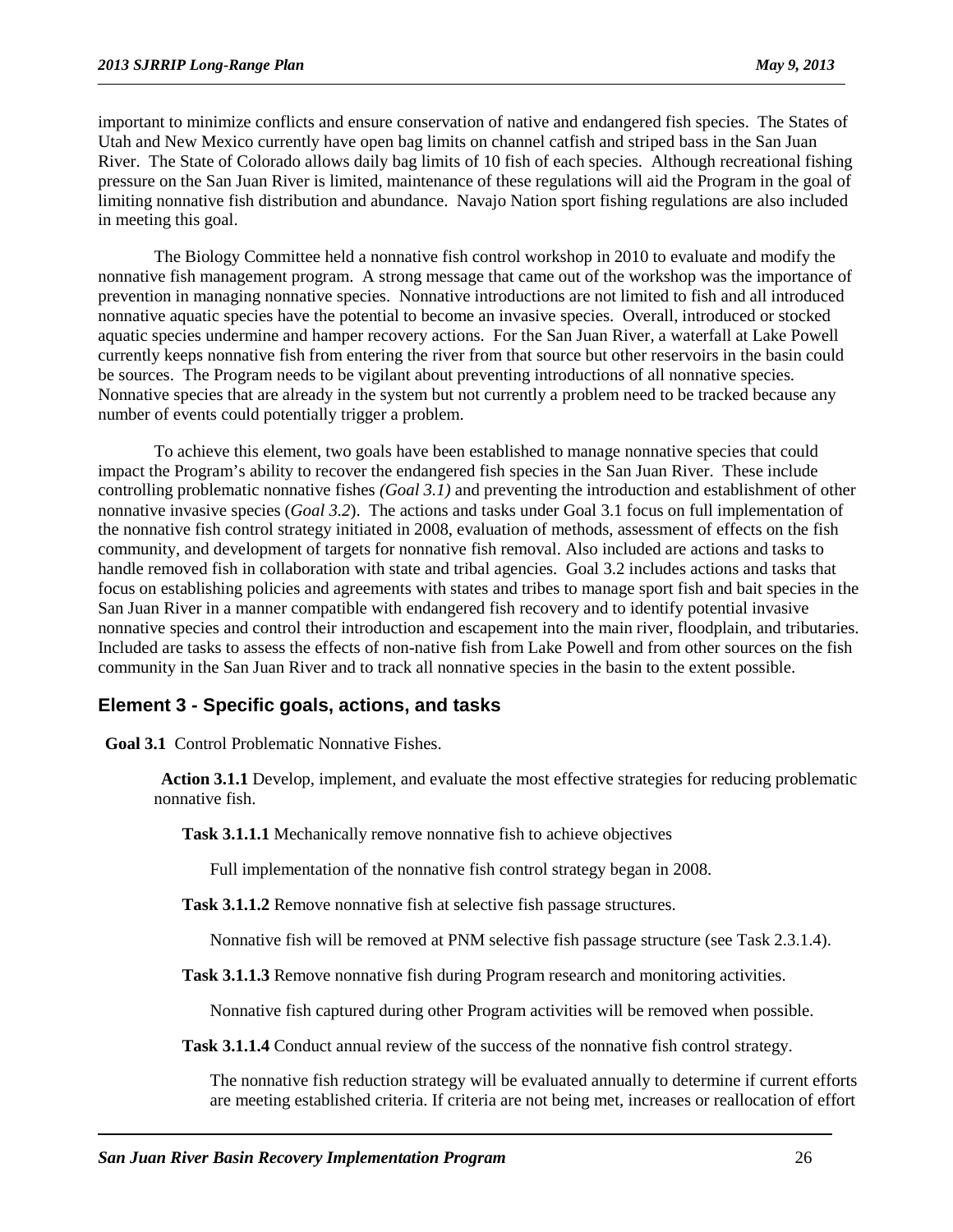may be necessary or alternative strategies identified and implemented. Data will be integrated with other Program data (Element 4)

**Task 3.1.1.5** Develop a comprehensive non-native species management plan, including measurable river wide objective to determine effects of removal effort on native and native fishes.

The BC held a workshop in 2010 to evaluate the non-native fish control program and make adjustments as appropriate. Data and information from the workshop and annual nonnative fish removal will be used to develop a comprehensive non-native species management plan for the Program.

Task 3.1.1.6 Establish target criteria for reduction of problematic nonnative fish species to estimate time, effort, and cost for controlling nonnative fishes.

Target criteria will be established for reduction of the most problematic nonnative fish species. These criteria will describe annual and long-term target removal levels. These criteria may be expressed as percentage reduction of the total population, as generated by Ricker stockrecruitment models; or as exploitation rate, such as the Kwak and Peterson model. These models estimate the proportion of population reduction necessary to cause recruitment failure; i.e., mortality exceeds survival (lambda < 1.0). Bioenergetics models may also apply. The BC held a workshop in 2010 to evaluate the non-native fish control program.

**Task 3.1.1.7** Evaluate and implement effective alternative nonnative fish reduction methods.

The effectiveness of mechanical removal will be evaluated by analyzing trends in catch rates, length distributions, population size of nonnative fishes, and determining if removal criteria are being met. If mechanical removal is determined to be ineffective, alternative methods will be developed, evaluated, and implemented. These may include use of chemicals (e.g., rotenone, cyanide), species-specific viruses (e.g., carp viremia), and genetic manipulation (e.g., Trojan gene). The BC held a workshop in 2010 to evaluate the non-native fish control program and make adjustments as appropriate. Data will be integrated with other Program data (Element 4).

**Action 3.1.2** Establish and evaluate strategies for handling removed nonnative fish in collaboration with state and tribal agencies.

**Task 3.1.2.1** Evaluate and revise, as necessary, translocation strategy for channel catfish removed from the San Juan River.

Channel catfish removed from the San Juan River are not currently translocated to closed impoundments within the San Juan River Basin. Any future translocation program would need to be evaluated to ensure compliance with all state, federal and tribal regulations.

**Task 3.1.2.2** Implement standardized fish health analysis for translocated channel catfish to avoid transfer of harmful pathogens.

Standardized fish health analysis will be implemented on channel catfish every 2 years to identify and prevent the unintentional spread of harmful pathogens to local impoundments. If potential fish health problems are detected, the translocation strategy will be appropriately revised.

**Task 3.1.2.3** Develop, evaluate, and implement standard procedures for disposal of fish that cannot be translocated.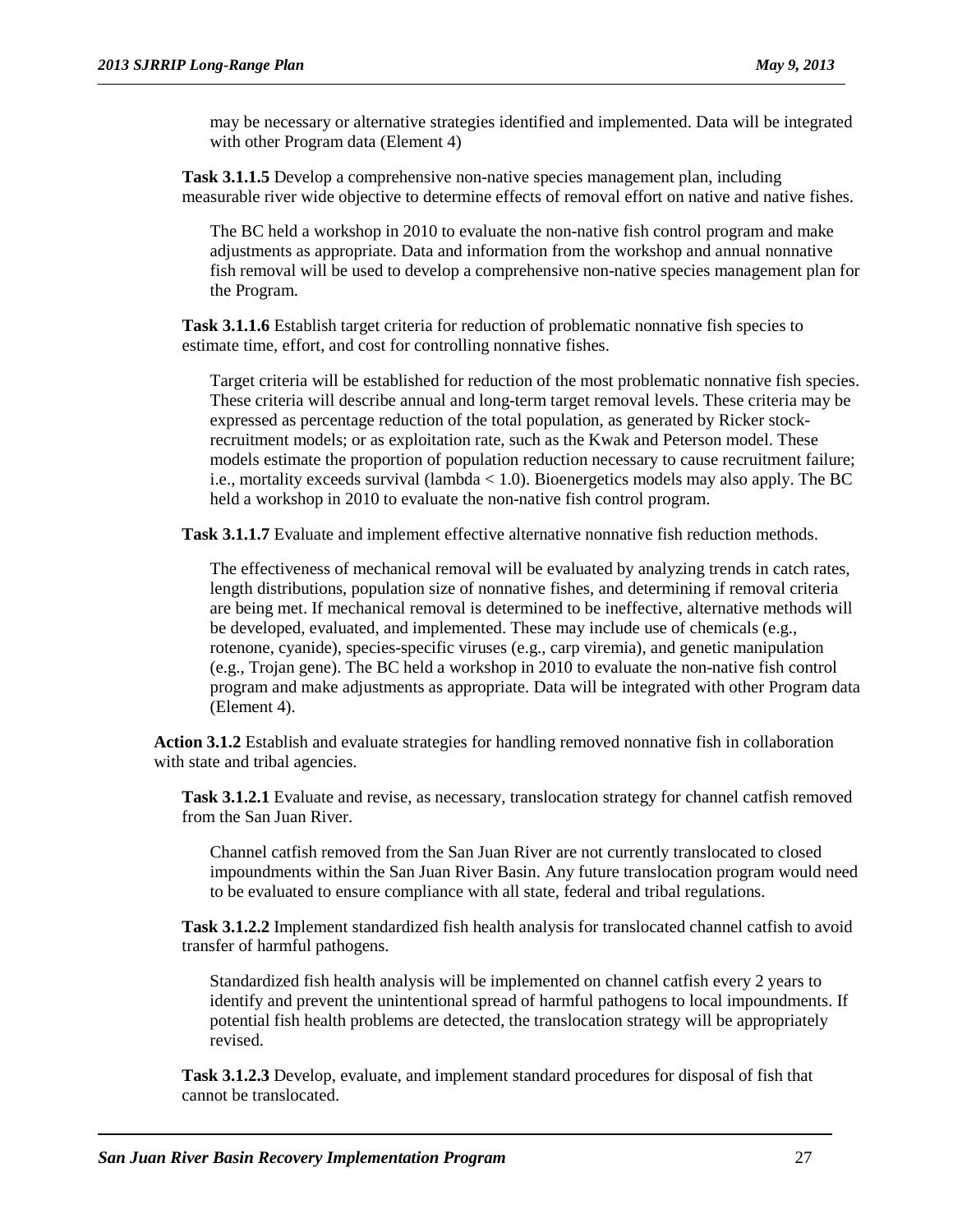Procedures for disposal of fish are important to maintain good relationships with affected stakeholders and the public.

Goal 3.2—Prevent introduction and establishment of other nonnative invasive species.

**Action 3.2.1** Ensure that sport fishing regulations and enforcement are consistent with endangered fish recovery.

**Task 3.2.1.1** Review sport fishing regulations and revise, as necessary, to ensure consistency with endangered fish recovery.

State and tribal fishing regulations will be reviewed. Recommendations may be made for new regulations or revision of existing regulations that are consistent with endangered fish recovery. An example is to increase or remove bag limits for problematic nonnative species.

**Task 3.2.1.2** Collaborate with state and tribal agencies to enforce fishing regulations.

Illicit translocation of nonnative fish can introduce new problematic species and expands their range. The Recovery Program will collaborate with state and Navajo Nation law enforcement agencies to reduce illicit translocations, including baitfish and live-well releases.

**Action 3.2.2** Develop and implement policies and agreements among stakeholders on nonnative game fish management to prevent introduction of invasive species

**Task 3.2.2.1** Develop and implement a sport fish stocking policy among the states and tribes.

A sport fish stocking policy among the States and Tribes for the San Juan River Basin has been developed and is currently in the signature process. The plan will be implemented upon completion.

**Task 3.2.2.2** Execute agreements among the states and tribes to prevent the spread of nonnative invasive species.

One or more agreements will be executed, as needed, among the States of New Mexico, Utah, Colorado, and the Tribes to implement a nonnative sport fish stocking policy.

**Action 3.2.3** Identify potential invasive nonnative species and control their introduction and escapement into the main river, floodplain, and tributaries.

**Task 3.2.3.1** Consolidate all information for a comprehensive report and risk assessment of waterfall inundation and associated immigration of nonnative fish from Lake Powell including options and recommendations for potential management actions.

At present, a natural waterfall exists at the outflow of the San Juan River that prevents access by most fish from Lake Powell. The probability of waterfall inundation was assessed. The waterfall became inundated for a short period in 2011 when the lake elevation went above 3,660 feet between July 31 and August 9. Endangered fish were documented moving into the river during that time. Measures will be identified to reduce the risk, if necessary.

**Task 3.2.3.2** Develop a plan to control non-native fish entering the SJR from Lake Powell and be prepared to implement when the lake refills.

Measures identified necessary in Task 2.3.1.7 will be implemented to reduce the risk of immigration of nonnative fish from Lake Powell, as feasible and necessary. If a barrier is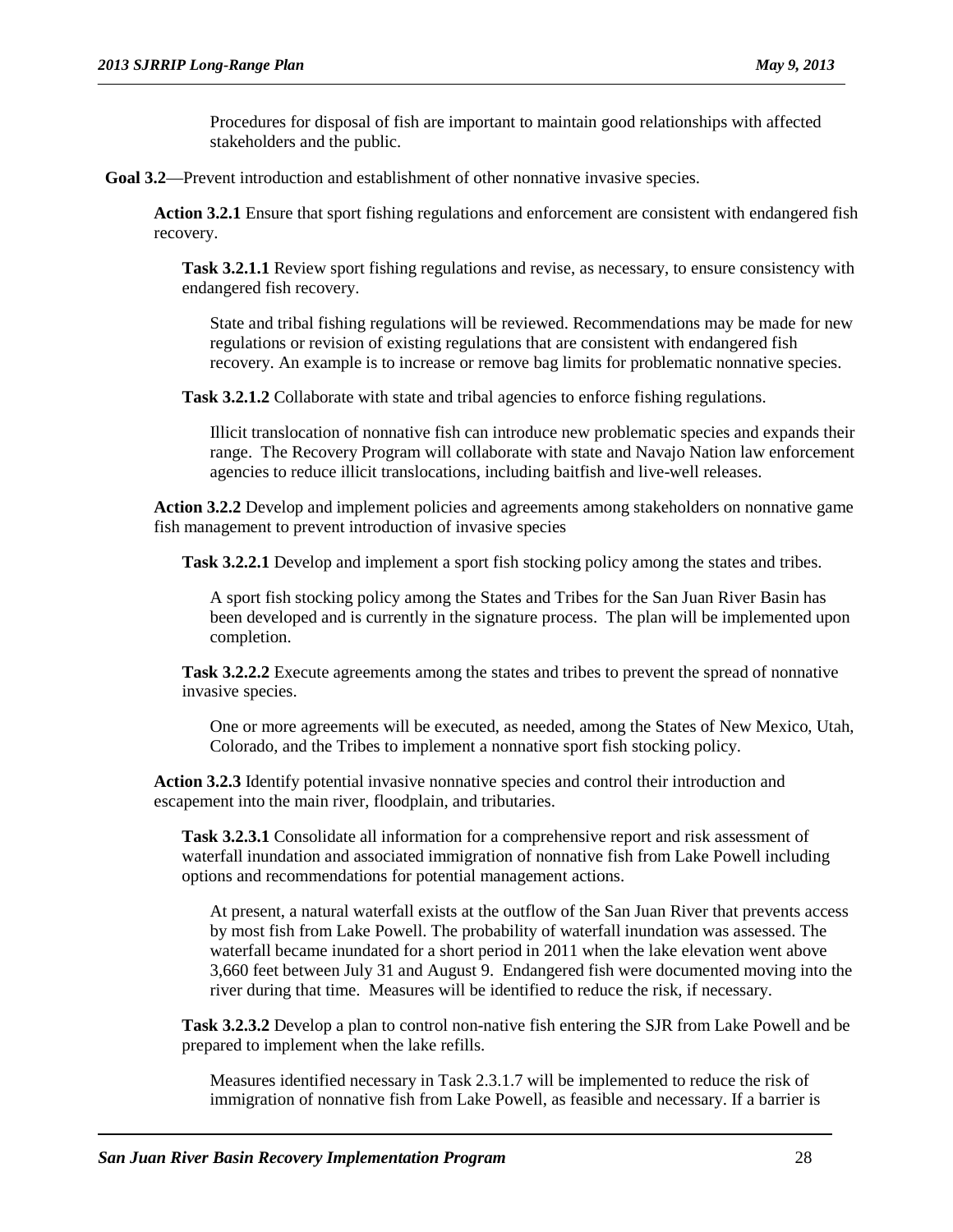determined to be necessary, the BC believes it should provide selective upstream passage for native species and should be built in a location where it can be operated, possibly at Mexican Hat.

**Task 3.2.3.3** Identify major sources of nonnative fish from tributaries and off-channel features to minimize reinvasion of riverine habitats by problematic species.

Major sources of nonnative fish from tributaries and off-channel features will be identified, including inflowing streams, riverside ponds, canals, or other features. Isotopes may be used to locate sources of nonnative fish with established signatures of source waters. Measures to reduce escapement of nonnative fish from these sources will be identified. The BC held a workshop in 2010 to evaluate the non-native fish control program and make adjustments as appropriate.

**Task 3.2.3.4** Implement measures to reduce escapement of nonnative fish from tributaries and offchannel features, as necessary.

Measures will be implemented to reduce escapement of nonnative fish from tributaries and off-channel features, as necessary. Lake Nighthorse on the Animas River has been identified as a potential source of nonnative fish. The BO assumes no escapement; however, tests have shown the sleeve valve on the outlet structure does not prevent 100% escapement as originally anticipated. Nonnative Animas River fish that have become established in the reservoir and warm water fish that could be stocked into the reservoir could escape into the San Juan River system.

**Task 3.2.3.5** Coordinate with other programs, agencies, and activities to track occurrences of nonnative species in the San Juan River Basin and, if a potential invasive species problem is identified, develop and implement preventive actions as appropriate.

#### <span id="page-32-0"></span>*Element 4. Monitoring and Evaluation of Fish and Habitat in Support of Recovery Actions*

Monitoring San Juan River native and nonnative fish populations and their habitat is necessary to evaluate management actions and to document the Program's progress toward achieving species recovery. The Program developed a standardized fish monitoring plan and protocols that describes the sampling design and strategies to be used in monitoring Colorado pikeminnow and razorback sucker as part of fish community monitoring (Propst et al. 2000). Through a series of monitoring workshops held by the Biology Committee in 2009, the monitoring plan and protocols were evaluated and an updated (SJRIP 2012). The new plan includes updated and expanded monitoring protocol sections and a section that addresses annual and long-term data synthesis and integration.

Monitoring the endangered fish provides information necessary to assess the status and trends of the Colorado pikeminnow and razorback sucker populations in order to gauge progress toward recovery. Ongoing monitoring of stocked and wild fish helps to evaluate the success of stocking strategies and the need for additional hatchery augmentation. Once populations are established, reliable and precise population estimates will help to determine if downlist and delist criteria of recovery goals are being achieved, as is currently being done for Colorado pikeminnow and humpback chub in the upper Colorado and Green rivers. Recovery goals for the Colorado pikeminnow and razorback sucker are closely linked between this Program and the Upper Colorado River Endangered Fish Recovery Program and continued annual monitoring of fish populations in the San Juan River is important in order to determine survival of stocked fish, reproduction, and recruitment. Bestgen (2009) used methods similar to those used in the Upper Colorado River Basin, in the Green and Colorado River subbasins, to analyze the survival of razorback suckers in the San Juan River using mark-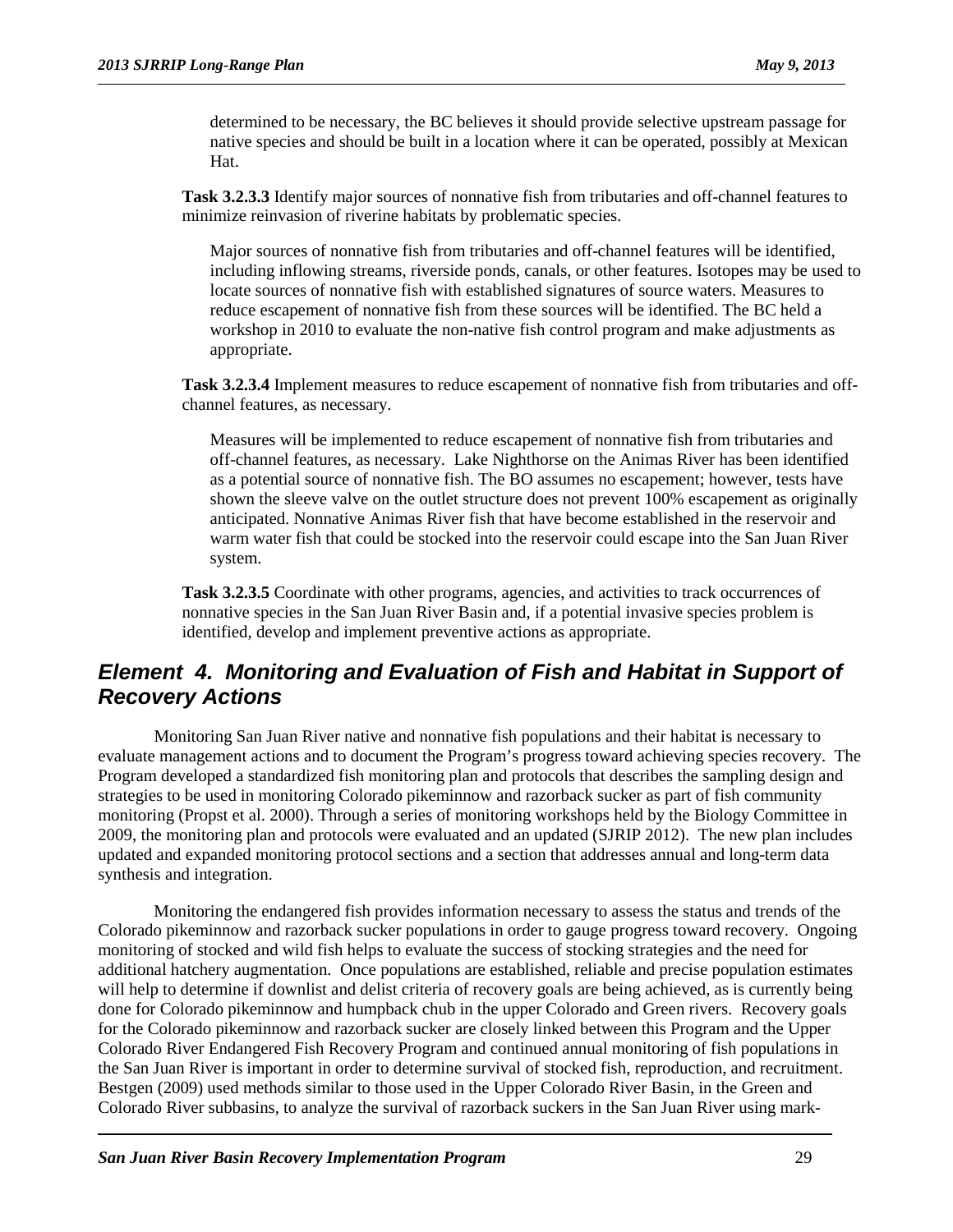recapture data. The results of this kind of analysis are useful in improving stocking procedures to increase survival of both species and should be repeated periodically. Because recovery goals require wild populations, criteria are needed to supplement catch rate estimators with mark-recapture population estimates of wildproduced adults and juveniles. Relationships between catch rate estimators and mark-recapture population estimates of fish in the upper basin may be helpful in developing these criteria. Implementation of markrecapture estimators will require a comprehensive assessment of logistics, personnel, equipment, and funds.

Other native and nonnative fish populations are being monitored to better understand the status and trends of these species and their inter-relationships with the endangered fish species. To the extent possible, habitat monitoring is closely coordinated and integrated with fish community monitoring to allow assessment of changing habitat availability and fish use in response to management actions and population recovery. Standardized habitat monitoring for the San Juan River was included in the 2000 monitoring plan and was reviewed and revised for the 2012 version. The plan is designed to monitor and evaluate habitat changes through time. The data and information from habitat monitoring will be integrated with different monitoring activities to assess the effectiveness of management actions, such as flow management, fish population estimates, and nonnative fish population abundances. A focused habitat monitoring workshop was held in January 2012 to evaluate, refine, and improve habitat monitoring and mapping work on the San Juan River to insure the Program implements methodologies that are conducive to answering outstanding questions.

To adequately evaluate the management actions, the data from all monitoring, management, and research activities is collectively synthesized as a comprehensive date set. The monitoring data is analyzed for each individual protocol during annual data analysis by the principal investigator for each protocol. This annual data analysis uses statistics appropriate for each protocol to test relevant hypotheses and examine data temporally and spatially. The integrated data from individual protocols is used to address questions that synthesize data across protocols. Some synthesis questions can be addressed with the monitoring data that is collected each year while other questions require datasets over multiple years or specific research efforts. Prioritization of questions critical to Colorado pikeminnow and razorback sucker recovery in the San Juan River is a critical element in carrying out annual and long-term data integration exercises.

To achieve this element, four goals have been established to monitor fish populations (*Goal 4.1*), to monitor habitat use and availability (*Goal 4.2*), to integrate and synthesize monitoring data and other information to evaluate fish community and ecosystem responses to recovery actions (*Goal 4.3*), and to identify and conduct research and monitoring in support of recovery actions (*Goal 4.4*). The focus is on implementation of a standardized monitoring program that was developed to track the presence, status, and trends of endangered fish populations and the native fish community and to monitor habitat. In addition, data from all monitoring, management activities and research is integrated and synthesized annually to assess the status of the fish community, evaluate ecosystem responses to the management actions, and support broader, long-term data and information needs. Actions and tasks are included to use adaptive management concepts to evaluate and assess results and methods to refine current methodologies and develop and implement new monitoring and research strategies. A primary purpose of the actions and tasks under Element 4 is to collect and evaluate data in such a way that the Program's progress toward achieving recovery of razorback sucker and Colorado pikeminnow in the San Juan River can be adequately tracked and assessed.

#### **Element 4 - Specific goals, actions, and tasks**

**Goal 4.1** Monitor Fish Populations of the San Juan River.

**Action 4.1.1** Develop a standardized monitoring program for fish.

**Task 4.1.1.1** Develop and revise a Standardized Fish Monitoring Plan to assess the presence, status, and trends of Colorado pikeminnow and razorback sucker and fish community.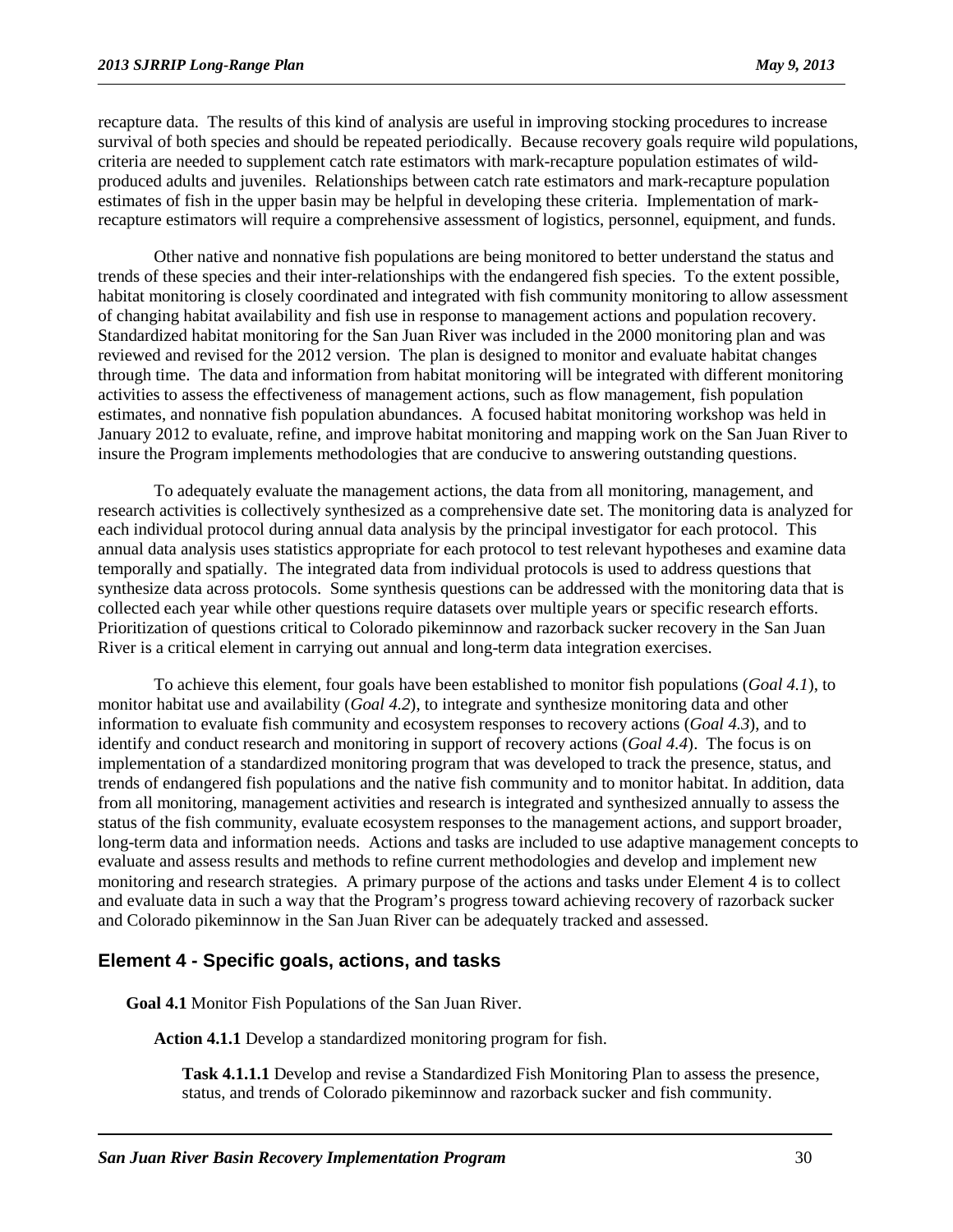A Monitoring Plan and Protocols were developed for the San Juan River Bain in 2000 and updated in 2006 (Propst et al. 2006) to identify changes in the endangered and other native fish populations, status, distributions, and habitat conditions. The BC held workshops in 2009 and 2012 and an update of the plan was completed in 2012. The goals of the plan are to: 1) track the status and trends of endangered and other fish populations in the San Juan River, 2) track changes in abiotic parameters, including water quality, channel morphology, and habitat, important to the fish community, and 3) utilize data collected under Goals 1 and 2 to help assess progress towards recovery of endangered fish species. This monitoring plan describes protocols for monitoring larval fishes, YOY and small-bodied fish, subadults and adults; and channel geomorphology, cobble bars, backwaters, habitat mapping; as well as water temperature, and water quality.

**Task 4.1.1.2** Analyze and evaluate monitoring data and produce Annual Fish Monitoring Reports to ensure that the best sampling design and strategies are employed.

As a goal of the monitoring plan, this task will a) determine relative annual reproductive success of CPM and RBS; and b) determine population trends, including size-structure of adult and juvenile fishes.

**Task 4.1.1.3** Organize and conduct Monitoring Plan Workshops, as necessary, to coordinate sampling design, data collection, and desired precision and detection levels for detecting responses.

Monitoring workshops were held in 2009 and 2012 to coordinate sampling design, data collection, and desired precision and detection levels for detecting responses. An update of the plan is completed in 2012. Additional workshops will be held as necessary to accomplish Task 4.1.1.1.

**Action 4.1.2** Implement a Standardized Monitoring Plan to track the presence, status and trends of endangered fish populations.

**Task 4.1.2.1** Conduct larval fish studies to determine if reproduction is occurring, locate spawning and nursery areas, and to gauge the extent of annual reproduction.

Monitoring of larval CPM has been conducted since 1991 (1991-2001 drift net surveys, 2002 to present seining collections). For RBS monitoring began in 1998 (seining data).

**Task 4.1.2.2** Conduct juvenile and small-bodied fish studies to determine if young fish are surviving and recruiting and the areas and habitat used for rearing.

Long-term small-bodied fish monitoring has been in place since 1998.

**Task 4.1.2.3** Conduct adult fish studies to estimate densities of fish (CPUE) and estimates of population size (mark-recapture estimates).

Long term monitoring of sub-adult and adult large-bodied fishes has been in place since 1998.

**Task 4.1.2.4** Deposit, process, and secure SJR fish specimens, field notes, and associated data at an organized permanent repository.

Since 1987, the Museum of Southwestern Biology (MSB), Division of Fishes at the University of New Mexico (UNM), in Albuquerque has served as the primary repository for collections of fishes (eggs, larvae, and adults) and field notes taken for the Program. In addition to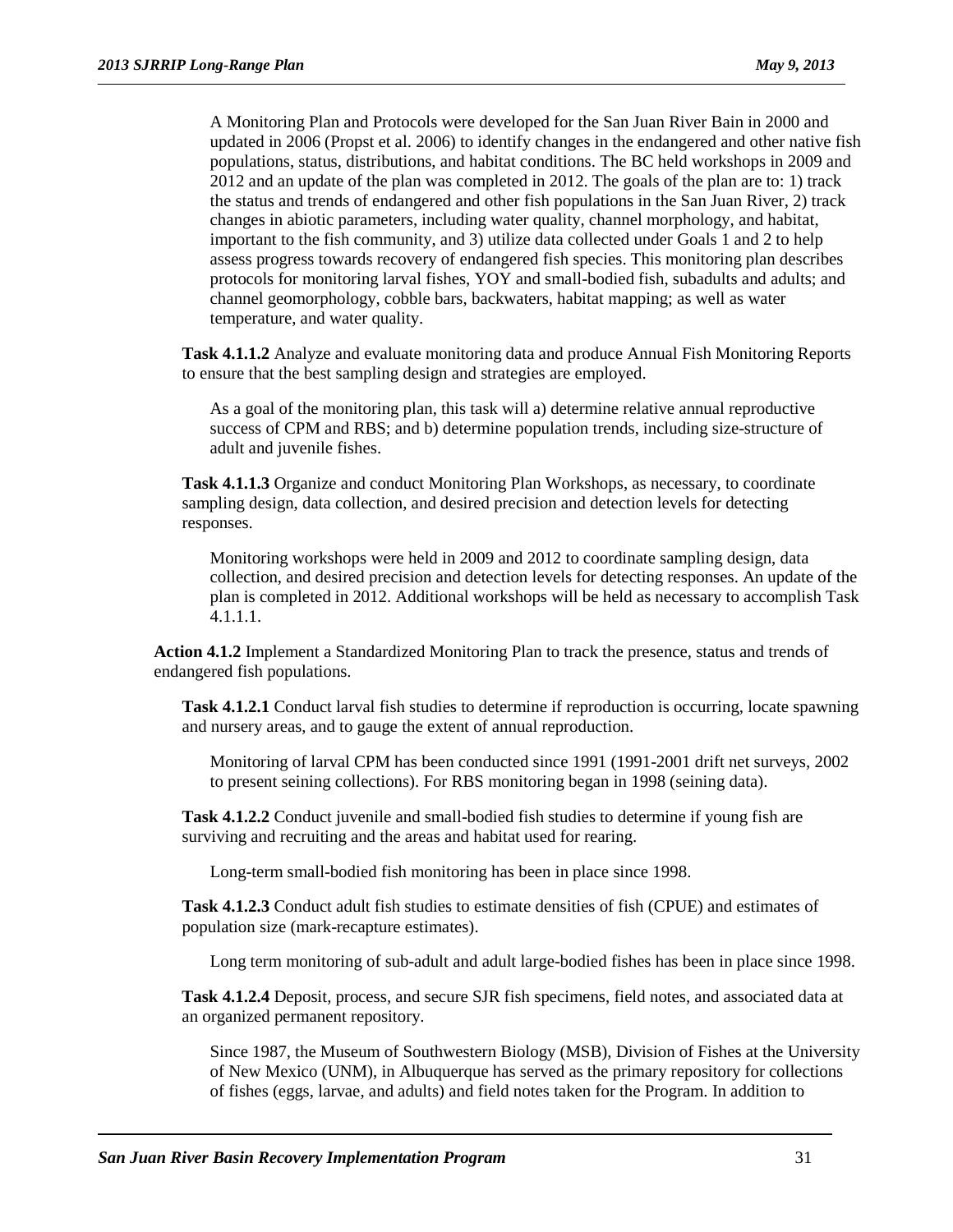curation and deposition, species identification and data are verified, entered into an electronic catalog, and georeferenced in ArcView.

**Task 4.1.2.5** Collect scales from unmarked fish captured during monitoring and nonnative fish removal activities for future analyses.

Scales can be used for aging and for distinguishing natural recruitment from fish that lost tags. A Standard Operating Protocol for collecting scales was established in 2011. Scales from unmarked fish are being collected during fish monitoring, and nonnative fish removal activities and will be analyzed to determined natal origin.

**Action 4.1.3** Collect data on the endangered fish and native and nonnative fish communities during other Program management activities, when possible.

**Task 4.1.3.1** Collect data on the endangered fish and native fish community during nonnative fish control activities to aid in tracking the presence, status and trends of endangered fish populations.

**Task 4.1.3.2** Collect data on the endangered fish and native fish community during PNM selective fish passage operations to aid in tracking the presence, status and trends of endangered fish populations.

**Action 4.1.4** Obtain reliable population estimates of RBS and CPM.

**Task 4.1.4.1** Implement pilot mark-recapture population estimates to develop target criteria for full implementation of population estimates consistent with recovery goals requirements.

Reliable and precise mark-recapture population estimates are required for recovery goals. Criteria will be developed to transition from catch rate indices to mark-recapture population estimators for subadult and adult RBS and CPM. These criteria may be numbers of fish per kilometer or a similar metric that signals when population sizes are sufficiently large to implement mark-recapture sampling. See Tasks 4.1.4.2 and 4.1.4.3.

**Task 4.1.4.2** Use mark-recapture population estimators, when feasible, and in conjunction with catch rate estimators, to provide reliable estimates of adults, subadults, survival, and recruitment consistent with recovery goals criteria to gauge recovery of CPM and RBS.

Through long-term monitoring, non-native fish removal, and stocking programs, implement and refine mark-recapture population estimates for RBS and CPM that provide reliable and precise estimates of subadult and adults, as well as estimates of survival. After workshops in 2009, the BC determined existing Program mark-recapture data will be used to do population estimates in the near term.

**Task 4.1.4.3** Analyze mark-recapture data with methods used by Bestgen (2009) to estimate survival rates of razorback sucker.

Bestgen (2009) used methods similar to those used in the Upper Colorado River Basin, in the Green and Colorado River subbasins, to analyze the survival of razorback suckers in the San Juan River using mark-recapture data. These analyses will be replicated every 3-5 years.

**Task 4.1.4.4** Conduct Population Estimation Workshops, as necessary, to evaluate population estimators used in other systems to identify the most reliable and suitable estimator(s) for Colorado pikeminnow and razorback sucker.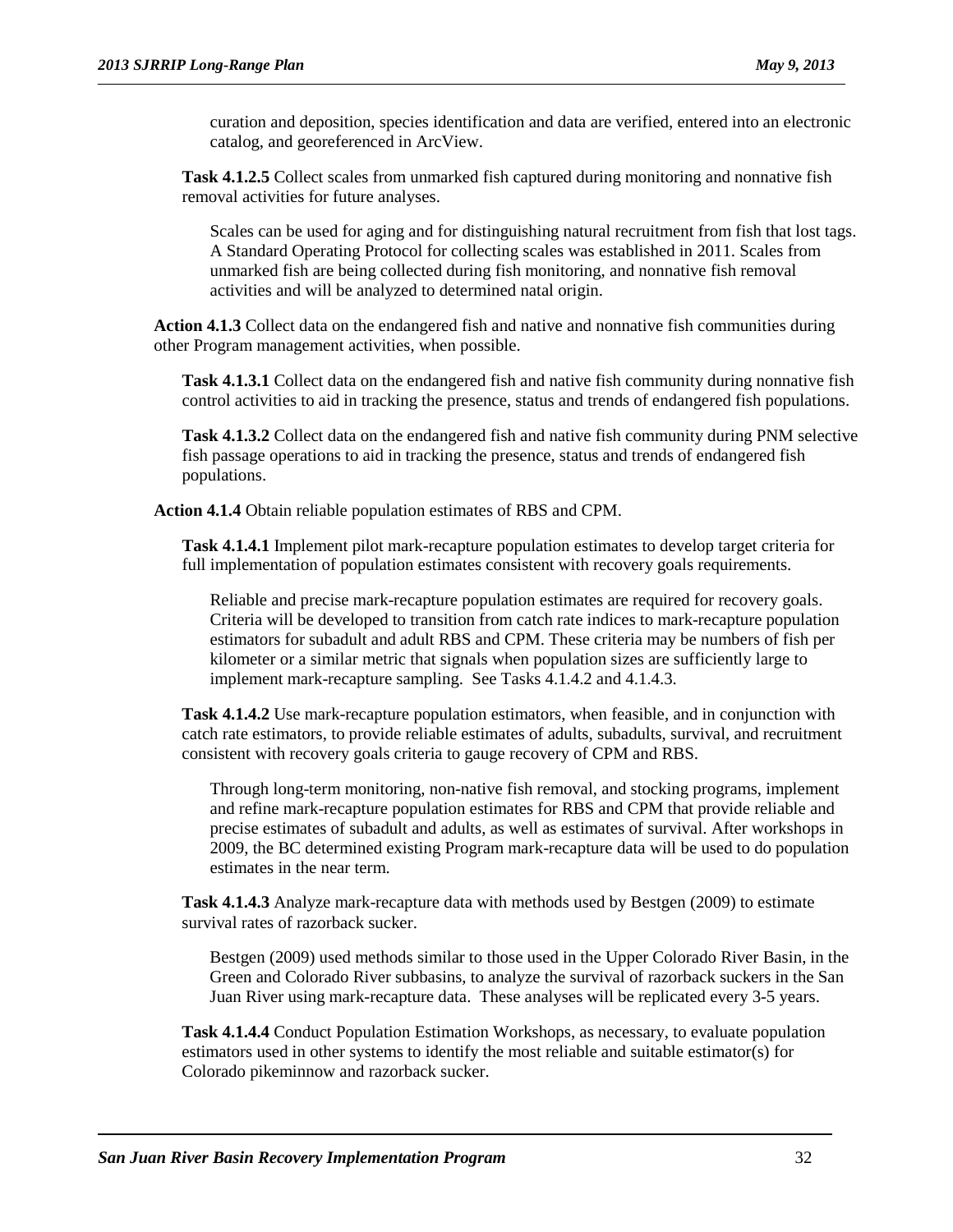Monitoring workshops were held in 2009 to evaluate population estimators to be used for RBS and CPM in the San Juan River. Estimation techniques used in other systems were evaluated to identify the most reliable and suitable estimators. The monitoring plan is being updated and will address this issue.

**Task 4.1.4.5** Procure adequate numbers of PIT tags for marking native and endangered fish.

PIT tags are the standard marking tool for the endangered fishes.

**Action 4.1.5** Evaluate the risk of hybridization among sucker species.

**Task 4.1.5.1** Quantify the extent of hybridization among native suckers to determine if stocking large numbers of hatchery razorback suckers into the San Juan River will reduce genetic diversity and viability of razorback sucker and/or flannelmouth sucker.

Hybridization may be reducing genetic viability of native suckers and may require actions such as mechanical removal to reduce white suckers. There is some information on the extent of hybridization between native suckers (i.e., razorback, flannelmouth, bluehead) and nonnative white suckers in the San Juan River (Turner et al. 2002, 2008). A reassessment should be conducted.

**Task 4.1.5.2** Quantify the extent of hybridization between native suckers with nonnative white suckers to determine if hybridization is reducing genetic diversity and viability of native suckers (i.e., razorback sucker, flannelmouth sucker, bluehead sucker).

Observational surveys are conducted during other Program activities. Hybridization between native suckers and nonnative white suckers does not currently appear to be a problem in the San Juan River. Fin clips of suspected hybrids maintained in 95% EtOH have been retained at Museum of Southwest Biology for analysis. A reassessment should be conducted.

**Task 4.1.5.3** Identify and implement necessary actions to minimize hybridization among native suckers and nonnative suckers.

Reassessment should be conducted.

**Action 4.1.6.** Ensure adequate protection from diseases and parasites.

**Task 4.1.6.1** Track health of fish in the San Juan River to ensure adequate protection from diseases and parasites.

Ensuring adequate protection from diseases and parasites is identified as a potential limiting factor for RBS and CPM population recovery. During fish handling and capture activities on the San Juan River, ocular inspections of general fish health and condition is conducted and any indication of poor health of endangered fishes is logged and reported.

**Task 4.1.6.2** Identify causes and recommend corrective actions if any indications of poor health are of concern.

In 2011, opercular deformities in larval razorback sucker samples appeared to be potentially increasing. Past samples will be analyzed in 2012 to detect trends.

**Goal 4.2**—Monitor Habitat Use and Availability.

**Action 4.2.1** Develop a standardized monitoring program for habitat.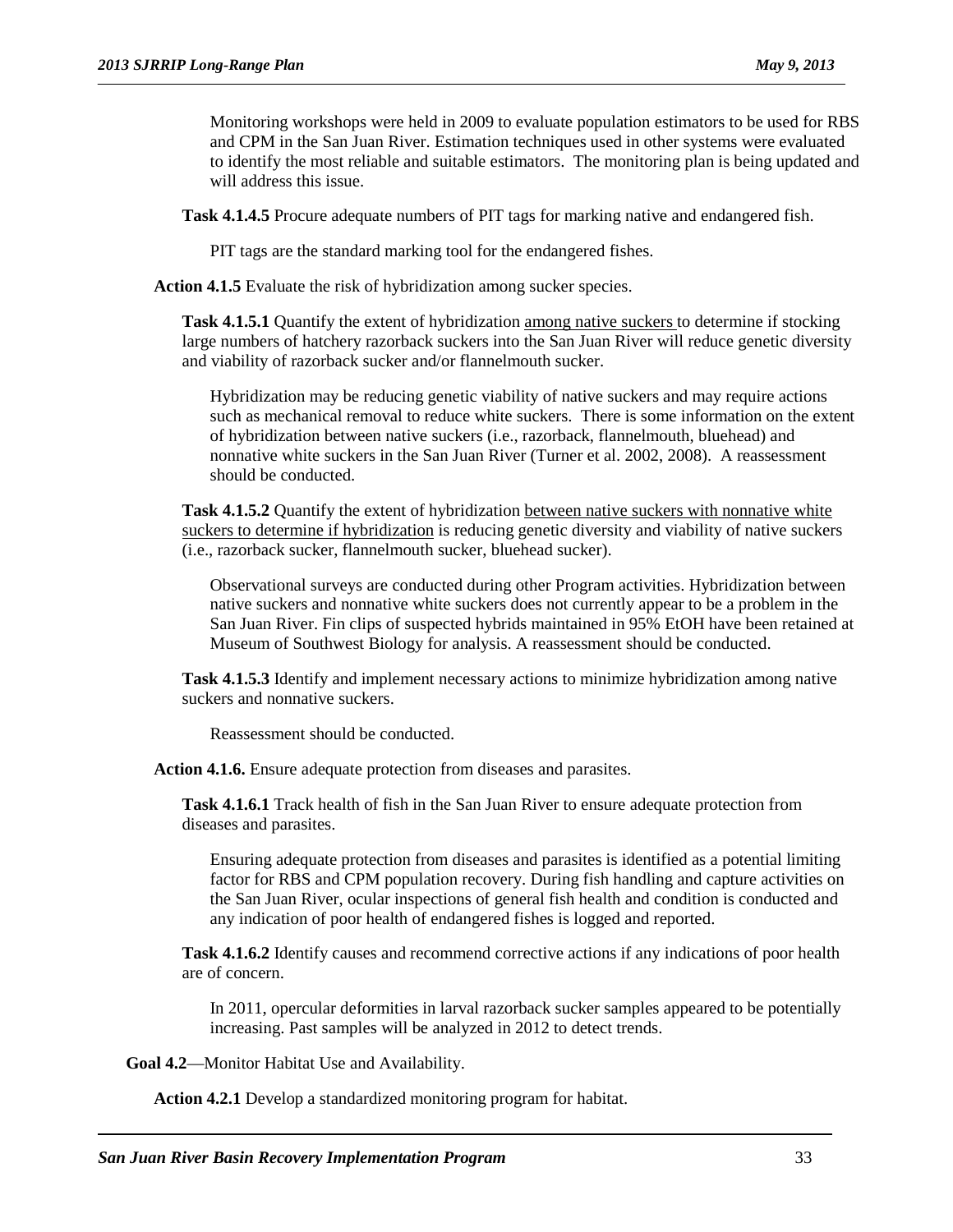**Task 4.2.1.1** Develop and revise Standardized Habitat Monitoring Plan.

BC workshops were conducted in 2009 and 2012 to evaluate current fish and habitat monitoring and develop a comprehensive plan for both fish and habitat monitoring. Final results of the detailed reach study were available in 2010. The Program's 2006 monitoring plan was updated in 2012. The Program Office and Biology Committee used workshop results to refine current methods and develop new ones.

**Task 4.2.1.2** Organize and conduct Habitat Monitoring and Mapping Workshops, as necessary, to refine and improve habitat evaluation methods.

BC workshops were conducted in 2009 to evaluate current fish and habitat monitoring and develop a comprehensive plan for both fish and habitat monitoring. A focused habitat monitoring workshop was held in January 2012.

**Action 4.2.2** Implement a standardized monitoring program for habitat.

**Task 4.2.2.1** Map habitat at different flows as described in the Standardized Habitat Monitoring Plan

**Task 4.2.2.2** Monitor long-term habitat response of the river channel to flow recommendations.

Long-term river-wide response of the river channel (i.e., aggradation or degradation) will be monitored and related to the flow recommendations to assess gross overall channel change (as needed).

**Task 4.2.2.3** Monitor water quality in the San Juan River (see Action 2.4.1.).

Elevated levels of selenium and mercury have been detected in the San Juan River and identified by the Fish and Wildlife Service as potential causes of failure of CPM or RBS populations. Continued monitoring of critical water quality parameters is needed to track and assess water quality effects on the endangered fish. Long-term monitoring for selenium and temperature is a required measure in the NIIP BO. The Program currently monitors temperature.

**Task 4.2.2.4** Monitor stream flows.

USGS takes additional flow measurements for the Program at Archuleta, Farmington, Shiprock, and Four Corners.

**Task 4.2.2.5** Monitor water temperature.

Daily water temperature data at key locations are used by all researchers and allow future assessment of the impact of releases from Navajo Dam on critical habitat.

**Task 4.2.2.6** Obtain river videography.

High definition videography taken in late summer during base flow conditions is used for developing maps of the river, evaluating habitat relationships, and providing a database for comparing future conditions.

**Action 4.2.3** Identify and refine habitat/fish relationships.

**Task 4.2.3.1** Quantify attributes of habitats important to each life stage of endangered fish.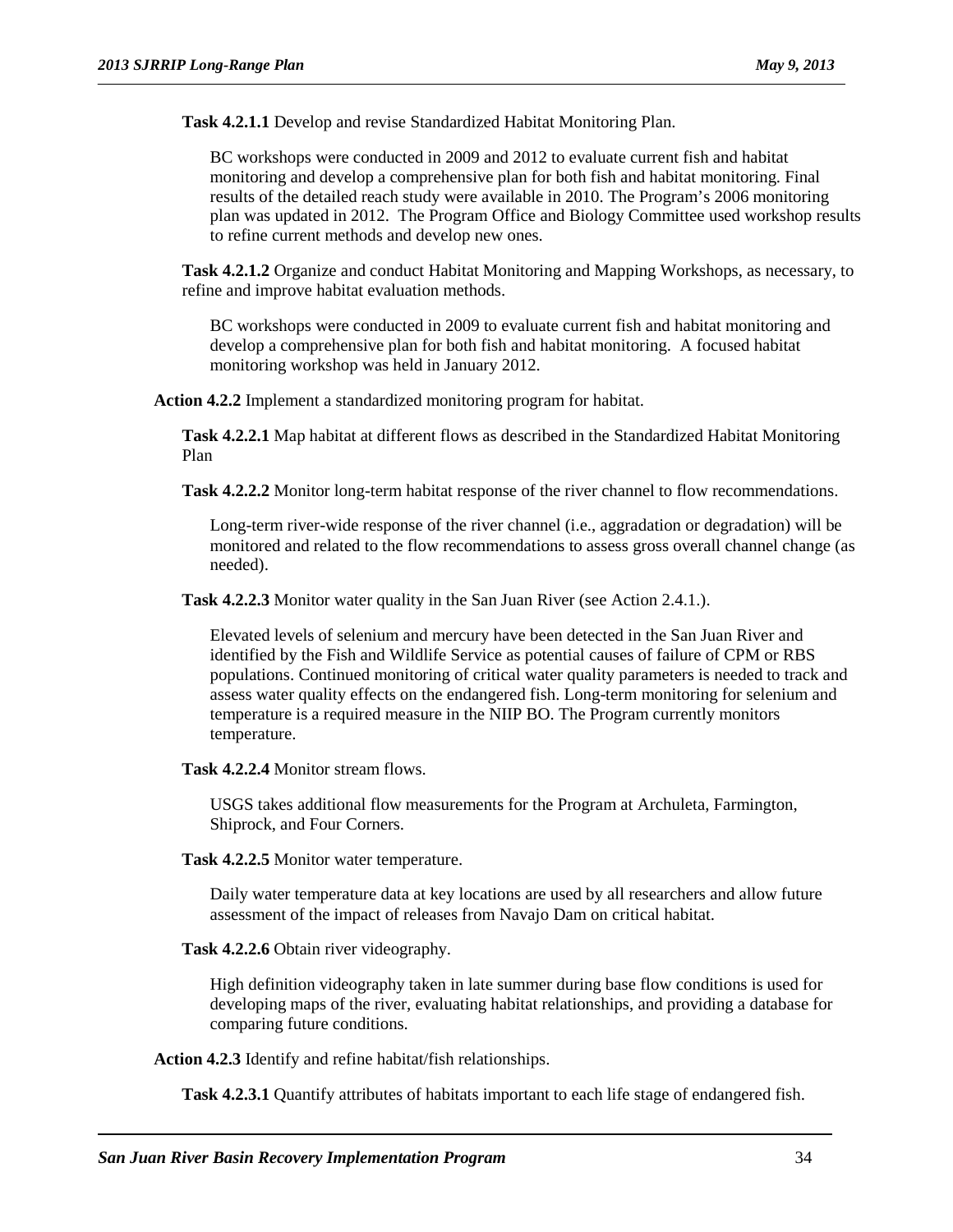Habitats used by various life stages of CPM and RBS should be monitored and related to flow and river location. The Detailed Reach Study completed in 2010 focused on this task (Bliesner et al. 2010). Also, habitat information is routinely collected by Program scientists conducting the annual fish monitoring. The BC carefully reviews these findings annually to gain additional insight into habitat/fish relations.

**Task 4.2.3.2** Determine if a habitat/fish relationship can be defined, the probability of success, the level of data needed to accomplish this, and the cost of collecting the data.

Information from the Program's long term monitoring program, the detailed reach study, and monitoring workshops conducted in 2009 and 2012 are being used by the Program Office and Biology to address this task.

**Task 4.2.3.3** Identify principal river reaches and habitats used by various life-stages of endangered fish.

An understanding of river reaches and habitats used by CPM and RBS is important in understanding how flows benefit these habitats.

**Task 4.2.3.4** Relate geo-referenced fish capture data to habitat data.

This was initiated by Bliesner during the detailed reach study. Starting in 2010, monitoring crews started recording GPS coordinates for all captures and recaptures during monitoring and nonnative fish removal activities.

**Goal 4.3**— Integrate and Synthesize Monitoring Data and Information to Evaluate Fish Community and Ecosystem Responses to Recovery Actions.

**Action 4.3.1** Describe life history parameters of wild CPM and RBS.

**Task 4.3.1.1** Document and quantify reproduction, survival, and recruitment.

**S**urvival will be estimated by age group for RBS and CPM. Survival can be estimated from periodic comparison of abundance estimates and from mark-recapture analyses. Recruitment will be estimated from periodic abundance estimates of subadults and adults. Estimates of recruitment are demographic criteria of recovery goals. This task is addressed annually by Program scientists and the BC through the review of each year's fish monitoring data.

**Action 4.3.2** Develop fish community and ecosystem response strategies.

**Task 4.3.2.1** Develop a centralized database that incorporates all data from standardized monitoring and integrate into the Program database.

The San Juan River Basin Recovery Implementation Program maintains a centralized database of all monitoring activities. This database is part of the overall Program database. See Task 5.2.1.1.

**Task 4.3.2.2** Use previous and current data collected during ongoing investigations to characterize dynamics of native fishes and their response to management activities intended to improve status of listed species.

In coordination with the BC, the Program Office is responsible for ensuring that information is integrated and synthesized to evaluate Program progress toward recovery. See Goal 5.2.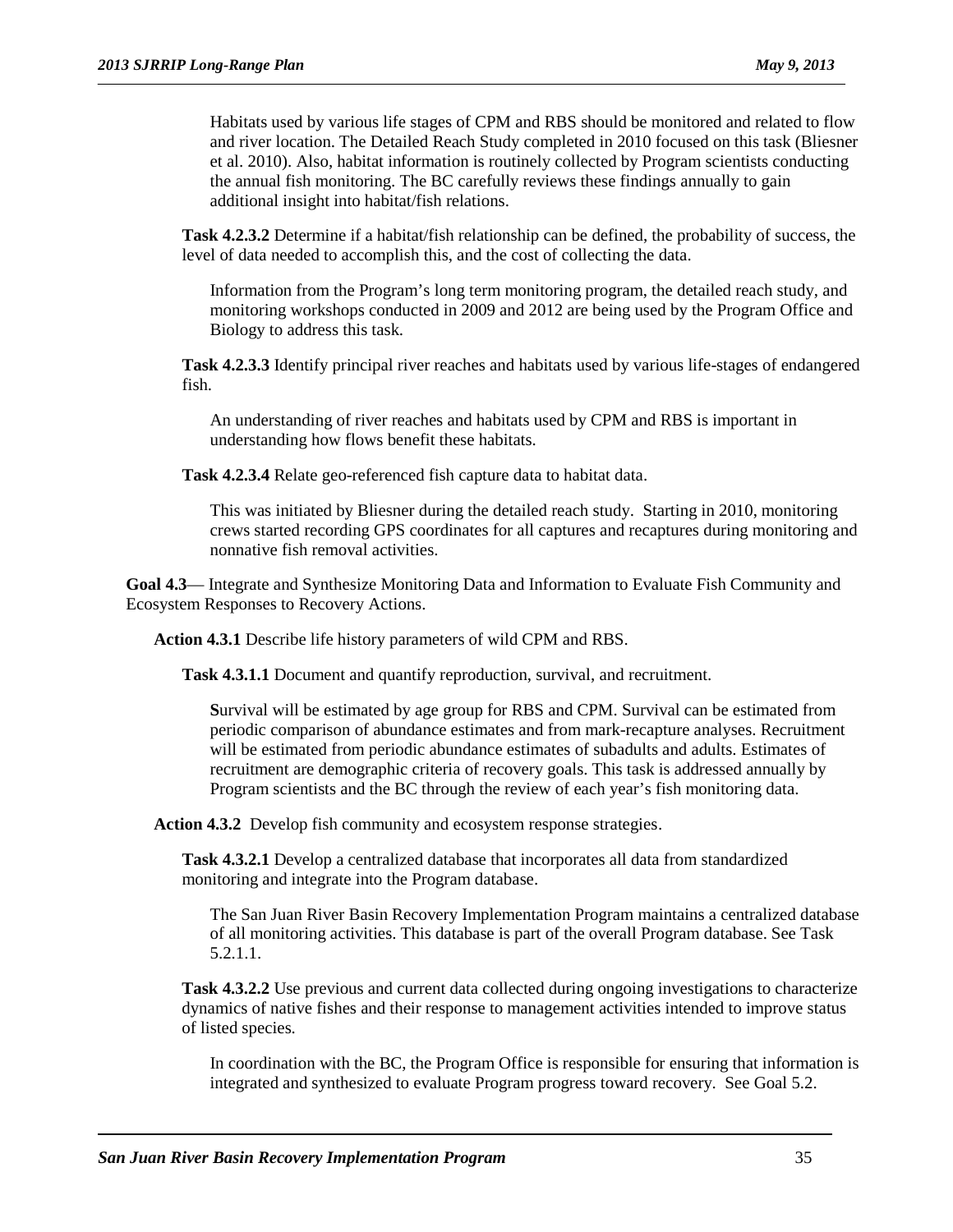**Task 4.3.2.3** Update SJR population model and use with other existing data to evaluate fish community response to recovery actions.

The population model will be updated to assist in evaluating possible responses by fish species to management actions.

**Action 4.3.3** Identify and implement appropriate monitoring and research strategies to evaluate ecosystem response.

**Task 4.3.3.1** Develop and implement an integrated fish and habitat monitoring plan that includes an annual process for assessing and modifying monitoring activities so that current status of native and endangered fish populations and habitat can be assessed and progress toward recovery can be determined.

Workshops were conducted in 2009 and 2012 to evaluate current fish and habitat monitoring. A stated purpose of the workshops was to develop an integrated fish and habitat monitoring plan that includes annual evaluation and data integration, and an adaptive management component.

**Action 4.3.4** Use data from monitoring and management actions and research information to evaluate and modify recovery activities, as necessary, to ensure progress toward recovery.

**Task 4.3.4.1** Identify, describe, and implement strategies for improving long-term survival and recruitment of razorback sucker and Colorado pikeminnow including but not limited to nonnative fish removal, enhancing habitat and food resources, enhancing genetic diversity and viability, and mitigating barriers to range fragmentation.

Use adaptive management strategies to eliminate, add, or adjust monitoring and research activities and management actions to obtain needed information and improve species and habitat status and condition.

**Task 4.3.4.2** Use data and information gathered from fish surveys, hatchery augmentation, and survival studies to describe best strategies for establishing wild populations of endangered fish and restoring the native fish community.

Information will be integrated and evaluated on a continual basis to assess stocking success and establishment of wild populations of CPM and RBS.

**Task 4.3.4.3** Use data and information gathered from nonnative fish efforts to evaluate effects of nonnative fish control on distribution, abundance, and demographics (e.g., fish size, age, sexual maturity) of the endangered fish populations, the native fish community, and nonnative fish populations.

Fish populations respond in various ways to severe reduction from mechanical removal. These responses need to be evaluated to determine if removal will require different strategies for minimizing negative impacts to native and endangered fish species. Ongoing evaluation is needed, including assessment of new technologies for controlling nonnative fishes. Full implementation of the nonnative fish control strategy began in 2008. The BC held a workshop in 2010 to evaluate the non-native fish control program and made adjustments to the nonnative fish control program.

**Goal 4.4**— Identify and Conduct Research and Monitoring in Support of Recovery Actions.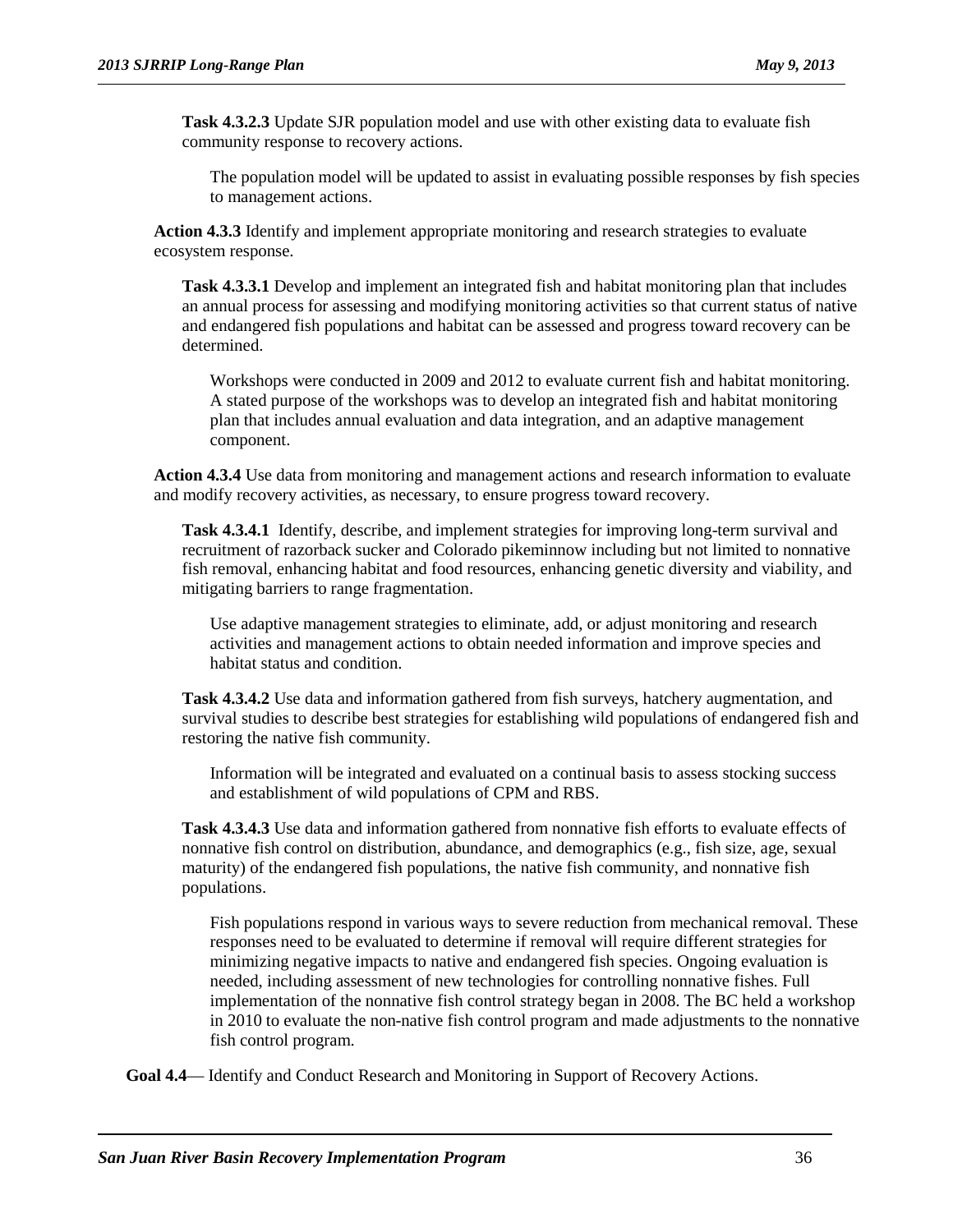**Action 4.4.1** Annually identify potential project/activities/questions/information needs (ongoing list)

**Task 4.4.1.1** Annually, following review of the previous year's findings and data integration, identify and prioritize new projects, activities, questions, and information needs to be addressed in future work plans.

The BC identifies information needs annually and maintains an ongoing list. If a new activity/task is deemed high priority, it will be submitted to the CC for funding consideration. Some projects are funded by the Program, some by outside sources, and others not at all if low priority.

**Action 4.4.2** Implement project/activities as necessary to obtain needed information.

**Task 4.4.2.1** Conduct fish studies in the SJR Arm of Lake Powell as needed to assess presence/absence of SJR endangered fish populations.

A fish survey of Lake Powell was conducted in 2011 and 2012.

**Task 4.4.2.2** Investigate and install passive PIT tag detectors in the river to track fish presence/absence and movement.

Three sites were identified for installation of a Passive PIT tag detector (PNM Diversion, Hogback Fish Weir, and the river at Medicine Hat).

### *Element 5. Program Coordination and Assessment of Progress toward Recovery*

The U.S. Fish and Wildlife Service is responsible for coordinating the San Juan River Basin Recovery Implementation Program. To fulfill this responsibility, the Service has appointed a Program Coordinator who is responsible for overall Program planning and management, information integration and review, and facilitation of contracting funding and management. Reclamation appoints a Funds Manager to maintain and distribute base and capital funds and administer contracts. The Program Coordinator, Program staff, and the Program's technical committees have developed this LRP to facilitate achievement of recovery of the endangered fish species of the San Juan River Basin. There are two major components under this element, Program coordination and data integration and evaluation to assess the Program's progress toward achieving recovery.

#### *Program Coordination*

The Program Coordinator works with the Program's technical committees to identify and expedite individual projects that are needed to accomplish the LRP tasks for each of the Recovery Elements. The Program Coordinator, together with the Program's technical committees, drafts Annual Work Plans consisting of high priority individual projects, and forwards these to the Coordination Committee for review and approval. The Program Coordinator is responsible for maintaining records showing distribution and expenditures of all annual and capital funds expended under the Annual Work Plan by each funding source. The Program Coordinator is responsible for insuring that the Program operates according to the Program Document; including the preparation of this LRP, the Annual Work Plans, budgets, and annual progress reports. In all these tasks, the Program Coordinator is assisted by the technical committees to ensure that appropriate work products are reviewed by the technical committees and all work products are approved by the Coordination Committee. The Program Coordinator annually compiles Program reports for transmittal to the involved agencies and to the Coordination Committee.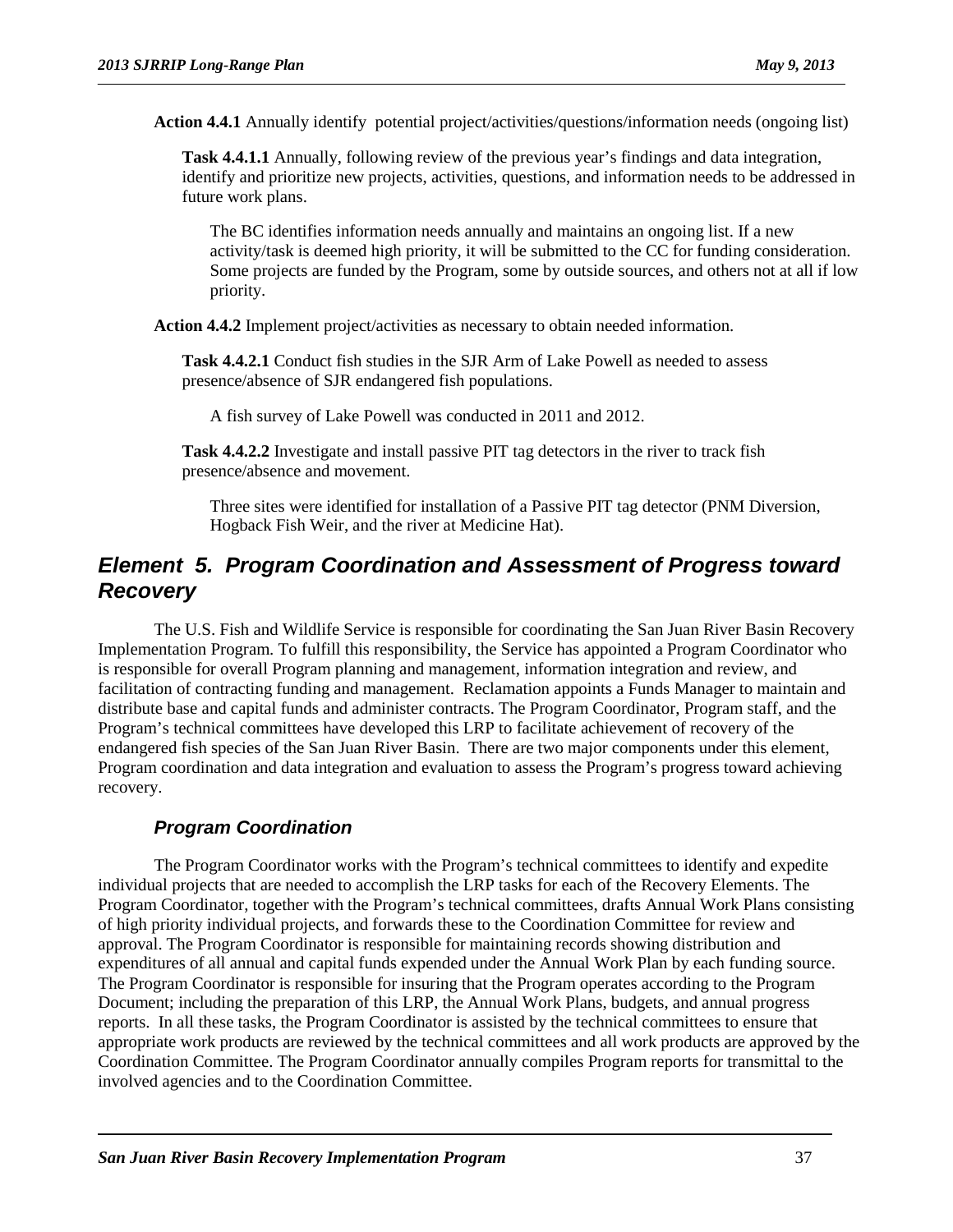#### *Assessment of Progress toward Recovery*

Ongoing development, integration, and evaluation of information are essential for assessing progress toward species recovery as well as for guiding future Program direction. An important first step of the Program was implementation of a research phase to document distribution and abundance of resident fishes, characterize species life histories, and identify limiting factors. A 7-year research program, conducted during 1991 through 1997, provided a baseline of information and identified and characterized factors limiting the Colorado pikeminnow and razorback sucker (Holden 2000). The research program was incorporated into the Recovery Program when it was formed in 1992. An array of potential limiting factors have been investigated, including water quality, spawning habitat, nursery habitat, recruitment, hybridization, truncated range, capturerelated stress, nonnative fishes, habitat quantity and diversity, flow regime, food, population size, disease, movement barriers, thermal regime, and entrainment in diversion structures. Although activities have been implemented by the Program to address these factors, much remains to be learned about the life history of the endangered fishes, their relationships with other native and nonnative fishes, their habitat associations, and components of their environment that directly and indirectly influence their welfare.

Many of the actions and tasks identified in the initial 7-year research phase of the Program have been completed and the work has contributed to understanding the San Juan River Basin. However, because contemporary Colorado pikeminnow and razorback sucker populations in the San Juan River were extremely small, there is still the need to identify and characterize limitations to the establishment and maintenance of self-sustaining populations. Once a potential limiting factor is identified and characterized through monitoring and research, efforts are made to implement activities that will eliminate or mitigate its impacts. These activities may not always successfully eliminate threats and mitigation alternatives may be developed.

The knowledge gained from the initial and future research coupled with other Program activities is valuable in evaluating progress toward species recovery and guiding future Program direction through annual revisions of the LRP. Annual data collection and analyses included under Element 4, provide the information base for assessing the Program's progress toward achieving recovery. Long-term, broader-based integration and synthesis of this information is also vital to interpreting results of research and management so that informed decisions can be made on future management actions and strategies. The Program Office will use the information and results obtained under Element 4 to prepare on a biennial basis, a written "Sufficient Progress" assessment of the Program's progress towards recovery. This report, as mandated in the Program Document, will assess the Program's ability to provide ESA compliance for water development and management activities and identify any corrective actions needed to ensure future ESA compliance.

To achieve this element, three goals have been established as follows: *Goal 5.1)* facilitate Program planning and management; *Goal 5.2)* ensure integration and synthesis of data and information to evaluate progress toward recovery; and, *Goal 5.3)* facilitate contract and funding management. Accomplishment of *Goal 5.2* relies heavily on activities included in Element 4 such as establishing and maintaining a comprehensive Program database, annual monitoring data analyses, and synthesizing and evaluating information from all activities and studies.

#### **Element 5 - Specific goals, actions, and tasks**

**Goal 5.1** Facilitate Program Planning and Management.

**Action 5.1.1** Provide Ongoing Program Management.

**Task 5.1.1.1** Coordinate and schedule meetings and activities of the Coordination Committee and the technical committees, as necessary.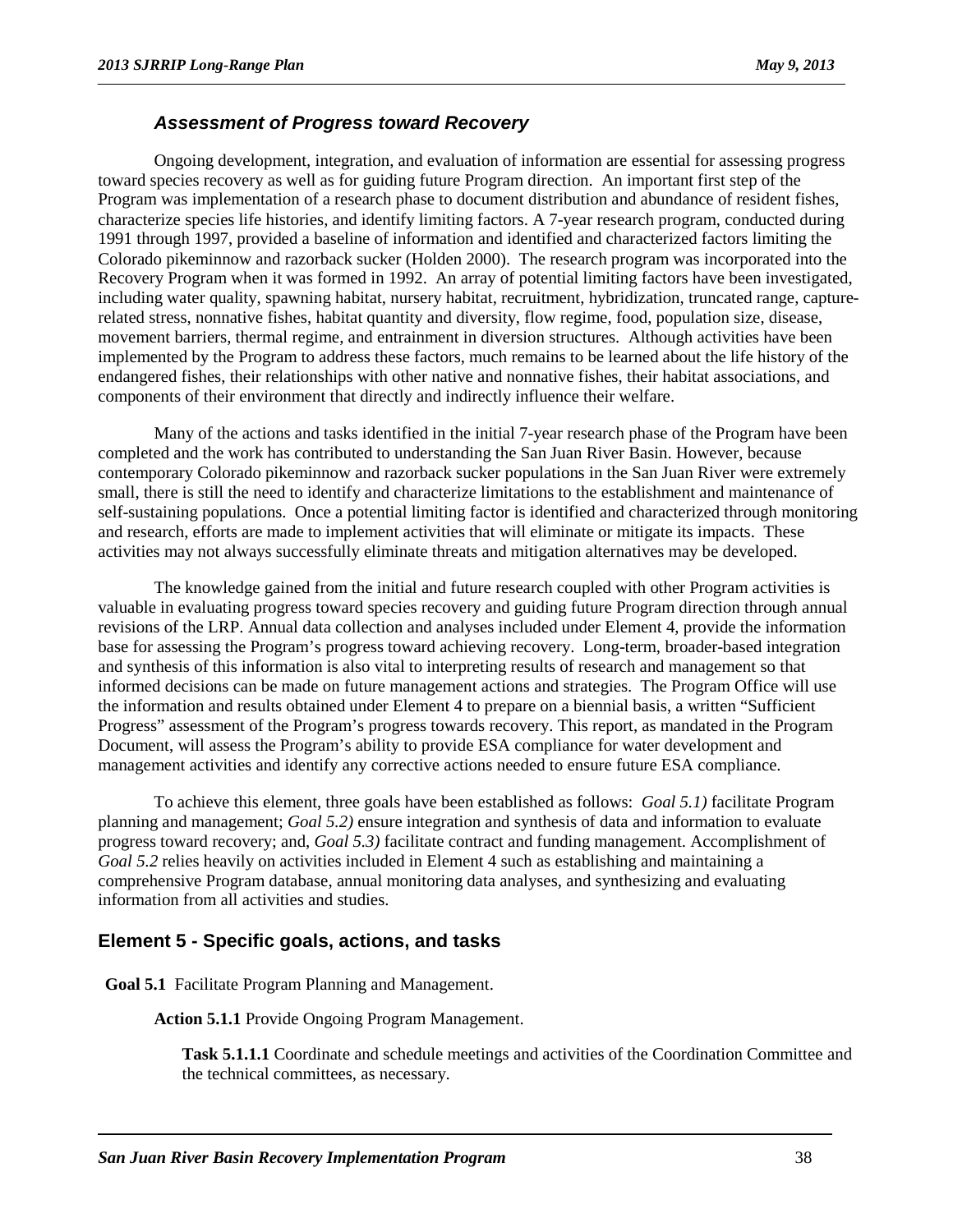The Program Office will coordinate the activities of the Coordination Committee and the Program's technical committees, including providing notices, agendas, information packets, and providing draft and final summaries for committee and subcommittee meetings and conference calls as per the committee meeting.

**Task 5.1.1.2** Annually review and update the Long-Range Plan to reflect new information, new projects and Program progress.

The LRP is a living document that will be reviewed and revised annually according to the process described in the SJRRIP Program Document (2012). The Program Office will update the LRP in coordination with the CC and technical committees to reflect accomplishments during the past year, new projects needed to achieve goals, and changes in timing of projects. The LRP will include those actions the Program and Service believe are necessary to achieve recovery and those ESA compliance actions identified in the biological opinions that the Program has assumed responsibility for implementing.

**Task 5.1.1.3** Convene annual Program coordination meetings to review the preceding year's monitoring, recovery and research data; assess progress toward recovery; and provide recommendations to modify the Long-Range Plan.

The Program Coordinator will chair an annual meeting of the Coordination and Biology committees and the Service to review the preceding year's monitoring, recovery and research data, assess progress toward recovery, and provide recommendations to modify monitoring, recovery and research actions, as appropriate.

**Task 5.1.1.4** Develop list of prioritized actions and projects for the Annual Work Plan that most benefit recovery of the endangered fish populations.

Based on the Long-Range Plan, the Program Office will work with the technical committees to develop a list of prioritized projects for the next Annual Work Plan. The prioritized list will be consistent with the Long Rang Plan, include input from the technical committees, and be approved by the Coordination Committee.

**Task 5.1.1.5** Develop and issue Requests for Proposals (RFPs) and request Scopes of Work (SOWs) for projects that most benefit recovery of the endangered fish populations.

Scopes of work will be prepared for the list of prioritized projects and requests for proposals will be solicited. Upon receipt of the scopes of work, and responses to requests for proposals, the prioritized projects will have associated budgets. These will be compared to the availability of funds. Projects that are low on the priority list will not be included in the Work Plan if funding is not available to fund all projects in that fiscal year. This effort will be conducted by the Program Coordinator. Unfunded, low priority, projects may be considered in the next Annual Work Plan.

**Task 5.1.1.6** Assemble and review annual Scopes of Work to identify most suitable projects for funding and implementation.

If the Program Office, in consultation with the Service and the Program's Coordination Committee and technical committees, identifies an action that may facilitate the recovery of the endangered fish populations in the San Juan River and the action is not included in the Long-Range Plan, the Program Coordinator will forward to the Coordination Committee a recommendation for the inclusion of the action in the LRP, along with information on the identified action that the Coordination Committee needs to complete its review and approval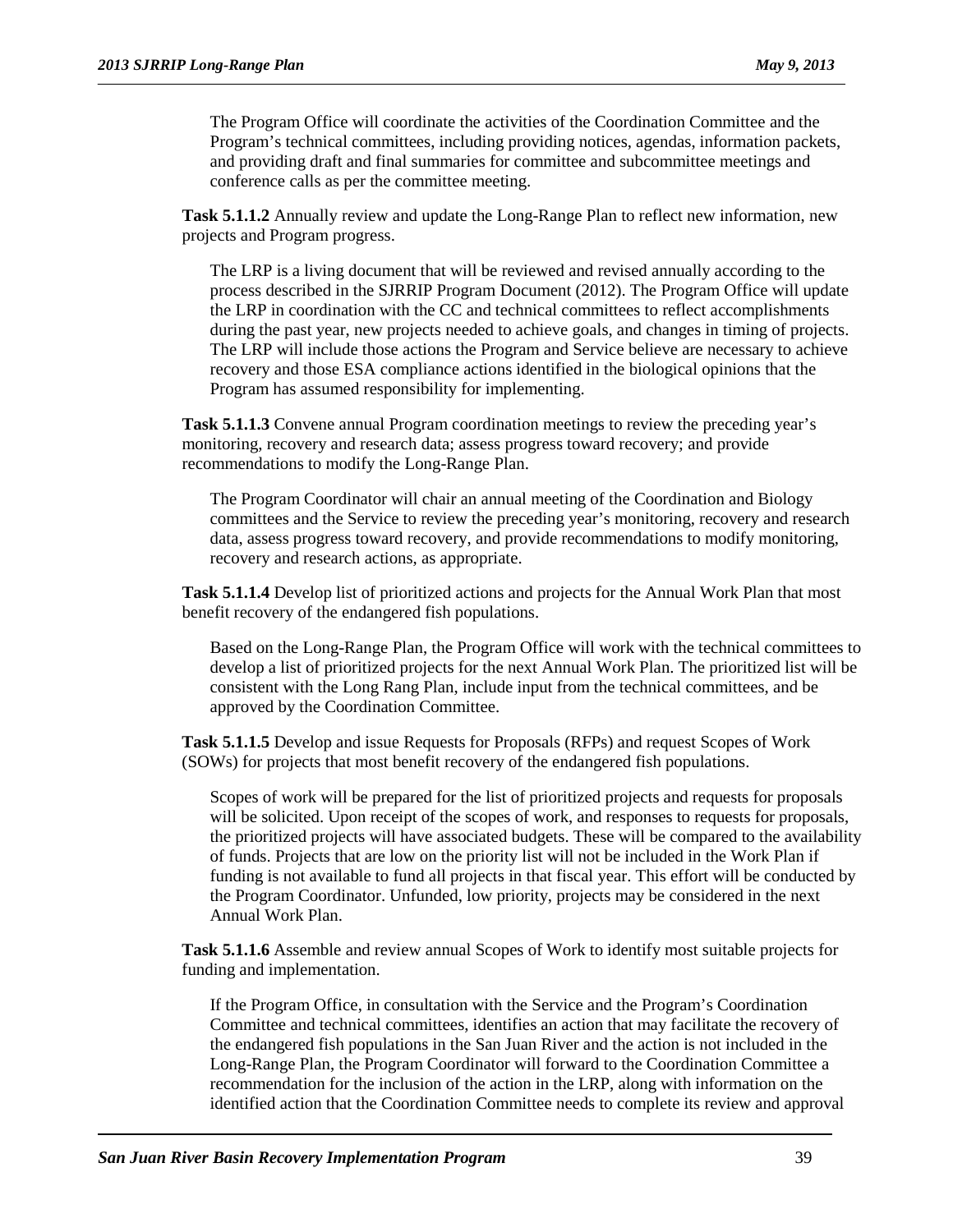of the recommendation. Approval will be based on whether the LRP accurately reflects the best scientific information available, the efficient implementation of recovery goals, and the management actions of the Program.

**Action 5.1.2** Oversee and Conduct Endangered Species Act Compliance.

**Task 5.1.2.1** Administer Program and review BOs consistent with the Program's Principles.

The Program is intended to provide measures for compliance with the ESA for water development and water management activities in the San Juan River Basin. The Coordination Committee in 2001 adopted the Principles for Conducting Endangered Species Act section 7 Consultations on Water Development and Water Management Activities Affecting Endangered Fish in the San Juan River Basin (Principles). The Principles constitute a guide to define how Program actions will be used to provide ESA compliance for water development and water management activities.

**Task 5.1.2.2** Monitor and ensure implementation of Program actions identified as RPAs and RPMs in BOs.

The Program Office will ensure necessary actions are being implemented to meet the requirements of the BOs that rely on the Program for ESA compliance. The Coordination Committee will be informed of any problems or issues that may arise according to the Principles.

**Goal 5.2** Ensure Integration and Synthesis of Information to Evaluate Program Progress Toward Recovery

**Action 5.2.1** Synthesize and evaluate information from all studies for Program to evaluate progress toward recovery.

**Task 5.2.1.1** Establish and maintain a Program database of information collected under the various Program projects including all rare fish collections.

The Program Office will maintain and continually improve a comprehensive database to centralize data for all Program activities, including monitoring, stocked fish, nonnative fish control, etc. The database includes all rare fish collection information in a relational database for use by Program participants.

**Task 5.2.1.2** Conduct annual Program reviews and develop annual reports that integrate monitoring and research data and results to track and assess yearly Program progress toward recovery.

The Program Office will annually review Program progress to include review and evaluation of progress, annual, and final reports; as well as all monitoring, recovery and research activities, data and results. The Program Office will ensure, in coordination with Program committees that all required Program documents are completed on schedule and as needed to accomplish the Program purpose and goals. This report will assess the preceding year's monitoring data, progress toward recovery, and adaptive management recommendations, including recommendations for changes in direction, termination of projects, new projects, or other pertinent recommendations.

**Task 5.2.1.3** Conduct a biennial comprehensive review and assessment of Program progress towards recovery (i.e., Sufficient Progress Report).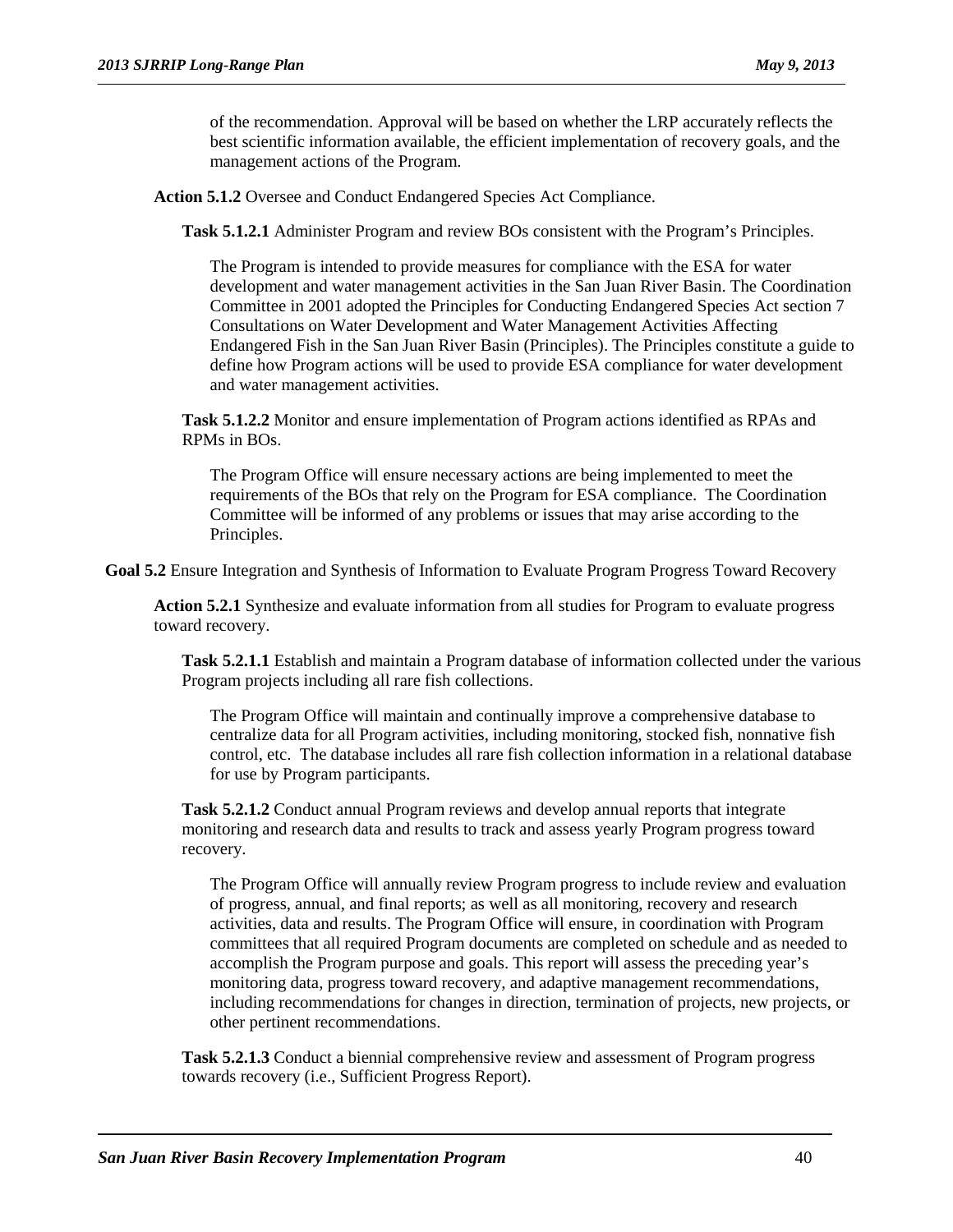The Program Office will prepare on a biennial basis a "Sufficient Progress" assessment of the Program's progress towards recovery, the Program's ability to provide ESA compliance for water development and management activities, and any corrective actions needed to ensure future ESA compliance. A "Sufficient Progress" Report was completed in 2010 and 2012.

**Action 5.2.2** Ensure new information is identified and developed, as necessary, to achieve Program goals and Assess Progress Toward Recovery

**Task 5.2.2.1** Coordinate and oversee development of revisions to the SJRB Hydrology Model and the Program's flow recommendations.

The Program Office will work with Reclamation and other Program participants to improve, maintain, and utilize the Hydrology Model for use in revising the San Juan River flow recommendations. Hydrology Model Gen 3 will be completed in 2011; flow recommendations revisions will begin in 2012.

**Task 5.2.2.2** Develop positive population response criteria for the Colorado pikeminnow for 2012- 2016 to meet recovery demographic criteria for downlisting and delisting specified in recovery goals/plans adopted by the Service.

This process will involve coordinating with the BC to: 1) evaluate past positive population response criteria for Colorado pikeminnow to develop reasonable criteria for the future; 2) determine the cause of not meeting 2007-2011 positive population response criteria; 3) Identify any additional management actions necessary to attain those criteria that should be carried out by the Program; and, 4) revaluate and update the criteria in 2016.

**Task 5.2.2.3** Develop positive population response criteria for the razorback sucker for 2012-2016 to meet recovery demographic criteria for downlisting and delisting specified in recovery goals/plans adopted by the Service.

This process will involve coordinating with the BC to: 1) evaluate past positive population response criteria 2007-2011; 2) develop a new set of criteria for 2012 and beyond that leads to achievement of demographic criteria for down listing and delisting consistent with the revised recovery goals; 3) Identify any additional management actions necessary to attain those criteria that should be carried out by the Program; and, 4) revaluate and update the criteria in 2016.

**Task 5.2.2.4** Identify and evaluate limiting factors and determine necessary research to identity actions that will minimize or remove these limiting factors.

The Program Office will use previous and current data and information from habitat assessments, nonnative fish efforts, ongoing investigations to characterize dynamics of native fishes and their response to management activities intended to improve status of listed species, water quality assessments, and data collected to better define the interdependence of protected and unprotected native species to evaluate and identify potential limiting factors.

**Task 5.2.2.5** Use monitoring and research information to evaluate and use adaptive management strategies to modify recovery activities, as necessary, to ensure progress toward recovery.

In coordination with the Program's technical committees, use adaptive management strategies to eliminate, add, or adjust monitoring and research activities and management actions to obtain needed information and improve species and habitat status and condition.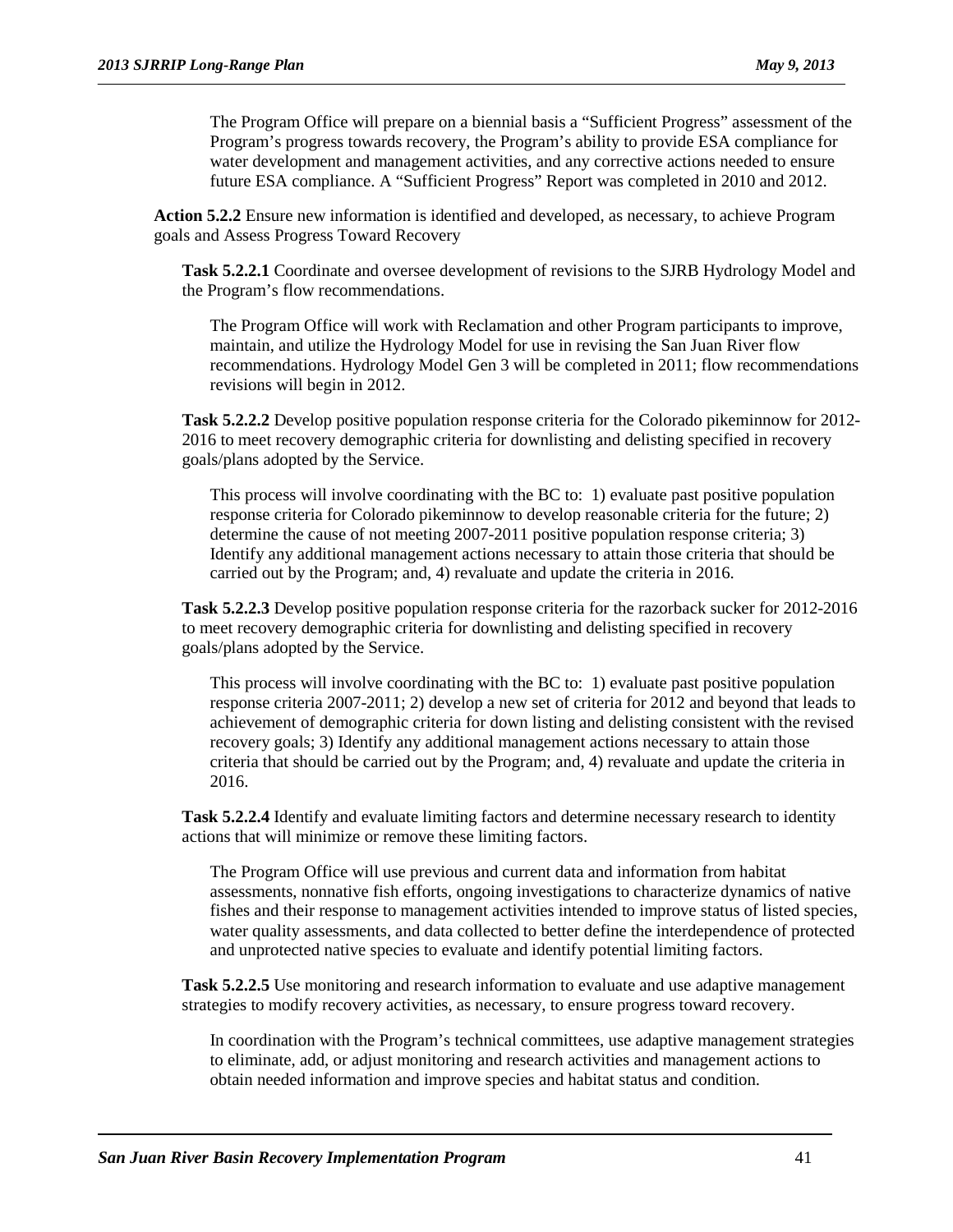**Action 5.2.3** Ensure Scientific Integrity of Program Information and Coordination with other Associated Programs, Projects, and Studies

**Task 5.2.3.1** Maintain a standardized process for peer review by qualified specialists in appropriate technical disciplines for significant Program science projects and reports.

The Program Office will ensure that a standardized process for peer review is maintained. This review will be done by qualified specialists in appropriate technical disciplines for significant Program science projects and reports.

**Task 5.2.3.2** Coordinate with activities of the Upper Colorado River Endangered Fish Program and other related programs and promote participation by SJRRIP partners.

The Program Office will participate in the five-year status review, updating of recovery goals for Colorado pikeminnow and razorback sucker, and preparing combined documents and reports (e.g., Report to Congress). SJR researchers and partners will be encouraged to participate in meetings such as the Upper Basin Researcher's Meeting to exchange information, reduce redundancy, and learn new techniques.

**Goal 5.3** Facilitate Contract and Funding Management.

**Action 5.3.1** Ensure appropriate and legal contract and funding practices.

**Task 5.3.1.1** Maintain and distribute annual base and capital funds allocated under the Annual Work Plan by each funding source.

The Program Office will work with the Bureau of Reclamation to maintain and distribute all annual base and capital funds allocated under the Work Plan by each funding source. Reclamation will administer the Program contracts funded with power revenues or state/local cost-shares. This task includes development of scopes of work, advertising of requests for proposals, managing the contractor selection process, contracting with the selected contractor, monitoring and reporting of performance to the Program, ensuring contractor compliance with the contract, and closeout of the contract.

**Task 5.3.1.2** Administer Program contracts and provide an accounting of Program funds expended at the end of each federal fiscal year.

Reclamation will provide an accounting of Program funds and any matching funds from other sources within 60 days of the end of each federal fiscal year. An accounting of funds expended during the preceding year will be provided to the Program after the end of each federal fiscal year.

**Task 5.3.1.3** Manage Capital Improvement Program to maintain records showing the distribution and expenditures of capital funds under the Annual Work Plan by each funding source, and provide an accounting of funds expended at the end of each federal fiscal year.

Reclamation will manage the Capital Improvement Program and work with the Program Office to maintain records showing the distribution and expenditures of capital funds expended under the Work Plan by each funding source. An accounting of funds expended during the preceding year will be provided at the end of each federal fiscal year.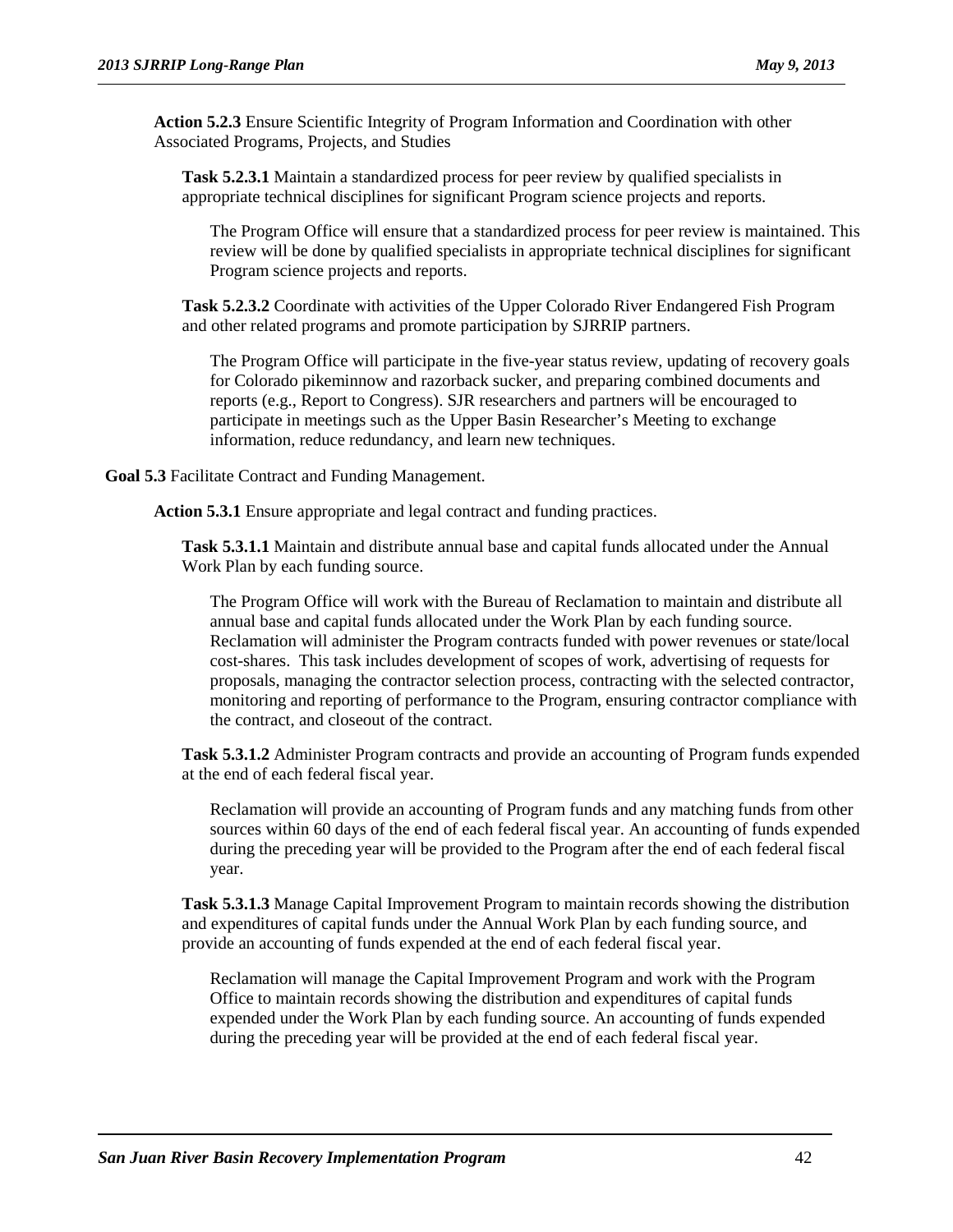### *Element 6. Information and Education*

The Upper Colorado River Endangered Fish Recovery Program and the San Juan River Basin Recovery Implementation Program each have a multi-stakeholder structure in which federal and state agencies work with public and private entities to recover endangered fish species in a manner that is consistent with federal, state, and tribal water laws. Although their structure and goals are similar, these recovery programs operate independently, working with their own program partners and governing committees to fulfill requirements detailed in their respective cooperative agreements. Nevertheless, the similarities in these programs provide for effective communication and public outreach under a coordinated effort.

Using a shared approach, the two recovery programs coordinate their outreach efforts to ensure that common audiences receive accurate and consistent information about the endangered fish species and efforts to recover them. These audiences include the general public, elected officials, Indian Tribes, landowners, anglers, river rafters and guides, environmental organizations, water and power developers, teachers, students, and Program participants. Although the geographic coverage of these recovery programs differs within the Upper Colorado River Basin, the majority of affected parties are interested in the recovery efforts taking place for both programs.

To achieve this element, a goal was established to increase publish awareness and support for the endangered fish and the recovery program (*Goal 6.1*). Actions and tasks focus on providing information about the recovery program to the public and coordinating with the Upper Colorado River Endangered Fish Recovery Program to conduct an effective outreach program.

#### **Element 6 - Specific goals, actions, and tasks**

**Goal 6.1** Increase Public Awareness and Support for the Endangered Fishes and the Recovery Program Facilitate.

**Action 6.1.1** Provide information to the public on the Recovery Program.

**Task 6.1.1.1** Provide information through news articles, press releases, radio and television ads, and other media in Farmington, Durango, Albuquerque, and others in the area to inform the public of Program activities.

Public information will be provided through news articles, press releases, radio and television ads, and other media to inform the public of Program activities.

**Task 6.1.1.2** Provide notification of meeting times, dates, locations, and draft agendas for committee meetings to interested parties 30 days in advance of the meeting.

**Task 6.1.1.3** Maintain a Recovery Program Website.

**Task 6.1.1.4** Develop SJRRIP brochure.

A primary purpose of the brochure will be to give Principle Investigators Program information that can be given to individuals encountered on the river.

**Action 6.1.2** Coordinate public outreach with Upper Basin Recovery Program.

**Task 6.1.2.1** Develop and maintain a formal outreach support agreement between the San Juan River Basin Recovery Implementation Program and the Upper Colorado River Endangered Fish Recovery Program.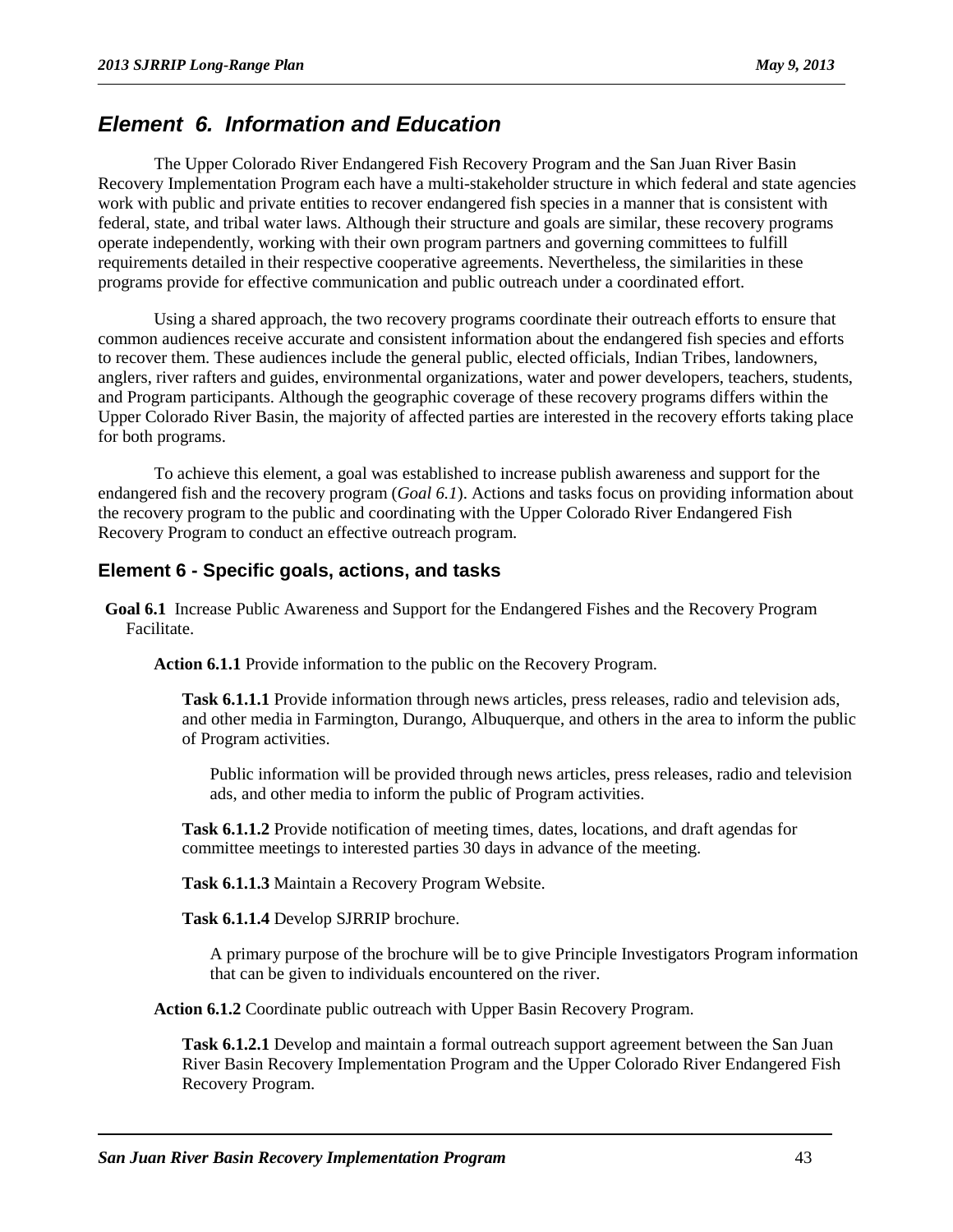A formal outreach support agreement will be executed and maintained between the San Juan River Basin Recovery Implementation Program and the Upper Colorado River Endangered Fish Recovery Program.

**Task 6.1.2.2** Develop and exchange information and materials to incorporate into PowerPoint presentations, newsletters, Program highlights and Program displays.

The I&E coordinator will develop and exchange information and materials to incorporate into PowerPoint presentations, newsletters, Program highlights and Program displays.

**Task 6.1.2.3** Participate in selected outreach efforts at local, state, and regional water development conferences.

The I&E program will participate in selected outreach efforts at local, state, and regional water development conferences.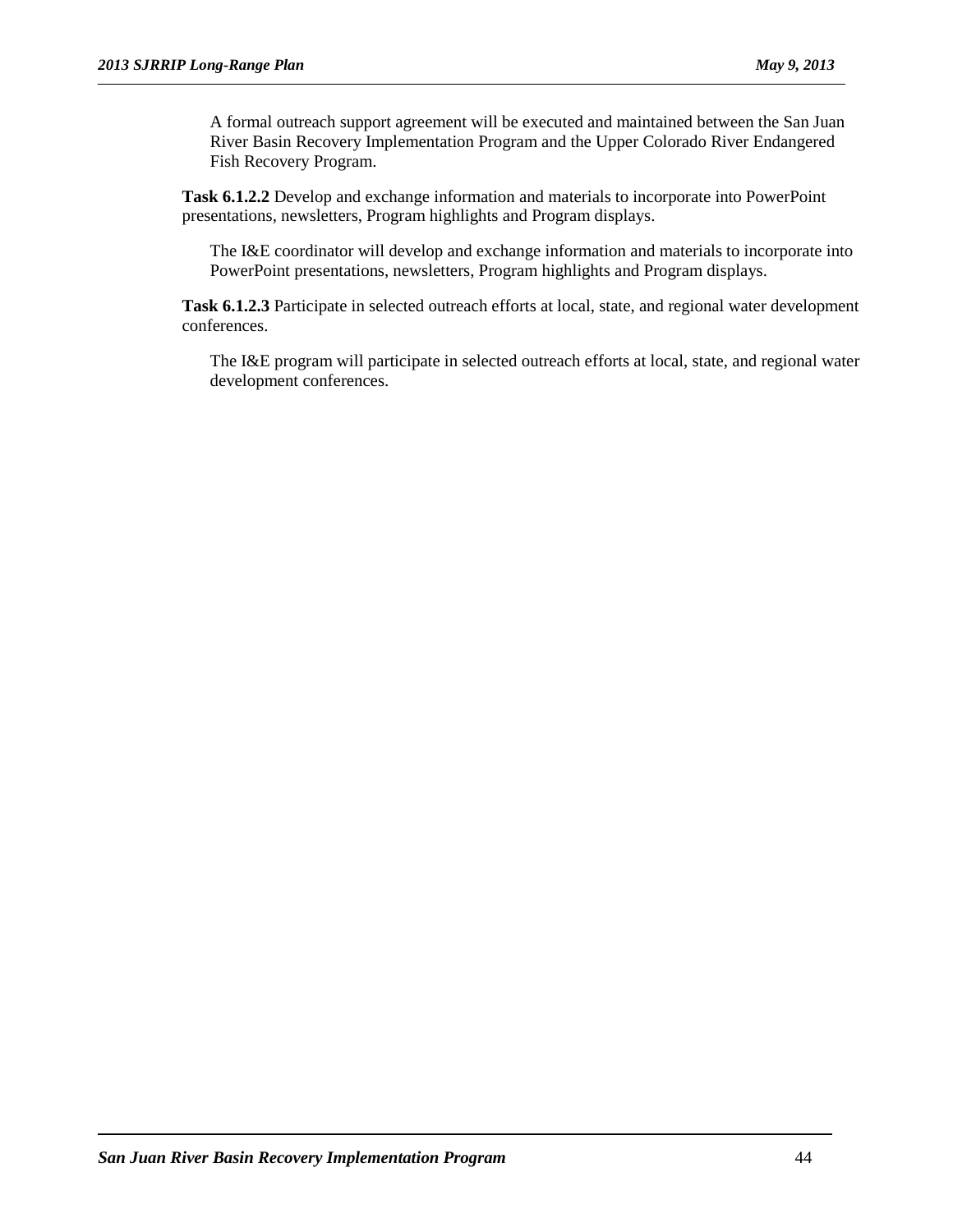# **LITERATURE CITED**

#### **(Includes literature cited in Appendices)**

- Abell, R. 1994. San Juan River Basin water quality and contaminants review. Volumes I and II. Museum of Southwestern Biology, Department of Biology, University of New Mexico.
- Ahlm, L. A., 1993. San Juan River tailwater trout fishery investigations 1992 Annual Report. New Mexico Department of Game and Fish, Navajo Dam, New Mexico.
- Archer, E. 2000. Appendix B: effects of food availability and competition on age-0 Colorado pikeminnow growth and lipid accrual in the San Juan River. Pages B-1 to B-42 in Archer, E., T.A. Crowl, and M. Trammell, editors. Age-0 native species abundances and nursery habitat quality and availability in the San Juan River, New Mexico, Colorado, and Utah. Utah Division of Wildlife Resources, Salt Lake City, Utah.
- Archer, E., and T. A. Crowl. 2000a. Chapter 2: age-0 native fish year class abundances and size in relation to flow and temperature patterns in the San Juan River 1991-1997. Pages 2-1 to 2-19 in Archer, E., T.A. Crowl, and M. Trammell, editors. Age-0 native species abundances and nursery habitat quality and availability in the San Juan River, New Mexico, Colorado, and Utah. Utah Division of Wildlife Resources, Salt Lake City, Utah.
- Archer, E., and T. A. Crowl. 2000b. Chapter 3: nursery habitat survey of the San Juan River, New Mexico and Utah, 1994-1997. Pages 3-1 to 3-36 in Archer, E., T.A. Crowl, and M. Trammell, editors. Age-0 native species abundances and nursery habitat quality and availability in the San Juan River, New Mexico, Colorado, and Utah. Utah Division of Wildlife Resources, Salt Lake City, Utah.
- Archer, E., T. A. Crowl, and M. Trammell. 2000. Age-0 native species abundances and nursery habitat quality and availability in the San Juan River, New Mexico, Colorado, and Utah. Utah Division of Wildlife Resources, Salt Lake City, Utah.
- Bestgen, K., K. Zelasko, and G. White. 2009. Survival of hatchery-reared razorback suckers *xyrauchen texanus* stocked in the San Juan River Basin, New Mexico, Colorado, and Utah. Final Report submitted to the San Juan River Recovery Implementation Program. Larval Fish Laboratory, Colorado State University. 46 pp.
- Bliesner, R. 2004. San Juan River Basin Recovery Implementation Program Habitat Response Analysis 1992- 2002. Keller-Bliesner Engineering, Logan, Utah.
- Bliesner, R. 2010. San Juan River Basin Recovery Implementation Program Detailed Reach Study 2009 Final Report. Keller-Bliesner Engineering, Logan, Utah.
- Bliesner, R., and V. Lamarra. 2000. Hydrology, geomorphology, and habitat studies. Final Draft Report of Keller-Bliesner Engineering and Ecosystem Research Institute to San Juan River Basin Recovery Implementation Program, U.S. Fish and Wildlife Service, Albuquerque, NM.
- Bliesner, R., and V. Lamarra. 2002. Hydrology, geomorphology, and habitat studies; final report. San Juan River Basin Recovery Implementation Program, U.S. Fish and Wildlife Service, Albuquerque, New Mexico.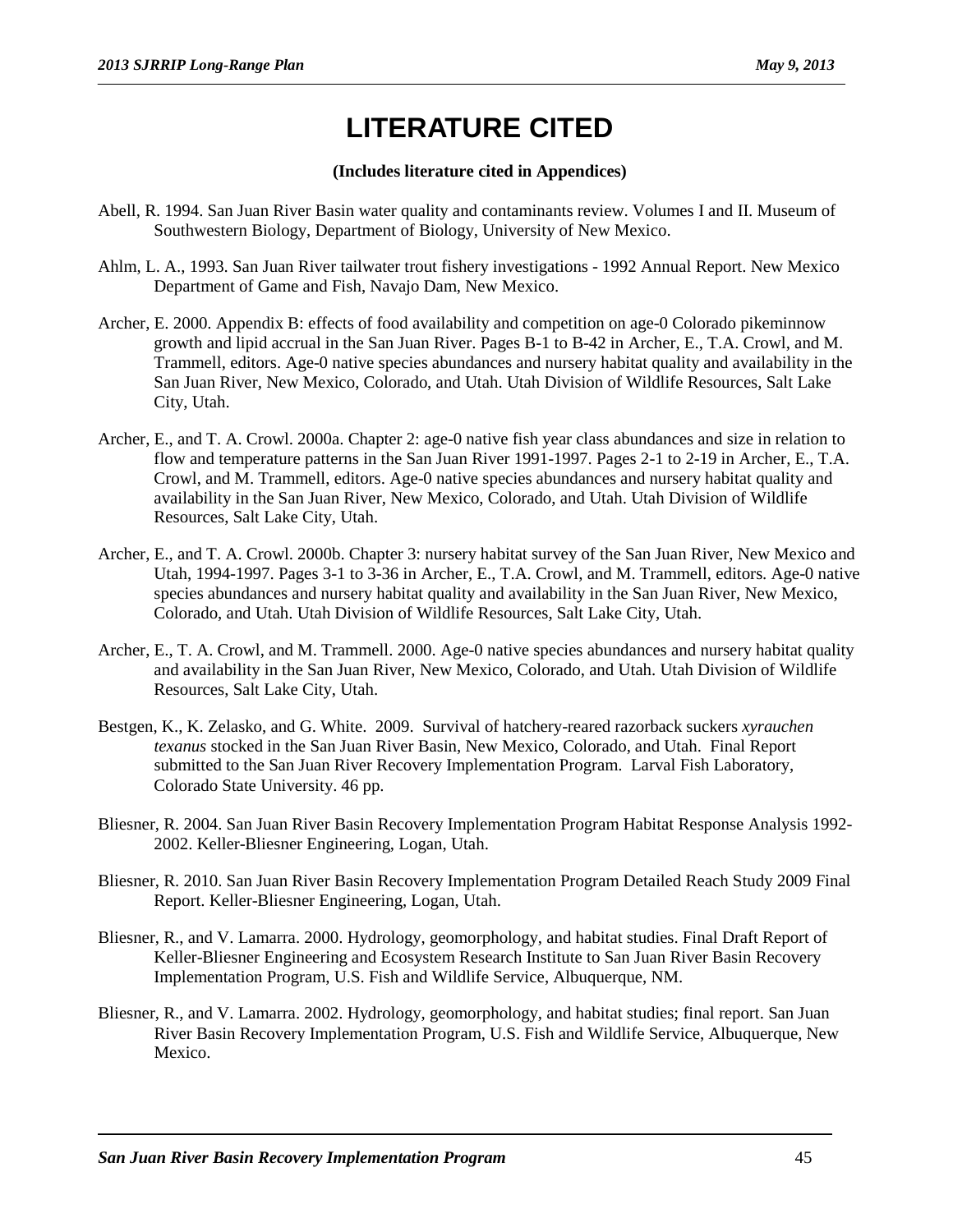- Bliesner, R., and V. Lamarra. 2007. San Juan River habitat studies; evaluation of constructed experimental backwaters to aid in the retention of stocked Colorado Pikeminnow. Annual Research Report of Keller-Bliesner Engineering and Ecosystems Research Institute to San Juan River Basin Recovery Implementation Program, U.S. Fish and Wildlife Service, Albuquerque, NM.
- Brandenburg, W. H. and K. B. Gido. 1999. Predation by Nonnative Fish on Native Fishes in the San Juan River, New Mexico and Utah. Southwest Naturalist 44(3):392-394.
- Brandenburg, W. H., M. A. Farrington, and S. J. Gottlieb. 2003. Razorback sucker larval fish survey in the San Juan River during 2002. University of New Mexico, Albuquerque, New Mexico.
- Brandenburg, W. H., M. A. Farrington, and S. J. Gottlieb. 2004a. Razorback sucker larval fish survey in the San Juan River during 1999-2002 three-year summary. University of New Mexico, Albuquerque, New Mexico.
- Brandenburg, W. H., M. A. Farrington, and S. J. Gottlieb. 2004b. Razorback sucker larval fish survey in the San Juan River during 2003. University of New Mexico, Albuquerque, New Mexico.
- Brandenburg, W. H. and M. A. Farrington. 2009. San Juan River 2008 Colorado pikeminnow and razorback sucker larval fish surveys. American Southwest Ichthyological Researchers L.L.C., New Mexico, Albuquerque, New Mexico.
- Brooks, J. E., M. J. Buntjer, and J. R. Smith. 2000. Non-native species interactions: management implications to aid in recovery of the Colorado pikeminnow *Ptychocheilus lucius* and razorback sucker *Xyrauchen texanus* in the San Juan River, Colorado, New Mexico, Utah. San Juan River Basin Recovery Implementation Program, U.S. Fish and Wildlife Service, Albuquerque, New Mexico.
- Buhl, K. J. and S. J. Hamilton. 2000. The chronic toxicity of dietary and waterborne selenium to adult Colorado pikeminnow (*Ptychocheilus lucius*) in a water quality simulating that in the San Juan River. U.S. Geological Survey, Yankton, South Dakota.
- Buntjer, M., T. Chart, and L. Lentsch. 1993. Early life history fisheries survey of the San Juan River, New Mexico and Utah, 1992. Utah Division of Wildlife Resources for San Juan River Basin Recovery Implementation Program, U.S. Fish and Wildlife Service, Albuquerque, New Mexico.
- Buntjer, M., T. Chart, and L. Lentsch. 1994. Early life history fisheries survey of the San Juan River, New Mexico and Utah, 1993. Utah Division of Wildlife Resources for San Juan River Basin Recovery Implementation Program, U.S. Fish and Wildlife Service, Annual Research Report, Fiscal Year 1993, Albuquerque, New Mexico.
- Clarkson, R.W., P.C. Marsh, S.E. Stefferud, and J.A. Stefferud. 2005. Conflicts between native fish and nonnative sport fish management in the southwestern United States. Fisheries 30(9):20-27.
- Crist, L.W. and D.W. Ryden. 2003. Genetics management plan for the endangered fishes of the San Juan River. Report of Bureau of Reclamation and U.S. Fish and Wildlife Service, San Juan River Basin Recovery Implementation Program, U.S. Fish and Wildlife Service, Albuquerque, NM.
- Cutler, A. 2006. Navajo Reservoir and San Juan River temperature study. Final Report. U.S. Department of the Interior, Bureau of Reclamation, Upper Colorado Regional Office, Salt Lake City, UT.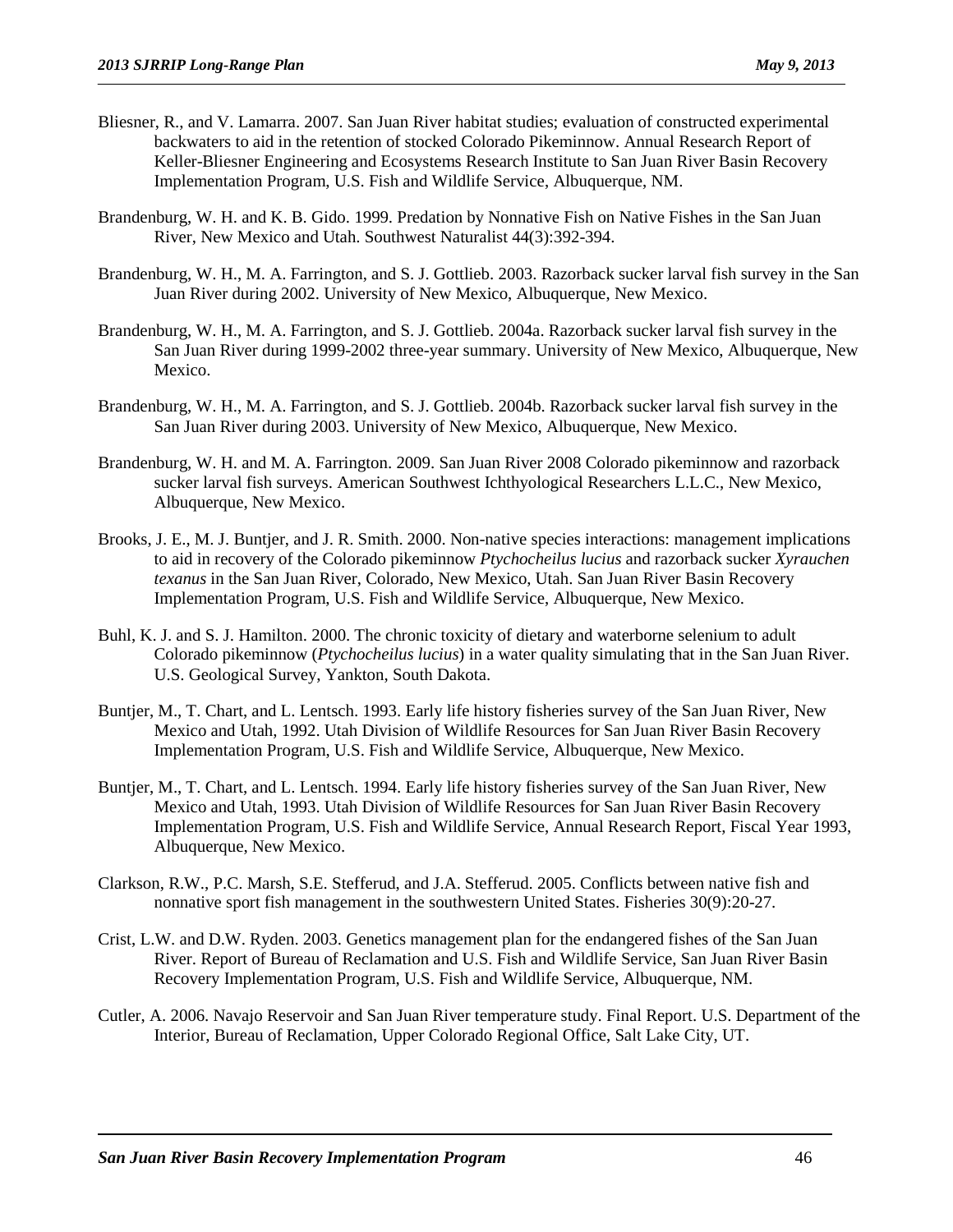- Dowling, T. E., and W. L. Minckley. 1993. Genetic diversity of razorback sucker as determined by restriction endonuclease analysis of mitochondrial DNA. Report of Arizona State University, Department of Zoology for U.S. Bureau of Reclamation, Final Report, Arizona.
- Farrington, M. A., W. H. Brandenburg, and S. J. Gottlieb. 2003. Colorado pikeminnow larval fish survey in the San Juan River during 2002. University of New Mexico, Albuquerque, New Mexico.
- Farrington, M. A., W. H. Brandenburg, and S. J. Gottlieb. 2004. Colorado pikeminnow larval fish survey in the San Juan River during 2003. University of New Mexico, Albuquerque, New Mexico.
- Furr, D. W. and J.E. Davis. 2009a. A stocking plan and production protocol for razorback sucker (Xyrauchen texanus) reared at NAPI ponds. Draft for the U.S. Fish and Wildlife Service, Albuquerque, NM. 9 pp.
- Furr, D. W and J.E. Davis. 2009b. Stocking plan and protocol for the augmentation of Colorado pikeminnow (Ptychocheilus lucius) in the San Juan River. Draft for the U.S. Fish and Wildlife Service, Albuquerque, NM. 9 pp.
- Furr, D. W. 2010. Augmentation of Colorado pikeminnow (Ptychocheilus lucius) in the San Juan River Phase II, 2010-2020 (Draft Augmentation Plan). U.S. Fish and Wildlife Service, Albuquerque, NM. 20 pp.
- Gido, K. B., and D. L. Propst. 1994. San Juan River secondary channel community studies, permanent study sites, 1993 Annual Report. U.S. Fish and Wildlife Service for San Juan River Basin Recovery Implementation Program, Annual Research Report, Fiscal Year 1993, U.S. Fish and Wildlife Service, Albuquerque, New Mexico.
- Gido, K. B., and D. L. Propst. 1995. San Juan River secondary channel community studies, permanent study sites, 1994 Draft Annual Report. Museum of Southwestern Biology, Department of Biology, University of New Mexico and New Mexico Department of Game and Fish, Albuquerque.
- Gido, K. B., and D. L. Propst. 1999. Habitat use and association of native and nonnative fishes in the San Juan River, New Mexico and Utah. Copeia 1999(2):321-332.
- Goettlicher, W. P., and M. J. Pucherelli. 1994. Mapping instream habitat on the San Juan River using airborne videography, 1993. For Bureau of Reclamation, Annual Progress Report, Denver, Colorado.
- Golden, M. E., and P. B. Holden. 2003. Summary of monitoring activities and other studies conducted by the San Juan River Basin Recovery Implementation Program, 1999-2002. Bio-West, Inc., Logan, Utah.
- Hamilton, S. J., and K. J. Buhl. 1997a. Hazard assessment of inorganics, individually and in mixtures, to two endangered fish in the San Juan River, New Mexico. Environmental Toxicology and Water Quality 12:195-209.
- Hamilton, S. J., and K. J. Buhl. 1997b. Hazard evaluation of inorganics, singly and in mixtures, to flannelmouth sucker Catostomus latipinnis in the San Juan River, New Mexico. Ecotoxicology and Environmental Safety 1997 (38):296-308.
- Holden, P.B. (Ed.) 1999. Flow recommendations for the San Juan River. San Juan River Basin Recovery Implementation Program, Biology Committee. U.S. Fish and Wildlife Service, Albuquerque, NM.
- Holden, P.B. (Ed.) 2000. Program evaluation report for the 7-year research period (1991–1997). San Juan River Basin Recovery Implementation Program, U.S. Fish and Wildlife Service, Albuquerque, NM.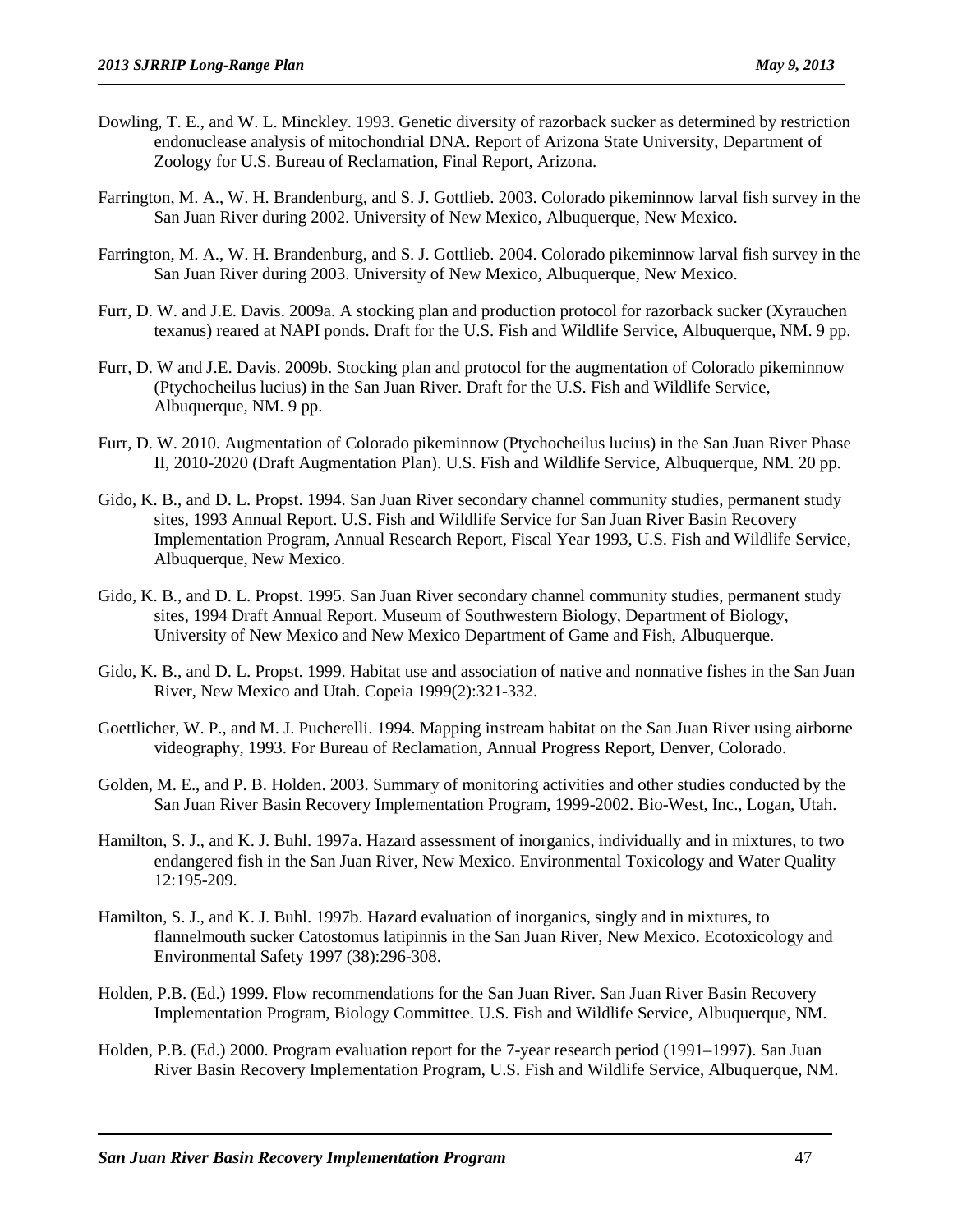- Lamarra, V. 2004. Statistical analysis of habitat availability and fish abundance in the San Juan River. Ecosystems Research Institute, Logan, Utah.
- Lamarra, V. 2007. San Juan River Fishes Response to Thermal Modification, Utah/New Mexico. A White Paper Investigation. Report prepared for San Juan River Basin Recovery Implementation Program, U.S. Fish and Wildlife Service, Albuquerque, New Mexico.
- Landye, J., B. McCasland, C. Hart, K. Hayden, and J. C. Thoesen. 2000. San Juan River fish health surveys, 1992-1999. U.S. Fish and Wildlife Service, Pinetop Fish Health Center, Pinetop, Arizona.
- Larson, R. D., and L. A. Ahlm. 1994. San Juan River tailwater trout fishery investigations, 1993 Annual Report. New Mexico Department of Game and Fish, Navajo Dam, New Mexico.
- Lashmett, K. 1993. Fishery survey of the lower San Juan River and the upper arm of Lake Powell (RMI 4.0 11.0), 1991/92 Annual Report. Report of U.S. Bureau of Reclamation for San Juan River Basin Recovery Implementation Program, U.S. Fish and Wildlife Service, Albuquerque, New Mexico.
- Lashmett, K. 1994. Fishery survey of the lower San Juan River and the upper arm of Lake Powell (RMI 4.0 0.8), 1993 Annual Report. U.S. Bureau of Reclamation for San Juan River Basin Recovery Implementation Program, U.S. Fish and Wildlife Service, Annual Research Report, Fiscal Year 1993, Albuquerque, New Mexico.
- Lashmett, K. 1995. Fishery survey of the lower San Juan River and the upper arm of Lake Powell (RMI 4.0 1.9), 1994 Annual Report. Report of U.S. Bureau of Reclamation for San Juan River Basin Recovery Implementation Program, U.S. Fish and Wildlife Service, Annual Research Report, Fiscal Year 1994, Albuquerque, New Mexico.
- Masslich, W., and P.B. Holden. 1996. Expanding distribution of Colorado squawfish in the San Juan River: a discussion paper. Report of Bio/West, Inc. for the San Juan River Basin Recovery Implementation Program, U.S. Fish and Wildlife Service, Albuquerque, NM.
- Miller, W. J. 2006a. Standardized monitoring program five-year data integration report. San Juan River Basin Recovery Implementation Program, U.S. Fish and Wildlife Service, Albuquerque, NM.
- Miller, W. J. 2006b. San Juan River Population Model Documentation and Report Draft Final Report. Miller Ecological Consultants, Inc., for Southern Ute Indian Tribe, Bureau of Indian Affairs, and San Juan River Basin Recovery Implementation Program, U.S. Fish and Wildlife Service, Albuquerque, New Mexico
- Miller, W. J., A. L. Hobbes, and D. L. Propst. 1993. Ichthyofaunal surveys of the Animas, La Plata, Florida, Los Pinos, and San Juan rivers, New Mexico and Colorado, August and September, 1992 Annual Report. Report of W.J. Miller and Associates and Endangered Species Program, New Mexico Department of Fish and Game for San Juan River Basin Recovery Implementation Program, U.S. Fish and Wildlife Service, Albuquerque, New Mexico.
- Miller, W. J., and J. Ptacek. 2000. Colorado pikeminnow habitat use in the San Juan River, New Mexico and Utah. Miller Ecological Consultants, Inc., for San Juan River Basin Recovery Implementation Program, U.S. Fish and Wildlife Service, Albuquerque, New Mexico.
- Miller, W. J., and D. E. Rees. 2000. Ichthyofaunal surveys of tributaries of the San Juan River, New Mexico. Report of Miller Ecological Consultants, Inc., for San Juan River Basin Recovery Implementation Program, U.S. Fish and Wildlife Service, Albuquerque, New Mexico.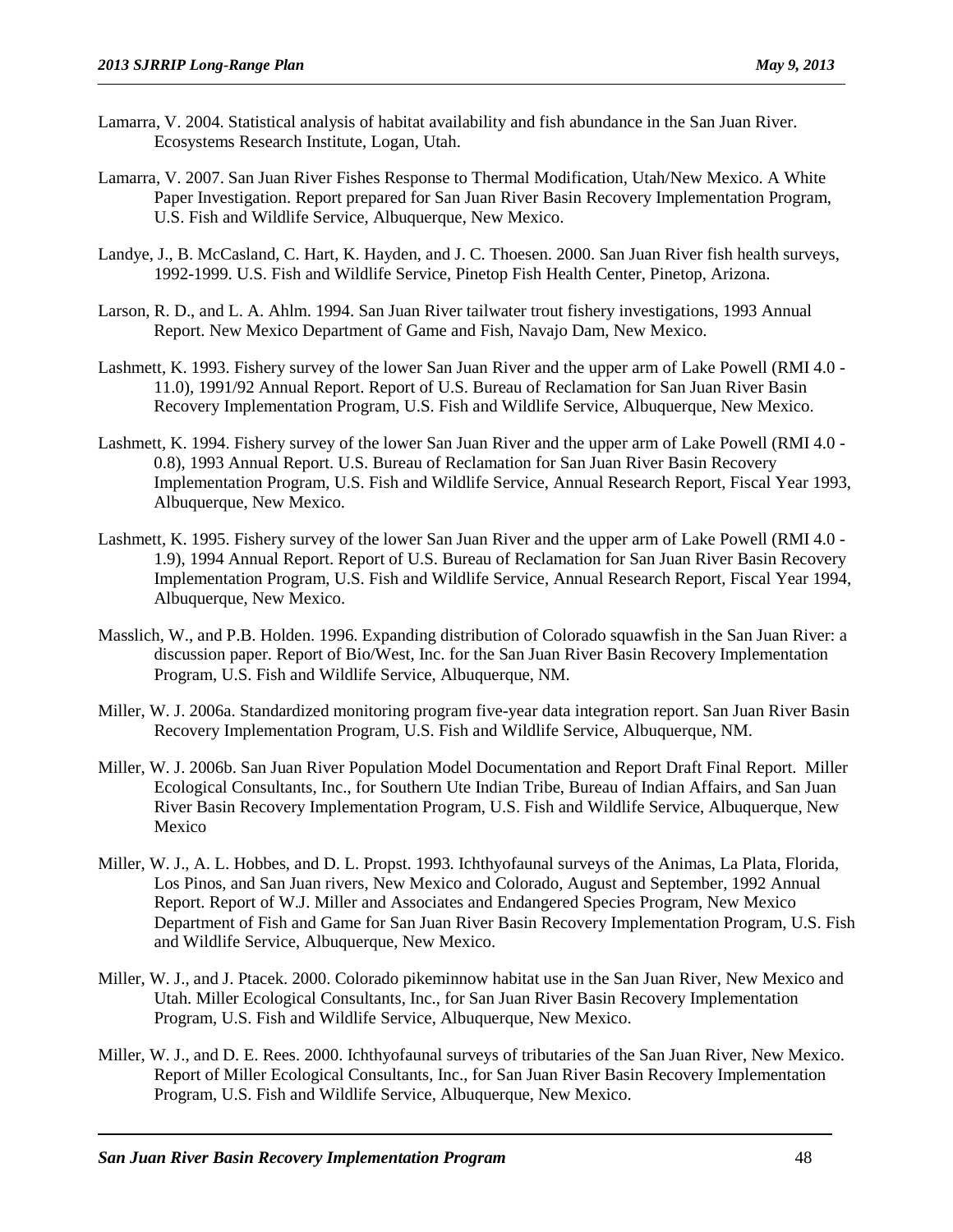- Mueller, G.A. 2005. Predatory fish removal and native fish recovery in the Colorado River mainstem: what have we learned? Fisheries  $30(9)$ : 10-19.
- Odell, S. 1995. Polynuclear aromatic hydrocarbon study: 1994 annual report of data collection activities concerning suspected contributions of polynuclear aromatic hydrocarbons by oil and gas leasing on public lands in the San Juan Basin, New Mexico. Bureau of Land Management for San Juan River Basin Recovery Implementation Program, U.S. Fish and Wildlife Service, Annual Research Report, Fiscal Year 1994, Albuquerque, New Mexico.
- Odell, S. 1997. Polynuclear aromatic hydrocarbon study: 1996 annual report of data collection activities concerning suspected contributions of polynuclear aromatic hydrocarbons by oil and gas leasing on public land in the San Juan Basin, New Mexico. U.S. Bureau of Land Management for San Juan River Basin Recovery Implementation Program, U.S. Fish and Wildlife Service, 1996 Annual Report, Albuquerque, New Mexico.
- Platania, S. P. 1990. Biological summary: San Juan River ichthyofaunal study, New Mexico-Utah, 1987 to 1989. Museum of Southwestern Biology, Department of Biology, University of New Mexico for U.S. Bureau of Reclamation, Salt Lake City, Utah.
- Platania, S.P., K.R. Bestgen, M.A. Moretti, D.L. Propst and J.E. Brooks. 1991. Status of Colorado squawfish and razorback sucker in the San Juan River, Colorado, New Mexico, and Utah. Southwestern Naturalist 36 (1):147-150.
- Platania, S. P., R. K. Dudley, and S. L. Maruca. 2000. Drift of fishes in the San Juan River 1991-1997, Final Report. Division of Fishes, Museum of Southwestern Biology, Department of Biology, University of New Mexico, Albuquerque, New Mexico.
- Poff, N.L., J.D. Allan, M.B. Bain, J.R. Karr, K.L. Prestegaard, B.D. Richter, R.E. Sparks, and J.C. Stromberg. 1997. The natural flow regime: a paradigm for river conservation and restoration. BioScience 47:769–784.
- Propst, D. L., A. Hobbes, and K. Lawrence. 1999. Chapter 4: physical and biological response to test flows, red shiner section. Pages 4-1 to 4-88 in P.B. Holden, editor. Flow recommendations for the San Juan River. San Juan River Basin Recovery Implementation Program, USFWS, Albuquerque, New Mexico.
- Propst, D. L., and A. L. Hobbes. 2000. Seasonal abundance, distribution, and population size-structure of fishes in San Juan River secondary channels 1991-1997. Conservation Services Division, New Mexico Department of Game and Fish, Santa Fe, New Mexico.
- Propst, D.L., S. P. Platania, D. W. Ryden, and R. L. Bliesner. 2000. San Juan River monitoring plan and protocols. San Juan River Basin Recovery Implementation Program, U.S. Fish and Wildlife Service, Albuquerque, New Mexico.
- Propst, D. L., A. H. Kingsburg, and R. D. Larson. 2004. Small-bodied fish monitoring San Juan River, 1998- 2002. U.S. Fish and Wildlife Service, Albuquerque, New Mexico.
- Pucherelli, M. J., and R. C. Clark. 1990. San Juan River habitat mapping using remote sensing techniques. U.S. Bureau of Reclamation, AP-90-4-2, Denver, Colorado.
- Pucherelli, M. J., and W. P. Goettlicher. 1992. Mapping instream habitat on the San Juan River using airborne videography. U.S. Bureau of Reclamation Technical Report, R-92-16, Denver, Colorado.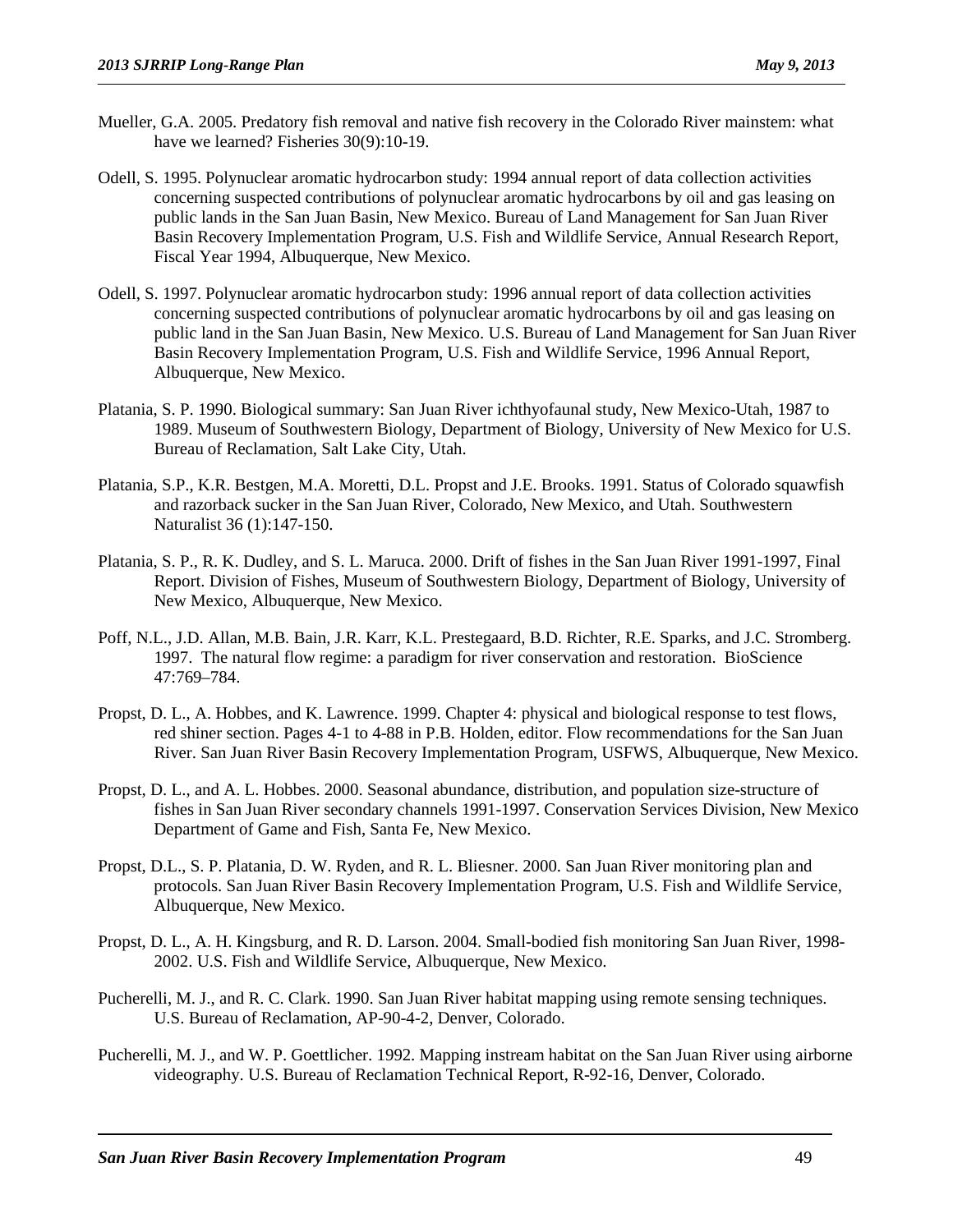- Renfro, L.E., S.P. Platania, and R.K. Dudley. 2006. An assessment of fish entrainment in the hogback diversion canal, San Juan River, New Mexico, 2004 and 2005. Report prepared for San Juan River Basin Recovery Implementation Program, U.S. Fish and Wildlife Service, Albuquerque, New Mexico.
- Ryden, D. W. 1997. Five-year augmentation plan for razorback sucker in the San Juan River. U.S. Fish and Wildlife Service, Grand Junction, CO.
- Ryden, D.W. 2000a. Adult fish community monitoring on the San Juan River, 1991-1997. U.S. Fish and Wildlife Service, Grand Junction, CO.
- Ryden, D.W. 2000b. Monitoring of experimentally stocked razorback sucker in the San Juan River: March 1994 through October 1997. Final Report, U.S. Fish and Wildlife Service, Grand Junction, CO.
- Ryden, D. W. 2003a. An augmentation plan for Colorado pikeminnow in the San Juan River. U.S. Fish and Wildlife Service, Grand Junction, CO.
- Ryden, D. W. 2003b. An augmentation plan for razorback sucker in the San Juan River; an addendum to the five-year augmentation plan for razorback sucker in the San Juan River (Ryden 1997). U.S. Fish and Wildlife Service, Grand Junction, CO.
- Ryden, D. W. 2003c. Long term monitoring of sub-adult and adult large-bodied fishes in the San Juan River: 1999-2001 integration report. U.S. Fish and Wildlife Service, Grand Junction, Colorado.
- Ryden, D. W. 2003d. Long term monitoring of sub-adult and adult large-bodied fishes in the San Juan River: 2002, interim progress report. U.S. Fish and Wildlife Service, Grand Junction, Colorado.
- Ryden, D. W. 2004a. Long term monitoring of sub-adult and adult large-bodied fishes in the San Juan River: 2003, interim progress report. U.S. Fish and Wildlife Service, Grand Junction, Colorado.
- Ryden, D. W. 2004b. Sub-adult and adult large bodied fish community monitoring trip, fall 2003. U.S. Fish and Wildlife Service, Grand Junction, CO.
- Ryden, D. W. 2005a. An augmentation plan for razorback sucker in the San Juan River. Addendum # 2: Justification for changing the beginning date of the eight-year stocking period (Final). U.S. Fish and Wildlife Service, Grand Junction, CO. 4 pp
- Ryden, D. W. 2005b. Sub-adult and adult large bodied fish community monitoring trip, fall 2004. U.S. Fish and Wildlife Service, Grand Junction, CO. San Juan River Basin Recovery Implementation Program. 1995. I. Program Document, II. Cooperative Agreement, III. Long-Range Plans, IV. Rip Side By Side Analysis. San Juan River Basin Recovery Implementation Program, U.S. Fish and Wildlife Service, Albuquerque, N.M.
- Ryden, D. W., and L. A. Alm. 1996. Observations on the distribution and movements of Colorado squawfish, *Ptychocheilus lucius*, in the San Juan River, New Mexico, Colorado, and Utah. Southwestern Naturalist 41(2):161-168.
- San Juan River Basin Recovery Implementation Program. 2012. San Juan River Recovery Implementation Program Comprehensive Monitoring Plan. U.S. Fish and Wildlife Service, Albuquerque, New Mexico.
- San Juan River Basin Recovery Implementation Program (SJRIP). 2012. Final Program Document. San Juan River Basin Recovery Implementation Program, U.S. Fish and Wildlife Service, Albuquerque, N.M.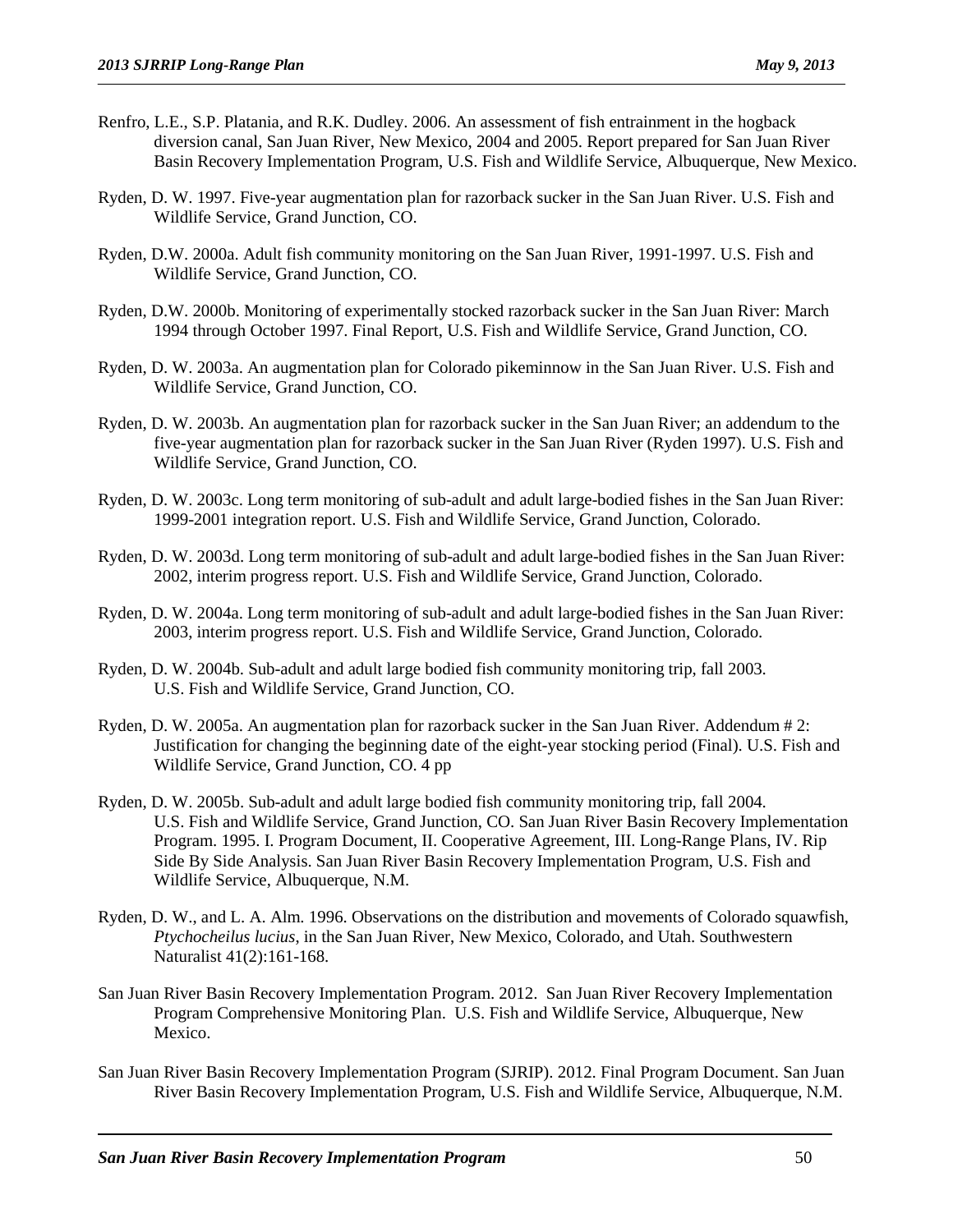- San Juan River Basin Recovery Implementation Program (SJRIP). 1995. I. Program Document, II. Cooperative Agreement, III. Long-Range Plans, IV. Rip Side By Side Analysis. San Juan River Basin Recovery Implementation Program, U.S. Fish and Wildlife Service, Albuquerque, N.M.
- Simpson, Z. R., and J. D. Lusk. 1999. Environmental contaminants in aquatic plants, invertebrates, and fishes of the San Juan River mainstem, 1990-1996. U.S. Fish and Wildlife Service, Albuquerque, New Mexico.
- Stamp, M., M. Golden, and R.C. Addley. 2005. Evaluation of the Need for Fish Passage at the Arizona Public Service and Fruitland Irrigation Diversion Structures. Report submitted to San Juan River Basin Recovery Implementation Program, U.S. Fish and Wildlife Service, Albuquerque, New Mexico.
- Stanford, J.A., J.V. Ward, W.J. Liss, C.A. Frizzell, R.N. Williams, J.A. Lichatowich, and C.C. Coutant. 1996. A general protocol for restoration of regulated rivers. Regulated Rivers: Research and Management 12:391–413.
- Trammell, M. A., and E. Archer. 2000. Chapter 4: evaluation of reintroduction of young of year Colorado pikeminnow in the San Juan River 1996-1998. Pages 4-1 to 4-33 in Archer, E., T.A. Crowl, and M. Trammell, editors. Age-0 native species abundances and nursery habitat quality and availability in the San Juan River, New Mexico, Colorado, and Utah. Utah Division of Wildlife Resources, Salt Lake City, Utah.
- Turner, T. F., M. V. McPhee, D. Alò, W. H. Brandenburg, and S. P. Platania. 2002. Determination of occurrence of hybridization of San Juan River razorback sucker through genetic screening of larval fishes. Draft Report submitted to SJRIP.
- Turner, T. F., T. E. Dowling, M. J. Osborne, M. V. McPhee, R. E. Broughton, and J. R. Gold. 2008. Microsatellite markers for the endangered razorback sucker, *Xyrauchen texanus*, are widely applicable to genetic studies of other catostomine fishes. Conservation Genetics, In press (available online at Springer).
- U.S. Fish and Wildlife Service. 2012. Review and Assessment of the San Juan River Basin Recovery Implementation Program. U.S. Fish and Wildlife Service, Southwest Region (2), Albuquerque, New Mexico.
- U.S. Fish and Wildlife Service. 2010. Review and Assessment of the San Juan River Basin Recovery Implementation Program. U.S. Fish and Wildlife Service, Southwest Region (2), Albuquerque, New Mexico.
- U.S. Fish and Wildlife Service. 2002a. Colorado pikeminnow (*Ptychocheilus lucius*) Recovery Goals: amendment and supplement to the Colorado Squawfish Recovery Plan. U.S. Fish and Wildlife Service, Mountain-Prairie Region (6), Denver, Colorado. Available in pdf format at http://www/r6.fws.gov/crrip/rg.htm.
- U.S. Fish and Wildlife Service. 2002b. Razorback sucker (*Xyrauchen texanus*) Recovery Goals: amendment and supplement to the Razorback Sucker Recovery Plan. U.S. Fish and Wildlife Service, Mountain-Prairie Region (6), Denver, Colorado. Available in pdf format at http://www/r6.fws.gov/crrip/rg.htm.
- Wilson, R.M., J.D. Lusk, S. Bristol, B. Waddell, and C. Wiens. 1995. Environmental contaminants in biota from the San Juan River and selected tributaries in Colorado, New Mexico, and Utah. Regions 2 and 6, U.S. Fish and Wildlife Service for San Juan River Basin Recovery Implementation Program, Annual Research Report, Fiscal Year 1994, U.S. Fish and Wildlife Service, Albuquerque, New Mexico.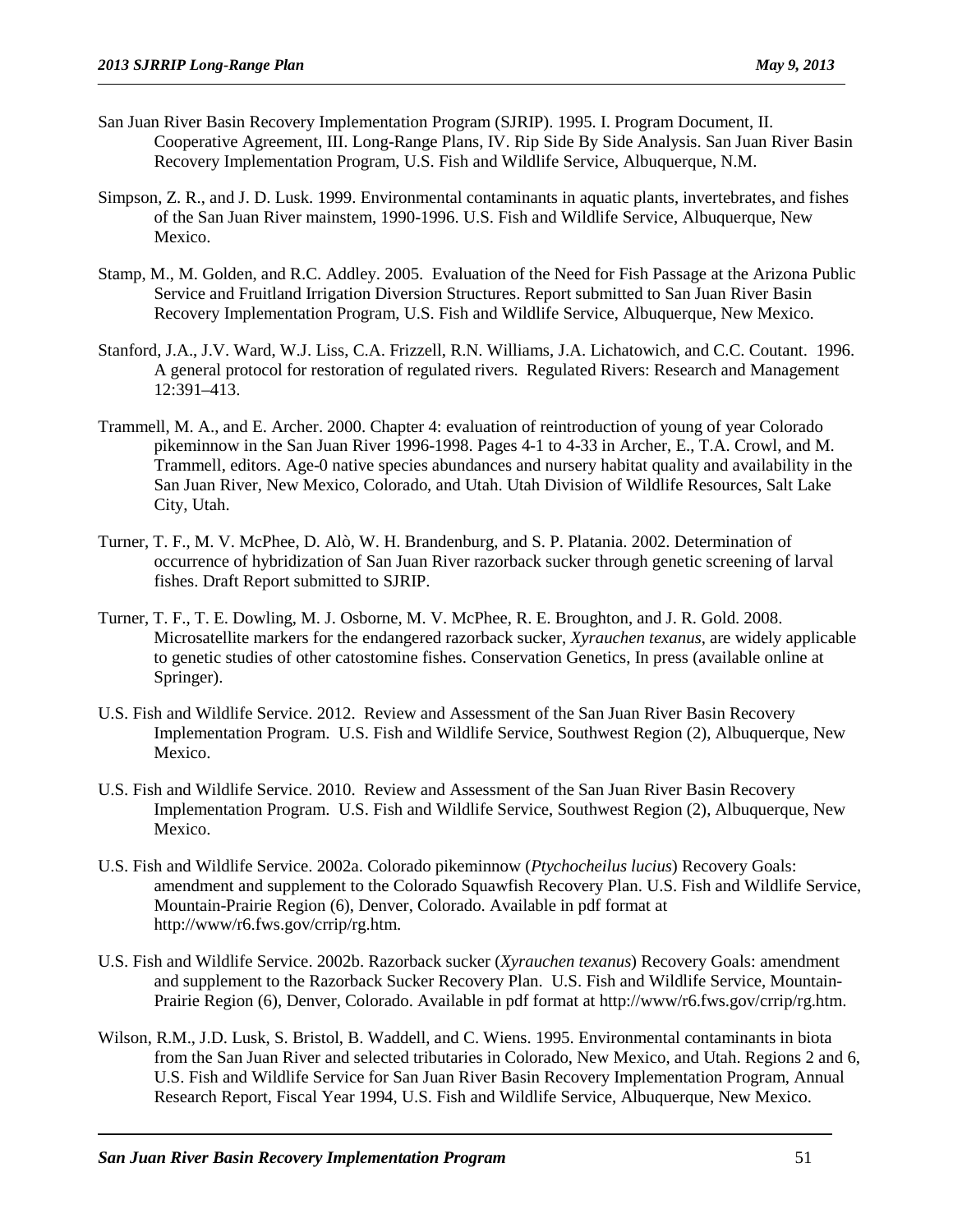Wirth, D. 1999. Annual report on data collection activities for 1997 and 1998 concerning suspected contributions of polynuclear aromatic hydrocarbon by oil and gas leasing on public lands in the San Juan Basin, New Mexico. Bureau of Land Management, Farmington, New Mexico.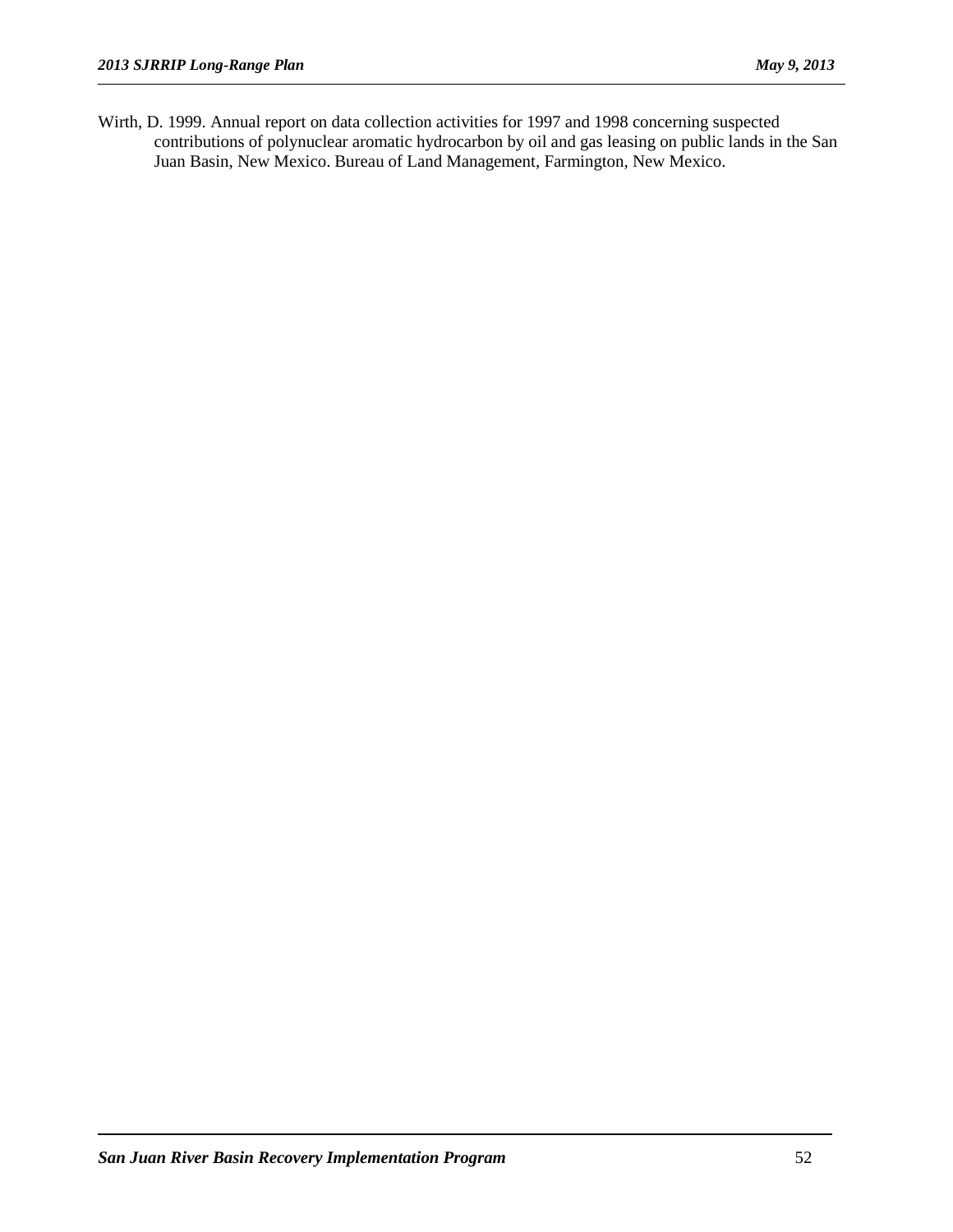## **APPENDICES**

### **APPENDIX A. Tasks, priorities, responsibilities, dates, and descriptions for elements of the Long-Range Plan**

The following Recovery Element Tables 1-6 are included:

- 1. Management and Augmentation of Populations and Protection of Genetic Integrity
- 2. Protection, Management, and Augmentation of Habitat
- 3. Management of Nonnative Species
- 4. Monitoring and Evaluation of Fish and Habitat in Support of Recovery Actions
- 5. Program Coordination and Assessment of Progress toward Recovery
- 6. Information and Education

The following are criteria used as guidance for "Recovery Goals Priority" used in the *P* column of the following tables:

| Low $(L)$                 | The task is not linked to site-specific management actions of recovery goals and<br>is not necessary for species recovery.                                                                                   |
|---------------------------|--------------------------------------------------------------------------------------------------------------------------------------------------------------------------------------------------------------|
| Medium $(M)$              | The task is indirectly linked to site-specific management actions and may be<br>supportive of species recovery.                                                                                              |
| High $(H)$                | The task is linked or related to a site-specific management action cited in<br>recovery goals and may be necessary to achieve species recovery goals.                                                        |
| Critical/Compliance $(C)$ | The task reflects a site-specific management action cited in recovery goals or<br>biological opinions as a compliance measure and is considered necessary to<br>achieve species recovery (formerly Highest). |

Status Categories: Ongoing, Annually, Pending, To Be Determined (TBD), As Needed, As Requested, On Hold, Completed

The following are abbreviations used in the following Tables:

| <b>ASIR</b>    | American Southwest Ichthyological Researchers |
|----------------|-----------------------------------------------|
| <b>BC</b>      | <b>Biology Committee</b>                      |
| <b>BIA</b>     | <b>Bureau of Indian Affairs</b>               |
| <b>BOR</b>     | Bureau of Reclamation                         |
| CC             | <b>Coordination Committee</b>                 |
| <b>CPM</b>     | Colorado pikeminnow                           |
| ERI            | <b>Ecosystems Research Incorporated</b>       |
| <b>FWS</b>     | U.S. Fish and Wildlife Service                |
| GJ.            | Grand Junction                                |
| <b>HCNFF</b>   | Horsethief Canyon Native Fish Facility        |
| <b>MEC</b>     | Miller Ecological Consultants                 |
| <b>NFWF</b>    | National Fish and Wildlife Foundation         |
| <b>NMDGF</b>   | New Mexico Game and Fish Department           |
| <b>NN</b>      | Navajo Nation                                 |
| P <sub>O</sub> | Program Office                                |
| <b>RBS</b>     | Razorback sucker                              |
|                |                                               |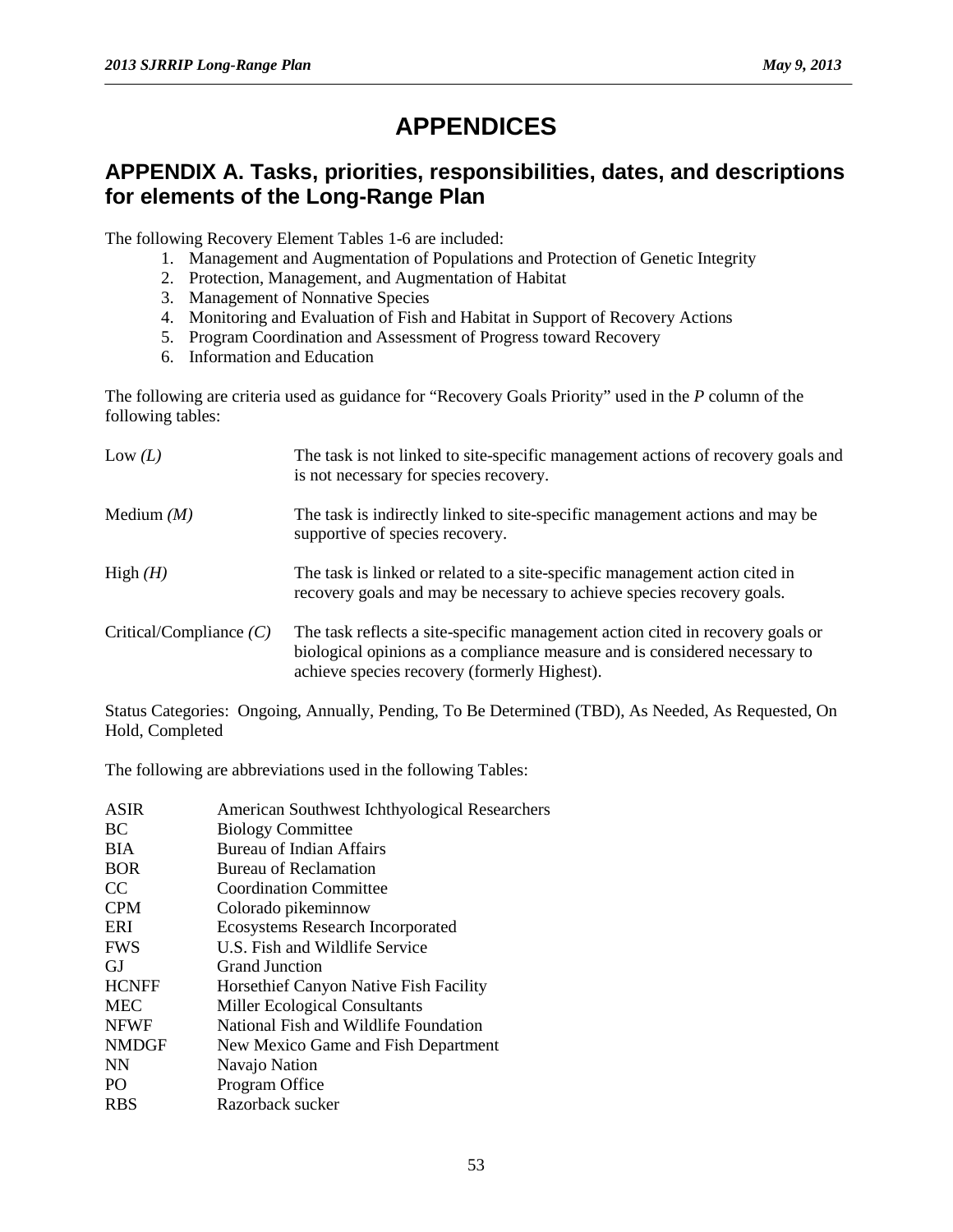RERI New Mexico River Ecosystem Restoration Initiative SNARRC Southwestern Native Aquatic Resources & Recovery Center TNC The Nature Conservancy<br>UNFH Uvalde National Fish Hat Uvalde National Fish Hatchery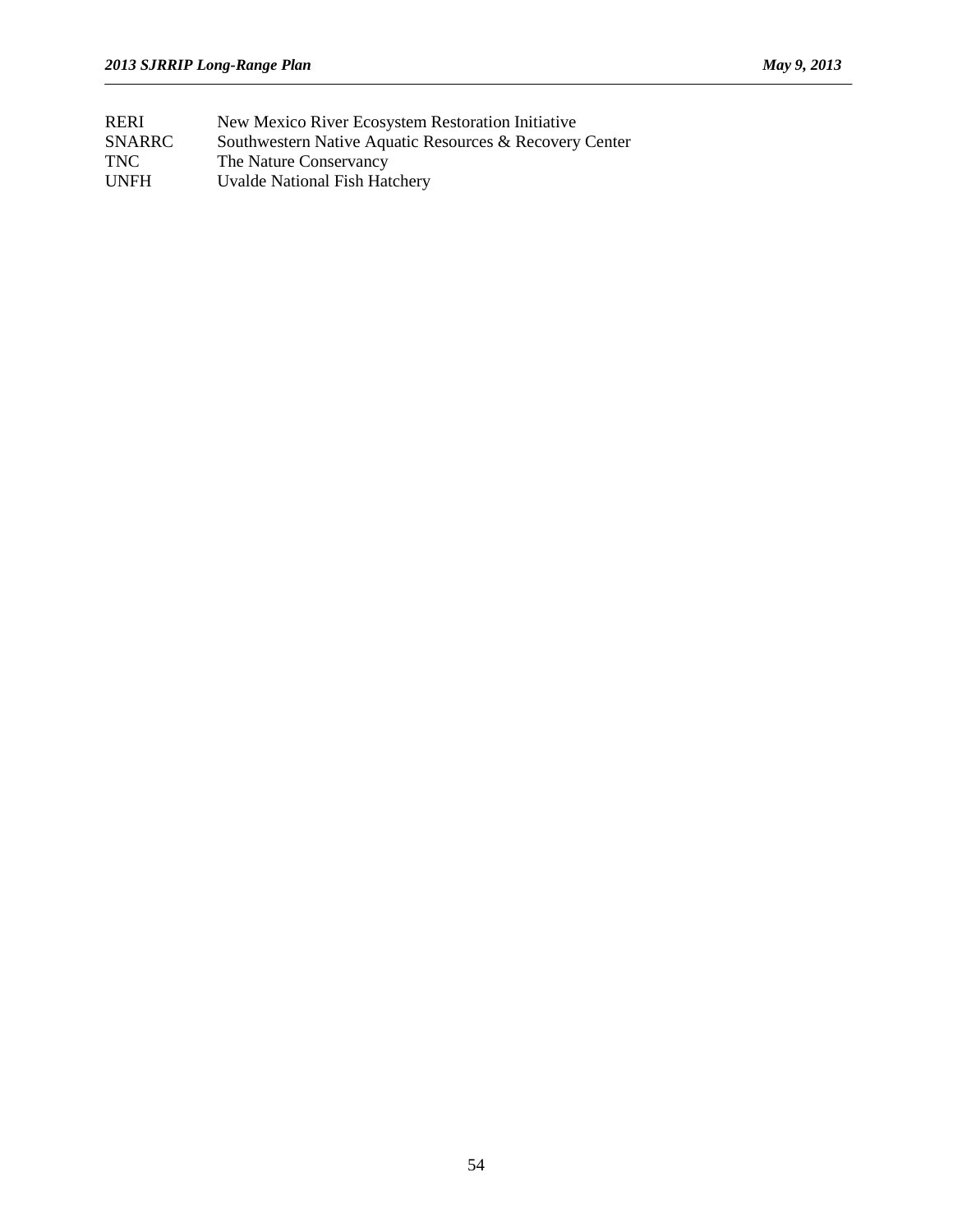### *Table A1. Element 1—Management and Augmentation of Populations and Protection of Genetic Integrity.*

| $\boldsymbol{P}$            | <b>Tasks</b>                                                                                                                                | <b>Start</b><br>Date | End<br><b>Date</b> | Who                           | <b>Status</b> | Status of Activity (focus on previous year)                                                                                                                                                                                                                                          |  |  |  |  |  |
|-----------------------------|---------------------------------------------------------------------------------------------------------------------------------------------|----------------------|--------------------|-------------------------------|---------------|--------------------------------------------------------------------------------------------------------------------------------------------------------------------------------------------------------------------------------------------------------------------------------------|--|--|--|--|--|
|                             | Goal 1.1 Establish a Genetically and Demographically Viable, Self-Sustaining CPM and RBS Populations.                                       |                      |                    |                               |               |                                                                                                                                                                                                                                                                                      |  |  |  |  |  |
|                             | Action 1.1.1 Develop plans for rearing and stocking CPM and RBS.                                                                            |                      |                    |                               |               |                                                                                                                                                                                                                                                                                      |  |  |  |  |  |
| H                           | 1.1.1.1 Review and update augmentation plan for CPM and<br>adjust stocking goals as scheduled.                                              | 2010                 | 2020               | FWS, BC,<br>PO <sub>1</sub>   | Ongoing       | Time frame for current CPM stocking plan is 2010-2020. Review<br>and update of 10-year stocking goals needs to occur before 2020.                                                                                                                                                    |  |  |  |  |  |
| H                           | 1.1.1.2 Review and update augmentation plan for RBS and<br>adjust stocking goals as needed.                                                 | 2009                 | 2016               | FWS, BC,<br>PO                | Ongoing       | Time frame for current 8-year stocking plan is 2009-2016.<br>Review and update of 8-year stocking goals needs to occur<br>before 2016.                                                                                                                                               |  |  |  |  |  |
|                             | Action 1.1.2 Produce, rear, and stock sufficient numbers of CPM to meet stocking goals of augmentation plan.                                |                      |                    |                               |               |                                                                                                                                                                                                                                                                                      |  |  |  |  |  |
| $\mathcal{C}_{\mathcal{C}}$ | Task 1.1.2.1 Produce and rear at least 400,000 age-0 CPM<br>(50-55 mm TL) at SNARRC.                                                        | 2010                 | 2020               | <b>SNARRC</b>                 | Annually      | SOW 13-9                                                                                                                                                                                                                                                                             |  |  |  |  |  |
| $\mathcal{C}_{0}^{0}$       | Task 1.1.2.2 Stock at least 400,000 age-0 CPM annually into<br>the San Juan River                                                           | 2010                 | 2020               | NMFWCO,<br><b>SNARRC</b>      | Annually      | In 2012, a total of 395,640 age-0 CPM were stocked into the San<br>Juan River in 2012. From 2010 to 2012 a total of 822,228 age-0<br>CPM have been stocked. No age-0 CPM were stocked in 2010<br>because of the detection of largemouth bass virus (LBV) at<br>Dexter NFH (SOW 13-8) |  |  |  |  |  |
| $\boldsymbol{M}$            | Task 1.1.2.3 Opportunistically stock available CPM in excess<br>of those described above.                                                   | 2010                 | 2020               | NMFWCO,<br>BC, PO             | Annually      | No CPM were opportunistically stocked in 2012. A total of 353<br>age-2 CPM were opportunistically stocked in 2010. Evaluation<br>on a case by case basis will occur if opportunistic fish become<br>available to the Program in the future.                                          |  |  |  |  |  |
|                             | Action 1.1.3 Produce, rear, and stock sufficient numbers of RBS to meet stocking goals of augmentation plan.                                |                      |                    |                               |               |                                                                                                                                                                                                                                                                                      |  |  |  |  |  |
| $\mathcal{C}_{0}^{0}$       | Task 1.1.3.1 Produce and rear RBS at SNARRC for stocking<br>to grow-out facilities.                                                         | 2009                 | 2016               | <b>SNARRC</b>                 | Annually      | SOW 13-10                                                                                                                                                                                                                                                                            |  |  |  |  |  |
| $\mathcal{C}_{\mathcal{C}}$ | Task 1.1.3.2 Produce RBS in three NAPI grow-out ponds<br>$(3,000-3,500$ fish per pond, $> 200$ mm TL) and stock into the<br>San Juan River. | 2009                 | 2016               | NN,<br><b>NMFWCO</b>          | Annually      | SOW 13-12                                                                                                                                                                                                                                                                            |  |  |  |  |  |
| $\mathcal C$                | Task 1.1.3.3 Produce 12,000 RBS per year (>300 mm TL) at<br>Uvalde NFH and stock into the San Juan River.                                   | 2009                 | 2014               | <b>UNFH</b>                   | Annually      | SOW 13-11                                                                                                                                                                                                                                                                            |  |  |  |  |  |
| $\mathcal{C}_{0}^{0}$       | Task 1.1.3.4 Stock at least 91,200 RBS (> 300 mm TL)<br>during eight year stocking period or 11,400 per year.                               | 2009                 | 2016               | NN,<br>UNFH,<br><b>NMFWCO</b> | Annually      | In 2012, a total of 15,753 RBS were stocked at various locations<br>throughout the upper San Juan River and lower portions of the<br>Animas River. From 2009 to 2012 a total of 71,486 RBS<br>(>300mm TL) have been stocked (SOW 13-8).                                              |  |  |  |  |  |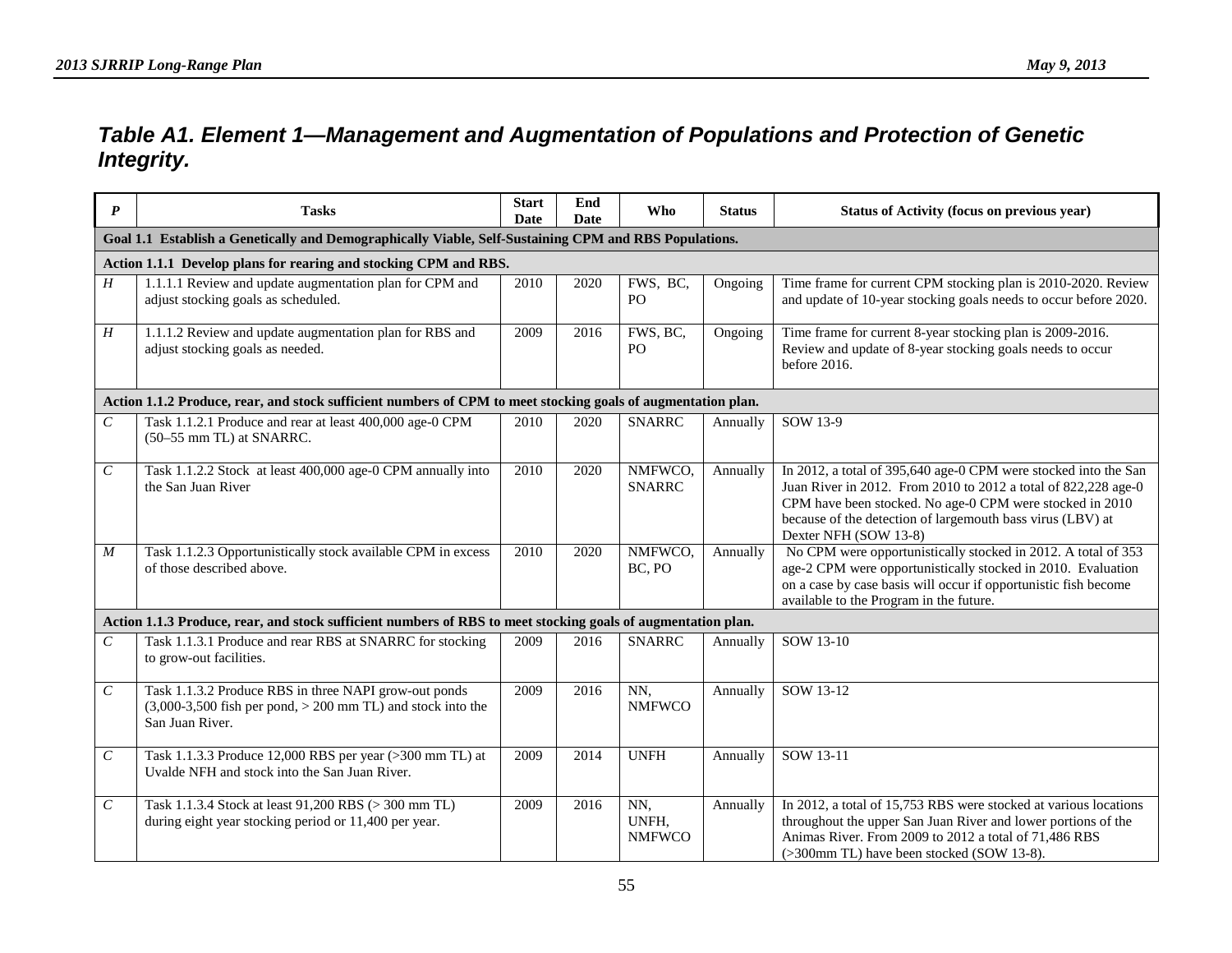| $\boldsymbol{P}$ | <b>Tasks</b>                                                                                                                                                                                                                                                                                                      | <b>Start</b><br>Date | End<br>Date | Who                        | <b>Status</b> | Status of Activity (focus on previous year)                                                                                                                                                                                                                                                                                                                                                                                                                                                                                                                                                                                                                                                                                                                                                                                                                                                                              |
|------------------|-------------------------------------------------------------------------------------------------------------------------------------------------------------------------------------------------------------------------------------------------------------------------------------------------------------------|----------------------|-------------|----------------------------|---------------|--------------------------------------------------------------------------------------------------------------------------------------------------------------------------------------------------------------------------------------------------------------------------------------------------------------------------------------------------------------------------------------------------------------------------------------------------------------------------------------------------------------------------------------------------------------------------------------------------------------------------------------------------------------------------------------------------------------------------------------------------------------------------------------------------------------------------------------------------------------------------------------------------------------------------|
| $\boldsymbol{M}$ | Task 1.1.3.5 Opportunistically stock available RBS in excess<br>of the 11,400 described above.                                                                                                                                                                                                                    | 2009                 | 2016        | NMFWCO,<br>BC, PO          | Annually      | A total of 815 RBS were opportunistically stocked in March<br>2012. Evaluation on a case by case basis will occur if<br>opportunistic fish become available to the Program in the future.                                                                                                                                                                                                                                                                                                                                                                                                                                                                                                                                                                                                                                                                                                                                |
| $\cal C$         | Task 1.1.3.6 Produce XX RBS per year (>300 mm TL) at<br>Horsethief Canyon Native Fish Facility (HCNFF), which is<br>part of the larger Ouray National Fish Hatchery - Grand<br>Valley Unit (ONFH-GVU) in Grand Junction, CO.                                                                                      | 2013                 | 2016        | <b>FWS</b><br>ONFH-<br>GVU | Annually      | These ponds became operational in late summer 2012. A first<br>"trial run" group of RBS are already being reared at HCNFF.<br>There should be 2-4 thousand RBS (mean $TL > 300$ mm) ready<br>for stocking in either late 2013 or early 2014. No costs for<br>harvesting, PIT-tagging, or transport for stocking were included<br>in FY-13 SOW, but these costs will be included in future years'<br>SOW budgets. A second cohort of RBS (to produce 2-4 RBS of<br>target size) to be stocked in the San Juan River will be produced<br>from spring 2013 paired matings (SOW 13-7). See Task 1.3.14                                                                                                                                                                                                                                                                                                                       |
|                  | Goal 1.2-Evaluate RBS and CPM Augmentation Program and Genetic Integrity.                                                                                                                                                                                                                                         |                      |             |                            |               |                                                                                                                                                                                                                                                                                                                                                                                                                                                                                                                                                                                                                                                                                                                                                                                                                                                                                                                          |
|                  | Action 1.2.1 Evaluate status and success of stocked RBS and CPM.                                                                                                                                                                                                                                                  |                      |             |                            |               |                                                                                                                                                                                                                                                                                                                                                                                                                                                                                                                                                                                                                                                                                                                                                                                                                                                                                                                          |
| $H_{\rm}$        | Task 1.2.1.1 Maintain a standardized database for all stocked<br>and recaptured RBS and CPM in order to determine the fate<br>of stocked fish.                                                                                                                                                                    | 2009                 | 2023        | PO                         | Ongoing       | The CPM and RBS PIT tag databases were updated based on the<br>2012 stocking, capture, and recapture efforts conducted by<br>various SJRIP PIs. The database currently contains 54,302 CPM<br>and 130,017 RBS records, respectively (SOW13-29). See Tasks<br>4.3.2.1 and 5.2.1.1.                                                                                                                                                                                                                                                                                                                                                                                                                                                                                                                                                                                                                                        |
| Η                | Task 1.2.1.2 Determine survival and recruitment of stocked<br>RBS and CPM to assess stocking success and to determine<br>when to implement mark-recapture population estimates.                                                                                                                                   | 2009                 | 2023        | FWS, BC                    | Ongoing       | Results from analysis done on "Adult Monitoring" data indicate<br>that we are getting close with the number of adult RBS (we are<br>actually probably there for adult RBS numbers-wise) and CPM<br>between 300-399 mm TL are being seen in the river. However,<br>these fish are all (or almost all) the result of stocking efforts and<br>we are still lacking widespread recruitment of wild-produced<br>RBS and CPM.                                                                                                                                                                                                                                                                                                                                                                                                                                                                                                  |
|                  | Action 1.2.2 Evaluate methods to improve RBS and CPM stocking successes.                                                                                                                                                                                                                                          |                      |             |                            |               |                                                                                                                                                                                                                                                                                                                                                                                                                                                                                                                                                                                                                                                                                                                                                                                                                                                                                                                          |
| H                | Task 1.2.2.1 Identify, describe, and implement strategies for<br>improving survival and retention of stocked razorback sucker<br>and Colorado pikeminnow, including acclimation prior to<br>stocking, size of fish stocked, time and location of stocking,<br>physiological conditioning, and predator avoidance. | 2009                 | 2023        | FWS,<br><b>NMFWCO</b>      | Ongoing       | The FWS and the Program continue to investigate stocking<br>methodologies to increase the survival and retention of stocked<br>fish into the San Juan River Basin. Current techniques utilized<br>include the tempering of fish to within 2 <sup>o</sup> C of the receiving water<br>prior to release. Additionally, stocked fish are held in<br>enclosures, 'soft' releases, (e.g. backwaters/side channels or low<br>velocity areas that are netted off) for a period of up to 24 hours<br>prior to release to the river proper. Lastly, the Service continues<br>to investigate new potential release sites in the upper San Juan<br>River and lower Animas River in an attempt to expand range and<br>ameliorate potential loss of fish from the river proper as a result<br>of post-stocking, downstream drift. No efforts have been made,<br>to date, to condition fish towards predator avoidance. (SOW 13-<br>8) |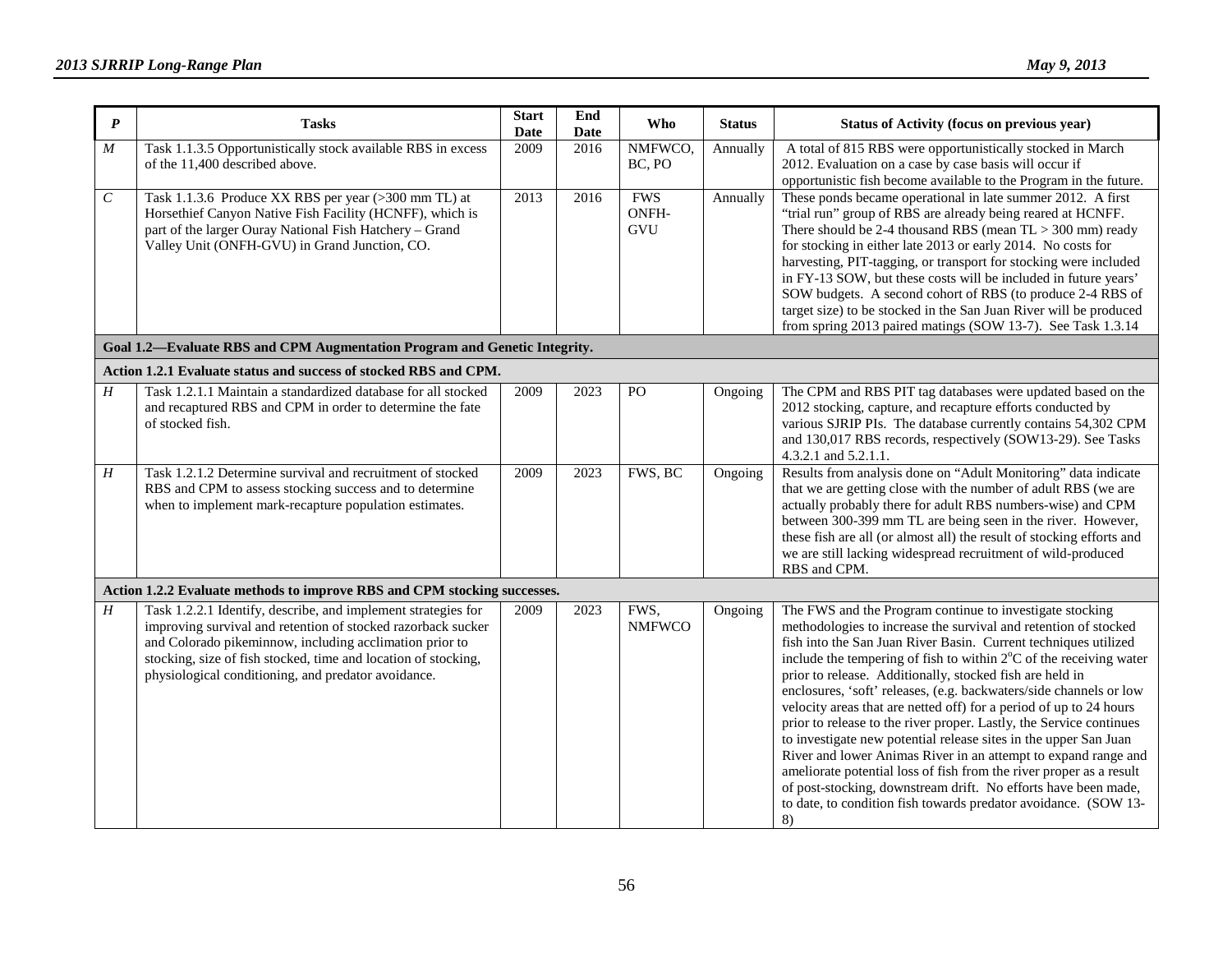| P | <b>Tasks</b>                                                                                                               | <b>Start</b><br>Date | End<br>Date | <b>Who</b> | <b>Status</b> | Status of Activity (focus on previous year)                   |
|---|----------------------------------------------------------------------------------------------------------------------------|----------------------|-------------|------------|---------------|---------------------------------------------------------------|
| L | Task 1.2.2.2 Monitor genetics of Colorado pikeminnow and                                                                   | 2003                 | 2023        | <b>FWS</b> | As            | No action taken yet as wild-produced individuals remain rare. |
|   | razorback sucker in the San Juan River to determine if and to<br>what extent wild-produced individuals depart from genetic |                      |             |            | needed        |                                                               |
|   | structure of parental stock (hatchery derived).                                                                            |                      |             |            |               |                                                               |
|   | Goal 1.3— Support Operations and Maintenance of Facilities to Support RBS and CPM Stocking Programs.                       |                      |             |            |               |                                                               |
|   | <b>Action 1.3.1. Support Production and Grow-out Facilities.</b>                                                           |                      |             |            |               |                                                               |
| H | Task 1.3.1.1 Support operation and maintenance of hatchery                                                                 | 1994                 | 2016/       | PO, FWS    | Annually      | Program provided funding for these projects via SOW 13-9 and  |
|   | facilities at SNARRC for CPM and RBS production.                                                                           |                      | 2020        |            |               | SOW 13-10.                                                    |
| H | Task 1.3.1.2 Support operation and maintenance of hatchery                                                                 | 2006                 | 2016        | PO. FWS    | Annually      | Program provided funding for this project via SOW 13-11.      |
|   | facilities at Uvalde NFH for RBS production.                                                                               |                      |             |            |               |                                                               |
| H | Task 1.3.1.3 Support operation and maintenance of NAPI                                                                     | 1994                 | 2023        | NN, FWS    | Annually      | Program provided funding for this project via SOW 13-12       |
|   | grow-out ponds.                                                                                                            |                      |             |            |               |                                                               |
| H | Task 1.3.1.4 Support operation, and maintenance of                                                                         | 2013                 | 2023        | <b>FWS</b> | Annually      | Program provided funding for this project via SOW 13-7.       |
|   | Horsethief Canyon Native Fish Facility (HCNFF), part of the                                                                |                      |             | ONFH-      |               |                                                               |
|   | larger Ouray National Fish Hatchery - Grand Valley Unit                                                                    |                      |             | <b>GVU</b> |               |                                                               |
|   | (ONFH-GVU) in Grand Junction, CO.                                                                                          |                      |             |            |               |                                                               |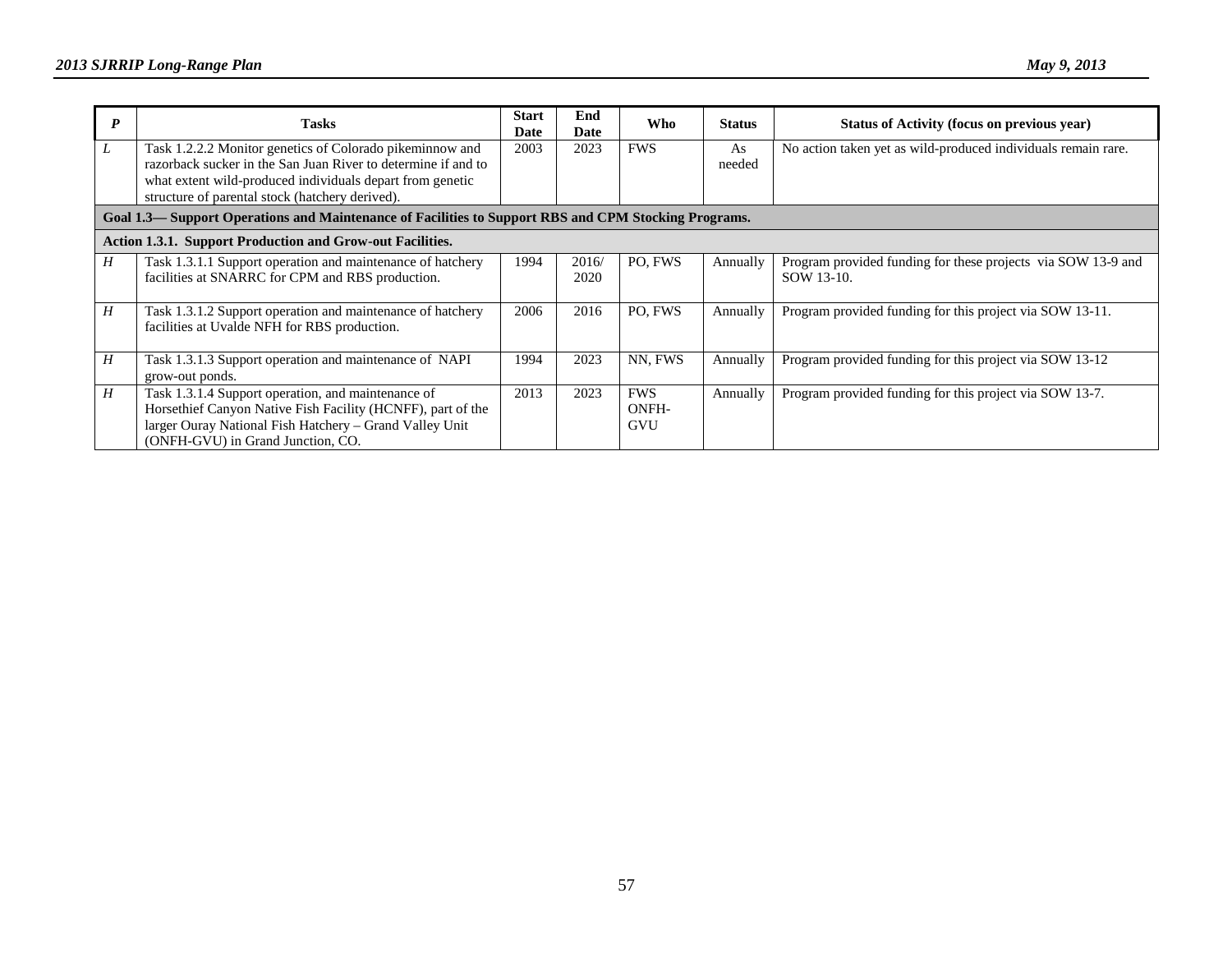## *Table A2. Element 2—Protection, Management, and Augmentation of Habitat*

| $\boldsymbol{P}$ | <b>Tasks</b>                                                                                                                                                                                   | <b>Start</b><br>Date | End<br><b>Date</b> | Who     | Category | Status of Activity (focus on previous year)                                                                                                                                                                                                                                                                                                                                                                                                                                                                                                                                                                                                                                                                                                                                                                                                                                                                                                                                                                                                                                                                                                                                                                                                     |  |  |  |  |  |
|------------------|------------------------------------------------------------------------------------------------------------------------------------------------------------------------------------------------|----------------------|--------------------|---------|----------|-------------------------------------------------------------------------------------------------------------------------------------------------------------------------------------------------------------------------------------------------------------------------------------------------------------------------------------------------------------------------------------------------------------------------------------------------------------------------------------------------------------------------------------------------------------------------------------------------------------------------------------------------------------------------------------------------------------------------------------------------------------------------------------------------------------------------------------------------------------------------------------------------------------------------------------------------------------------------------------------------------------------------------------------------------------------------------------------------------------------------------------------------------------------------------------------------------------------------------------------------|--|--|--|--|--|
|                  | Goal 2.1 Provide Suitable Habitat to Support Recovery of CPM and RBS Populations                                                                                                               |                      |                    |         |          |                                                                                                                                                                                                                                                                                                                                                                                                                                                                                                                                                                                                                                                                                                                                                                                                                                                                                                                                                                                                                                                                                                                                                                                                                                                 |  |  |  |  |  |
|                  | Action 2.1.1 Identify, characterize, and quantify suitable habitat.                                                                                                                            |                      |                    |         |          |                                                                                                                                                                                                                                                                                                                                                                                                                                                                                                                                                                                                                                                                                                                                                                                                                                                                                                                                                                                                                                                                                                                                                                                                                                                 |  |  |  |  |  |
| H                | Task 2.1.1.1 Assess data collected to identify and<br>describe flow-habitat relationships.                                                                                                     | 2012                 | 2023               | PO, BC  | Ongoing  | Program is monitoring various aspects of habitat and flow (SOW 13-<br>30 Habitat Temperature Monitoring). BC held Habitat Monitoring<br>Workshop in 2012. A retrospective habitat analysis of<br>geomorphology and floodplain vegetation using existing data will<br>be conducted in 2013 (Task 4 of Habitat Temperature Monitoring<br>SOW).                                                                                                                                                                                                                                                                                                                                                                                                                                                                                                                                                                                                                                                                                                                                                                                                                                                                                                    |  |  |  |  |  |
| M                | Task 2.1.1.2 Identify habitats and areas of essential<br>habitat to native and endangered fishes at different<br>volumes of water released (including timing and<br>duration) from Navajo Dam. | 2013                 | <b>TBD</b>         | PO, BC  | Ongoing  | A retrospective habitat analysis using existing data to be conducted<br>in 2013 and implementation of TNC's Conservation/Habitat<br>Planning Project (Task 2.1.2.1) will provide new data/information to<br>help address this task.                                                                                                                                                                                                                                                                                                                                                                                                                                                                                                                                                                                                                                                                                                                                                                                                                                                                                                                                                                                                             |  |  |  |  |  |
| $\mathcal C$     | Task 2.1.1.3 Determine the extent various flow<br>releases from Navajo Dam have on the seasonal and<br>longitudinal distributions of endangered fishes and<br>other native and nonnative fish. | 2013                 | TBD                | PO, BC  | Ongoing  | See above                                                                                                                                                                                                                                                                                                                                                                                                                                                                                                                                                                                                                                                                                                                                                                                                                                                                                                                                                                                                                                                                                                                                                                                                                                       |  |  |  |  |  |
| $\boldsymbol{M}$ | Task 2.1.1.4 Characterize channel geomorphology<br>and river channel dynamics to better understand<br>flow-habitat relationships.                                                              | 2013                 | TBD                | PO, BC  | Ongoing  | The site selection process of TNC's Conservation/Habitat Planning<br>Project (Task 2.1.2.1) will address this task.                                                                                                                                                                                                                                                                                                                                                                                                                                                                                                                                                                                                                                                                                                                                                                                                                                                                                                                                                                                                                                                                                                                             |  |  |  |  |  |
|                  | Action 2.1.2 Create and maintain habitat complexity to minimize loss and degradation of habitat for the endangered fish in the SJR                                                             |                      |                    |         |          |                                                                                                                                                                                                                                                                                                                                                                                                                                                                                                                                                                                                                                                                                                                                                                                                                                                                                                                                                                                                                                                                                                                                                                                                                                                 |  |  |  |  |  |
| $\mathcal{C}$    | Task 2.1.2.1 Support implementation of TNC's<br>Conservation/Habitat Planning Project.                                                                                                         | 2011                 | 2015               | TNC, PO | Ongoing  | Using funds from the RERI, secondary channels were restored at six<br>sites in late 2011. Four methods were used to address the problem<br>of loss of channel complexity and back water habitat due to<br>sediment/debris accumulation and encroachment and bank-armoring<br>by non-native vegetation. They were: (1) secondary channel<br>sluicing; (2) secondary channel inlet re-establishment and cleaning;<br>(3) excavation of new secondary channel; and (4) mechanical<br>clearing and chemical treatment of non-native species, primarily<br>Russian olive. Sites were monitored during various flows between<br>November 2011 and February 2013. By February 2013 at 500 cfs,<br>two of the six restored channels contained water and maintained an<br>upstream connection with the primary channel, and a third channel<br>is expected to flow at 700 cfs. Fish presence in restored sites was<br>monitored in 2012; RBS larvae were collected at two of the six<br>RERI sites and all sites contained suitable nursery habitat between<br>April and August 2012. In early 2013, TNC received private<br>mitigation funds to expand river restoration and habitat<br>improvement projects. TNC hopes to add an additional four miles |  |  |  |  |  |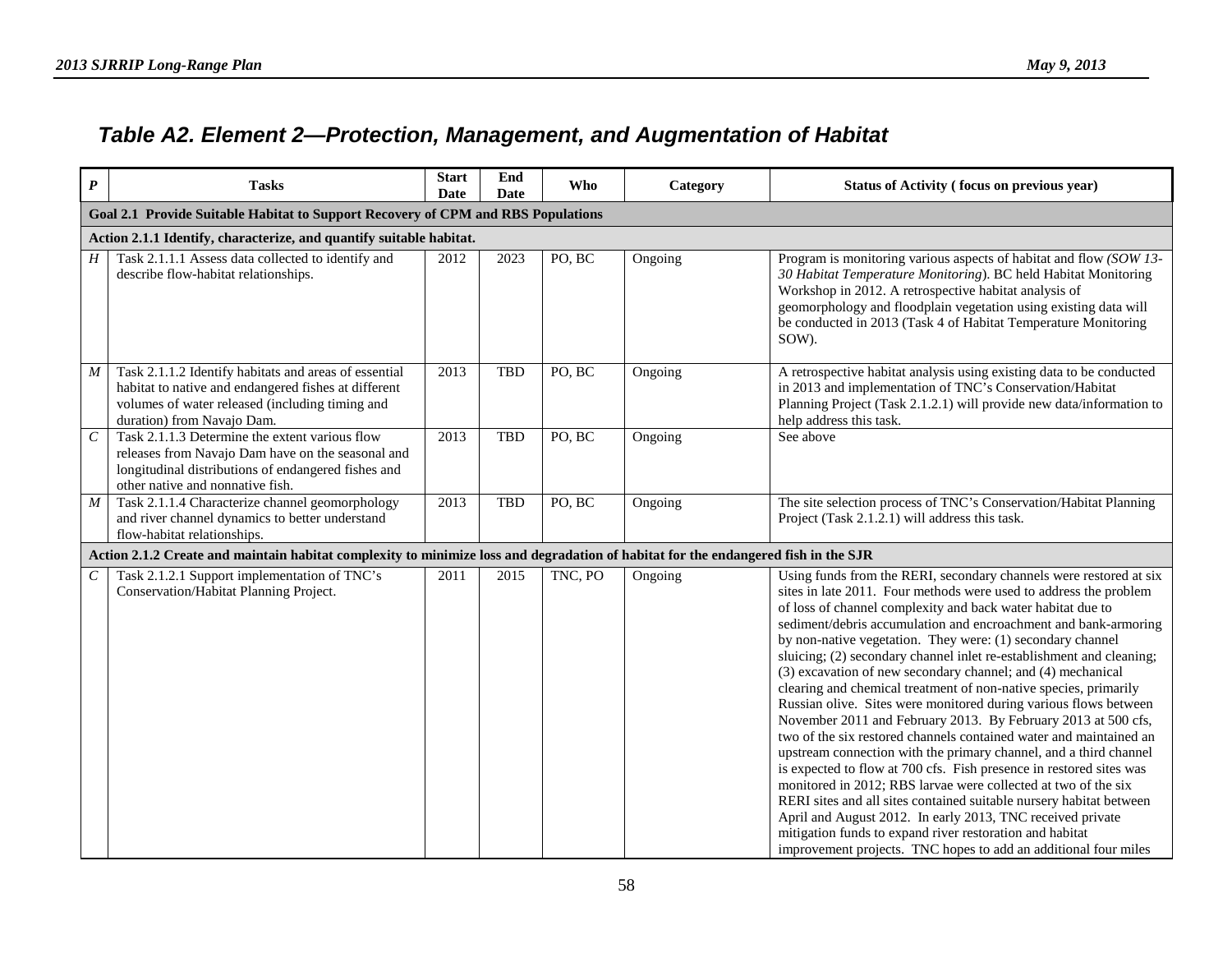| $\boldsymbol{P}$            | <b>Tasks</b>                                                                                                                                                                                                                                                              | <b>Start</b><br>Date | End<br><b>Date</b> | <b>Who</b>      | Category     | Status of Activity (focus on previous year)                                                                                                                                                                                                                                                                                                                                                                                                                                                                                                                                                                                                      |
|-----------------------------|---------------------------------------------------------------------------------------------------------------------------------------------------------------------------------------------------------------------------------------------------------------------------|----------------------|--------------------|-----------------|--------------|--------------------------------------------------------------------------------------------------------------------------------------------------------------------------------------------------------------------------------------------------------------------------------------------------------------------------------------------------------------------------------------------------------------------------------------------------------------------------------------------------------------------------------------------------------------------------------------------------------------------------------------------------|
|                             |                                                                                                                                                                                                                                                                           |                      |                    |                 |              | of backwater channel restoration and approximately six acres of<br>riparian forest restoration. This work will be conducted over the<br>next two years and will include an analysis which will direct the site<br>selection process. A NFWF grant will provide some funds for three<br>years of post-construction exotic vegetation treatment and minor<br>sediment removal from channels.<br>In 2011 and 2012, the Program assisted the project by conducting<br>monitoring of restored sites for functionality and fish use (see<br>Section 4), assisting with site selection, wetland delineation,<br>permitting, and administrative support. |
|                             | Goal 2.2-Provide Suitable Flows to Support Recovery of CPM and RBS Populations.                                                                                                                                                                                           |                      |                    |                 |              |                                                                                                                                                                                                                                                                                                                                                                                                                                                                                                                                                                                                                                                  |
|                             | Action 2.2.1 Develop flow regimes to provide adequate flow and function to maintain habitat for CPM and RBS.                                                                                                                                                              |                      |                    |                 |              |                                                                                                                                                                                                                                                                                                                                                                                                                                                                                                                                                                                                                                                  |
| $\,c\,$                     | Task 2.2.1.1 Implement flows that provide suitable<br>habitat for endangered fishes and other native fishes<br>in the San Juan River.                                                                                                                                     | 1999                 | 2023               | BOR,<br>FWS, BC | Ongoing      | Reclamation operates Navajo Dam according the Recovery<br>Program's Flow Recommendations using operations decision<br>criteria developed in 2006.                                                                                                                                                                                                                                                                                                                                                                                                                                                                                                |
| $\mathcal{C}_{\mathcal{C}}$ | Task 2.2.1.2 Use data and information gathered from<br>habitat assessments as the foundation for evaluating<br>the effectiveness of the flow recommendations and<br>operations decision criteria for Navajo Dam in<br>providing suitable habitat for the endangered fish. | 1999                 | 2023               | FWS, BC         | Ongoing      | Flow recommendations are being implemented 1999-present. The<br>Program collects habitat and fish data and information through its<br>annual monitoring program. The Flow Recommendations revision<br>process will begin in 2014.                                                                                                                                                                                                                                                                                                                                                                                                                |
| H                           | Task 2.2.1.3 Develop and implement a process for<br>revising flow recommendations.                                                                                                                                                                                        | 2013                 | 2014               | BOR,<br>FWS, BC | Pending      |                                                                                                                                                                                                                                                                                                                                                                                                                                                                                                                                                                                                                                                  |
| $\overline{H}$              | Task 2.2.1.4 Evaluate and update flow<br>recommendations and response of native and<br>endangered fishes to flow recommendations.                                                                                                                                         | 2013                 | 2014               | FWS, BC         | Pending      | Under the current schedule for development of Generation III of the<br>San Juan Basin Hydrology Model (SJBHM), hydrologic scenarios<br>can be developed and run starting in 2013.                                                                                                                                                                                                                                                                                                                                                                                                                                                                |
|                             | Action 2.2.2 Develop and maintain a hydrology model to evaluate flow recommendations in the context of water supply and demand in the Basin.                                                                                                                              |                      |                    |                 |              |                                                                                                                                                                                                                                                                                                                                                                                                                                                                                                                                                                                                                                                  |
| $\mathcal{C}_{\mathcal{C}}$ | Task 2.2.2.1 Develop, evaluate, and refine a San<br>Juan Basin hydrology model that provides a<br>scientifically sound and biologically relevant<br>representation of the San Juan River.                                                                                 | 1995                 | 2023               | BOR, FWS        | Ongoing      | Completion of San Juan Basin Hydrology Model (SJRHM)<br>Generation III is expected to be completed in 2013-2014 (SOW 13-<br>13).                                                                                                                                                                                                                                                                                                                                                                                                                                                                                                                 |
| $\cal M$                    | Task 2.2.2.2 Conduct peer review of the hydrology<br>model by qualified specialists not affiliated with the<br>Program.                                                                                                                                                   | 2014                 | <b>TBD</b>         | PO              | Pending      | An independent peer review will be conducted of SJBHM Gen3<br>when it is completed in 2013-2014.                                                                                                                                                                                                                                                                                                                                                                                                                                                                                                                                                 |
| H                           | Task 2.2.2.3 Provide model analysis for the<br>evaluation of flow recommendations.                                                                                                                                                                                        | 1999                 | 2023               | <b>BOR, FWS</b> | As requested | No runs were requested in 2012.                                                                                                                                                                                                                                                                                                                                                                                                                                                                                                                                                                                                                  |
| $\overline{H}$              | Task 2.2.2.4 Support operation and maintenance of<br>stream gauges for San Juan River as needed                                                                                                                                                                           | 1999                 | 2023               | BOR, PO         | Annually     | The Program annually funds USGS to provide 12 additional flow<br>measurements at four SJR gages in NM (Archuleta, Farmington,<br>Shiprock, and Four Corners (SOW 13-14).                                                                                                                                                                                                                                                                                                                                                                                                                                                                         |
|                             | Action 2.2.3 Coordinate with BOR on Navajo Dam operations.                                                                                                                                                                                                                |                      |                    |                 |              |                                                                                                                                                                                                                                                                                                                                                                                                                                                                                                                                                                                                                                                  |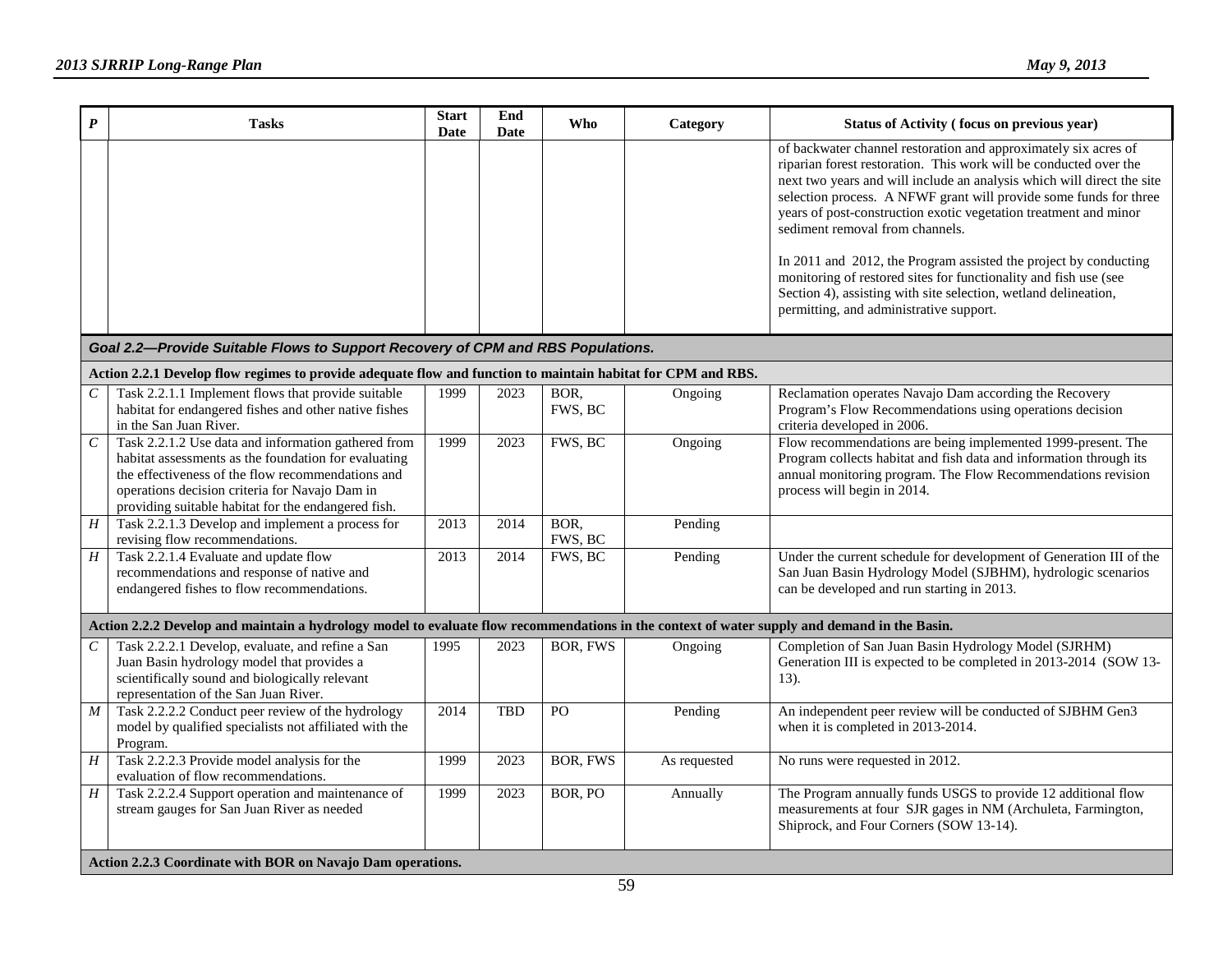| $\boldsymbol{P}$            | <b>Tasks</b>                                                                                                                                                                                                                                                                                         | <b>Start</b><br>Date | End<br><b>Date</b> | Who                       | Category | Status of Activity (focus on previous year)                                                                                                                                                                                                                                                         |  |  |  |  |  |  |
|-----------------------------|------------------------------------------------------------------------------------------------------------------------------------------------------------------------------------------------------------------------------------------------------------------------------------------------------|----------------------|--------------------|---------------------------|----------|-----------------------------------------------------------------------------------------------------------------------------------------------------------------------------------------------------------------------------------------------------------------------------------------------------|--|--|--|--|--|--|
| $\boldsymbol{M}$            | Task 2.2.3.1 Provide input and recommendations to<br>Fish and Wildlife Service and Reclamation on<br>alternate dam operations when extreme hydrologic<br>conditions prevent flow recommendations from<br>being met.                                                                                  | 1999                 | $\overline{2023}$  | BC, PO                    | Ongoing  | BOR held semi-annual meetings with stakeholders on operations of<br>Navajo Dam. BOR coordinated these meetings and solicited input<br>from stakeholders.                                                                                                                                            |  |  |  |  |  |  |
| $\cal H$                    | Task 2.2.3.2 Make determination of perturbation for<br>Navajo Dam operations.                                                                                                                                                                                                                        | 2000                 | 2023               | BOR, BC                   | Annually | Reclamation provided a determination of perturbation to the BC for<br>their review.                                                                                                                                                                                                                 |  |  |  |  |  |  |
|                             | Action 2.2.4 Provide and protect flows in the San Juan River consistent with flow recommendations.                                                                                                                                                                                                   |                      |                    |                           |          |                                                                                                                                                                                                                                                                                                     |  |  |  |  |  |  |
| $\mathcal{C}_{\mathcal{C}}$ | Task 2.2.4.1 Develop and implement mechanisms for<br>protecting water required to meet flow<br>recommendations.                                                                                                                                                                                      | 1999                 | 2023               | <b>BOR</b>                | Ongoing  | BOR actively coordinated with the appropriate parties to achieve the<br>Program's second goal of "proceeding with water development in<br>the Basin in compliance with federal and state laws, interstate<br>compacts, Supreme Court decrees, and federal trust responsibilities<br>to the tribes." |  |  |  |  |  |  |
|                             | Action 2.2.5 Review and evaluate San Juan River stream flow in light of hydrology variability.                                                                                                                                                                                                       |                      |                    |                           |          |                                                                                                                                                                                                                                                                                                     |  |  |  |  |  |  |
| $H_{\rm}$                   | Task 2.2.5.1 Conduct a comprehensive analysis of<br>hydrologic variability in the San Juan River.                                                                                                                                                                                                    | 2014                 | 2017               | BOR, FWS                  | Pending  | BOR completed Colorado River Basin Water Supply and Demand<br>Study in 2012. This study includes the SJR Basin.                                                                                                                                                                                     |  |  |  |  |  |  |
| $\boldsymbol{H}$            | Task 2.2.5.2 Evaluate the possible and most probable<br>impacts of hydrologic variability on future water<br>availability.                                                                                                                                                                           | 2014                 | 2017               | BOR,<br><b>FWS</b>        | Pending  | Will occur during the flow recommendation revision in 2014. Gen3<br>of the San Juan Basin Hydrology Model will have the capability to<br>evaluate various hydrologic scenarios.                                                                                                                     |  |  |  |  |  |  |
| $\overline{H}$              | Task 2.2.5.3 Evaluate ability of the river to meet the<br>functions provided by the flow recommendations<br>during extended periods of drought.                                                                                                                                                      | 2014                 | 2017               | BOR,<br>FWS, BC           | Pending  | See above.                                                                                                                                                                                                                                                                                          |  |  |  |  |  |  |
| $\overline{C}$              | Task 2.2.5.4 Develop contingency strategies to meet<br>the functions provided by flow recommendations<br>during extended periods of droughts.                                                                                                                                                        | 2014                 | 2017               | BOR,<br>FWS, BC           | Pending  | See above.                                                                                                                                                                                                                                                                                          |  |  |  |  |  |  |
|                             | Action 2.2.6 Evaluate and implement habitat restoration strategies to augment the function of river flow to create and maintain suitable habitat.                                                                                                                                                    |                      |                    |                           |          |                                                                                                                                                                                                                                                                                                     |  |  |  |  |  |  |
| $\mathcal{C}_{\mathcal{C}}$ | Task 2.2.6.1 Use data and information gathered from<br>habitat assessments as the foundation for identifying<br>and evaluating the need to implement other recovery<br>actions, including but not limited to, habitat<br>modification (flow or mechanically induced) and<br>population augmentation. | 1999                 | 2023               | FWS, BC                   | Ongoing  | Flow recommendations were implemented and evaluated using the<br>standardized methodology that guides the Program's annual and<br>long-term monitoring activities (SJRIP 2012).                                                                                                                     |  |  |  |  |  |  |
| $H_{\rm}$                   | Task 2.2.6.2 Evaluate construction of backwater<br>habitats to serve as low-velocity nursery habitat if<br>lack of backwater habitat is found to be limiting<br>recovery.                                                                                                                            | 2011                 | 2015               | BOR,<br>PO, BC<br>NN, TNC | Ongoing  | TNC's current and future habitat restoration sites are being<br>monitored for fish presence and their functionality to serve as low-<br>velocity nursery habitat.                                                                                                                                   |  |  |  |  |  |  |
| H                           | Task 2.2.6.3 Evaluate selective nonnative vegetation<br>removal in conjunction with high flow conditions for<br>habitat creation and maintenance.                                                                                                                                                    | 2013                 | 2015               | BOR, BC,<br>FWS, NN       | Ongoing  | This task will be undertaken following the retrospective habitat<br>analysis under Task 2.1.1.1.                                                                                                                                                                                                    |  |  |  |  |  |  |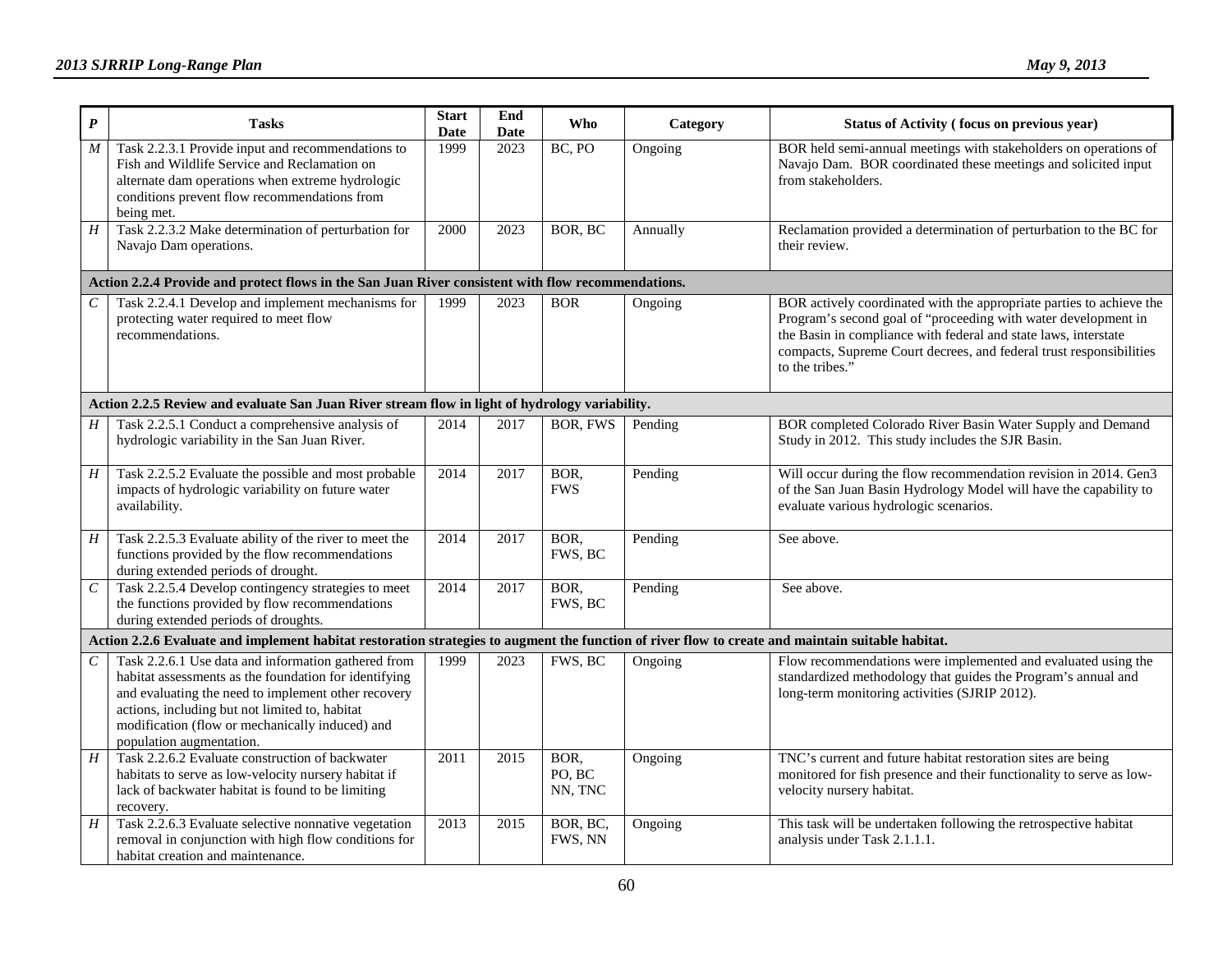| $\pmb{P}$        | <b>Tasks</b>                                                                                                                                               | <b>Start</b><br>Date | End<br><b>Date</b> | Who                               | Category   | Status of Activity (focus on previous year)                                                                                                                                                                                                                                                                                            |
|------------------|------------------------------------------------------------------------------------------------------------------------------------------------------------|----------------------|--------------------|-----------------------------------|------------|----------------------------------------------------------------------------------------------------------------------------------------------------------------------------------------------------------------------------------------------------------------------------------------------------------------------------------------|
| $\boldsymbol{M}$ | Task 2.2.6.4 Evaluate large-scale nonnative<br>vegetation control, as feasible and necessary.                                                              | 2013                 | 2015               | BOR, BC,<br>FWS, NN               | Ongoing    | Same as above.                                                                                                                                                                                                                                                                                                                         |
| H                | Task 2.2.6.5 Evaluate non-flow alternatives that<br>would work in conjunction with flows to meet the<br>functions provided by flow recommendations.        | 2011                 | 2015               | BOR.<br>FWS, BC                   | Ongoing    | The Program is working on this task through development of<br>SJBHM Gen III and TNC's Conservation/Habitat Planning Project                                                                                                                                                                                                            |
| $\cal H$         | Task 2.2.6.6 Develop and implement a plan for<br>feasible habitat restoration strategies and implement<br>such plan as funding becomes available.          | 2013                 | 2015               | BOR, BC,<br>FWS, NN               | Pending    | This will likely be a topic for a workshop in 2015 once we see how<br>the TNC work performs, the retrospective analysis is completed, and<br>the flow revision workshop is completed.                                                                                                                                                  |
|                  | Goal 2.3-Provide Increased Range to Support Recovery of CPM and RBS Populations.                                                                           |                      |                    |                                   |            |                                                                                                                                                                                                                                                                                                                                        |
|                  | Action 2.3.1 Provide and maintain fish passage at diversion structures and other barriers to fish passage                                                  |                      |                    |                                   |            |                                                                                                                                                                                                                                                                                                                                        |
| $\boldsymbol{C}$ | Task 2.3.1.3 Provide and maintain fish passage at the<br>Hogback Diversion.                                                                                | 2002                 | 2023               | BIA, NN                           | Ongoing    | Passive fish passage at Hogback Diversion was completed in 2002.                                                                                                                                                                                                                                                                       |
| $\overline{C}$   | Task 2.3.1.4 Provide and maintain fish passage at the<br>Public Service Company of New Mexico (PNM)<br>Weir.                                               | 2003                 | 2023               | FWS, NN                           | Ongoing    | Program provides long-term funding for this project via SOW 13-<br>15.                                                                                                                                                                                                                                                                 |
| $\cal C$         | Task 2.3.1.5 Provide and maintain fish passage at the<br>Arizona Public Service Company (APS) Weir.                                                        | 2005                 | <b>TBD</b>         | <b>BOR, FWS</b>                   | Pending    | The need for fish passage at the APS Irrigation Diversion structure<br>was identified in 2005 by Stamp et al. A fish passage at APS weir is<br>being considered as part of Navajo-Gallup Water Supply project.                                                                                                                         |
| $\,$ $\,$ $\,$   | Task 2.3.1.6 Evaluate fish passage at the Fruitland<br>Diversion.                                                                                          | 2005                 | <b>TBD</b>         | BOR, NN                           | <b>TBD</b> | Stamp et al. (2005) concluded a fish passage was not needed at<br>Fruitland irrigation diversion structure, at that time, but<br>recommended that it be re-evaluated after maintenance work is<br>performed to confirm that the height or composition of the dam is<br>not altered relative to the conditions documented in the study. |
| H                | Task 2.3.1.7 Evaluate strategies for providing<br>passage of native and endangered fish from Lake<br>Powell around the waterfall into the San Juan River.  | <b>TBD</b>           | <b>TBD</b>         | FWS,<br>BOR, BC                   | <b>TBD</b> | The need for a fish passage at the waterfall has identified by the BC<br>but no formal evaluation has been initiated.                                                                                                                                                                                                                  |
|                  | Action 2.3.2 Minimize fish entrainment at diversion structures.                                                                                            |                      |                    |                                   |            |                                                                                                                                                                                                                                                                                                                                        |
|                  | Task 2.3.2.1 Identify and evaluate diversions with<br>potential endangered fish entrainment in the San<br>Juan River.                                      | 1999                 | 2023               | BOR,<br>FWS, BC                   | Ongoing    | No specific monitoring/studies are currently being conducted to<br>evaluate entrainment.                                                                                                                                                                                                                                               |
| $\overline{C}$   | Task 2.3.2.2 Design and construct a fish deflection<br>weir at the Hogback Diversion.                                                                      | 2005                 | 2013               | BOR, BC,<br>PO, FWS,<br><b>NN</b> | Ongoing    | A fish deflection weir at Hogback Diversion will be completed in<br>FY2013.                                                                                                                                                                                                                                                            |
| $\overline{C}$   | Task 2.3.3.3 Evaluate the need for and construct, if<br>appropriate, a fish screen or deflection weir at the<br>Arizona Public Service Company (APS) Weir. | <b>TBD</b>           | <b>TBD</b>         | BOR, BC,<br>PO, FWS               | Pending    |                                                                                                                                                                                                                                                                                                                                        |
| $\cal C$         | Task 2.3.2.4 Evaluate the need for and construct, if<br>appropriate, a fish screen or deflection weir at the<br>Fruitland Canal.                           | <b>TBD</b>           | <b>TBD</b>         | BOR, BC,<br>PO, FWS               | Pending    | 19 Colorado pikeminnow were found in the Fruitland irrigation<br>canal in<br>2005 (Renfro et al. 2006). They indicated entrainment of stock<br>fishes in the smaller canals could most easily be averted by timing<br>stocking efforts to occur after the cessation of diversion activities.                                           |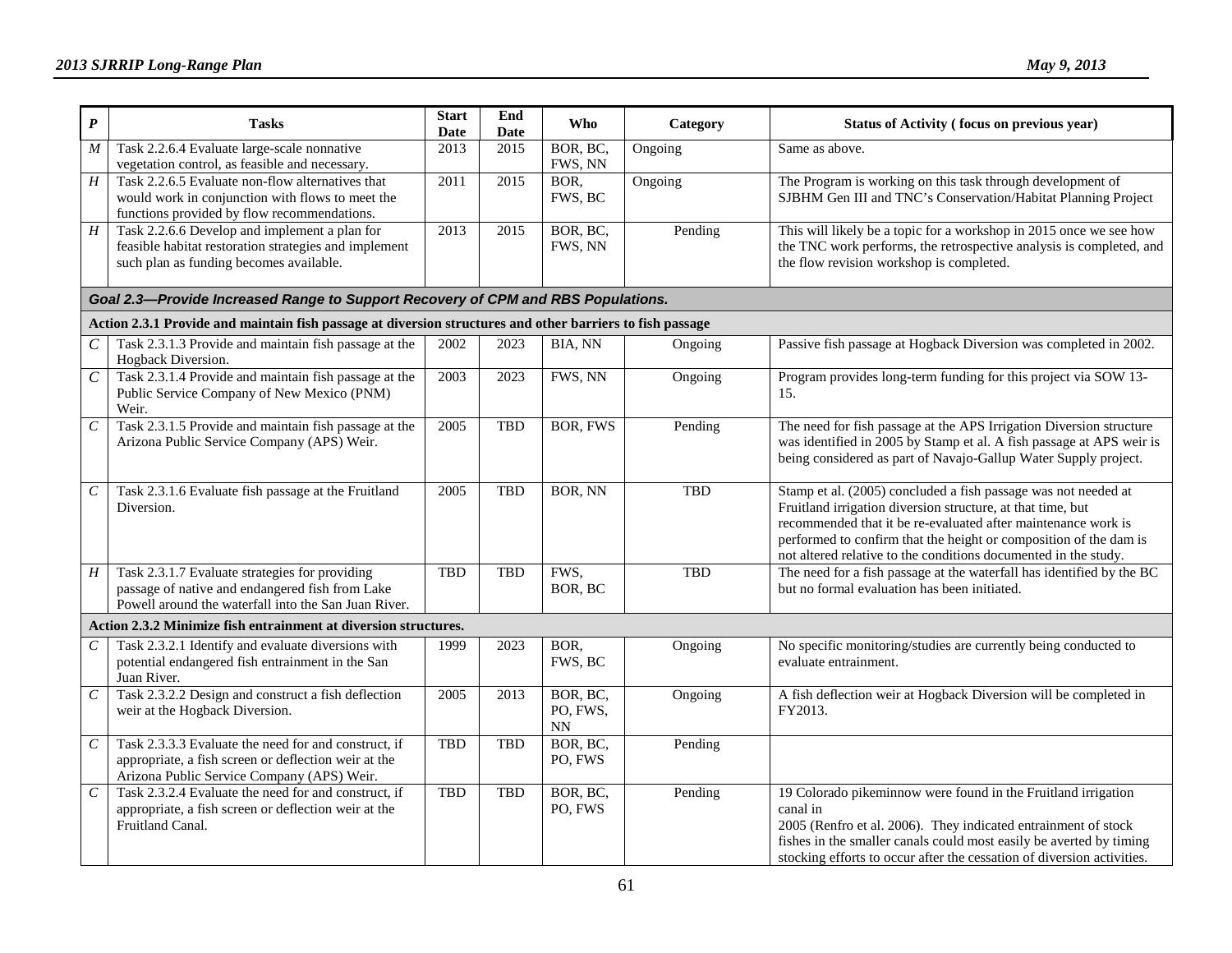| $\boldsymbol{P}$            | <b>Tasks</b>                                                                                                                                                                                                                                                                                  | <b>Start</b><br>Date | End<br><b>Date</b> | <b>Who</b>          | Category | Status of Activity (focus on previous year)                                                                                                                                                                                             |
|-----------------------------|-----------------------------------------------------------------------------------------------------------------------------------------------------------------------------------------------------------------------------------------------------------------------------------------------|----------------------|--------------------|---------------------|----------|-----------------------------------------------------------------------------------------------------------------------------------------------------------------------------------------------------------------------------------------|
| $\mathcal{C}_{\mathcal{C}}$ | Task 2.3.2.5 Evaluate the need for and construct, if<br>appropriate, a fish screen or deflection weir at the<br>Jewett Valley Ditch.                                                                                                                                                          | <b>TBD</b>           | <b>TBD</b>         | <b>BOR, FWS</b>     | Pending  | No endangered fish were collected in this canal by Renfro et al.<br>(2006) during surveys in 2005. See above.                                                                                                                           |
| $\boldsymbol{C}$            | Task 2.3.2.7 Evaluate the need for and construct, if<br>appropriate, a fish screen or deflection weir at the<br>Farmer's Mutual Ditch.                                                                                                                                                        | <b>TBD</b>           | <b>TBD</b>         | BOR, BC,<br>PO, FWS | Pending  | No endangered fish were collected in this by Renfro et al. (2006)<br>during surveys in 2005. See above.                                                                                                                                 |
| $\,C$                       | Task 2.3.2.6 Evaluate the need for and construct, if<br>appropriate, a fish screen or deflection weir at the<br>San Juan Generating Station.                                                                                                                                                  | <b>TBD</b>           | <b>TBD</b>         | BOR, BC,<br>PO, FWS | Pending  |                                                                                                                                                                                                                                         |
|                             | Goal 2.4-Provide Suitable Water Quality to Support Recovery of CPM and RBS Populations.                                                                                                                                                                                                       |                      |                    |                     |          |                                                                                                                                                                                                                                         |
|                             | Action 2.4.1 Describe water quality and identify potential problems to native and endangered fish.                                                                                                                                                                                            |                      |                    |                     |          |                                                                                                                                                                                                                                         |
| $\,$ $\,$                   | Task 2.4.1.1 Evaluate water quality of the San Juan<br>River Basin, in coordination with other agencies, and<br>identify potential effects to native and endangered<br>fish.                                                                                                                  | 1999                 | 2023               | FWS,<br>BOR, BC     | Ongoing  | FWS is coordinating with other agencies; strategies for research and<br>monitoring are being developed.                                                                                                                                 |
| $\,C$                       | Task 2.4.1.2 Compile, evaluate, and synthesize<br>historic water quality information on the San Juan<br>River to identify water quality parameters that may<br>be detrimental to native and endangered fish species<br>(e.g., mercury, selenium, polycyclic aromatic<br>hydrocarbons [PAHs]). | 1994                 | 2023               | FWS,<br>BOR, BC     | Ongoing  | See above                                                                                                                                                                                                                               |
| $\cal C$                    | Task 2.4.1.3 Evaluate water quality as potential<br>limiting factors.                                                                                                                                                                                                                         | 1994                 | 2023               | <b>FWS</b>          | Ongoing  | See above.                                                                                                                                                                                                                              |
|                             | <b>Action 2.4.2 Remediate Water Quality Problems</b>                                                                                                                                                                                                                                          |                      |                    |                     |          |                                                                                                                                                                                                                                         |
| $\,$                        | Task 2.4.2.1 Develop and implement a<br>comprehensive contaminants monitoring plan to<br>identify water quality threats to the endangered<br>species.                                                                                                                                         | 2010                 | <b>TBD</b>         | <b>FWS</b>          | Pending  | The FWS is working with other agencies to develop a basin-wide<br>strategy to accomplish this task.                                                                                                                                     |
| $\cal C$                    | Task 2.4.2.2 Identify effects of contaminants on<br>recovery of endangered fish.                                                                                                                                                                                                              | 2010                 | 2023               | FWS, BC             | Ongoing  | See above.                                                                                                                                                                                                                              |
| $\overline{C}$              | Task 2.4.2.3 Provide assistance in developing<br>recommended water quality criteria for problematic<br>contaminants for consideration by state and federal<br>water quality regulatory agencies when those<br>agencies adopt enforceable water quality standards.                             | 2010                 | TBD                | <b>FWS</b>          | Ongoing  | See above.                                                                                                                                                                                                                              |
|                             | Action 2.4.3 Minimize the risk of hazardous-materials spills in critical habitat.                                                                                                                                                                                                             |                      |                    |                     |          |                                                                                                                                                                                                                                         |
| C                           | Task 2.4.3.1 Identify and remediate potential sources<br>of hazardous materials to areas of designated critical<br>habitat (e.g., oil pipelines, riverside retention ponds).                                                                                                                  | 2012                 | TBD                | FWS, TNC            | Pending  | First step: TNC will complete its identification of potential<br>hazardous material threats in 2013 (SOW 09-16). Second step:<br>Develop plan for remediating potential hazardous materials spills<br>(includes Tasks 2.4.3.2-2.4.3.6). |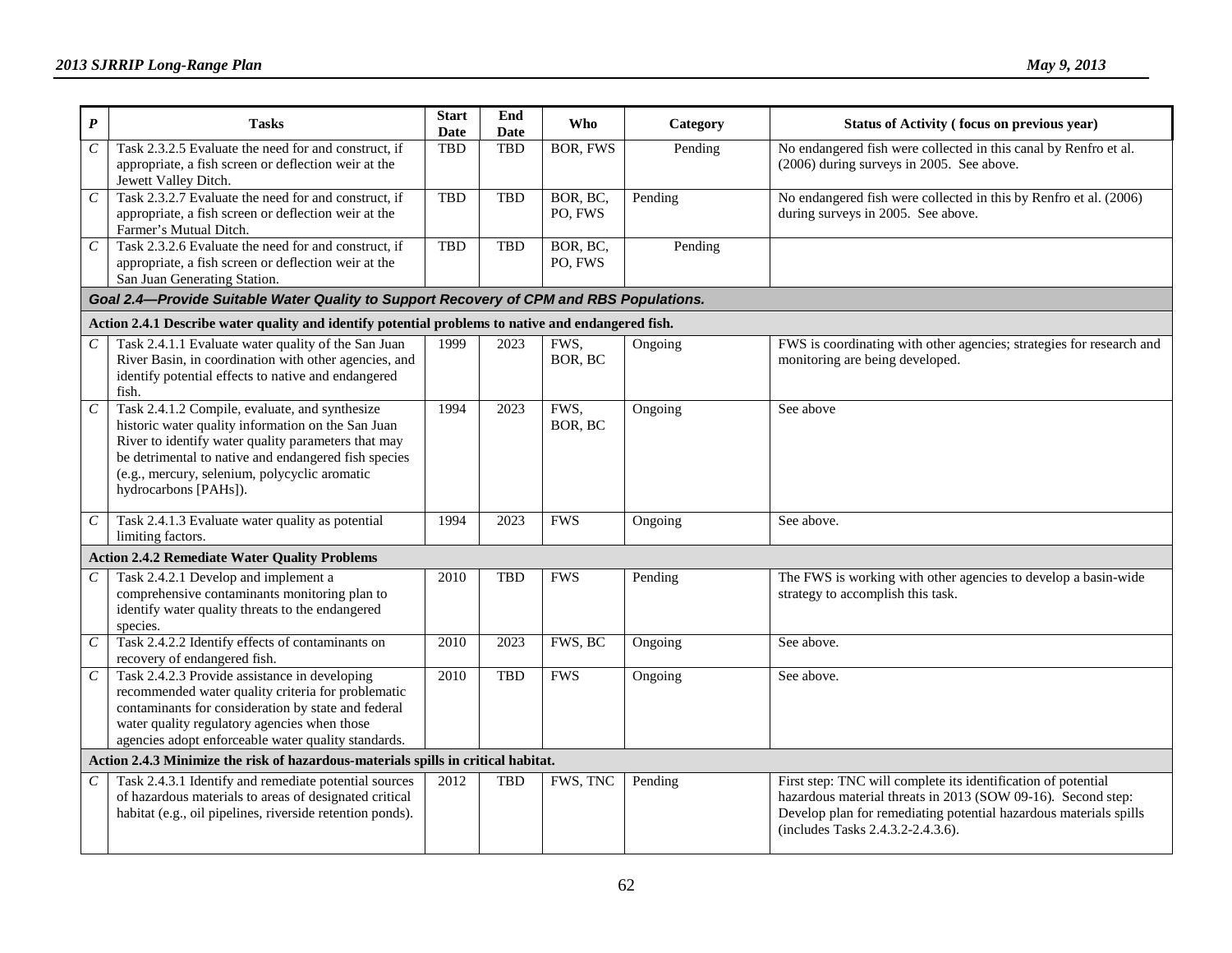| $\boldsymbol{P}$ | <b>Tasks</b>                                                                                                                                                                                                                                                                                                                              | <b>Start</b><br>Date | End<br>Date | Who     | Category | Status of Activity (focus on previous year) |
|------------------|-------------------------------------------------------------------------------------------------------------------------------------------------------------------------------------------------------------------------------------------------------------------------------------------------------------------------------------------|----------------------|-------------|---------|----------|---------------------------------------------|
|                  | Task 2.4.3.2 Review and recommend modifications<br>to state and federal hazardous-materials spills<br>emergency-response plans to ensure adequate<br>protection for razorback sucker and Colorado<br>pikeminnow populations from hazardous-materials<br>spills, including prevention and quick response to<br>hazardous-materials spills. | TBD                  | TBD         | FWS, PO | Ongoing  | See above                                   |
|                  | Task 2.4.3.3 Implement State and Federal<br>emergency-response plans that contain the necessary<br>preventive measures for hazardous-materials spill.                                                                                                                                                                                     | TBD                  | TBD         | FWS, PO | Ongoing  | Same as above.                              |
|                  | Task 2.4.3.4 Identify the locations of all petroleum-<br>product pipelines within the 100-year floodplain of<br>critical habitat.                                                                                                                                                                                                         | TBD                  | <b>TBD</b>  | FWS, PO | Ongoing  | Same as above.                              |
|                  | Task 2.4.3.5 Assess the need for and install<br>emergency shut-off valves on problematic<br>petroleum-product pipelines within the 100-year<br>floodplain of critical habitat to minimize the<br>potential of spills.                                                                                                                     | TBD                  | <b>TBD</b>  | FWS. PO | Ongoing  | Same as above.                              |
|                  | Task 2.4.3.6 Develop Best Management Practices for<br>heavy equipment use within the 100 year floodplain.                                                                                                                                                                                                                                 | TBD                  | TBD         | FWS, PO | Ongoing  | Same as above.                              |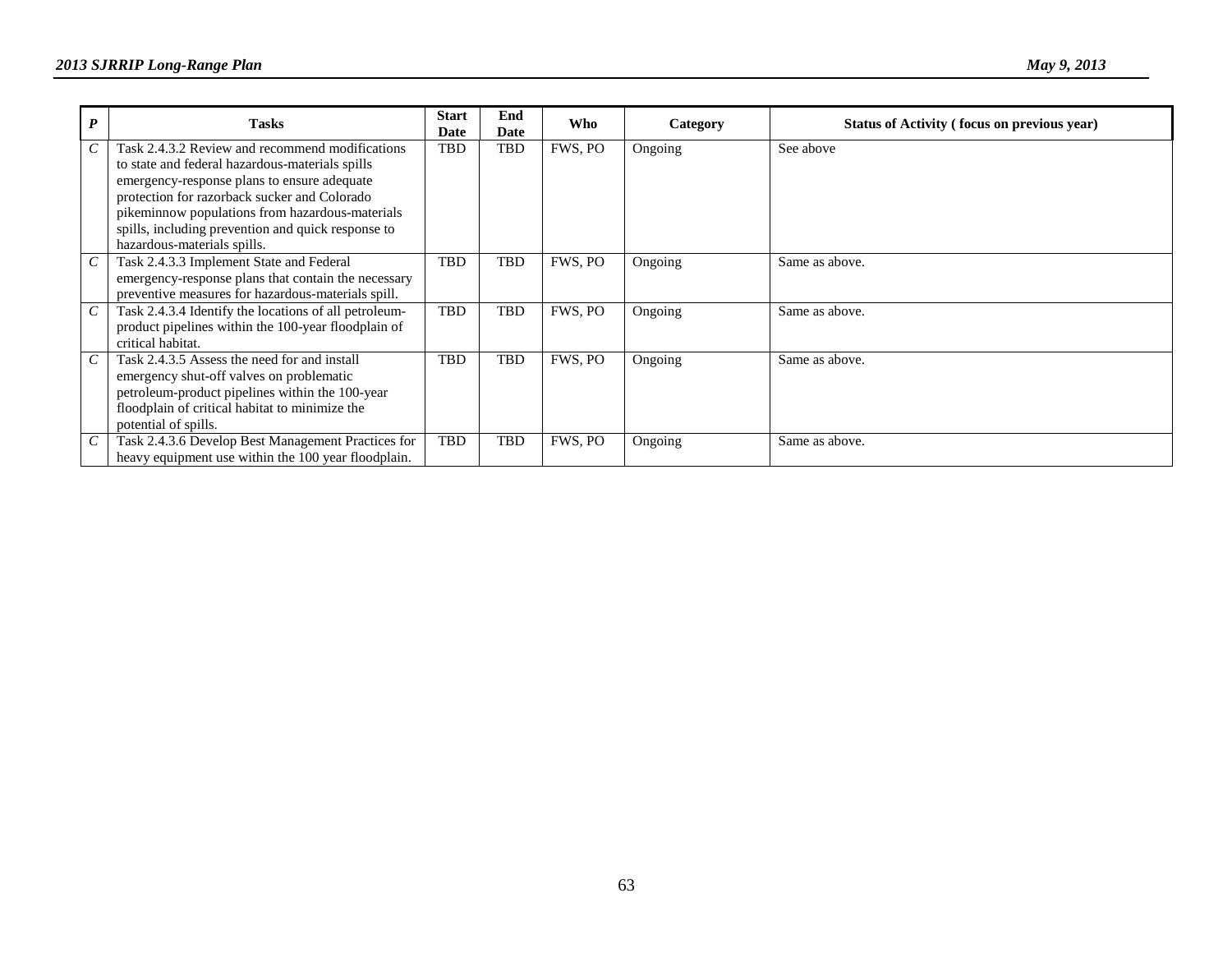## *Table A3. Element 3—Management of Nonnative Species.*

| $\boldsymbol{P}$            | <b>Tasks</b>                                                                                                         | <b>Start</b><br>Date | End<br><b>Date</b> | Who                    | Category | <b>Status of Activity (focus on previous year)</b>                                                                                                                                                                                                                                                                                                                                                                                                                                                                                                                                                                                                                                                                                                                                                                                                                                                                                                                                                                                                                                                                                                                                                                                                                                                                                                                                                                                                                                                                                                                                                                                                       |  |  |  |  |  |  |
|-----------------------------|----------------------------------------------------------------------------------------------------------------------|----------------------|--------------------|------------------------|----------|----------------------------------------------------------------------------------------------------------------------------------------------------------------------------------------------------------------------------------------------------------------------------------------------------------------------------------------------------------------------------------------------------------------------------------------------------------------------------------------------------------------------------------------------------------------------------------------------------------------------------------------------------------------------------------------------------------------------------------------------------------------------------------------------------------------------------------------------------------------------------------------------------------------------------------------------------------------------------------------------------------------------------------------------------------------------------------------------------------------------------------------------------------------------------------------------------------------------------------------------------------------------------------------------------------------------------------------------------------------------------------------------------------------------------------------------------------------------------------------------------------------------------------------------------------------------------------------------------------------------------------------------------------|--|--|--|--|--|--|
|                             | <b>Goal 3.1-Control Problematic Nonnative Fishes.</b>                                                                |                      |                    |                        |          |                                                                                                                                                                                                                                                                                                                                                                                                                                                                                                                                                                                                                                                                                                                                                                                                                                                                                                                                                                                                                                                                                                                                                                                                                                                                                                                                                                                                                                                                                                                                                                                                                                                          |  |  |  |  |  |  |
|                             | Action 3.1.1 Develop, implement, and evaluate the most effective strategies for reducing problematic nonnative fish. |                      |                    |                        |          |                                                                                                                                                                                                                                                                                                                                                                                                                                                                                                                                                                                                                                                                                                                                                                                                                                                                                                                                                                                                                                                                                                                                                                                                                                                                                                                                                                                                                                                                                                                                                                                                                                                          |  |  |  |  |  |  |
| $\mathcal{C}_{\mathcal{C}}$ | Task 3.1.1.1 Mechanically remove nonnative fish to<br>achieve objectives.                                            | 2008                 | 2023               | NMFWCO,<br><b>UDWR</b> | Annually | Nonnative fish removal has been ongoing, riverwide, since 1996. Intensive<br>nonnative fish removal from RM 166.6 to 159 began in 2001 and continued<br>through 2012. In 2012, a total of 2 trips were conducted in this section<br>resulting in 301 channel catfish and 18 common carp being removed. Both<br>channel catfish and common carp catch rates have declined over time.<br>Intensive nonnative fish removal from RM 158.6 to 147.9 began in 2003 and<br>continued through 2012. A total of three trips were conducted in this section<br>in 2012 resulting in 1,000 channel catfish and 39 common carp being<br>removed. Similar to the upstream removal section, both channel catfish and<br>common carp catch rates have declined over time. Intensive nonnative fish<br>removal from RM 147.9 to 53 began on a limited basis in 2006 and effort was<br>increased beginning in 2008 and continued through 2012. A total of four<br>trips, eight electrofishing passes, to remove nonnative fishes were completed<br>in this section in 2002 resulting in 41,396 channel catfish and 133 common<br>carp being removed. Catch rates from common carp continue to decline over<br>time. Catch rates for channel catfish have increased in section since 2010 and<br>are primarily driven by the catch of juvenile (<300mm TL) channel catfish.<br>Lincoln-Peterson population estimates were calculated for channel catfish in<br>this section resulting in a point estimate for juvenile fish (200-299mm TL) of<br>73,164 fish and a point estimate for adult fish ( $\rightarrow$ 300mm TL) of 19,409<br>(SOW 13-17 Upper and 13-18 Lower). |  |  |  |  |  |  |
| $\cal C$                    | Task 3.1.1.2 Remove nonnative fish at selective fish<br>passage structures.                                          | 2003                 | 2023               | NN, FWS                | Annually | Nonnative fish are removed at PNM selective fish passage structure (see Task<br>$2.3.1.4$ ).                                                                                                                                                                                                                                                                                                                                                                                                                                                                                                                                                                                                                                                                                                                                                                                                                                                                                                                                                                                                                                                                                                                                                                                                                                                                                                                                                                                                                                                                                                                                                             |  |  |  |  |  |  |
| H                           | Task 3.1.1.3 Remove nonnative fish during all<br>Program research and monitoring activities.                         | 1999                 | 2023               | P.I.s                  | Ongoing  | This is a SOP for the Program but no specific reporting requirements are in<br>place. "Adult Monitoring" reports numbers of nonnative removed annually<br>by that study. It provides a yearly snapshot of the relative number of<br>nonnative fish in the SJR in relation to both T&E and common, sympatric<br>large-bodied natives. It also reports the location (by age-class & 10-RM<br>section) of channel catfish in the SJR to help inform the best locations for<br>performing nonnative fish removal in the subsequent year.                                                                                                                                                                                                                                                                                                                                                                                                                                                                                                                                                                                                                                                                                                                                                                                                                                                                                                                                                                                                                                                                                                                     |  |  |  |  |  |  |
| $\mathcal{C}_{0}^{0}$       | Task 3.1.1.4 Conduct annual review of success<br>nonnative fish control strategy.                                    | 1999                 | 2023               | FWS,<br>UDWR,<br>BC    | Annually | Success of riverwide nonnative fish removal is reviewed annually by P.I.'s<br>and BC (SOW 13-17 Upper and 13-18 Lower). See above.                                                                                                                                                                                                                                                                                                                                                                                                                                                                                                                                                                                                                                                                                                                                                                                                                                                                                                                                                                                                                                                                                                                                                                                                                                                                                                                                                                                                                                                                                                                       |  |  |  |  |  |  |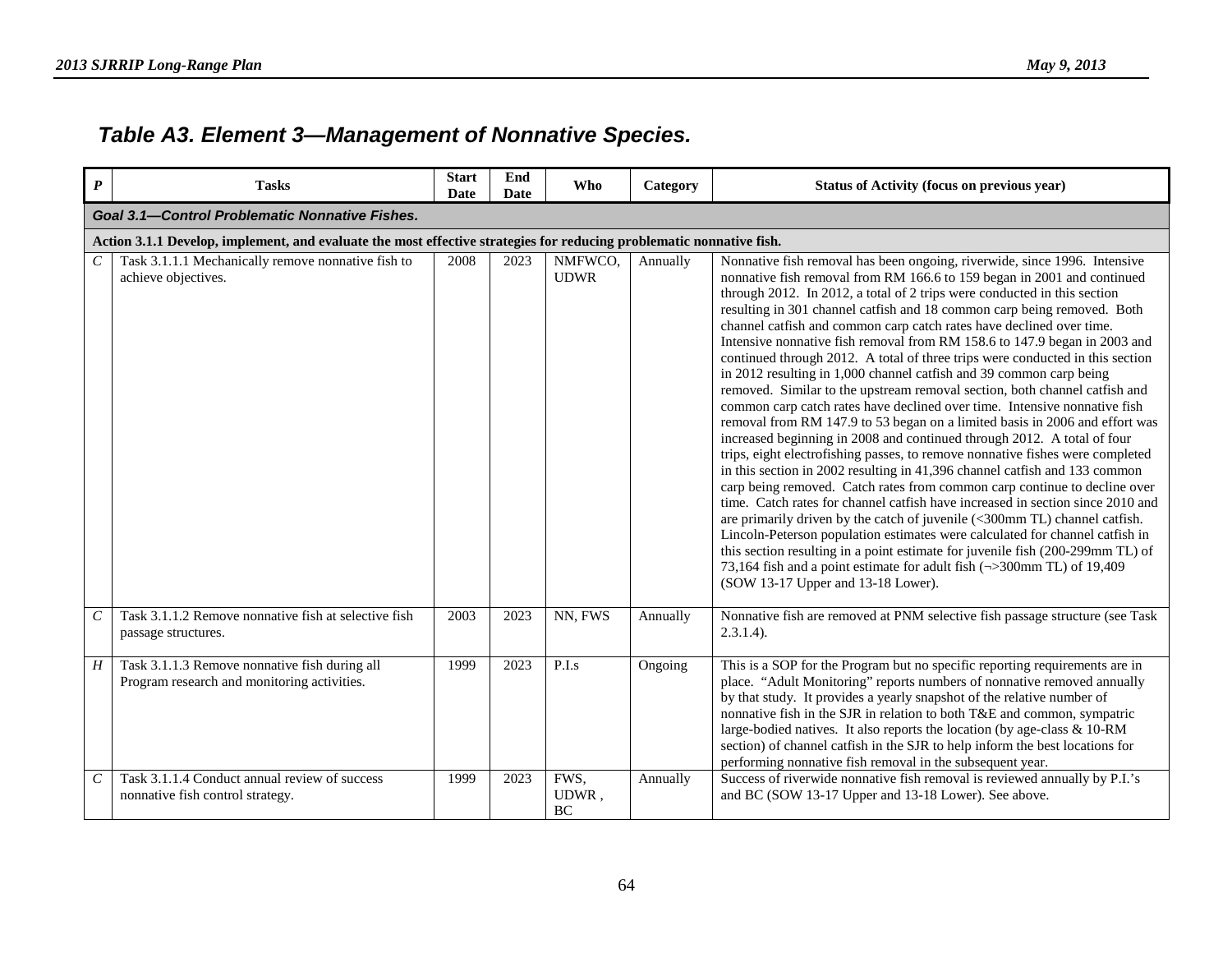| $\pmb{P}$        | <b>Tasks</b>                                                                                                                                                                                                                                           | <b>Start</b><br><b>Date</b> | End<br><b>Date</b> | Who                   | Category    | <b>Status of Activity (focus on previous year)</b>                                                                                                                                                                                                                                                                                                                                                                                                                                                                                                                                                                                                               |  |  |  |  |
|------------------|--------------------------------------------------------------------------------------------------------------------------------------------------------------------------------------------------------------------------------------------------------|-----------------------------|--------------------|-----------------------|-------------|------------------------------------------------------------------------------------------------------------------------------------------------------------------------------------------------------------------------------------------------------------------------------------------------------------------------------------------------------------------------------------------------------------------------------------------------------------------------------------------------------------------------------------------------------------------------------------------------------------------------------------------------------------------|--|--|--|--|
| $\,c\,$          | Task 3.1.1.5 Organize and conduct workshops, as<br>necessary, to develop a comprehensive non-native<br>species management plan, including measurable river<br>wide objective to determine effects of removal effort<br>on native and nonnative fishes. | 2012                        | 2013               | NMFWCO,<br>BC, PO     | In progress | The BC held a workshop in 2010 to evaluate the non-native fish control<br>program. Data and information from the workshop and annual nonnative fish<br>removal is being used to develop a comprehensive non-native species<br>management plan for the Program.                                                                                                                                                                                                                                                                                                                                                                                                   |  |  |  |  |
| H                | Task 3.1.1.6 Establish target criteria for reduction of<br>problematic nonnative fish species to estimate time,<br>effort, and cost for controlling nonnative fishes.                                                                                  | 2012                        | 2013               | BC, FWS               | Ongoing     | See above.                                                                                                                                                                                                                                                                                                                                                                                                                                                                                                                                                                                                                                                       |  |  |  |  |
| $H_{\rm}$        | Task 3.1.1.7 Evaluate and implement effective<br>alternative nonnative fish reduction methods.                                                                                                                                                         | 2012                        | 2023               | FWS, BC               | Ongoing     | See above.                                                                                                                                                                                                                                                                                                                                                                                                                                                                                                                                                                                                                                                       |  |  |  |  |
|                  | Action 3.1.2 Establish and evaluate strategies for handling removed nonnative fish in collaboration with state and tribal agencies.                                                                                                                    |                             |                    |                       |             |                                                                                                                                                                                                                                                                                                                                                                                                                                                                                                                                                                                                                                                                  |  |  |  |  |
| M                | Task 3.1.2.1 Evaluate and revise, as necessary,<br>translocation strategy for channel catfish removed<br>from the San Juan River.                                                                                                                      | 2013                        | 2014               | <b>FWS</b>            | Ongoing     | The feasibility of translocating channel catfish to closed impoundments<br>within the Basin needs to be evaluated every three (3) years. Channel catfish<br>are no longer translocated, in part, due to several reasons including: (1)<br>cost/benefit of translocation in relation to unpredictability of catch among<br>trips; (2) fish health concerns, specifically the accumulation of mercury in<br>older channel catfish; and (3) fish importation concerns between the States of<br>Utah and New Mexico. Channel catfish have not been translocated since<br>2006 and an evaluation of the cost/benefit of this activity should be completed<br>in 2014. |  |  |  |  |
| M                | Task 3.1.2.2 Implement standardized fish health<br>analysis for translocated channel catfish to avoid<br>transfer of harmful pathogens.                                                                                                                |                             |                    | <b>FWS</b>            | As needed   | Standardized fish health testing should be implemented if the translocation of<br>channel catfish is reinitiated.                                                                                                                                                                                                                                                                                                                                                                                                                                                                                                                                                |  |  |  |  |
| H                | Task 3.1.2.3 Develop, evaluate, and implement<br>standard procedures for disposal of fish that cannot be<br>translocated.                                                                                                                              | 2013                        | 2014               | <b>FWS</b>            | Ongoing     | Standard procedures have not been developed, to date, but should be included<br>in a comprehensive nonnative fish management plan. Current disposal is to<br>bury, when feasible, all nonnative fishes removed from the San Juan River.                                                                                                                                                                                                                                                                                                                                                                                                                          |  |  |  |  |
|                  | Goal 3.2-Prevent introduction and establishment of other nonnative invasive species.                                                                                                                                                                   |                             |                    |                       |             |                                                                                                                                                                                                                                                                                                                                                                                                                                                                                                                                                                                                                                                                  |  |  |  |  |
|                  | Action 3.2.1 Ensure that sport fishing regulations and enforcement are consistent with endangered fish recovery.                                                                                                                                       |                             |                    |                       |             |                                                                                                                                                                                                                                                                                                                                                                                                                                                                                                                                                                                                                                                                  |  |  |  |  |
| M                | Task 3.2.1.1 Review sport fishing regulations and<br>revise, as necessary, to ensure consistency with<br>endangered fish recovery.                                                                                                                     | 1999                        | 2023               | States, NN,<br>PO,BC  | Ongoing     | See Tasks 3.2.2.1 and 3.2.2.2.                                                                                                                                                                                                                                                                                                                                                                                                                                                                                                                                                                                                                                   |  |  |  |  |
| $\boldsymbol{M}$ | Task 3.2.1.2 Collaborate with state and tribal agencies<br>to enforce fishing regulations.                                                                                                                                                             | 1999                        | 2023               | States, NN,<br>PO,BC  | Ongoing     | See Tasks 3.2.2.1 and 3.2.2.2.                                                                                                                                                                                                                                                                                                                                                                                                                                                                                                                                                                                                                                   |  |  |  |  |
|                  | Action 3.2.2 Develop and implement policies and agreements among stakeholders on nonnative game fish management to prevent introduction of invasive species                                                                                            |                             |                    |                       |             |                                                                                                                                                                                                                                                                                                                                                                                                                                                                                                                                                                                                                                                                  |  |  |  |  |
| $\,c\,$          | Task 3.2.2.1 Develop and implement a sport fish<br>stocking policy among the states and tribes.                                                                                                                                                        | 2009                        | 2013               | States, NN,<br>PO, BC | In Progress | A draft sport fish stocking policy for the San Juan River Basin has been<br>developed and needs to be signed by the States of New Mexico, Utah,<br>Colorado, and the Tribes.                                                                                                                                                                                                                                                                                                                                                                                                                                                                                     |  |  |  |  |
| H                | Task 3.2.2.2 Execute agreements among the states<br>and tribes to prevent the spread of nonnative invasive<br>species.                                                                                                                                 | 2009                        | 2013               | States, NN,<br>PO, BC | In Progress | See above.                                                                                                                                                                                                                                                                                                                                                                                                                                                                                                                                                                                                                                                       |  |  |  |  |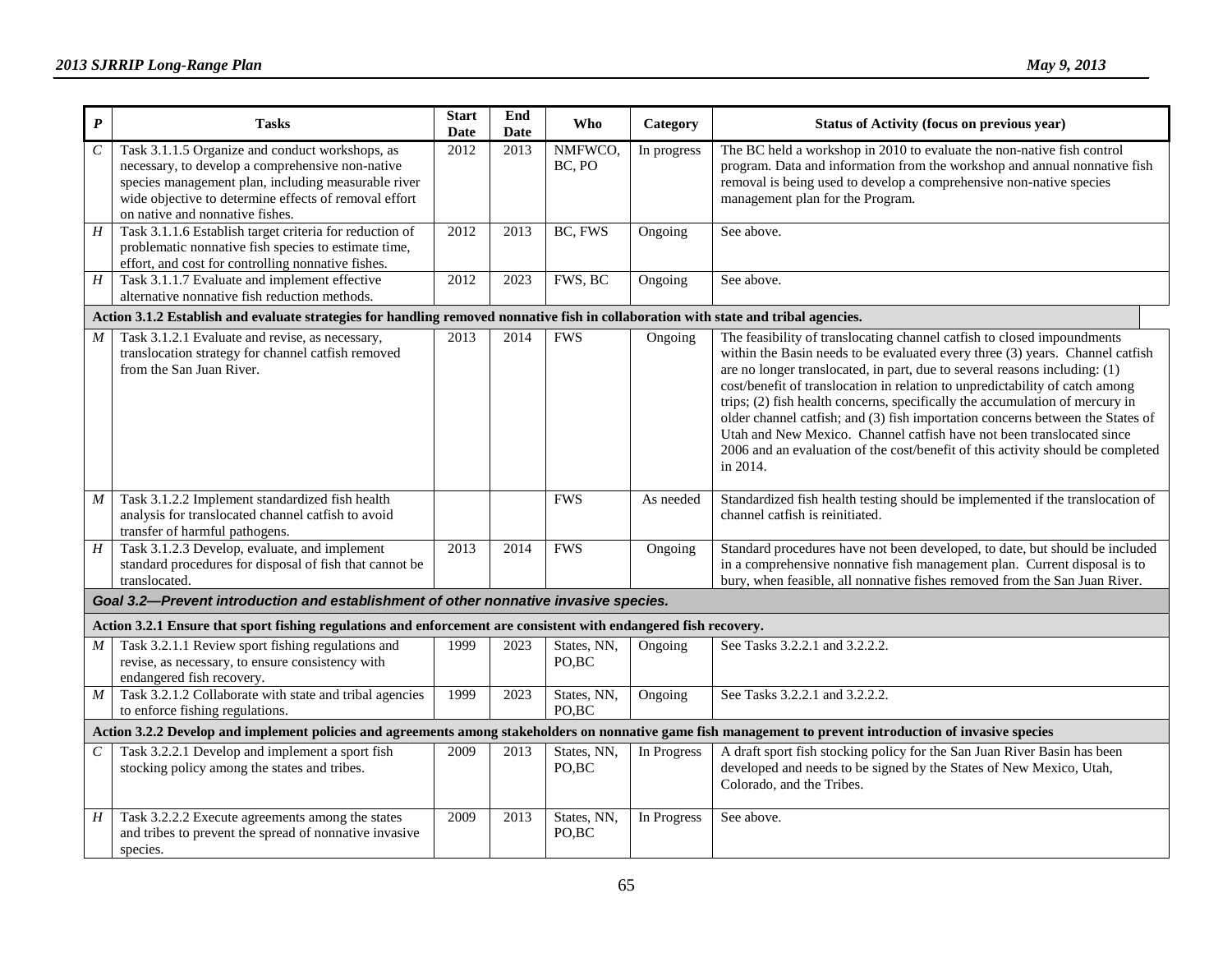| P             | <b>Tasks</b>                                                                                                                                                                                                                                                                    | <b>Start</b><br>Date | End<br>Date | Who                      | Category  | <b>Status of Activity (focus on previous year)</b>                                                                                                                                                                                                                                  |  |  |  |  |
|---------------|---------------------------------------------------------------------------------------------------------------------------------------------------------------------------------------------------------------------------------------------------------------------------------|----------------------|-------------|--------------------------|-----------|-------------------------------------------------------------------------------------------------------------------------------------------------------------------------------------------------------------------------------------------------------------------------------------|--|--|--|--|
|               | Action 3.2.3 Identify potential invasive nonnative species and control their introduction and escapement into the main river, floodplain, and tributaries.                                                                                                                      |                      |             |                          |           |                                                                                                                                                                                                                                                                                     |  |  |  |  |
|               | Task 3.2.3.1 Consolidate all information for a<br>comprehensive report and risk assessment of waterfall<br>inundation and associated immigration of nonnative<br>fish from Lake Powell including options and<br>recommendations for potential management actions.               | <b>TBD</b>           | TBD         | PO, BC                   | On Hold   | Information is being collected. No management actions are being proposed at<br>this time. See Task 2.3.1.7                                                                                                                                                                          |  |  |  |  |
| $\mathcal{C}$ | Task 3.2.3.2 Develop a plan to control non-native fish<br>entering the SJR from Lake Powell and be prepared to<br>implement when the lake refills.                                                                                                                              | <b>TBD</b>           | TBD         | PO, BC                   | As needed | If a barrier/passage is determined to be necessary, a plan will be developed.<br>See Task 2.3.1.7                                                                                                                                                                                   |  |  |  |  |
| H             | Task 3.2.3.3 Identify major sources of nonnative fish<br>from tributaries and off-channel features to minimize<br>reinvasion of riverine habitats by problematic species.                                                                                                       | TBD                  | 2023        | BC                       | Ongoing   | This will be part of a comprehensive non-native species management plan.                                                                                                                                                                                                            |  |  |  |  |
| $\mathcal{C}$ | Task 3.2.3.4 Implement measures to reduce<br>escapement of nonnative fish from tributaries and off-<br>channel features, as necessary.                                                                                                                                          | <b>TBD</b>           | 2023        | PO, BOR,<br><b>FWS</b>   | As needed | No measures are being implemented, at this time, to reduce escapement of<br>nonnative fish from tributaries and off-channel features. The Program is<br>working with BOR to find ways to prevent potential escapement of nonative<br>fish from Lake Nighthorse on the Animas River. |  |  |  |  |
| H             | Task 3.2.3.5 Coordinate with other programs,<br>agencies, and activities to track occurrences of<br>nonnative species in the San Juan River Basin and, if<br>a potential invasive species problem is identified,<br>develop and implement preventive actions as<br>appropriate. | 1999                 | 2023        | PO, BC,<br><b>States</b> | Ongoing   |                                                                                                                                                                                                                                                                                     |  |  |  |  |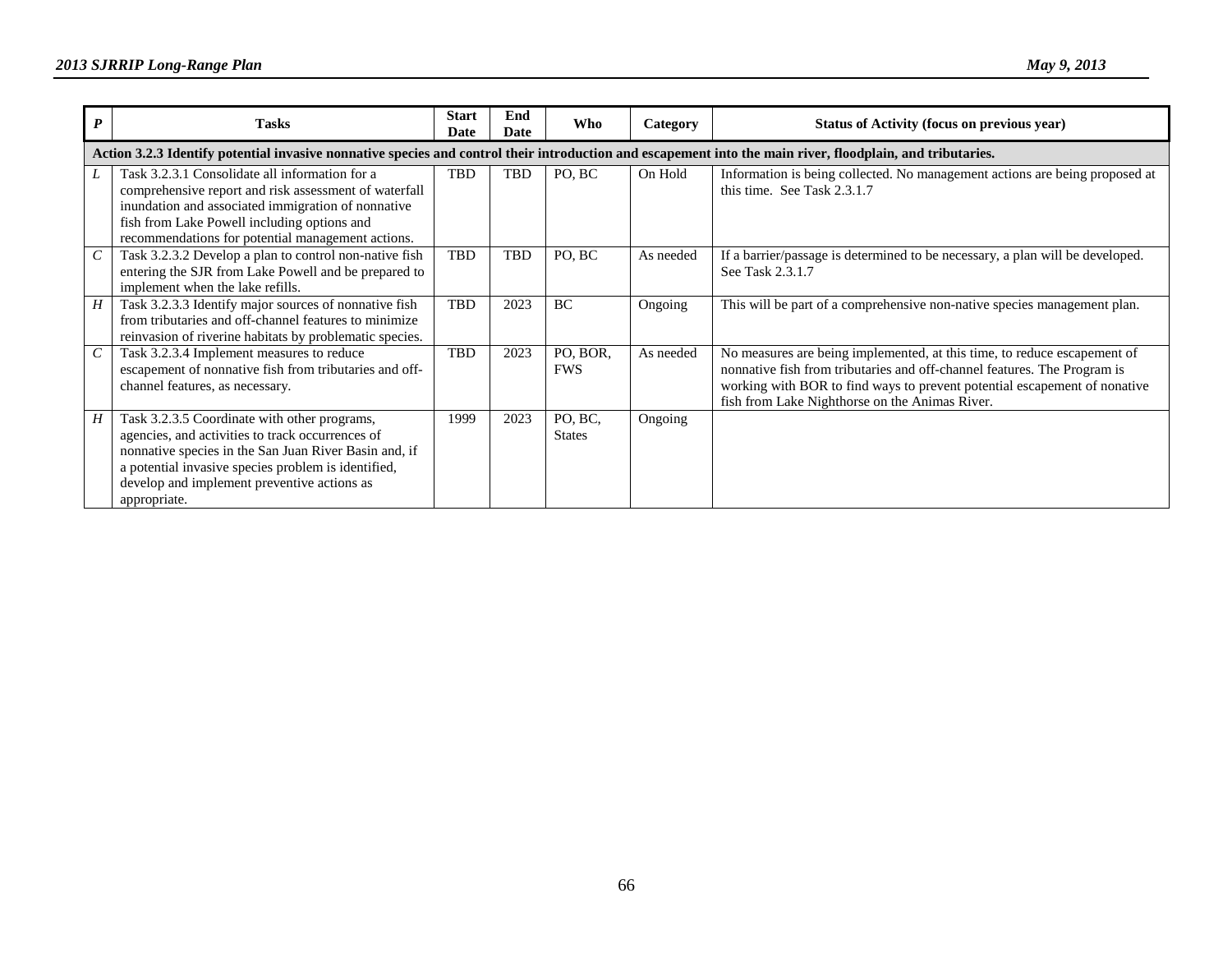### *Table A4. Element 4— Monitoring and Evaluation of Fish and Habitat in Support of Recovery Actions.*

| $\boldsymbol{P}$ | <b>Tasks</b>                                                                                                                                                                                            | <b>Start</b><br>Date | End<br>Date | <b>Who</b>                               | Category  | Status of Activity (focus on previous year)                                                                                                                                                                                                                                                                                                                                                                                                                                                                                                                            |  |  |  |
|------------------|---------------------------------------------------------------------------------------------------------------------------------------------------------------------------------------------------------|----------------------|-------------|------------------------------------------|-----------|------------------------------------------------------------------------------------------------------------------------------------------------------------------------------------------------------------------------------------------------------------------------------------------------------------------------------------------------------------------------------------------------------------------------------------------------------------------------------------------------------------------------------------------------------------------------|--|--|--|
|                  | Goal 4.1-Monitor Fish Populations of the San Juan River.                                                                                                                                                |                      |             |                                          |           |                                                                                                                                                                                                                                                                                                                                                                                                                                                                                                                                                                        |  |  |  |
|                  | Action 4.1.1 Develop a standardized monitoring program for fish.                                                                                                                                        |                      |             |                                          |           |                                                                                                                                                                                                                                                                                                                                                                                                                                                                                                                                                                        |  |  |  |
| $\boldsymbol{M}$ | Task 4.1.1.1 Develop and revise, as needed, a Standardized<br>Fish Monitoring Plan to assess the presence, status, and trends<br>of Colorado pikeminnow, razorback sucker, and fish<br>community.       | 2000                 | 2023        | PO, BC,<br>FWS.<br>NMDGF,<br><b>UDWR</b> | Ongoing   | The Program's Monitoring Plan And Protocols (Feb 2012) are being<br>used to implement standardized fish monitoring.                                                                                                                                                                                                                                                                                                                                                                                                                                                    |  |  |  |
| H                | Task 4.1.1.2 Analyze and evaluate monitoring data and<br>produce Annual Fish Monitoring Reports to ensure that the<br>best sampling design and strategies are employed.                                 | 2000                 | 2023        | PO, BC,<br>P.I.'s                        | Annually  | Annual reports are posted on the SJRRIP website each year:<br>http://www.fws.gov/southwest/sjrip/index.cfm                                                                                                                                                                                                                                                                                                                                                                                                                                                             |  |  |  |
| H                | Task 4.1.1.3 Organize and conduct Monitoring Plan<br>Workshops, as necessary, to coordinate sampling design, data<br>collection, and desired precision and detection levels for<br>detecting responses. | 2000                 | 2023        | PO, BC                                   | As needed | Monitoring workshops were held in 2009. See 4.1.1.1.                                                                                                                                                                                                                                                                                                                                                                                                                                                                                                                   |  |  |  |
|                  | Action 4.1.2 Implement a Standardized Monitoring Plan to track the presence, status and trends of endangered fish populations.                                                                          |                      |             |                                          |           |                                                                                                                                                                                                                                                                                                                                                                                                                                                                                                                                                                        |  |  |  |
| $H_{\parallel}$  | Task 4.1.2.1 Conduct larval fish sampling to determine if<br>reproduction is occurring, locate spawning and nursery areas,<br>and to gauge the extent of annual reproduction.                           | 1998                 | 2023        | P.I.s                                    | Annually  | Larval RBS have been documented in the San Juan River for 15<br>consecutive years. In 2012, 1,778 age-0 RBS were collected. Since the<br>project's inception there has been an increasing trend in catch of larval<br>RBS, an increase in upstream distribution of larvae captured, and during<br>the last three survey years there has been no significant difference in<br>catch between the five reaches. No larval CPM were captured during the<br>2012 survey, however reproduction has been documented in five of nine<br>years surveyed since 2004 (SOW 13-21). |  |  |  |
| H                | Task 4.1.2.2 Conduct juvenile and small-bodied fish sampling<br>to determine if young fish are surviving and recruiting and the<br>areas and habitat used for rearing.                                  | 1998                 | 2023        | P.I.s                                    | Annually  | In FY2012, NMDGF conducted surveys of small bodied fishes on the<br>San Juan River in Reaches 3-6. This sampling was conducted during<br>two trips: Sept. 10-14 and 19-26. The Sept. 10-14 trip included two<br>additional days of sampling above the Animas River confluence.<br>Experimental sampling using two 30' seines was conducted in the study<br>area. TNC's six restored secondary channels and one control site were<br>sampled for small bodied fishes. Results of these data will be reported<br>to the Recovery Program 2013 (SOW 13-20).               |  |  |  |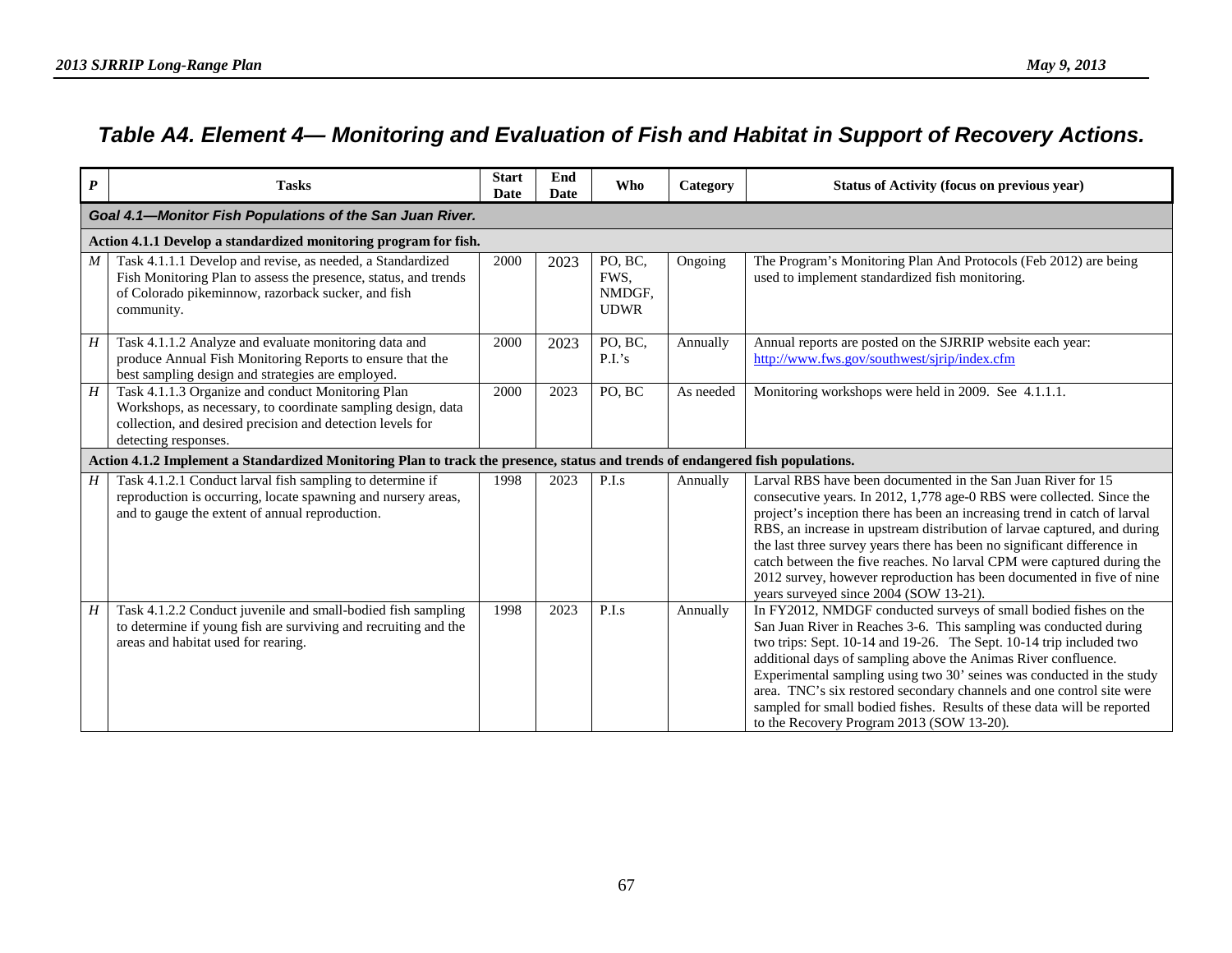| $\boldsymbol{P}$                                                                                                                                     | <b>Tasks</b>                                                                                                                                                                                                    | <b>Start</b><br>Date | End<br>Date | Who                     | <b>Category</b> | Status of Activity (focus on previous year)                                                                                                                                                                                                                                                                                                                                                                                                                                                                                                                                                                                                                                                                                                                                                                                                                                                                                                                                                                                                                                                                                                                                                                                                                                                                                                                                                                                                                                                                                                                                                                                                                                                                                                                                                                                                                                                  |  |  |  |
|------------------------------------------------------------------------------------------------------------------------------------------------------|-----------------------------------------------------------------------------------------------------------------------------------------------------------------------------------------------------------------|----------------------|-------------|-------------------------|-----------------|----------------------------------------------------------------------------------------------------------------------------------------------------------------------------------------------------------------------------------------------------------------------------------------------------------------------------------------------------------------------------------------------------------------------------------------------------------------------------------------------------------------------------------------------------------------------------------------------------------------------------------------------------------------------------------------------------------------------------------------------------------------------------------------------------------------------------------------------------------------------------------------------------------------------------------------------------------------------------------------------------------------------------------------------------------------------------------------------------------------------------------------------------------------------------------------------------------------------------------------------------------------------------------------------------------------------------------------------------------------------------------------------------------------------------------------------------------------------------------------------------------------------------------------------------------------------------------------------------------------------------------------------------------------------------------------------------------------------------------------------------------------------------------------------------------------------------------------------------------------------------------------------|--|--|--|
| $\boldsymbol{M}$                                                                                                                                     | Task 4.1.2.3 Conduct adult fish sampling to estimate densities<br>of fish (CPUE) and estimates of population size (mark-<br>recapture estimates).                                                               | 1998                 | 2023        | P.I.s                   | Annually        | Adult Monitoring was conducted RM 195-77 in 2012 (full river to be<br>sampled again in 2015). Scaled CPUE for both RBS and CPM in the<br>SJR 1+ overwinter periods showed a significantly increasing trend over<br>time (2003-2012). Adult CPM were collected for the 3rd year in a row<br>in 2012, showing that Adult Monitoring is able to detect their presence if<br>these fish are in the river. To determine when the Program should<br>switch to riverwide population estimates, Adult Monitoring indicates<br>that we are getting close with the number of adult RBS (we are actually<br>probably there for adult RBS numbers-wise) and CPM between 300-399<br>mm TL being seen in the river. However, these fish are all (or almost<br>all) the result of stocking efforts and widespread recruitment of wild-<br>produced RBS and CPM is still lacking. In 2013, an adult RBS was<br>collected that had been in the river for 18 years post-stocking.<br>Nonnative common carp have become very rare in our collections (likely<br>due to nonnative fish removal efforts). However, nonnative channel<br>catfish remain widespread, although their size-class has been shifted<br>towards smaller fish (i.e., size-classes not yet recruited to the<br>electrofishing gear). Despite the introduction of high numbers of stocked<br>CPM (predators) and RBS (competitors) and repeated intensive<br>electrofishing trips throughout the calendar year, populations of native<br>flannelmouth sucker and bluehead sucker have not crashed, but remain<br>common, widespread, and stable. In 2012, 13 native roundtail chub<br>were collected. This native fish species is actually the rarest large-<br>bodied native fish species in the SJR and Adult Monitoring has never<br>collected more than two individuals of this species in any previous<br>years' sampling (SOW 13-19). |  |  |  |
| H                                                                                                                                                    | Task 4.1.2.4 Deposit, process, and secure SJR fish specimens,<br>field notes, and associated data at an organized permanent<br>repository.                                                                      | 1987                 | 2023        | P.I.s                   | Annually        | UNM Div. of Fisheries Museum of Southwestern Biology provided this<br>service for the Program (SOW 13-22).                                                                                                                                                                                                                                                                                                                                                                                                                                                                                                                                                                                                                                                                                                                                                                                                                                                                                                                                                                                                                                                                                                                                                                                                                                                                                                                                                                                                                                                                                                                                                                                                                                                                                                                                                                                   |  |  |  |
| $H_{\rm}$                                                                                                                                            | Task 4.1.2.5 Collect scales from unmarked fish captured<br>during monitoring and nonnative fish removal activities for<br>future analyses.                                                                      | 2012                 | 2013        | P.I.s                   | Annually        | Platania (ASIR) developed a SOP for collecting scales and a scale-<br>collecting kit that was sent out to field crews in 2011 and 2012. Scales<br>were collected from unmarked RBS during the Lake Powell RBS study,<br>Adult Monitoring, and nonnative fish removal in 2012. Analysis of<br>these samples is underway with results due in 2013 (SOW 13-21a).                                                                                                                                                                                                                                                                                                                                                                                                                                                                                                                                                                                                                                                                                                                                                                                                                                                                                                                                                                                                                                                                                                                                                                                                                                                                                                                                                                                                                                                                                                                                |  |  |  |
| Action 4.1.3 Collect data on the endangered fish and native and nonnative fish communities during other Program management activities, when possible |                                                                                                                                                                                                                 |                      |             |                         |                 |                                                                                                                                                                                                                                                                                                                                                                                                                                                                                                                                                                                                                                                                                                                                                                                                                                                                                                                                                                                                                                                                                                                                                                                                                                                                                                                                                                                                                                                                                                                                                                                                                                                                                                                                                                                                                                                                                              |  |  |  |
| Η                                                                                                                                                    | Task 4.1.3.1 Collect data on the endangered fish and native<br>fish community during nonnative fish control activities to aid<br>in tracking the presence, status and trends of endangered fish<br>populations. | 1998                 | 2023        | FWS, BC,<br><b>UDWR</b> | Annually        | Work is conducted under the nonnative removal work by FWS (Region<br>2 and Region 6) and UDWR (SOW's 13-17 and 13-18). CPM and RBS<br>have been collected during intensive nonnative fish removal projects<br>since their initiation in 2001. In 2012, nonnative fish removal crews<br>sampling from RM's 166.6 to 53 collected a total of 1,124 (1,071<br>unique) CPM and 2,029 (1,779 unique) RBS. Of the CPM, 25 adult fish<br>(>450mm TL) were collected in 2012. The majority of RBS collected in<br>2012 had been in the river $<$ 2 years; however, 12 fish were collected<br>that have been in the river for $>10$ years including one fish that has been                                                                                                                                                                                                                                                                                                                                                                                                                                                                                                                                                                                                                                                                                                                                                                                                                                                                                                                                                                                                                                                                                                                                                                                                                            |  |  |  |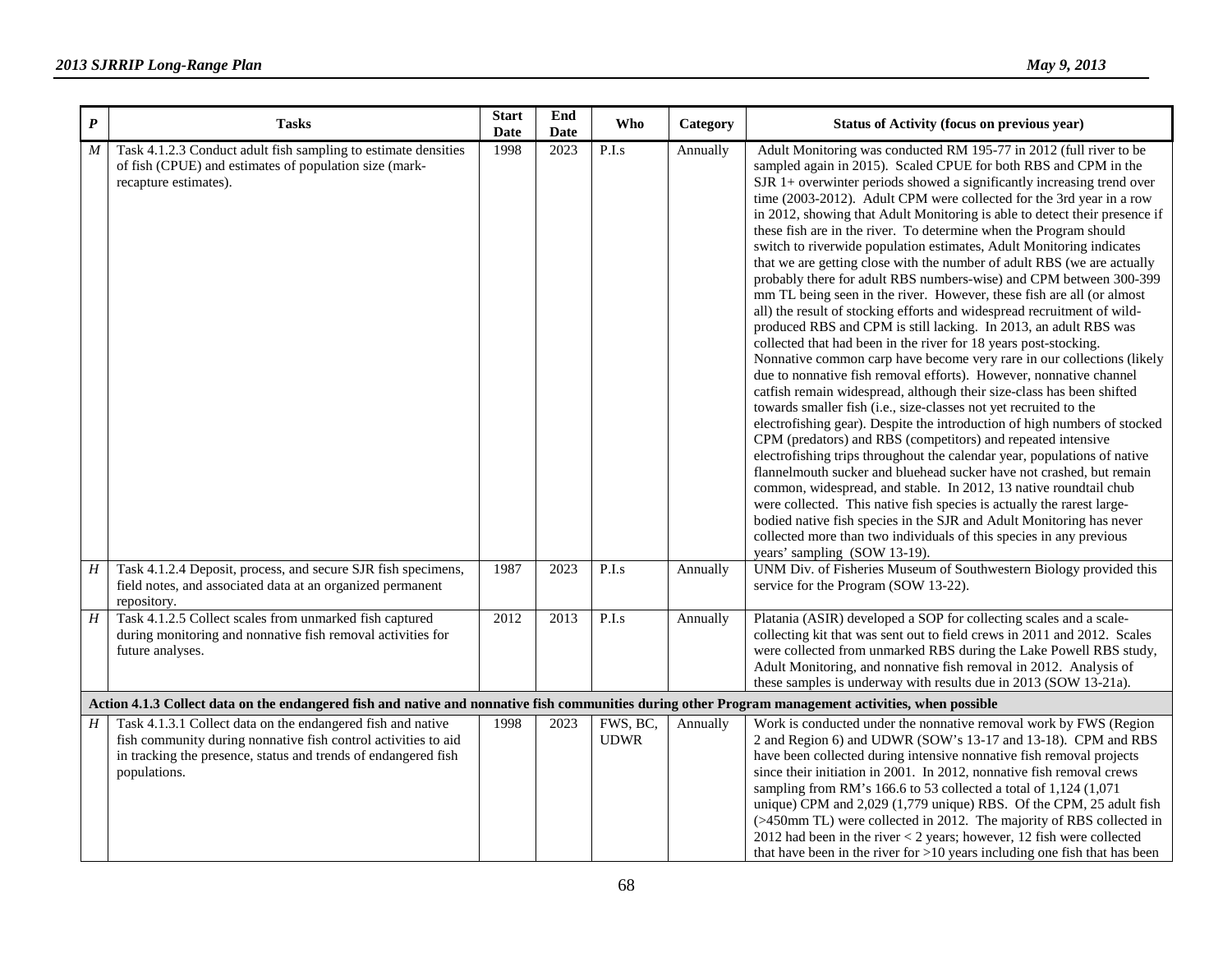| $\boldsymbol{P}$ | <b>Tasks</b>                                                                                                                                                                                                                                                                             | <b>Start</b><br>Date | End<br>Date | <b>Who</b>        | Category  | Status of Activity (focus on previous year)                                                                                                                                                                                                                                                                                                                                                                                                                                                                                                                                                                                                                                                  |
|------------------|------------------------------------------------------------------------------------------------------------------------------------------------------------------------------------------------------------------------------------------------------------------------------------------|----------------------|-------------|-------------------|-----------|----------------------------------------------------------------------------------------------------------------------------------------------------------------------------------------------------------------------------------------------------------------------------------------------------------------------------------------------------------------------------------------------------------------------------------------------------------------------------------------------------------------------------------------------------------------------------------------------------------------------------------------------------------------------------------------------|
|                  |                                                                                                                                                                                                                                                                                          |                      |             |                   |           | in the system for 16.5 years. All rare fish data are summarized in an<br>Excel database and submitted to the Program Office for inclusion into<br>the comprehensive rare fish database.                                                                                                                                                                                                                                                                                                                                                                                                                                                                                                      |
| H                | Task 4.1.3.2 Collect data on the endangered fish and native<br>fish community during PNM selective fish passage operations<br>to aid in tracking the presence, status and trends of endangered<br>fish populations.                                                                      | 2003                 | 2023        | FWS, NN           | Ongoing   | Conducted by Navajo Nation under SOW 13-15 for operation of PNM<br>fish passage. The passage was largely shut-down during most of 2012<br>due primarily to contracting/staffing issues.                                                                                                                                                                                                                                                                                                                                                                                                                                                                                                      |
|                  | Action 4.1.4 Obtain reliable population estimates of RBS and CPM.                                                                                                                                                                                                                        |                      |             |                   |           |                                                                                                                                                                                                                                                                                                                                                                                                                                                                                                                                                                                                                                                                                              |
| H                | Task 4.1.4.1 Implement pilot mark-recapture population<br>estimates to develop target criteria for full implementation of<br>population estimates consistent with recovery goals<br>requirements.                                                                                        | 2009                 | 2013        | BC                | Ongoing   | In 2009 and 2010, population estimates for Colorado pikeminnow (age<br>2+) and razorback sucker (if they had been in the river for one over-<br>winter period) were calculated using data collected during nonnative fish<br>removal efforts from Shiprock, NM to Clay Hills, UT. Specific<br>mark/recapture trips were not completed; however, estimates were<br>generated using data collected via standard nonnative fish removal<br>methodologies. To develop point estimates, data were used from a<br>variety of sampling trips that were conducted within one month of each<br>other. Estimates were not generated in 2011 but will be generated using<br>data collected during 2012. |
| H                | Task 4.1.4.2 Use mark-recapture population estimators, when<br>feasible, and in conjunction with catch rate estimators, to<br>provide reliable estimates of adults, subadults, survival, and<br>recruitment consistent with recovery goals criteria to gauge<br>recovery of CPM and RBS. | 1998                 | <b>TBD</b>  | FWS, BC,<br>P.I.s | Ongoing   | The Program is using mark-recapture data to do population estimates.<br>While not mark-recapture population estimators, the work done through<br>Adult Monitoring (which is a single-pass effort) helps get at this. See<br>4.1.2.3.                                                                                                                                                                                                                                                                                                                                                                                                                                                         |
|                  | Task 4.1.4.3 Analyze mark-recapture data with methods used<br>by Bestgen (2009) to estimate survival rates of razorback<br>sucker.                                                                                                                                                       | 2009                 | <b>TBD</b>  | PO, BC            | Ongoing   | These analyses will be repeated every 3-5 years.                                                                                                                                                                                                                                                                                                                                                                                                                                                                                                                                                                                                                                             |
| H                | Task 4.1.4.4 Conduct Population Estimation Workshops, as<br>necessary, to evaluate population estimators used in other<br>systems to identify the most reliable and suitable estimator(s)<br>for Colorado pikeminnow and razorback sucker.                                               | 1999                 | 2023        | PO, BC            | As needed | No workshops are planned at this time.                                                                                                                                                                                                                                                                                                                                                                                                                                                                                                                                                                                                                                                       |
| $\overline{H}$   | Task 4.1.4.5 Procure adequate numbers of PIT tags for<br>marking native and endangered fish.                                                                                                                                                                                             | 1998                 | 2023        | <b>BOR</b>        | Ongoing   | PIT tags were procured through the BOR contract (SOW 13-27). FWS-<br>CRFP in Grand Junction distributed PIT tags to Dexter NFH, Uvalde<br>NFH, and field researchers in 2012.                                                                                                                                                                                                                                                                                                                                                                                                                                                                                                                |
|                  | Action 4.1.5 Evaluate the risk of hybridization among sucker species.                                                                                                                                                                                                                    |                      |             |                   |           |                                                                                                                                                                                                                                                                                                                                                                                                                                                                                                                                                                                                                                                                                              |
| M                | Task 4.1.5.1 Quantify the extent of hybridization among<br>native suckers to determine if stocking large numbers of<br>hatchery razorback suckers into the San Juan River will reduce<br>genetic diversity and viability of razorback sucker and/or<br>flannelmouth sucker.              | 2002                 | <b>TBD</b>  | BC                | Ongoing   | A reassessment should be conducted in 2013 or 2014.                                                                                                                                                                                                                                                                                                                                                                                                                                                                                                                                                                                                                                          |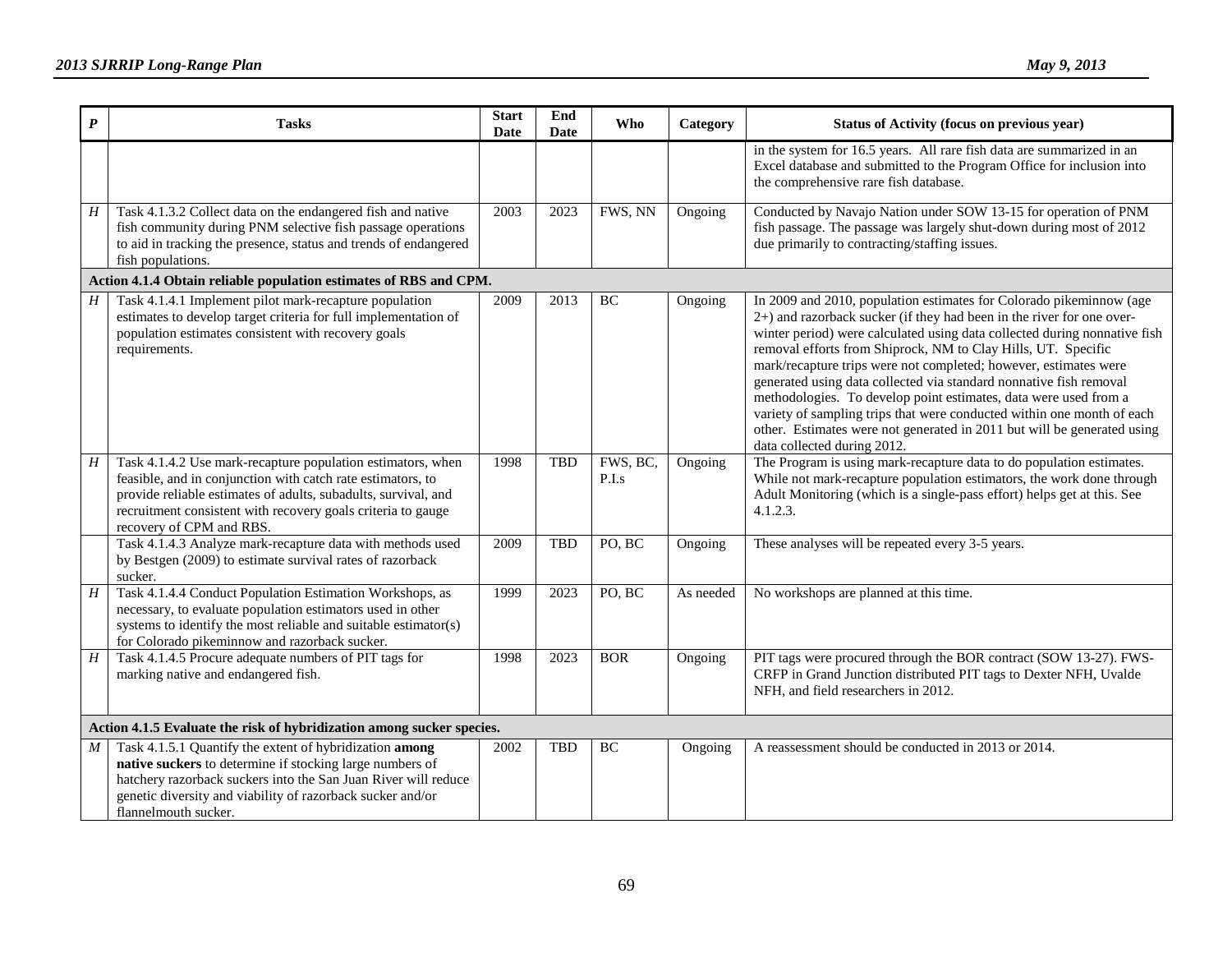| $\boldsymbol{P}$            | <b>Tasks</b>                                                                                                                                                                                                                                                                  | <b>Start</b><br>Date | End<br>Date | Who                | Category  | Status of Activity (focus on previous year)                                                                                                                                                                                                                          |
|-----------------------------|-------------------------------------------------------------------------------------------------------------------------------------------------------------------------------------------------------------------------------------------------------------------------------|----------------------|-------------|--------------------|-----------|----------------------------------------------------------------------------------------------------------------------------------------------------------------------------------------------------------------------------------------------------------------------|
| M                           | Task 4.1.5.2 Quantify the extent of hybridization between<br>native suckers with nonnative white suckers to determine if<br>hybridization is reducing genetic diversity and viability of<br>native suckers (i.e., razorback sucker, flannelmouth sucker,<br>bluehead sucker). | 2002                 | <b>TBD</b>  | <b>BC</b>          | Ongoing   | Observational surveys are conducted. Hybridization between native<br>suckers and nonnative white suckers is present but the rate of<br>hybridization is relatively low and appears to be mostly limited to the<br>upper sections of the river around Farmington, NM. |
| M                           | Task 4.1.5.3 Identify and implement necessary actions to<br>minimize hybridization among native suckers and nonnative<br>suckers.                                                                                                                                             | <b>TBD</b>           | <b>TBD</b>  | <b>BC</b>          | As needed | At present, the risk appears to be minimal and no specific management<br>actions are warranted. See Tasks 4.1.5.1 and 4.1.5.2.                                                                                                                                       |
|                             | Action 4.1.6. Ensure adequate protection from diseases and parasites.                                                                                                                                                                                                         |                      |             |                    |           |                                                                                                                                                                                                                                                                      |
| $\mathcal{C}_{\mathcal{C}}$ | Task 4.1.6.1 Track health of fish in the San Juan River to<br>ensure adequate protection from diseases and parasites.                                                                                                                                                         | 1998                 | 2023        | PO, P.I.s          | Ongoing   | Ocular inspections of general fish health and condition were conducted<br>during fish handling and capture activities on the San Juan River.<br>Indications of poor health of endangered fishes were logged and<br>reported.                                         |
| $\mathcal{C}_{\mathcal{C}}$ | Task 4.1.6.2 Investigate potential health problems, identify<br>causes, and recommend corrective actions if any indications of<br>poor health are of concern.                                                                                                                 | 2012                 | 2013        | P.O., BC,<br>P.I.s | As needed | In 2011, opercular deformities in larval RBS samples appeared to be<br>potentially increasing. Past samples are being analyzed to detect historic<br>trends under a new FY13 SOW (13-21b).                                                                           |
|                             | Goal 4.2-Monitor Habitat Use and Availability.                                                                                                                                                                                                                                |                      |             |                    |           |                                                                                                                                                                                                                                                                      |
|                             | Action 4.2.1 Develop a standardized monitoring program for habitat.                                                                                                                                                                                                           |                      |             |                    |           |                                                                                                                                                                                                                                                                      |
| M                           | Task 4.2.1.1 Develop and revise Standardized Habitat<br>Monitoring Plan.                                                                                                                                                                                                      | 1999                 | 2023        | <b>BC</b>          | Ongoing   | A revised Monitoring Plan And Protocols was completed Feb 2012.                                                                                                                                                                                                      |
| M                           | Task 4.2.1.2 Organize and conduct Habitat Monitoring and<br>Mapping Workshops, as necessary, to refine and improve<br>habitat evaluation methods.                                                                                                                             | 1999                 | 2023        | PO, BC             | As needed | A focused habitat monitoring workshop was held in January 2012.                                                                                                                                                                                                      |
|                             | Action 4.2.2 Implement a standardized monitoring program for habitat.                                                                                                                                                                                                         |                      |             |                    |           |                                                                                                                                                                                                                                                                      |
|                             | Task 4.2.2.1 Map habitat at different flows as described in the<br>Standardized Habitat Monitoring Plan                                                                                                                                                                       | 1999                 | 2023        | P.I.s              | Ongoing   | Standardized Habitat protocols are being implemented (SOW 13-30).                                                                                                                                                                                                    |
| H                           | Task 4.2.2.2 Monitor long-term habitat response of the river<br>channel to flow recommendations.                                                                                                                                                                              | 1999                 | 2023        | <b>BC</b>          | Ongoing   | See above.                                                                                                                                                                                                                                                           |
| $\mathcal{C}_{\mathcal{C}}$ | Task 4.2.2.3 Monitor water quality in the San Juan River (see<br>Action 2.4.1.).                                                                                                                                                                                              | 1999                 | 2023        | FWS.<br>BIA, BOR   | Ongoing   | The Program monitors water temperature continually at 8 locations<br>(SOW 13-30), but no longer routinely conducts water quality sampling.                                                                                                                           |
| H                           | Task 4.2.2.4 Monitor stream flows                                                                                                                                                                                                                                             | 1999                 | 2023        | USGS.<br>P.I.s     | Annually  | USGS streamflow gaging stations on the SJR are providing flow data<br>(SOW 13-14).                                                                                                                                                                                   |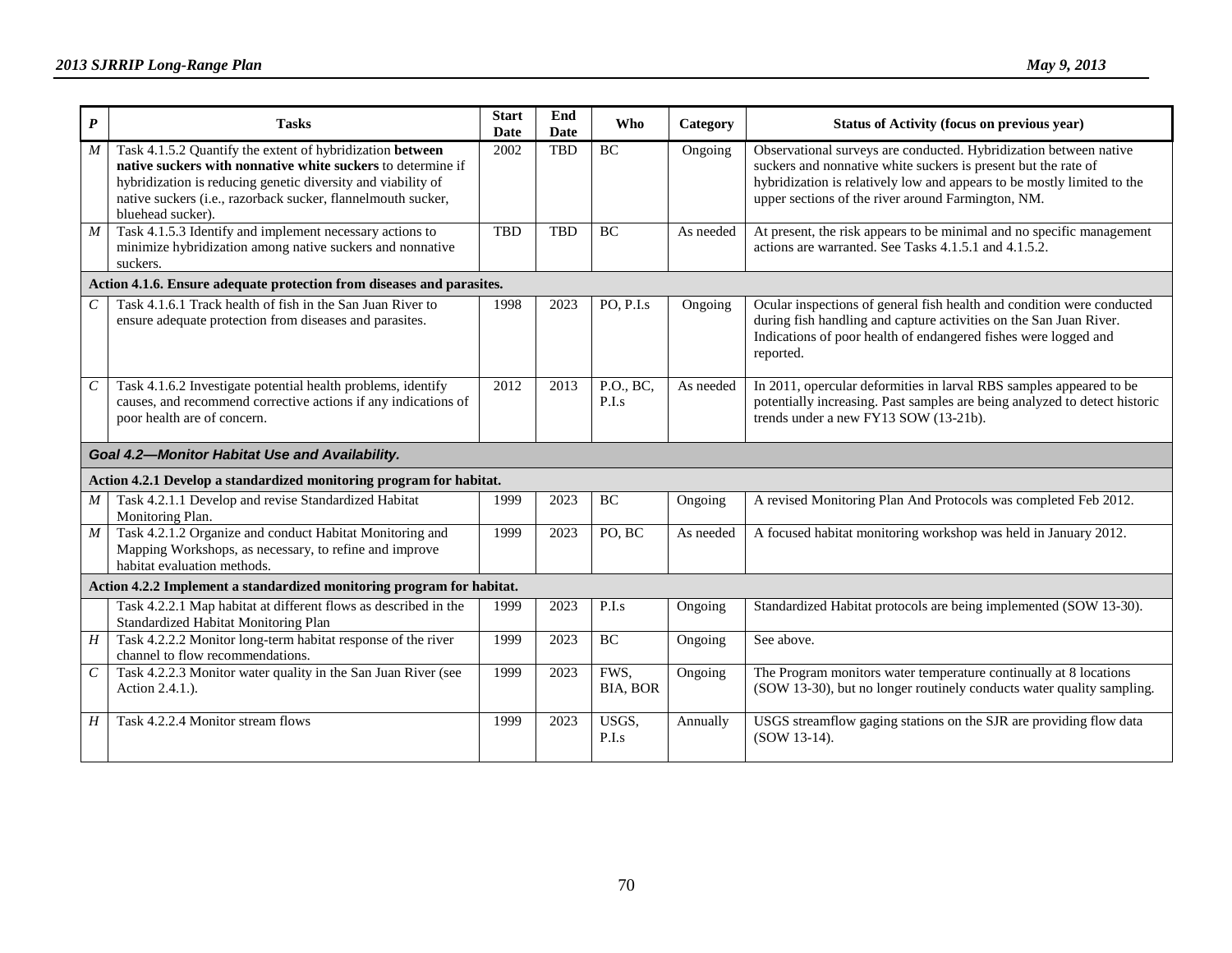| $\boldsymbol{P}$ | <b>Tasks</b>                                                                                                                                                                              | <b>Start</b><br>Date | End<br>Date | Who                | Category | <b>Status of Activity (focus on previous year)</b>                                                                                                                                                                                                                                                                                                                                                                                                                                                                                                                                                                                                                      |
|------------------|-------------------------------------------------------------------------------------------------------------------------------------------------------------------------------------------|----------------------|-------------|--------------------|----------|-------------------------------------------------------------------------------------------------------------------------------------------------------------------------------------------------------------------------------------------------------------------------------------------------------------------------------------------------------------------------------------------------------------------------------------------------------------------------------------------------------------------------------------------------------------------------------------------------------------------------------------------------------------------------|
| $\mathcal C$     | Task 4.2.2.5 Monitor water temperature                                                                                                                                                    | 1999                 | 2023        | MEC, ERI           | Annually | The Program monitored water temperature continually at 8 locations<br>(SOW 13-30) and at 3 locations during larval fish sampling (SOW 13-<br>21). In 2012, water temperatures were monitored at Navajo Dam,<br>Archuleta, Farmington, Shiprock, Four Corners and Bluff. Tributaries<br>were monitored at: Animas River at Farmington, McElmo Creek at the<br>mouth. A new location was added in the San Juan River near CR550<br>upstream of Farmington. Recommendations for 2013 were to<br>discontinue the monitoing at Navajo Dam since water temperature is<br>monitored at Archuleta approximately 4 miles downstream.                                             |
| $H_{\rm}$        | Task 4.2.2.6 Obtain river videography                                                                                                                                                     | 1999                 | 2023        | $\overline{P.I.s}$ | Annually | Habitat imagery was obtained at low flow in summer (SOW 13-25).                                                                                                                                                                                                                                                                                                                                                                                                                                                                                                                                                                                                         |
|                  | Action 4.2.3 Identify and refine habitat/fish relationships.                                                                                                                              |                      |             |                    |          |                                                                                                                                                                                                                                                                                                                                                                                                                                                                                                                                                                                                                                                                         |
| H                | Task 4.2.3.1 Quantify attributes of habitats important to each<br>life stage of endangered fish.                                                                                          | 2010                 | 2023        | FWS, BC            | Ongoing  | The BC reviewed data collected, to date, during annual researchers<br>meetings to gain additional insight into habitat/fish relations.                                                                                                                                                                                                                                                                                                                                                                                                                                                                                                                                  |
| $H_{\rm}$        | Task 4.2.3.2 Determine if a habitat/fish relationship can be<br>defined, the probability of success, the level of data needed to<br>accomplish this, and the cost of collecting the data. | 1999                 | 2023        | FWS, BC            | Ongoing  | See Task 4.2.3.1 above.                                                                                                                                                                                                                                                                                                                                                                                                                                                                                                                                                                                                                                                 |
| H                | Task 4.2.3.3 Identify principal river reaches and habitats used<br>by various life-stages of endangered fish.                                                                             | 1999                 | 2023        | FWS, BC            | Ongoing  | See Task 4.2.3.1 above.                                                                                                                                                                                                                                                                                                                                                                                                                                                                                                                                                                                                                                                 |
| $\boldsymbol{H}$ | Task 4.2.3.4 Relate geo-referenced fish capture data to habitat<br>data.                                                                                                                  | 1999                 |             | P.I.s, PO          | Ongoing  | P.I.s recorded GPS coordinates for all captures and recaptures during<br>monitoring and nonnative fish removal activities. See above.                                                                                                                                                                                                                                                                                                                                                                                                                                                                                                                                   |
|                  | Goal 4.3-Integrate And Synthesize Monitoring Data And Information To Evaluate Fish Community And Ecosystem Responses To Recovery Actions.                                                 |                      |             |                    |          |                                                                                                                                                                                                                                                                                                                                                                                                                                                                                                                                                                                                                                                                         |
|                  | Action 4.3.1 Describe life history parameters of wild CPM and RBS.                                                                                                                        |                      |             |                    |          |                                                                                                                                                                                                                                                                                                                                                                                                                                                                                                                                                                                                                                                                         |
| C                | Task 4.3.1.1 Document and quantify reproduction, survival,<br>and recruitment.                                                                                                            | 1992                 | 2023        | FWS, BC            | Ongoing  | This task was addressed by Program scientists and the BC through the<br>annual review of fish monitoring data collected.                                                                                                                                                                                                                                                                                                                                                                                                                                                                                                                                                |
|                  | Action 4.3.2 Develop fish community and ecosystem response strategies                                                                                                                     |                      |             |                    |          |                                                                                                                                                                                                                                                                                                                                                                                                                                                                                                                                                                                                                                                                         |
| $H_{\rm}$        | Task 4.3.2.1 Develop a centralized database that incorporates<br>all data from standardized monitoring and integrate into the<br>Program database.                                        | 2007                 | 2023        | PO, BC             | Ongoing  | Efforts to update and maintain databases of the SJRIP's standardized<br>monitoring activities are in various stages of completion. Data from the<br>adult and small-bodied monitoring projects are updated through 2012 in<br>independent, internally consistent databases. Efforts to produce the<br>same type of internally consistent database for the larval monitoring<br>project are on-going. Temperature data through 2012 is currently in-<br>hand but is yet to be integrated with earlier temperature datasets. All<br>habitat data apart from that currently being processed is in-hand at the<br>Program Office (SOW13-29). See Tasks 1.2.1.1 and 5.2.1.1. |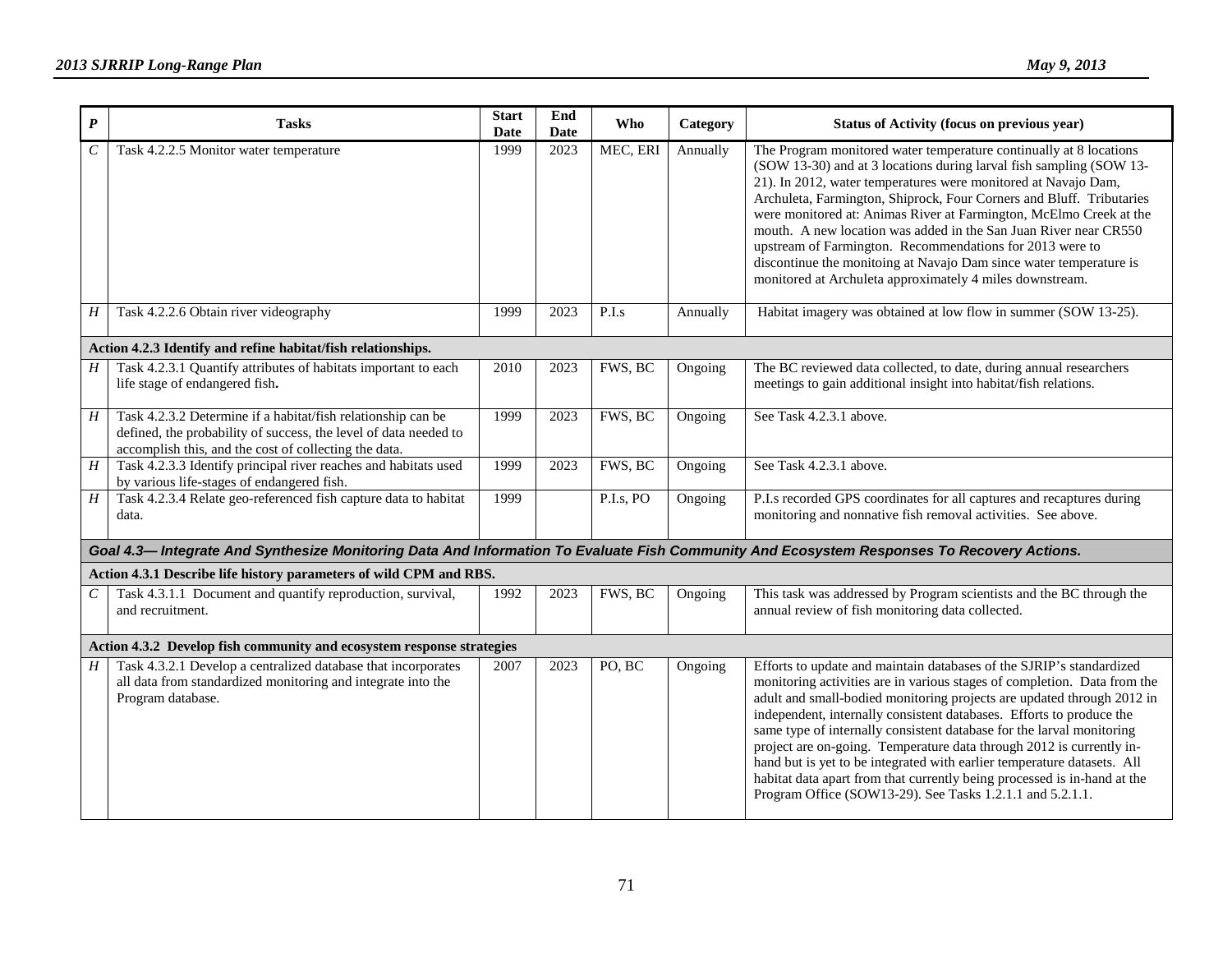| $\boldsymbol{P}$      | <b>Tasks</b>                                                                                                                                                                                                                                                                                                                    | <b>Start</b><br>Date | End<br>Date | Who                                   | Category  | <b>Status of Activity (focus on previous year)</b>                                                                                                                                                                                                                                                                                                                                                                                                                                                                                                                                                                                                                                                                                                                                                                                                                                                                                                                                                                                                                                                                                                                                                        |
|-----------------------|---------------------------------------------------------------------------------------------------------------------------------------------------------------------------------------------------------------------------------------------------------------------------------------------------------------------------------|----------------------|-------------|---------------------------------------|-----------|-----------------------------------------------------------------------------------------------------------------------------------------------------------------------------------------------------------------------------------------------------------------------------------------------------------------------------------------------------------------------------------------------------------------------------------------------------------------------------------------------------------------------------------------------------------------------------------------------------------------------------------------------------------------------------------------------------------------------------------------------------------------------------------------------------------------------------------------------------------------------------------------------------------------------------------------------------------------------------------------------------------------------------------------------------------------------------------------------------------------------------------------------------------------------------------------------------------|
| $\overline{H}$        | Task 4.3.2.2 Use previous and current data collected during<br>ongoing investigations to characterize dynamics of native<br>fishes and their response to management activities intended to<br>improve status of listed species.                                                                                                 | 1992                 | 2023        | $\overline{PO}$<br>UNM,<br>P.I.s., BC | Ongoing   | Efforts are on-going to investigate dynamics of native fish response to<br>SJRIP management activities. The "2012 Integrated PIT tag database<br>summary of CPM and RBS in the San Juan River" will be completed per<br>the timeline detailed in the SJRIP's Annual Cycle (SOW13-28).<br>Coordination with Dr. Franssen is on-going to investigate and integrate<br>the entirety of the SJRIP's database in order to produce studies and<br>publications relevant to the adaptive management of native fish species<br>in the San Juan River Basin (SOW13-29).<br>In 2012, five projects were outlined for data integration and synthesis. 1)<br>Effects of nonnative fish removal on native fishes. 2) Predicting CPM<br>spatial abundances using habitat, large-bodied and small-bodied data. 3)<br>Investigate the potential to use CPM PIT tag database to perform<br>survival analysis in relation to flows, temperatures, stocking, and<br>nonnative fish removal. 4) Examine large-bodied dataset for spatial and<br>temporal trends in large-bodied fishes. 5) Complete synthesis of entire<br>Program to date, describing history and magnitude of all management<br>actions to date (SOW13-28). |
| M                     | Task 4.3.2.3 Update SJR population model and use with other<br>existing data to evaluate fish community response to recovery<br>actions.                                                                                                                                                                                        | 2006                 | 2023        | PO, BC                                | As needed | The San Juan River population model developed by Miller and LaMarra<br>(2006) is being updated to assist in evaluating possible responses by fish<br>species to management actions. The updated model should be<br>operational in 2013.                                                                                                                                                                                                                                                                                                                                                                                                                                                                                                                                                                                                                                                                                                                                                                                                                                                                                                                                                                   |
|                       | Action 4.3.3 Identify and implement appropriate monitoring and research strategies to evaluate ecosystem response                                                                                                                                                                                                               |                      |             |                                       |           |                                                                                                                                                                                                                                                                                                                                                                                                                                                                                                                                                                                                                                                                                                                                                                                                                                                                                                                                                                                                                                                                                                                                                                                                           |
| Н                     | Task 4.3.3.1 Develop and implement an integrated fish and<br>habitat monitoring plan that includes an annual process for<br>assessing and modifying monitoring activities so that current<br>status of native and endangered fish populations and habitat<br>can be assessed and progress toward recovery can be<br>determined. | 1999                 | 2023        | PO, BC                                | Ongoing   | See Tasks 4.3.1.1, 4.3.2.2 and 4.3.2.3.                                                                                                                                                                                                                                                                                                                                                                                                                                                                                                                                                                                                                                                                                                                                                                                                                                                                                                                                                                                                                                                                                                                                                                   |
|                       |                                                                                                                                                                                                                                                                                                                                 |                      |             |                                       |           | Action 4.3.4 Use data from monitoring and management actions and research information to evaluate and modify recovery activities, as necessary, to ensure progress toward                                                                                                                                                                                                                                                                                                                                                                                                                                                                                                                                                                                                                                                                                                                                                                                                                                                                                                                                                                                                                                 |
| $\mathcal{C}_{0}^{0}$ | recovery.<br>Task 4.3.4.1 Identify, describe, and implement strategies for                                                                                                                                                                                                                                                      | 1999                 | 2023        | PO, BC                                | Ongoing   | Program is using adaptive management strategies to accomplish this                                                                                                                                                                                                                                                                                                                                                                                                                                                                                                                                                                                                                                                                                                                                                                                                                                                                                                                                                                                                                                                                                                                                        |
|                       | improving long-term survival and recruitment of razorback<br>sucker and Colorado pikeminnow including but not limited to<br>nonnative fish removal, enhancing habitat and food resources,<br>enhancing genetic diversity and viability, and mitigating<br>barriers to range fragmentation.                                      |                      |             |                                       |           | task. See Tasks 4.3.1.1, 4.3.2.2, and 4.3.2.3.                                                                                                                                                                                                                                                                                                                                                                                                                                                                                                                                                                                                                                                                                                                                                                                                                                                                                                                                                                                                                                                                                                                                                            |
| H                     | Task 4.3.4.2 Use data and information gathered from fish<br>surveys, hatchery augmentation, and survival studies to<br>describe best strategies for establishing wild populations of<br>endangered fish and restoring the native fish community.                                                                                | 1999                 | 2023        | PO, BC                                | Ongoing   | Information was assimilated and evaluated to assess stocking success<br>and establishment of wild populations of CPM and RBS. See Tasks<br>4.3.1.1, 4.3.2.2, and 4.3.2.3.                                                                                                                                                                                                                                                                                                                                                                                                                                                                                                                                                                                                                                                                                                                                                                                                                                                                                                                                                                                                                                 |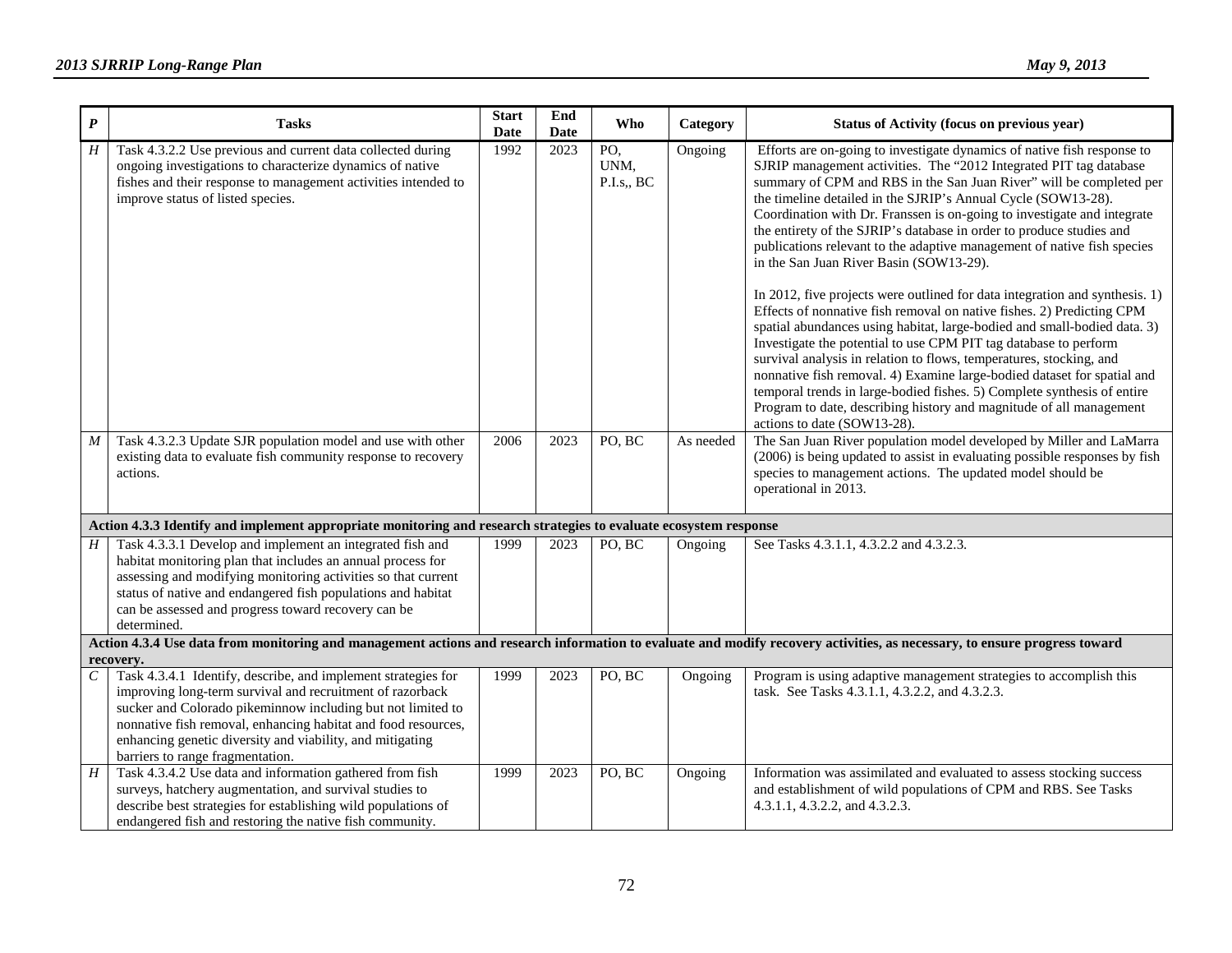## *2013 SJRRIP Long-Range Plan May 9, 2013*

| $\boldsymbol{P}$ | <b>Tasks</b>                                                                                                                                                                                                                                                                                                                | <b>Start</b><br>Date | End<br>Date | <b>Who</b>               | Category | Status of Activity (focus on previous year)                                                                                                                                                                                                                                                                                                                                                                                                              |
|------------------|-----------------------------------------------------------------------------------------------------------------------------------------------------------------------------------------------------------------------------------------------------------------------------------------------------------------------------|----------------------|-------------|--------------------------|----------|----------------------------------------------------------------------------------------------------------------------------------------------------------------------------------------------------------------------------------------------------------------------------------------------------------------------------------------------------------------------------------------------------------------------------------------------------------|
| Η                | Task 4.3.4.3 Use data and information gathered from<br>nonnative fish efforts to evaluate effects of nonnative fish<br>control on distribution, abundance, and demographics (e.g.,<br>fish size, age, sexual maturity) of the endangered fish<br>populations, the native fish community, and nonnative fish<br>populations. | 2008                 | 2023        | FWS, BC                  | Ongoing  | The BC held a workshop in 2010 to evaluate the non-native fish control<br>program and made adjustments to the nonnative fish control program.<br>Information was assimilated and evaluated to accomplish this task. See<br>Tasks 4.3.1.1, 4.3.2.2, and 4.3.2.3.                                                                                                                                                                                          |
|                  | Goal 4.4-Identify and Conduct Research and Monitoring in Support of Recovery Actions                                                                                                                                                                                                                                        |                      |             |                          |          |                                                                                                                                                                                                                                                                                                                                                                                                                                                          |
|                  | Action 4.4.1 Annually identify potential project/activities/questions/information needs (ongoing list)                                                                                                                                                                                                                      |                      |             |                          |          |                                                                                                                                                                                                                                                                                                                                                                                                                                                          |
| H                | Task 4.4.1.1 Annually, following review of the previous year's<br>findings and data integration, identify and prioritize new<br>projects, activities, questions, and information needs to be<br>addressed in future work plans.                                                                                             | 2000                 | 2023        | BC, FWS.<br>CC, PO       | Ongoing  | The following information needs were identified:<br>• Radiotelemetry Study<br>• Tributary Sampling<br>• Conduct Inventory of all potential problematic reservoirs (i.e.,<br>potential sources of nonnative species)<br>• Determine how to distinguish stocked fish from naturally produced<br>fish<br>• Enhanced/expanded larval studies<br>• Hg and Se effects work<br>• Evaluate entrainment losses at diversions                                      |
|                  | Action 4.4.2 Implement project/activities as necessary to obtain needed information                                                                                                                                                                                                                                         |                      |             |                          |          |                                                                                                                                                                                                                                                                                                                                                                                                                                                          |
| H                | Task 4.4.2.1 Conduct fish studies in the SJR Arm of Lake<br>Powell as needed to assess presence/absence of SJR<br>endangered fish populations                                                                                                                                                                               | 2011                 | 2023        | P.I.s.<br>FWS, PO,<br>BC | Ongoing  | Final results of the 2011-2012 Lake Powell initial work will be available<br>in 2013 (SOWs 11-28 and 12-28). A SOW detailing work to be<br>performed in the Colorado River arm of Lake Powell in 2013 and 2014<br>has been developed and submitted for funding (funding to come from<br>outside of the Program). A follow-up 4-year work plan is being<br>developed to begin in 2015. Outside funding opportunities are being<br>identified and pursued. |
|                  | Task 4.4.2.2 Investigate and install passive PIT tag detectors in<br>the river to track fish presence/absence and movement                                                                                                                                                                                                  | 2012                 | 2013        | BOR.<br>FWS. BC.<br>PO   | Ongoing  | Three sites were identified for installation of a Passive PIT tag detector<br>(PNM Diversion, Hogback Fish Weir, and the river at Medicine Hat).<br>Installation will be completed in 2013. The PO will be responsible for<br>data handling and storage.                                                                                                                                                                                                 |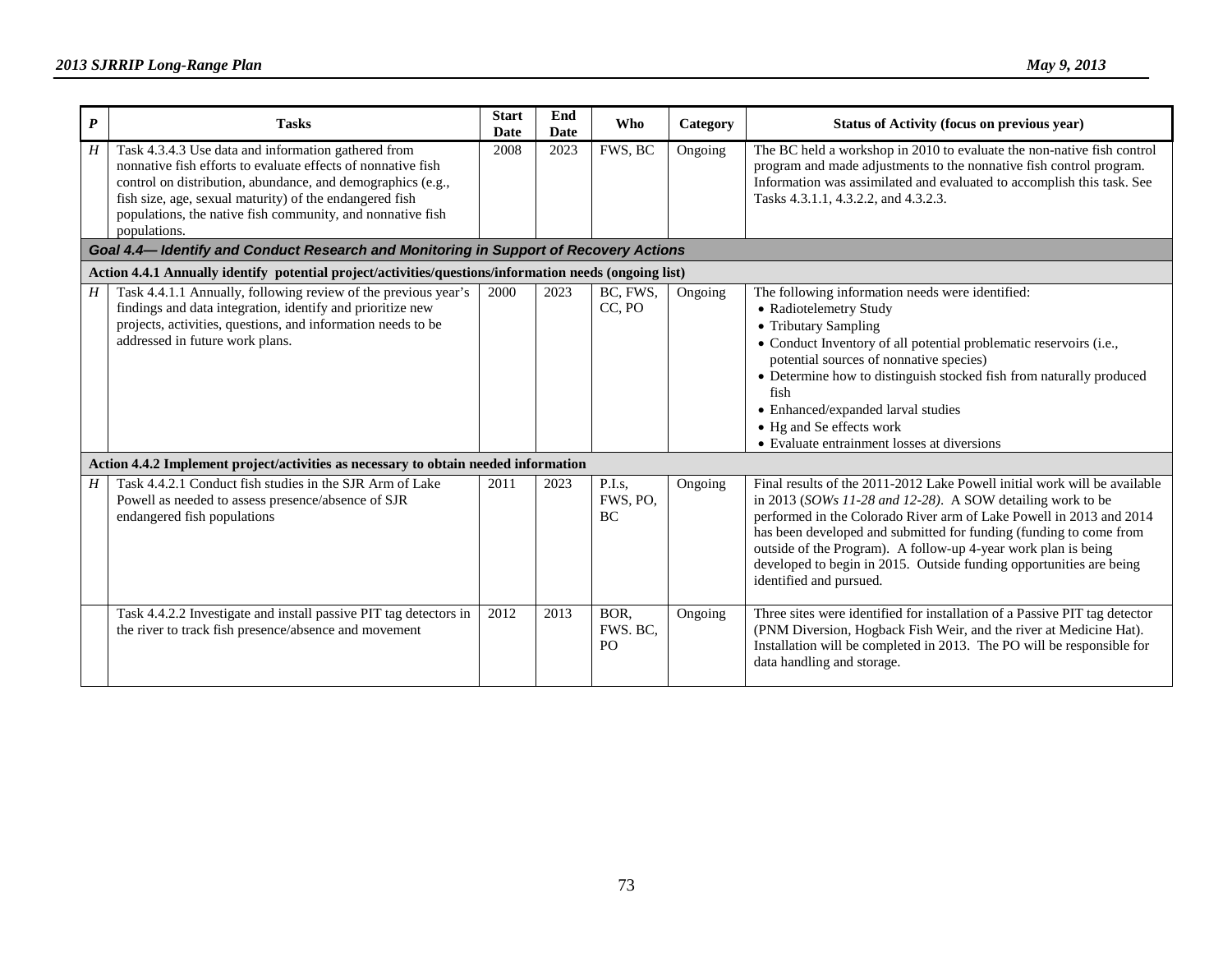## *Table A5. Element 5.— Program Coordination and Assessment of Progress toward Recovery.*

| $\boldsymbol{P}$ | <b>Tasks</b>                                                                                                                                                                                                                          | <b>Start</b><br>Date | End<br>Date | Who               | Category  | <b>Status of Activity (focus on previous year)</b>                                                                                                                                                                     |  |  |  |  |
|------------------|---------------------------------------------------------------------------------------------------------------------------------------------------------------------------------------------------------------------------------------|----------------------|-------------|-------------------|-----------|------------------------------------------------------------------------------------------------------------------------------------------------------------------------------------------------------------------------|--|--|--|--|
|                  | Goal 5.1-Facilitate Program Planning and Management.                                                                                                                                                                                  |                      |             |                   |           |                                                                                                                                                                                                                        |  |  |  |  |
|                  | <b>Action 5.1.1 Provide Ongoing Program Management.</b>                                                                                                                                                                               |                      |             |                   |           |                                                                                                                                                                                                                        |  |  |  |  |
| H                | Task 5.1.1.1 Coordinate and schedule meetings and activities<br>of the Coordination Committee and the technical committees,<br>as necessary.                                                                                          | 1992                 | 2023        | P <sub>O</sub>    | As Needed | In 2012, the Program Office organized 4 CC meetings/conference calls,<br>6 BC meetings/conference calls, the Annual Program Meeting, a<br>Habitat Monitoring Workshop, and 2 Hydrology Baseline Workgroup<br>meetings. |  |  |  |  |
| H                | Task 5.1.1.2 Annually review and update the Long-Range Plan<br>to reflect new information, new projects and Program<br>progress.                                                                                                      | 1995                 | 2023        | PO, BC,<br>CC     | Annually  | The 2012 LRP was approved by the CC July 2012.                                                                                                                                                                         |  |  |  |  |
| $\boldsymbol{H}$ | Task 5.1.1.3 Convene annual Program coordination meetings<br>to review the preceding year's monitoring, recovery and<br>research data; assess progress toward recovery; and provide<br>recommendations to modify the Long-Range Plan. | 1995                 | 2023        | PO,<br><b>BOR</b> | Annually  | Program's 2012 Annual Meeting was held on May 16, 2012.                                                                                                                                                                |  |  |  |  |
| H                | Task 5.1.1.4 Develop list of prioritized actions and projects for<br>the Annual Work Plan that most benefit recovery of the<br>endangered fish populations.                                                                           | 1995                 | 2023        | BC, PO            | Annually  | 2012 SOWs were provided by March 31, 2012. A draft Annual Work<br>Plan with priority projects was provided to the committees in May<br>2012.                                                                           |  |  |  |  |
| $H_{\rm}$        | Task 5.1.1.5 Develop and issue Requests for Proposals (RFPs)<br>and request Scopes of Work (SOWs) for projects that most<br>benefit recovery of the endangered fish populations.                                                      | 1995                 | 2023        | PO,<br><b>BOR</b> | Annually  | See above.                                                                                                                                                                                                             |  |  |  |  |
| $\boldsymbol{H}$ | Task 5.1.1.6 Assemble and review annual Scopes of Work to<br>identify most suitable projects for funding and<br>implementation.                                                                                                       | 1995                 | 2023        | PO,<br><b>BOR</b> | Annually  | 2013 Annual Workplan approved by the CC August 28, 2012.                                                                                                                                                               |  |  |  |  |
|                  | Action 5.1.2 Oversee and Conduct Endangered Species Act Compliance.                                                                                                                                                                   |                      |             |                   |           |                                                                                                                                                                                                                        |  |  |  |  |
| $H_{-}$          | Task 5.1.2.1 Administer Program and review BOs consistent<br>with the Program's Principles.                                                                                                                                           | 1995                 | 2023        | PO                | Ongoing   | Annually conducted by the Program Office.                                                                                                                                                                              |  |  |  |  |
| $H_{\parallel}$  | Task 5.1.2.2 Monitor and ensure implementation of Program<br>actions identified as RPAs and RPMs in BOs.                                                                                                                              | 1995                 | 2023        | PO                | Ongoing   | See above.                                                                                                                                                                                                             |  |  |  |  |
|                  | Goal 5.2- Ensure Integration and Synthesis of Information to Evaluate Program Progress Toward Recovery.                                                                                                                               |                      |             |                   |           |                                                                                                                                                                                                                        |  |  |  |  |
|                  | Action 5.2.1 Synthesize and evaluate information from all studies for Program to evaluate progress toward recovery.                                                                                                                   |                      |             |                   |           |                                                                                                                                                                                                                        |  |  |  |  |
| H                | Task 5.2.1.1 Establish and maintain a Program database of<br>information collected under the various Program projects<br>including all rare fish collections.                                                                         | 1995                 | 2023        | PO                | Annually  | Program Office maintained the Program's database (SOW 13-29)                                                                                                                                                           |  |  |  |  |
| H                | Task 5.2.1.2 Conduct annual Program reviews and develop<br>annual reports that integrate monitoring and research data and<br>results to track and assess yearly Program progress toward<br>recovery.                                  | 1995                 | 2023        | PO, BC            | Annually  | 2012 Final Reports posted on Programs website:<br>http://www.fws.gov/southwest/sjrip/                                                                                                                                  |  |  |  |  |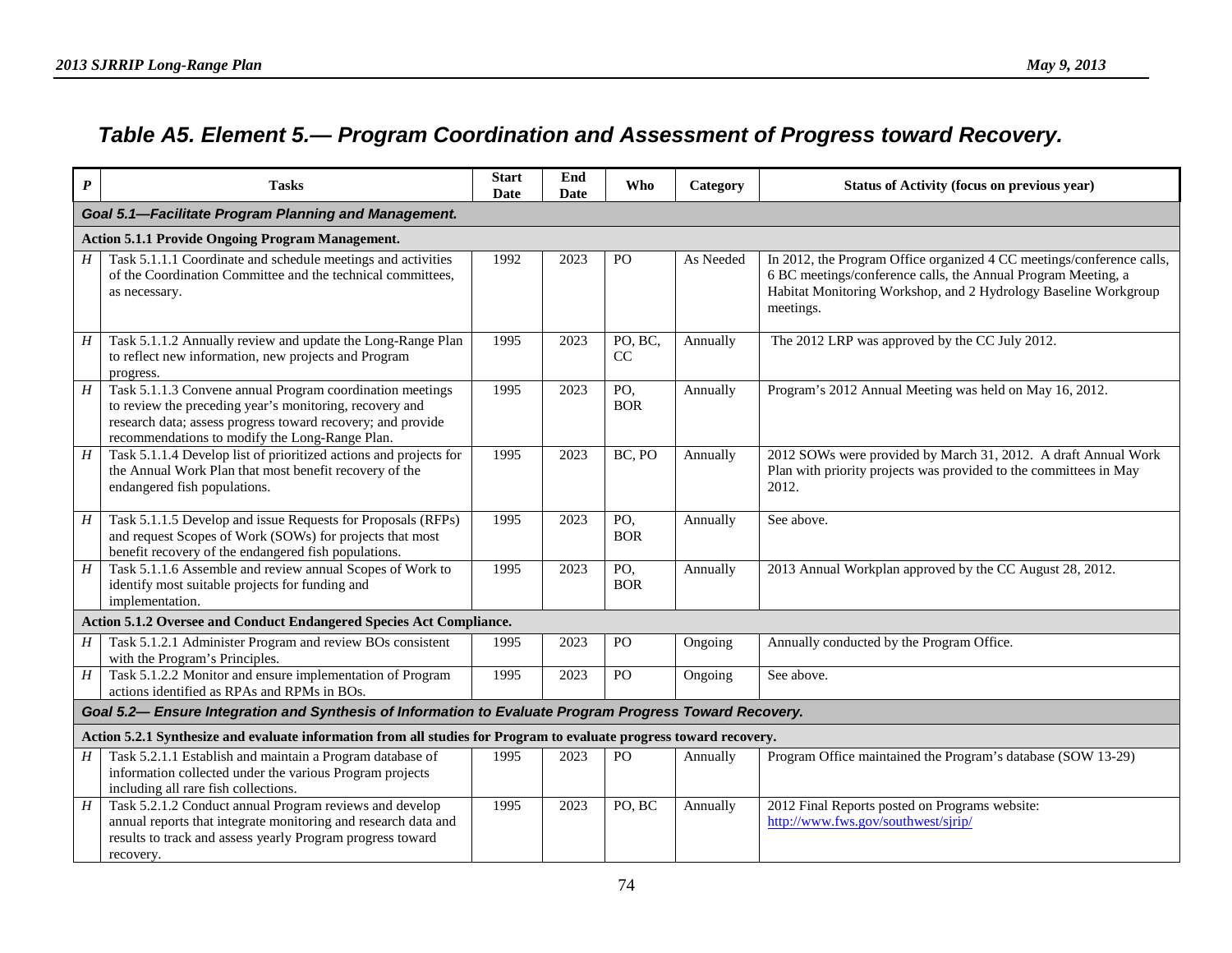| $\boldsymbol{P}$            | <b>Tasks</b>                                                                                                                                                                                                                                | <b>Start</b><br>Date | End<br>Date | <b>Who</b>                      | Category           | Status of Activity (focus on previous year)                                                                                                                                                                                                        |  |  |  |  |  |
|-----------------------------|---------------------------------------------------------------------------------------------------------------------------------------------------------------------------------------------------------------------------------------------|----------------------|-------------|---------------------------------|--------------------|----------------------------------------------------------------------------------------------------------------------------------------------------------------------------------------------------------------------------------------------------|--|--|--|--|--|
| $\overline{H}$              | Task 5.2.1.3 Conduct a biennial comprehensive review and<br>assessment of Program progress towards recovery (i.e.,<br>Sufficient Progress Report).                                                                                          | 2012                 | 2014        | PO, CC,<br><b>FWS</b>           | Every two<br>years | A "Sufficient Progress" Report was completed in 2010. A draft<br>"Sufficient Progress" Report was completed and reviewed by the CC in<br>2012. Will be through FWS signatory process in early 2013.                                                |  |  |  |  |  |
|                             | Action 5.2.2 Ensure new information is identified and developed, as necessary to achieve Program goals and Assess Progress Toward Recovery.                                                                                                 |                      |             |                                 |                    |                                                                                                                                                                                                                                                    |  |  |  |  |  |
| $\mathcal{C}_{\mathcal{C}}$ | Task 5.2.2.1 Coordinate and oversee development of revisions<br>to the SJRB Hydrology Model and the Program's flow<br>recommendations                                                                                                       | 2008                 | 2014        | $\overline{PO}$ ,<br><b>BOR</b> | In progress        | Hydrology Model Generation III will be completed in 2013; flow<br>recommendations revisions will begin in 2013-2014.                                                                                                                               |  |  |  |  |  |
| $\cal C$                    | Task 5.2.2.2 Develop positive population response criteria for<br>the Colorado pikeminnow for 2012-2016 to meet recovery<br>demographic criteria for downlisting and delisting specified in<br>recovery goals/plans adopted by the Service. | 2012                 | 2013        | FWS,<br>PO, BC                  | In progress        | As of 2011, the Program met only 2 of 5 CPM positive population<br>response criteria for 2007-2011. The Service is in the process of<br>evaluating past criteria and developing new criteria for the period 2012<br>and beyond.                    |  |  |  |  |  |
| $\mathcal{C}_{\mathcal{C}}$ | Task 5.2.2.3 Develop positive population response criteria for<br>the razorback sucker for 2012-2016 to meet recovery<br>demographic criteria for downlisting and delisting specified in<br>recovery goals/plans adopted by the Service.    | 2012                 | 2013        | FWS,<br>PO, BC                  | In Progress        | As of 2011, the Program met three of the four razorback sucker positive<br>population response criteria for 2007-2011. The Service is in the<br>process of evaluating past criteria and developing new criteria for the<br>period 2012 and beyond. |  |  |  |  |  |
| $\mathcal C$                | Task 5.2.2.4 Identify and evaluate limiting factors and<br>determine necessary research to identity actions that will<br>minimize or remove these limiting factors                                                                          | 2002                 | <b>TBD</b>  | <b>FWS</b>                      | Ongoing            | See 2002 Recovery Goals for CPM and razorback sucker. The species<br>recovery plans are being updated and limiting factor will be re-<br>evaluated through that process.                                                                           |  |  |  |  |  |
| $\mathcal C$                | Task 5.2.2.5 Use monitoring and research information to<br>evaluate and use adaptive management strategies to modify<br>recovery activities, as necessary, to ensure progress toward<br>recovery.                                           | 2012                 | 2023        | <b>FWS</b>                      | Annually           | Program activities were adjusted/modified based on current monitoring<br>and research information.                                                                                                                                                 |  |  |  |  |  |
|                             | Action 5.2.3 Ensure Scientific Integrity of Program Information and Coordination with other Associated Programs, Projects, and Studies.                                                                                                     |                      |             |                                 |                    |                                                                                                                                                                                                                                                    |  |  |  |  |  |
| $H_{\parallel}$             | Task 5.2.3.1 Maintain a standardized process for peer review<br>by qualified specialists in appropriate technical disciplines for<br>significant Program science projects and reports.                                                      | 1997                 | 2023        | PO,<br><b>BOR</b>               | Annually           | The Program Office maintained a standardized process for peer review<br>(SOW 13-31).                                                                                                                                                               |  |  |  |  |  |
| $H_{\parallel}$             | Task 5.2.3.2 Coordinate with activities of the Upper Colorado<br>River Endangered Fish Program and other related programs<br>and promote participation by SJRRIP partners.                                                                  | 1992                 | 2023        | PO, BC                          | Annually           | The Program Office coordinated closely with the UCR Recovery<br>Program and other related programs in 2012.                                                                                                                                        |  |  |  |  |  |
|                             | <b>Goal 5.3-Facilitate Contract and Funding Management.</b>                                                                                                                                                                                 |                      |             |                                 |                    |                                                                                                                                                                                                                                                    |  |  |  |  |  |
|                             | Action 5.3.1 Ensure appropriate and legal contract and funding practices.                                                                                                                                                                   |                      |             |                                 |                    |                                                                                                                                                                                                                                                    |  |  |  |  |  |
| C                           | Task 5.3.1.1 Maintain and distribute annual base and capital<br>funds allocated under the Annual Work Plan by each funding<br>source.                                                                                                       | 1992                 | 2023        | BOR,<br>$\rm PO$                | Annually           | The Program Office worked closely with the Bureau of Reclamation in<br>2012 to maintain and distribute all annual base and capital funds<br>allocated under the Annual Work Plan by each funding source (SOW<br>$13-33$                            |  |  |  |  |  |
| $H_{\rm}$                   | Task 5.3.1.2 Administer Program contracts and provide an<br>accounting of Program funds expended at the end of each<br>federal fiscal year.                                                                                                 | 1992                 | 2023        | BOR,<br>PO                      | Annually           | Reclamation provided an accounting of Program funds (SOW 13-33).                                                                                                                                                                                   |  |  |  |  |  |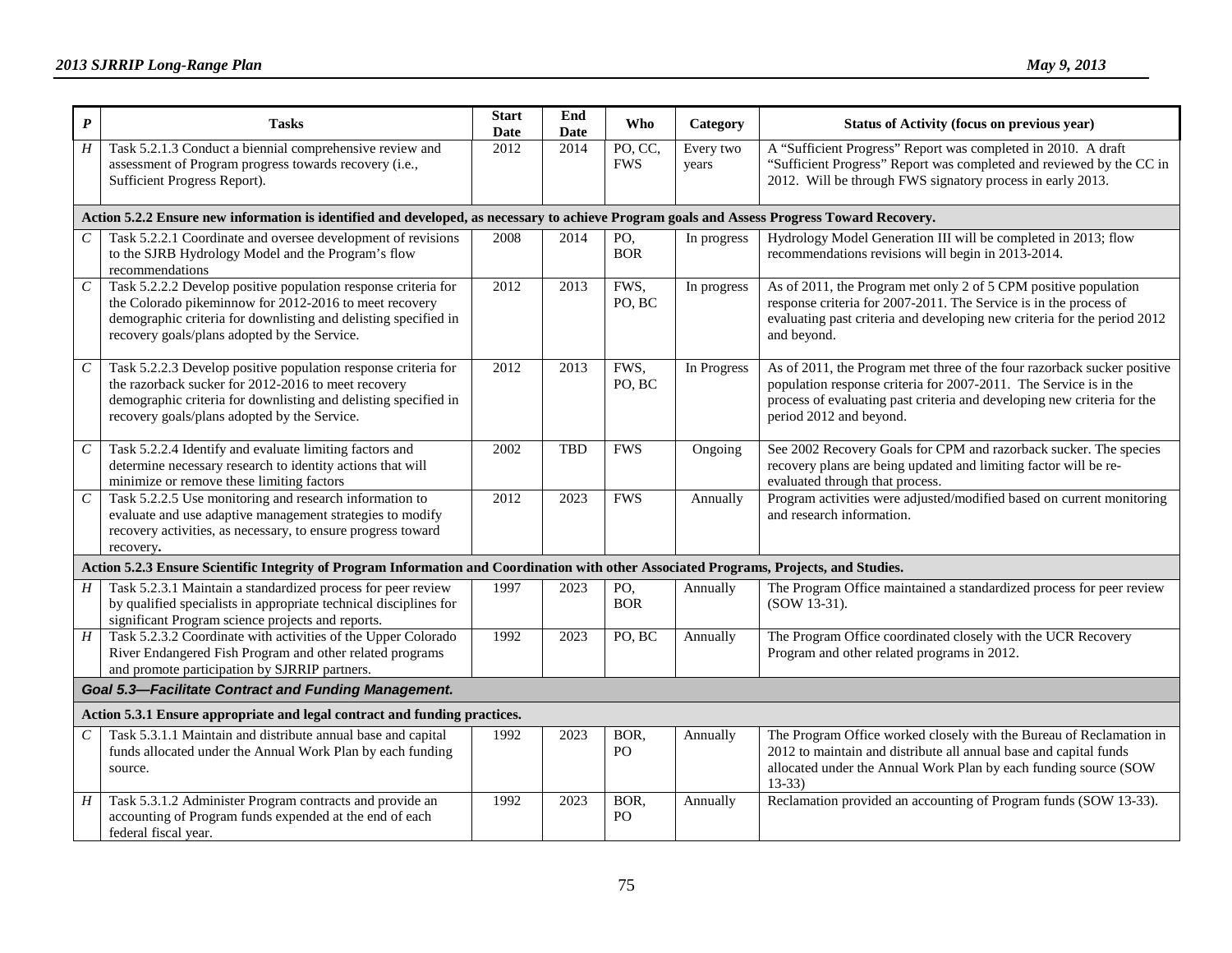| <b>Tasks</b>                                                                                                                                                                                                                                                                      | <b>Start</b><br>Date | End<br>Date | Who                    | Category | Status of Activity (focus on previous year)                                                                  |
|-----------------------------------------------------------------------------------------------------------------------------------------------------------------------------------------------------------------------------------------------------------------------------------|----------------------|-------------|------------------------|----------|--------------------------------------------------------------------------------------------------------------|
| Task 5.3.1.3 Manage Capital Improvement Program to<br>maintain records showing the distribution and expenditures of<br>capital funds under the Annual Work Plan by each funding<br>source, and provide an accounting of funds expended at the<br>end of each federal fiscal year. | 1992                 | 2023        | BOR.<br>P <sub>O</sub> | Annually | Reclamation managed the Capital Improvement Program and worked<br>with the Program Office to maintain those. |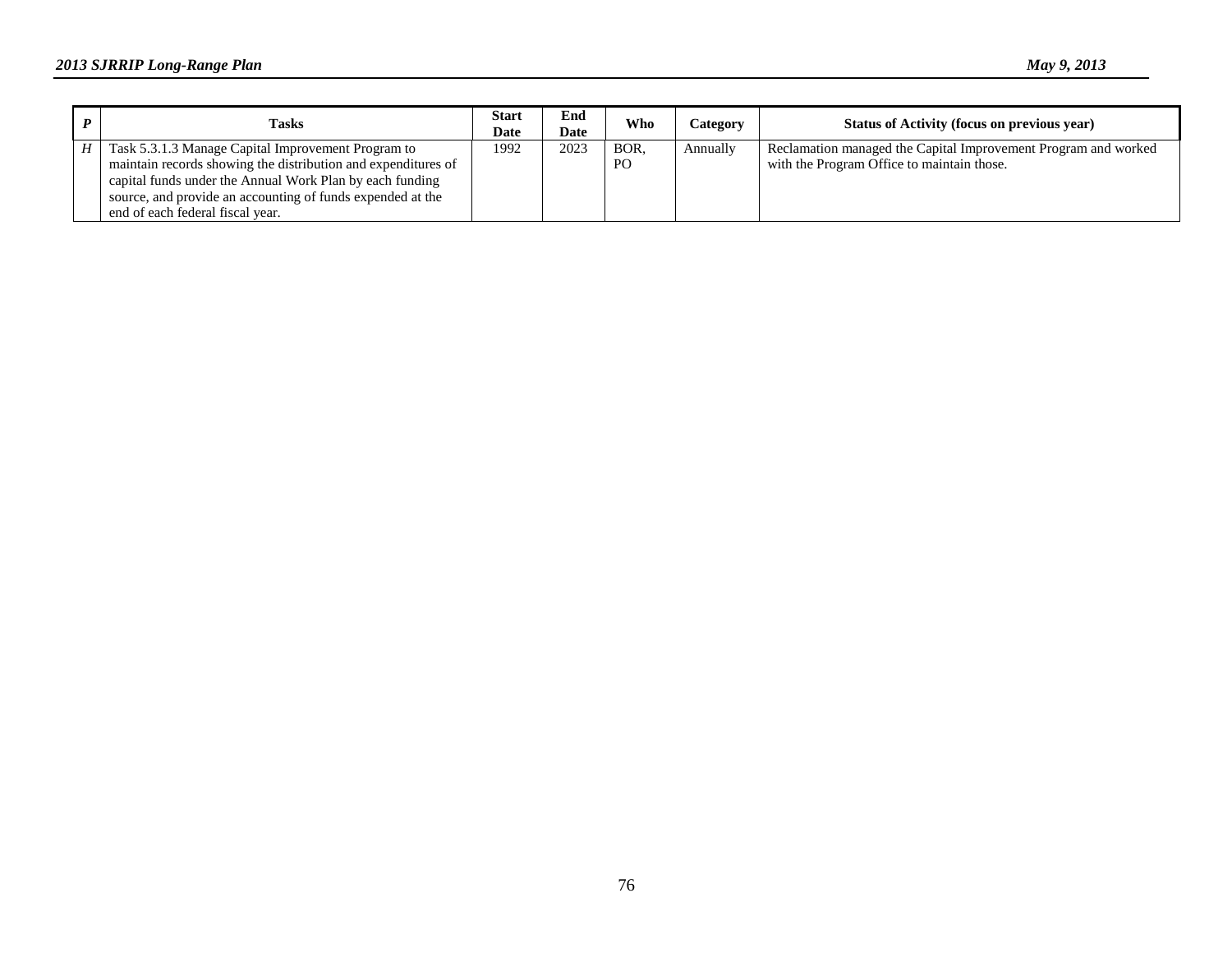## *Table A6. Element 6.—Information and Education.*

| $\boldsymbol{P}$ | <b>Tasks</b>                                                                                                                                                                                                                       | <b>Start</b><br>Date | End<br>Date | <b>Who</b>     | Category | Status of Activity (focus on previous year) |  |  |  |  |
|------------------|------------------------------------------------------------------------------------------------------------------------------------------------------------------------------------------------------------------------------------|----------------------|-------------|----------------|----------|---------------------------------------------|--|--|--|--|
|                  | Goal 6.1 Increase Public Awareness and Support for the Endangered Fishes and the Recovery Program.                                                                                                                                 |                      |             |                |          |                                             |  |  |  |  |
|                  | Action 6.1.1 Provide information to the public on the Recovery Program.                                                                                                                                                            |                      |             |                |          |                                             |  |  |  |  |
| H                | Task 6.1.1.1 Provide information through news articles,<br>press releases, radio and television ads, and other media<br>in Farmington, Durango, Albuquerque, and others in the<br>area to inform the public of Program activities. | 1992                 | 2023        | P <sub>O</sub> | Ongoing  | SOW 13-34                                   |  |  |  |  |
| H                | Task 6.1.1.2 Provide notification of meeting times,<br>dates, locations, and draft agendas for committee<br>meetings to interested parties 30 days in advance of the<br>meeting.                                                   | 1992                 | 2023        | P <sub>O</sub> | Ongoing  | SOW 13-34                                   |  |  |  |  |
| H                | Task 6.1.1.3 Maintain a Recovery Program Website.                                                                                                                                                                                  | 2000                 | 2023        | P <sub>O</sub> | Ongoing  | http://www.fws.gov/southwest/sjrip/         |  |  |  |  |
| Н                | Task 6.1.1.4 Develop SJRRIP brochure.                                                                                                                                                                                              | 2012                 | 2013        | P <sub>O</sub> | Ongoing  |                                             |  |  |  |  |
|                  | Action 6.1.2 Coordinate public outreach with Upper Basin Recovery Program.                                                                                                                                                         |                      |             |                |          |                                             |  |  |  |  |
| $H_{\parallel}$  | Task 6.1.2.1 Develop and maintain a formal outreach<br>support agreement between the San Juan River Basin<br>Recovery Implementation Program and the Upper<br>Colorado River Endangered Fish Recovery Program.                     | 1999                 | 2023        | P <sub>O</sub> | Annually | SOW 13-34                                   |  |  |  |  |
| H                | Task 6.1.2.2 Develop and exchange information and<br>materials to incorporate into PowerPoint presentations,<br>newsletters, Program highlights and Program displays.                                                              | 1999                 | 2023        | P <sub>O</sub> | Ongoing  | SOW 13-34                                   |  |  |  |  |
| H                | Task 6.1.2.3 Participate in selected outreach efforts at<br>local, state, and regional water development<br>conferences.                                                                                                           | 1999                 | 2023        | PO             | Ongoing  | SOW 13-34                                   |  |  |  |  |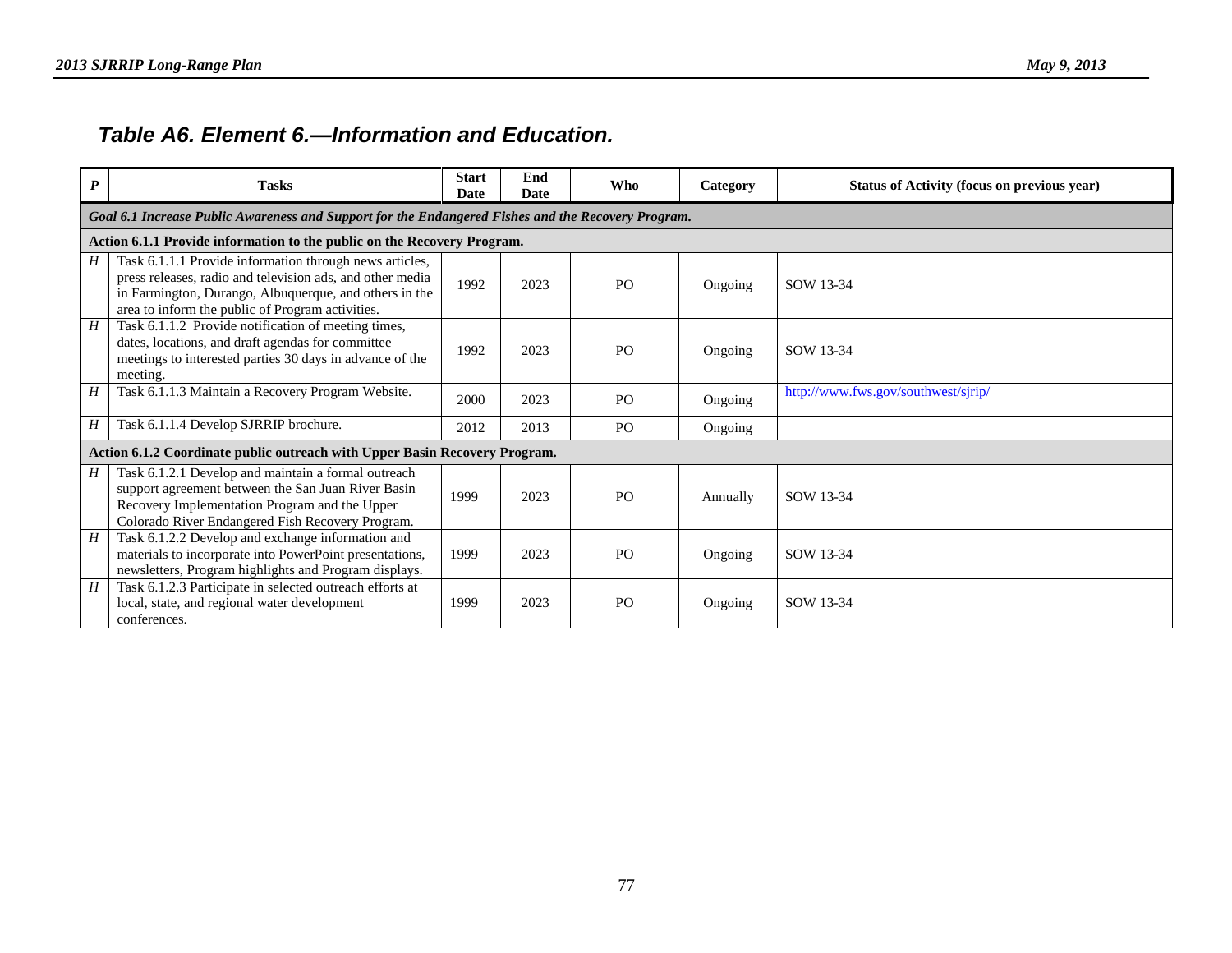## **Appendix B. Completed Long-Range Plan Tasks** *(from 2009 LRP Elements 1-7)*

| <b>Tasks</b>                                                                                                                                                                             | <b>Recovery</b><br><b>Goals Priority</b> | <b>Primary</b><br><b>Responsibility</b> | <b>Start</b><br><b>Date</b> | Completion<br><b>Date</b> | <b>Description and Comments</b>                                                                                                                                                                                                                                                                                                                                                                |
|------------------------------------------------------------------------------------------------------------------------------------------------------------------------------------------|------------------------------------------|-----------------------------------------|-----------------------------|---------------------------|------------------------------------------------------------------------------------------------------------------------------------------------------------------------------------------------------------------------------------------------------------------------------------------------------------------------------------------------------------------------------------------------|
| Goal 1.1-Describe Biotic and<br><b>Abiotic Baseline Conditions.</b>                                                                                                                      |                                          |                                         |                             |                           |                                                                                                                                                                                                                                                                                                                                                                                                |
| <b>Action 1.1.1 Determine the relative</b><br>abundance and distribution of<br>endangered fishes, as well as other native<br>and nonnative fishes in the San Juan<br><b>River Basin.</b> |                                          |                                         |                             |                           |                                                                                                                                                                                                                                                                                                                                                                                                |
| Task 1.1.1.1 Conduct ichthyofaunal surveys<br>of mainstem, tributary streams, and<br>secondary channels to determine fish<br>species associated with these habitats.                     | Medium<br>(Completed)                    | FWS, NMGF,<br>BC                        | 1987                        | 1997                      | Ichthyofaunal surveys were during 1987-1989<br>(Platania 1990) to determine the size of the<br>remaining CPM population and to characterize the<br>fish population of the San Juan River. Additional<br>surveys were done during the 7-Year Research<br>Program.                                                                                                                               |
| Task 1.1.1.2 Conduct radio telemetry<br>investigations to help define species<br>distributions, movements, spawning sites,<br>and habitat use.                                           | Medium<br>(Completed)                    | <b>FWS</b>                              | 1991                        | 2000                      | Although this task was completed (Ryden 2000;<br>Miller and Ptacek 2000), more radiotelemetry<br>work may be necessary to better understand<br>habitat use and movement of newly established<br>populations of CPM and RBS.                                                                                                                                                                    |
| Task 1.1.1.3 Monitor the distribution and<br>abundance of wild fish populations in the<br>San Juan River to document status and<br>trends.                                               | High<br>(Completed)                      | <b>BC</b>                               | 1991                        | 1997                      | Results of the 7-Year Research Program were<br>assimilated (Holden 2000) and strategies for<br>research and monitoring were developed.                                                                                                                                                                                                                                                         |
| <b>Action 1.1.2 Describe life history</b><br>parameters of wild CPM and RBS.                                                                                                             |                                          |                                         |                             |                           |                                                                                                                                                                                                                                                                                                                                                                                                |
| Task 1.1.2.2 Locate and describe areas of<br>reproductive activity and nursery habitats to<br>better understand species spawning needs.                                                  | High<br>(Completed)                      | FWS, BC,<br><b>NMGF</b>                 | 1991                        | 1997                      | Reproduction should be documented from capture<br>of ripe and gravid fish, drifting larvae, and age-0<br>fish. Wild adult CPM were radio-tracked during<br>1991-1997 (Ryden 2000) and in 1993-1994 to<br>assess habitat use (Miller and Ptacek 2000).<br>Results of the 7-Year Research Program were<br>assimilated (Holden 2000) and strategies for<br>research and monitoring were developed |
| Task 1.1.2.3 Describe and quantify habitats<br>selected by various life stages of CPM and                                                                                                | High<br>(Completed)                      | FWS, NMGF                               | 1991                        | 1997                      | Capture locations of RBS and CPM should be<br>described and quantified and river flows                                                                                                                                                                                                                                                                                                         |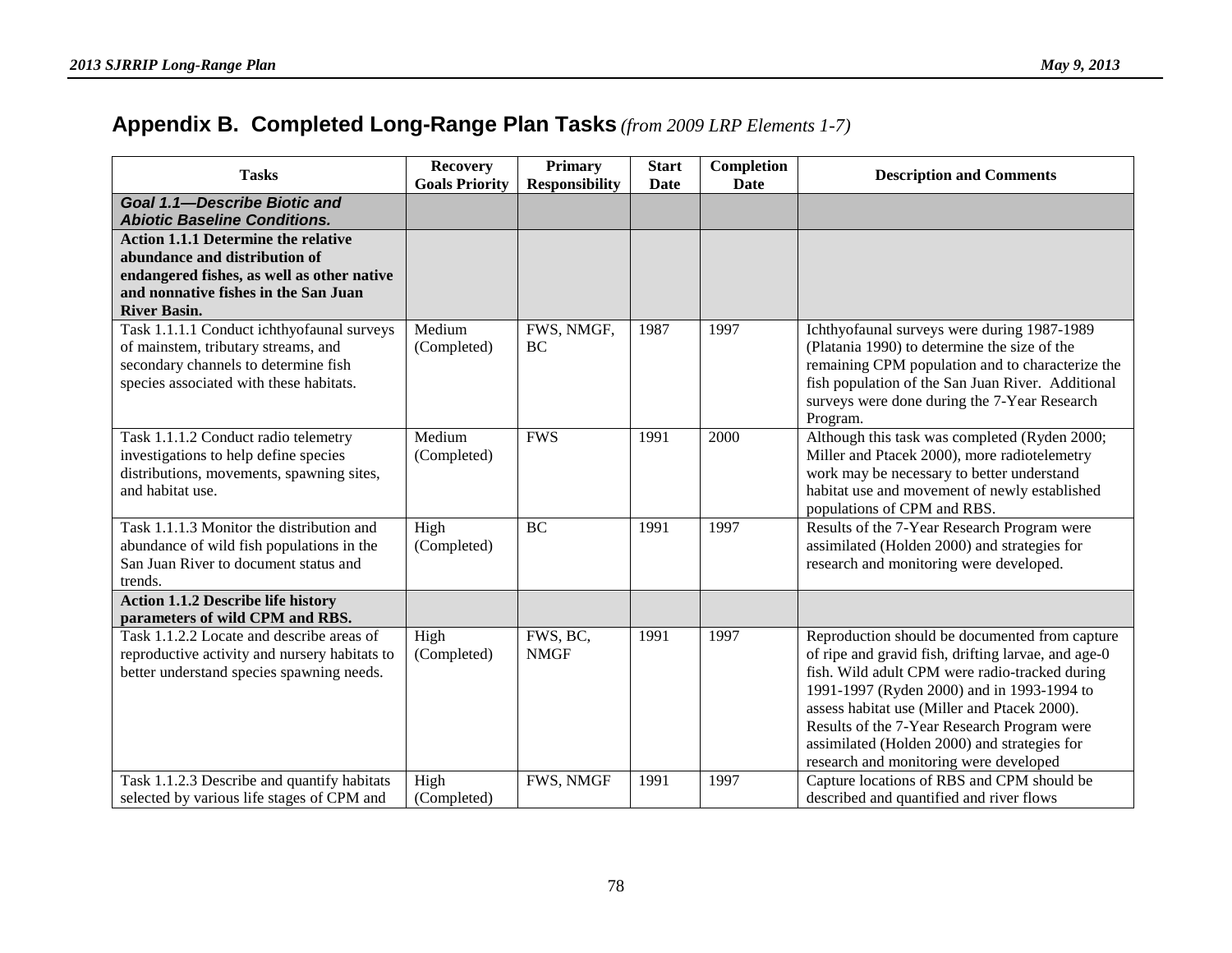| <b>Tasks</b>                                                                                                                                                                                                                                                                                    | <b>Recovery</b><br><b>Goals Priority</b> | Primary<br><b>Responsibility</b> | <b>Start</b><br>Date | Completion<br>Date | <b>Description and Comments</b>                                                                                                                                                                                                                                                                                                                                                                                                                                                                                   |
|-------------------------------------------------------------------------------------------------------------------------------------------------------------------------------------------------------------------------------------------------------------------------------------------------|------------------------------------------|----------------------------------|----------------------|--------------------|-------------------------------------------------------------------------------------------------------------------------------------------------------------------------------------------------------------------------------------------------------------------------------------------------------------------------------------------------------------------------------------------------------------------------------------------------------------------------------------------------------------------|
| RBS.                                                                                                                                                                                                                                                                                            |                                          |                                  |                      |                    | documented. Results of the 7-Year Research<br>Program were assimilated (Holden 2000) and<br>strategies for research and monitoring were<br>developed                                                                                                                                                                                                                                                                                                                                                              |
| Action 1.1.3 Describe and evaluate flow,<br>habitat, and other abiotic relationships.                                                                                                                                                                                                           |                                          |                                  |                      |                    |                                                                                                                                                                                                                                                                                                                                                                                                                                                                                                                   |
| Task 1.1.3.1 Describe, model and evaluate<br>different flow regimes.                                                                                                                                                                                                                            | High<br>(Completed)                      | FWS, BOR                         | 1995                 | 1997               | Requested releases have been evaluated for<br>response of habitat (Pucherelli and Clark 1990;<br>Pucherelli and Goettlicher 1992; Goettlicher and<br>Pucherelli 1994; Bliesner and Lamarra 2002) and<br>fish (Propst et al. 1999).                                                                                                                                                                                                                                                                                |
| Task 1.1.3.2 Determine response of<br>geomorphology and habitat to flow with the<br>use of habitat mapping and river<br>geomorphology.                                                                                                                                                          | High<br>(Completed)                      | FWS, NMGF                        | 1995                 | 1997               | Relationships have been developed between<br>channel geomorphology, mesohabitats, and river<br>flow to identify flows that maximize habitat of<br>various life stages of RBS and CPM (Archer and<br>Crowl 2000b; Archer et al. 2000; Bliesner and<br>Lamarra 2000, 2007; Gido and Propst 1999;<br>Lamarra 2004; Miller and Ptacek 2000). River<br>reaches with simple, moderate, and complex<br>channels have been mapped for geomorphic<br>features and mesohabitats.                                            |
| <b>Action 1.1.4 Identify and evaluate</b><br>limiting factors and determine necessary<br>research to identity actions that will<br>minimize or remove these limiting<br>factors.                                                                                                                |                                          |                                  |                      |                    |                                                                                                                                                                                                                                                                                                                                                                                                                                                                                                                   |
| Task1.1.4.1 Compile, evaluate, and<br>synthesize historic water quality<br>information on the San Juan River to<br>identify water quality parameters that may<br>be detrimental to native and endangered fish<br>species (e.g., mercury, selenium, polycyclic<br>aromatic hydrocarbons [PAHs]). | Highest                                  | BC, BOR                          | 1991                 | 1997               | Based on data collection and evaluation during the<br>7-year research period, the BC concluded that<br>water quality in the San Juan River was not a<br>limiting factor to recovery of the endangered<br>fishes or to restoration and maintenance of the<br>native fish community. Years of monitoring and<br>research have not clearly linked water<br>contaminants and pollutants with adverse effects to<br>the CPM and razorback sucker (Abell 1994). In a<br>synoptic study of contaminants data from the 7- |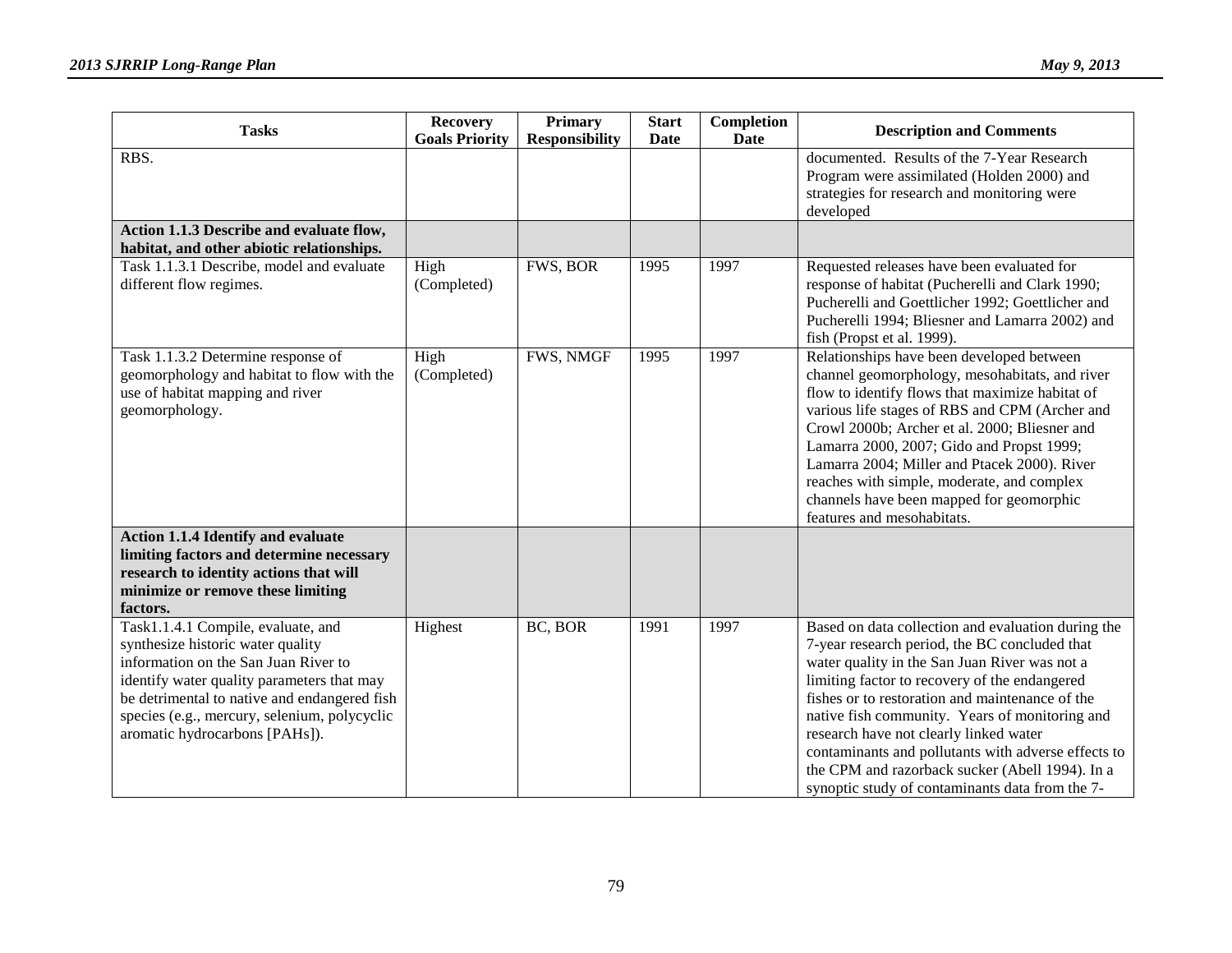| <b>Tasks</b>                                                                                                                                                                                | <b>Recovery</b><br><b>Goals Priority</b> | <b>Primary</b><br><b>Responsibility</b> | <b>Start</b><br><b>Date</b> | Completion<br><b>Date</b> | <b>Description and Comments</b>                                                                                                                                                                                                                                                                                                                                                                           |
|---------------------------------------------------------------------------------------------------------------------------------------------------------------------------------------------|------------------------------------------|-----------------------------------------|-----------------------------|---------------------------|-----------------------------------------------------------------------------------------------------------------------------------------------------------------------------------------------------------------------------------------------------------------------------------------------------------------------------------------------------------------------------------------------------------|
|                                                                                                                                                                                             |                                          |                                         |                             |                           | year research period, Simpson and Lusk (1999)<br>concluded harm from selenium as a contaminant<br>issue for the razorback sucker.                                                                                                                                                                                                                                                                         |
| Task 1.1.4.2 Determine and quantify<br>mesohabitat types and channel forms used<br>by native and endangered fish.                                                                           | High<br>(Completed)                      | FWS, NMGF                               | 1991                        | 1997                      | Primary habitats used by wild fish have been<br>documented (Archer and Crowl 2000b; Archer et<br>al. 2000; Bliesner and Lamarra 2000, 2007; Gido<br>and Propst 1999; Lamarra 2004; Miller and Ptacek<br>2000).                                                                                                                                                                                            |
| Task 1.1.4.3 Evaluate effects of nonnative<br>fish on native and endangered species and<br>identify the most problematic nonnative<br>species.                                              | Highest<br>(Completed)                   | FWS, NMGF                               | 1996                        | 1999                      | Initial evaluation of nonnative fish in the San Juan<br>River has been completed (Brooks et al. 2000;<br>Propst and Hobbes 2000).                                                                                                                                                                                                                                                                         |
| Task 1.1.4.4 Estimate numbers of wild<br>CPM and RBS in the San Juan River Basin<br>and evaluate prospects for reestablishment<br>of populations with and without hatchery<br>augmentation. | High<br>(Completed)                      | FWS, NMGF,<br><b>BC</b>                 | 1991                        | 1997                      | Numbers of wild CPM and RBS were found to be<br>low in the San Juan River (Holden 2000).                                                                                                                                                                                                                                                                                                                  |
| Task 1.1.4.5 Survey health of fish in the San<br>Juan River to ensure adequate protection<br>from diseases and parasites.                                                                   | Highest<br>(Completed)                   | <b>FWS</b>                              | 1998                        | 2000                      | Fish health surveys were conducted on the San<br>Juan River during 1992-1997 (Landye et al. 2000).                                                                                                                                                                                                                                                                                                        |
| <b>Action 1.1.5 Synthesize and integrate</b><br>information to describe baseline<br>conditions and to guide future actions.                                                                 |                                          |                                         |                             |                           |                                                                                                                                                                                                                                                                                                                                                                                                           |
| Task 1.1.5.1 Synthesize, integrate, and<br>evaluate the 7-year research program.                                                                                                            | High<br>(Completed)                      | FWS, NMGF                               |                             | 2000                      | A 7-Year Research Program was conducted 1991-<br>1997 (Holden 2000). This effort helped to provide<br>baseline information for the ichthyofauna of the<br>San Juan River. During this program effort,<br>methods were sometimes modified to meet the<br>exigencies of the San Juan River, to incorporate<br>new information and technologies, and to improve<br>efficiency and quality of data collected. |
| <b>Goal 1.2-Develop New Information</b><br>as Necessary.                                                                                                                                    |                                          |                                         |                             |                           |                                                                                                                                                                                                                                                                                                                                                                                                           |
| <b>Action 1.2.3 Assemble information from</b><br>nonnative fish capture information.                                                                                                        |                                          |                                         |                             |                           |                                                                                                                                                                                                                                                                                                                                                                                                           |
| Task 1.2.3.1 Use data and information                                                                                                                                                       | Highest (Initial                         | FWS, NMGF                               | 2000                        | 2005                      | A pilot study and ongoing investigations have                                                                                                                                                                                                                                                                                                                                                             |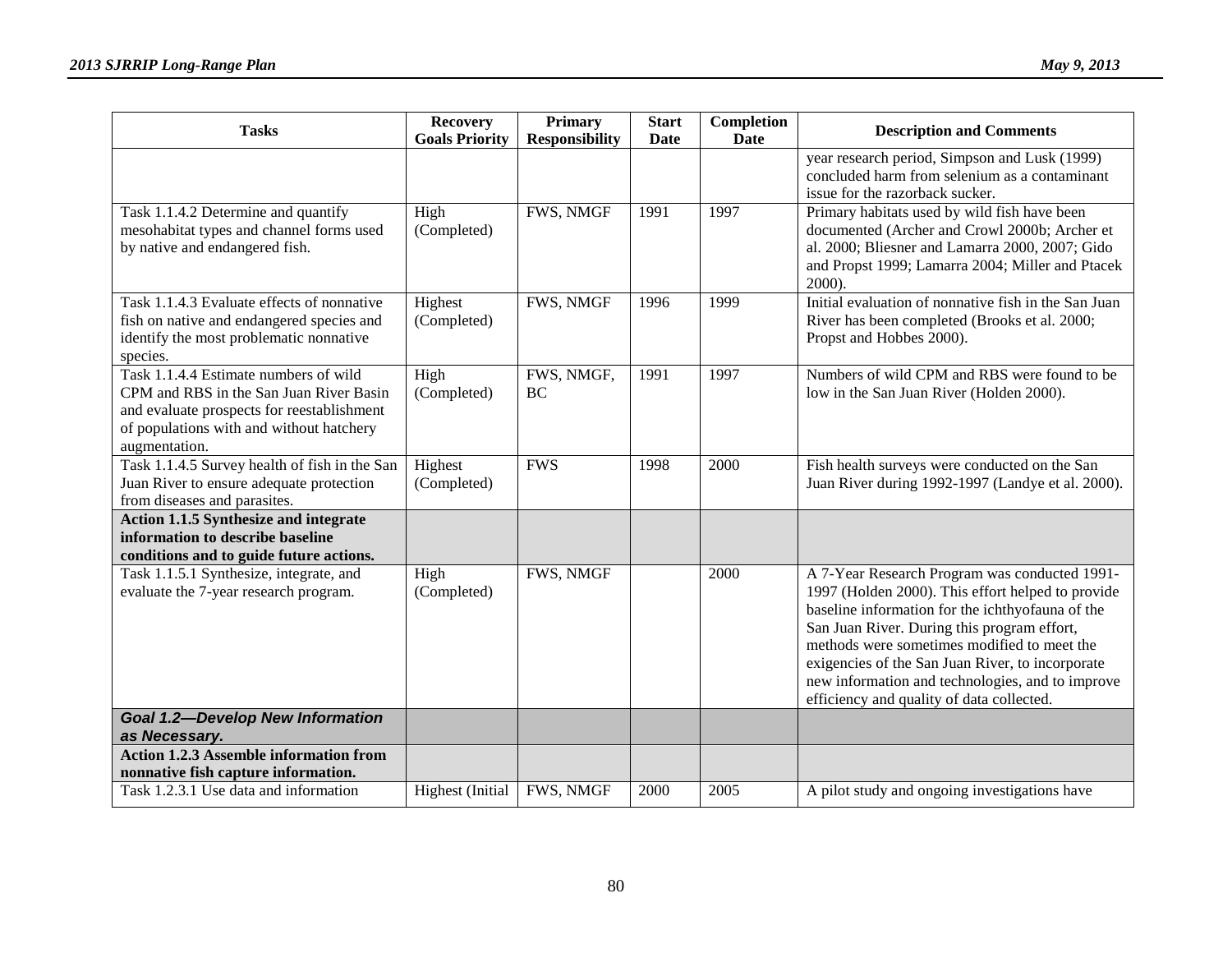| <b>Tasks</b>                                                                                                                                     | <b>Recovery</b><br><b>Goals Priority</b> | Primary<br><b>Responsibility</b> | <b>Start</b><br><b>Date</b> | Completion<br><b>Date</b> | <b>Description and Comments</b>                                                                                                                                                                                                                                              |
|--------------------------------------------------------------------------------------------------------------------------------------------------|------------------------------------------|----------------------------------|-----------------------------|---------------------------|------------------------------------------------------------------------------------------------------------------------------------------------------------------------------------------------------------------------------------------------------------------------------|
| gathered from nonnative fish efforts to<br>describe best strategies for minimizing<br>negative impacts to native and endangered<br>fish species. | phase<br>completed)                      |                                  |                             |                           | been conducted to implement and evaluate the best<br>strategies for controlling nonnative fish. Ongoing<br>evaluation is needed, including assessment of new<br>technologies for controlling nonnative fishes.                                                               |
| Goal 2.1-Establish a Genetically and<br><b>Demographically Viable, Self-</b><br><b>Sustaining CPM Population.</b>                                |                                          |                                  |                             |                           |                                                                                                                                                                                                                                                                              |
| <b>Action 2.1.1 Develop plans for rearing</b><br>and stocking CPM.                                                                               |                                          |                                  |                             |                           |                                                                                                                                                                                                                                                                              |
| Task 2.1.1.1 Develop a genetics<br>management plan to guide artificial<br>propagation and ensure genetic diversity<br>and viability of CPM.      | Highest<br>(Completed)                   | FWS, DNFH                        |                             | 2003                      | A Genetics Management Plan for RBS and CPM<br>was developed in 2003 (Crist and Ryden 2003).                                                                                                                                                                                  |
| Task 2.1.1.2 Develop an augmentation plan<br>for CPM to provide a strategy for<br>producing, rearing, and stocking fish.                         | Highest<br>(Completed)                   | <b>FWS</b>                       |                             | 2003                      | An Augmentation Plan for CPM was developed in<br>2003 (Ryden 2003).                                                                                                                                                                                                          |
| Action 1.1.2 Produce, rear, and stock<br>sufficient numbers of CPM to meet<br>stocking goals of augmentation plan.                               |                                          |                                  |                             |                           |                                                                                                                                                                                                                                                                              |
| Task 1.1.2.1 Annually produce and rear at<br>least 300,000 age-0 (50-55 mm TL) and<br>3,000 age-1 CPM at SNARRC.                                 | Highest<br>(Completed)                   | FWS, DNFH                        | 2000                        | 2009                      | At least 300,000 age-0 (50-55 mm TL) CPM will<br>be produced and reared annually at the SNARRC<br>for an 8-year period, 2002-2009. Analyses showed<br>no survival advantage to stocking age-1 CPM.<br>Goal revised in 2010 to produce, rear, and stock<br>400,000 age-0 CPM. |
| Task 1.1.2.2 Annually stock > 300,000 age-0<br>CPM.                                                                                              | Highest<br>(Completed)                   | FWS, DNFH                        | 2000                        | 2009                      | At least 300,000 age-0 (50-55 mm TL) CPM will<br>be released annually from the SNARRC, into the<br>San Juan River for an 8- year period, 2002-2009.<br>See above.                                                                                                            |
| Task 1.1.2.3 Annually stock 3,000 age-1<br>CPM.                                                                                                  | Highest<br>(Completed)                   | FWS, DNFH                        | 2000                        | 2009                      | A total of 3,000 age-1 CPM will be stocked and<br>PIT tagged annually in the San Juan River through<br>2009. No age-1 CPM will be stocked beginning in<br>2011.                                                                                                              |
| Goal 2.2-Establish a Genetically and<br><b>Demographically Viable, Self-</b><br><b>Sustaining RBS Population.</b>                                |                                          |                                  |                             |                           |                                                                                                                                                                                                                                                                              |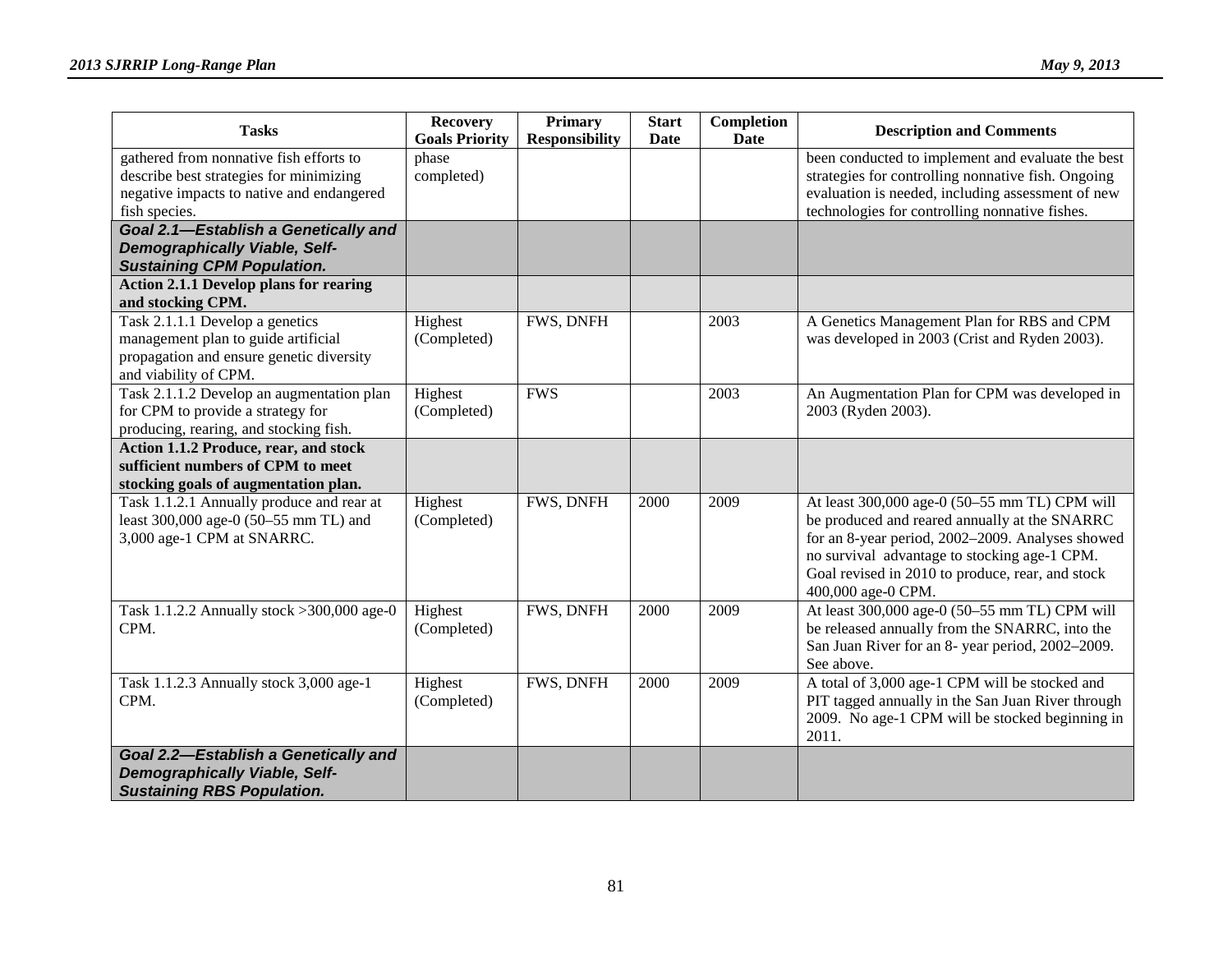| <b>Tasks</b>                                                                                                                                                                                     | <b>Recovery</b><br><b>Goals Priority</b> | Primary<br><b>Responsibility</b> | <b>Start</b><br>Date | Completion<br>Date | <b>Description and Comments</b>                                                                                                                                                                                                                                                                                                                                                                                                                                                                                  |
|--------------------------------------------------------------------------------------------------------------------------------------------------------------------------------------------------|------------------------------------------|----------------------------------|----------------------|--------------------|------------------------------------------------------------------------------------------------------------------------------------------------------------------------------------------------------------------------------------------------------------------------------------------------------------------------------------------------------------------------------------------------------------------------------------------------------------------------------------------------------------------|
| <b>Action 2.2.1 Develop plans for rearing</b><br>and stocking RBS.                                                                                                                               |                                          |                                  |                      |                    |                                                                                                                                                                                                                                                                                                                                                                                                                                                                                                                  |
| Task 2.2.1.1 Develop a genetics<br>management plan to guide artificial<br>propagation and ensure genetic diversity<br>and viability of RBS.                                                      | Highest<br>(Completed)                   | FWS, BC                          |                      | 2003               | A Genetics Management Plan for RBS and CPM<br>was developed in 2003 (Crist and Ryden 2003).                                                                                                                                                                                                                                                                                                                                                                                                                      |
| Task 2.2.1.2 Develop an augmentation plan<br>for RBS to provide a strategy for producing,<br>rearing, and stocking fish.                                                                         | Highest<br>(Completed)                   | FWS, BC                          |                      | 2003               | An experimental stocking program for RBS was<br>conducted 1994-1997. An Augmentation Plan for<br>RBS was developed in 1997 (Ryden 1997) for a 5-<br>year period, 1997-2001, and recommended<br>stocking 73,482 RBS; only 5,890 were stocked for<br>a lack of hatchery and grow-out facilities. An<br>addendum to the plan was developed in 2003<br>(Ryden 2003) to extend the program for 8 years,<br>2004-2011, and recommended stocking 91,200<br>age-2 RBS $(>300 \text{ mm} \text{ TL})$ or 11,400 annually. |
| <b>Goal 1.2-Evaluate RBS and CPM</b><br><b>Augmentation Program and Genetic</b><br>Integrity.                                                                                                    |                                          |                                  |                      |                    |                                                                                                                                                                                                                                                                                                                                                                                                                                                                                                                  |
| <b>Action 1.2.2 Evaluate methods to improve</b><br>RBS and CPM stocking successes.                                                                                                               |                                          |                                  |                      |                    |                                                                                                                                                                                                                                                                                                                                                                                                                                                                                                                  |
| Task 1.2.2.2 Assimilate the genetics<br>information on CPM and RBS to describe<br>best strategies for establishing and<br>maintaining genetically viable wild<br>populations of endangered fish. | Highest<br>(Completed)                   | FWS, BR                          |                      | 2003               | • Genetics management plan for the endangered<br>fishes of the San Juan River (Crist and Ryden<br>2003)<br>• SNARRC Species Augmentation Plans                                                                                                                                                                                                                                                                                                                                                                   |
| <b>Goal 3.1-Provide Suitable Flows to</b><br><b>Support Recovery of CPM and RBS</b><br>Populations.                                                                                              |                                          |                                  |                      |                    |                                                                                                                                                                                                                                                                                                                                                                                                                                                                                                                  |
| Action 3.1.1 Develop flow regimes to<br>provide adequate base flow and function<br>to maintain habitat for CPM and RBS.                                                                          |                                          |                                  |                      |                    |                                                                                                                                                                                                                                                                                                                                                                                                                                                                                                                  |
| Task 3.1.1.1 Identify and develop flow<br>recommendations for the San Juan River.                                                                                                                | Highest<br>(Completed)                   | BC                               |                      | 1999               | Flow Recommendations for the San Juan River<br>were developed and implemented in 1999 (Holden<br>1999).                                                                                                                                                                                                                                                                                                                                                                                                          |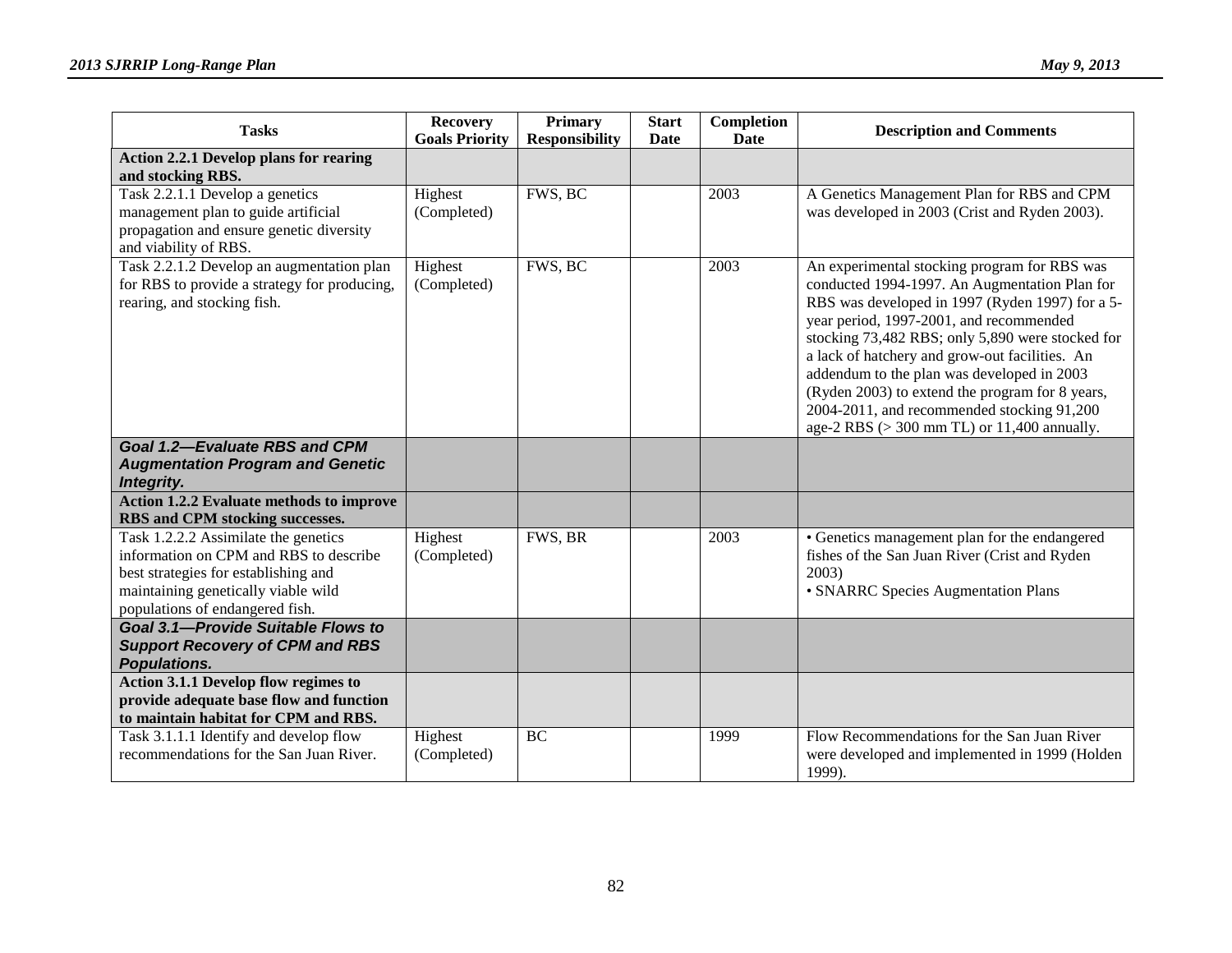| <b>Tasks</b>                                                                                                                                                            | <b>Recovery</b><br><b>Goals Priority</b> | <b>Primary</b>        | <b>Start</b><br>Date | Completion<br>Date | <b>Description and Comments</b>                                                                                                                                                                                                                                                                                                                                                                                                                                                                                               |
|-------------------------------------------------------------------------------------------------------------------------------------------------------------------------|------------------------------------------|-----------------------|----------------------|--------------------|-------------------------------------------------------------------------------------------------------------------------------------------------------------------------------------------------------------------------------------------------------------------------------------------------------------------------------------------------------------------------------------------------------------------------------------------------------------------------------------------------------------------------------|
| <b>Goal 3.3-Provide Increased Range</b><br>to Support Recovery of CPM and<br><b>RBS Populations.</b>                                                                    |                                          | <b>Responsibility</b> |                      |                    |                                                                                                                                                                                                                                                                                                                                                                                                                                                                                                                               |
| <b>Action 3.3.1 Provide and maintain fish</b>                                                                                                                           |                                          |                       |                      |                    |                                                                                                                                                                                                                                                                                                                                                                                                                                                                                                                               |
| passage at diversion structures.                                                                                                                                        |                                          |                       |                      |                    |                                                                                                                                                                                                                                                                                                                                                                                                                                                                                                                               |
| Task 3.3.1.1 Identify and evaluate fish<br>barriers in the San Juan River.                                                                                              | Highest<br>(Completed)                   | <b>BC</b>             |                      | 1996               | Fish barriers were identified and evaluated in 1996<br>by Masslich and Holden (1996).                                                                                                                                                                                                                                                                                                                                                                                                                                         |
| Task 3.3.1.2 Remove Cudei Diversion to<br>provide fish passage.                                                                                                         | Highest<br>(Completed)                   | BIA, NN               |                      | 2001               | The Cudei Diversion was removed in 2001. The<br>Cudei Diversion is owned by the Navajo Nation.                                                                                                                                                                                                                                                                                                                                                                                                                                |
| Task 3.3.1.3 Provide and maintain fish<br>passage at the Hogback Diversion.                                                                                             | Highest<br>(Completed)                   | <b>BIA, NN</b>        |                      | 2002               | Fish passage at Hogback Diversion was completed<br>in 2002. The Hogback Diversion is owned by the<br>Navajo Nation.                                                                                                                                                                                                                                                                                                                                                                                                           |
| Task 3.3.1.4 Provide and maintain selective<br>fish passage at the Public Service Company<br>of New Mexico (PNM) Weir.                                                  | Highest<br>(Completed)                   | FWS, NN               |                      | 2003               | Fish passage at Public Service Company of New<br>Mexico (PNM) Weir was completed in 2003.                                                                                                                                                                                                                                                                                                                                                                                                                                     |
| Action 3.3.2 Evaluate fish passage for<br>native and endangered fish species to and<br>from Lake Powell in light of a natural<br>waterfall at low reservoir elevations. |                                          |                       |                      |                    |                                                                                                                                                                                                                                                                                                                                                                                                                                                                                                                               |
| Task 3.3.2.1 Identify extent of problem<br>from natural waterfall on passage of native<br>and nonnative fish from Lake Powell into<br>the San Juan River.               | High<br>(Completed)                      | FWS, BOR,<br>BC       | 2009                 | 2010               | The extent that the natural waterfall in the lower<br>San Juan River impedes fish migration should be<br>determined. BOR assessed the risk for predators<br>recolonizing the river when water level in Lake<br>Powell rises to a level that the waterfall is<br>inundated. They concluded that there is a 60 to<br>75% chance the waterfall will be inundated for a<br>total of 30 months (not necessarily continuously)<br>between 2008 and 2030. Probabilities for longer<br>inundation are available (6-26-07 CC Meeting). |
| Goal 3.4-Provide Suitable Water<br><b>Quality to Support Recovery of CPM</b><br>and RBS Populations.                                                                    |                                          |                       |                      |                    |                                                                                                                                                                                                                                                                                                                                                                                                                                                                                                                               |
| <b>Action 3.4.2 Evaluate effects of river</b><br>temperature on native and endangered<br>fish.                                                                          |                                          |                       |                      |                    |                                                                                                                                                                                                                                                                                                                                                                                                                                                                                                                               |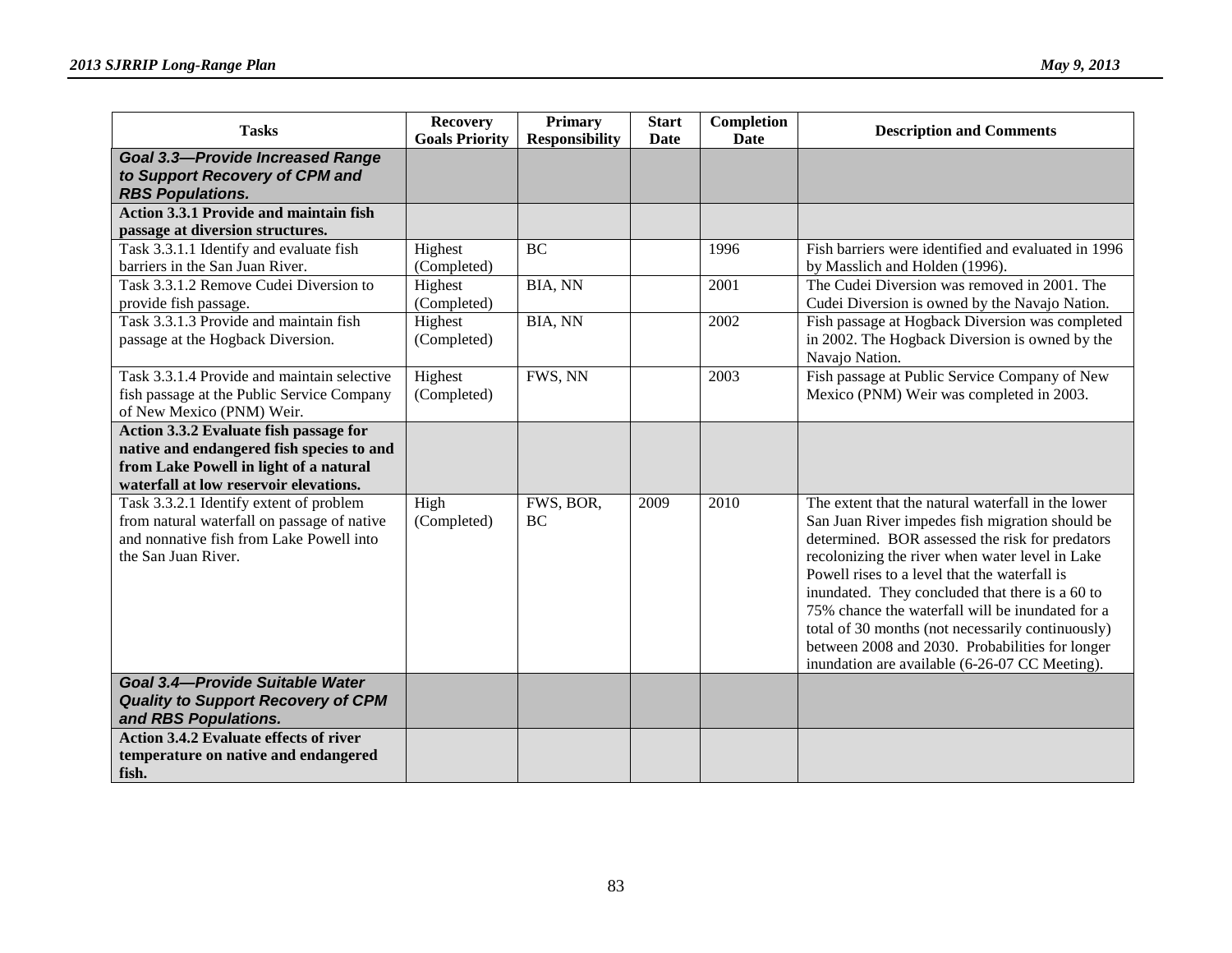| <b>Tasks</b>                                                                                                                                                                                               | <b>Recovery</b><br><b>Goals Priority</b> | <b>Primary</b><br><b>Responsibility</b> | <b>Start</b><br>Date | Completion<br><b>Date</b> | <b>Description and Comments</b>                                                                                                                                                                                                                                                                                                                                                                                                                                                                                                                                                                                                                                                       |
|------------------------------------------------------------------------------------------------------------------------------------------------------------------------------------------------------------|------------------------------------------|-----------------------------------------|----------------------|---------------------------|---------------------------------------------------------------------------------------------------------------------------------------------------------------------------------------------------------------------------------------------------------------------------------------------------------------------------------------------------------------------------------------------------------------------------------------------------------------------------------------------------------------------------------------------------------------------------------------------------------------------------------------------------------------------------------------|
| Task 3.4.2.1 Determine if cold water<br>releases from Navajo Dam into the San Juan<br>River impede endangered fish reproduction<br>or limit endangered fish populations<br>downstream of the Animas River. | High<br>(Completed)                      | <b>BC</b>                               |                      | 2006                      | Based on the reports, SJR Fishes Response to<br>Thermal Modification - A White Paper<br>Investigation (Lamarra 2007) and Cutler (2006)<br>Navajo Reservoir and SJR Temperature Study, the<br>BC determined a temperature control device<br>(TCD) was not warranted. Impacts to spawning<br>and rearing from cold releases from Navajo Dam<br>into the SJR appeared to be minimal. Spawning is<br>determined by time-of-year more than temperature<br>cue. A TCD may provide seasonal range<br>expansion above critical habitat but is unknown if<br>range expansion above critical habitat is necessary<br>for recovery. More information is needed (BC<br>Meeting, May 17-18, 2007). |
| <b>Goal 4.1-Control Problematic</b><br><b>Nonnative Fishes as Needed.</b>                                                                                                                                  |                                          |                                         |                      |                           |                                                                                                                                                                                                                                                                                                                                                                                                                                                                                                                                                                                                                                                                                       |
| Action 4.1.1 Develop, implement, and<br>evaluate the most effective strategies for<br>reducing problematic nonnative fish.                                                                                 |                                          |                                         |                      |                           |                                                                                                                                                                                                                                                                                                                                                                                                                                                                                                                                                                                                                                                                                       |
| Task 4.1.1.1 Identify and prioritize the most<br>problematic nonnative fish species.                                                                                                                       | Highest<br>(Completed)                   | <b>BC</b>                               | 2000                 | 2003                      | This determination was made through a risk<br>assessment and consensus of biologists. Davis<br>(2003) identified channel catfish and common carp<br>as the most problematic species.                                                                                                                                                                                                                                                                                                                                                                                                                                                                                                  |
| Task 4.1.1.2 Design and implement a pilot<br>program to evaluate nonnative fish control<br>strategies and gears.                                                                                           | Highest<br>(Completed)                   | <b>FWS</b>                              | 2000                 | 2003                      | The Nonnative Fish Monitoring And Control Plan<br>(Davis 2003) served as a pilot program and<br>identified removal reaches and evaluated sampling<br>gears and strategies.                                                                                                                                                                                                                                                                                                                                                                                                                                                                                                            |
| Task 4.1.1.3 Develop a long-term nonnative<br>fish control strategy and specific objectives<br>for nonnative fish control                                                                                  | Highest<br>(Completed)                   | <b>FWS</b>                              | 2009                 | 2010                      | A nonnative fish control strategy will be<br>developed and implemented for the San Juan<br>River. This strategy will identify removal tactics,<br>gear types, personnel, and costs necessary to meet<br>removal criteria established in Task 5.1.1.2.                                                                                                                                                                                                                                                                                                                                                                                                                                 |
| <b>Goal 5.2-Monitor Habitat Use and</b><br>Availability.                                                                                                                                                   |                                          |                                         |                      |                           |                                                                                                                                                                                                                                                                                                                                                                                                                                                                                                                                                                                                                                                                                       |
| Action 5.2.3 Identify and refine<br>habitat/fish relationships.                                                                                                                                            |                                          |                                         |                      |                           |                                                                                                                                                                                                                                                                                                                                                                                                                                                                                                                                                                                                                                                                                       |